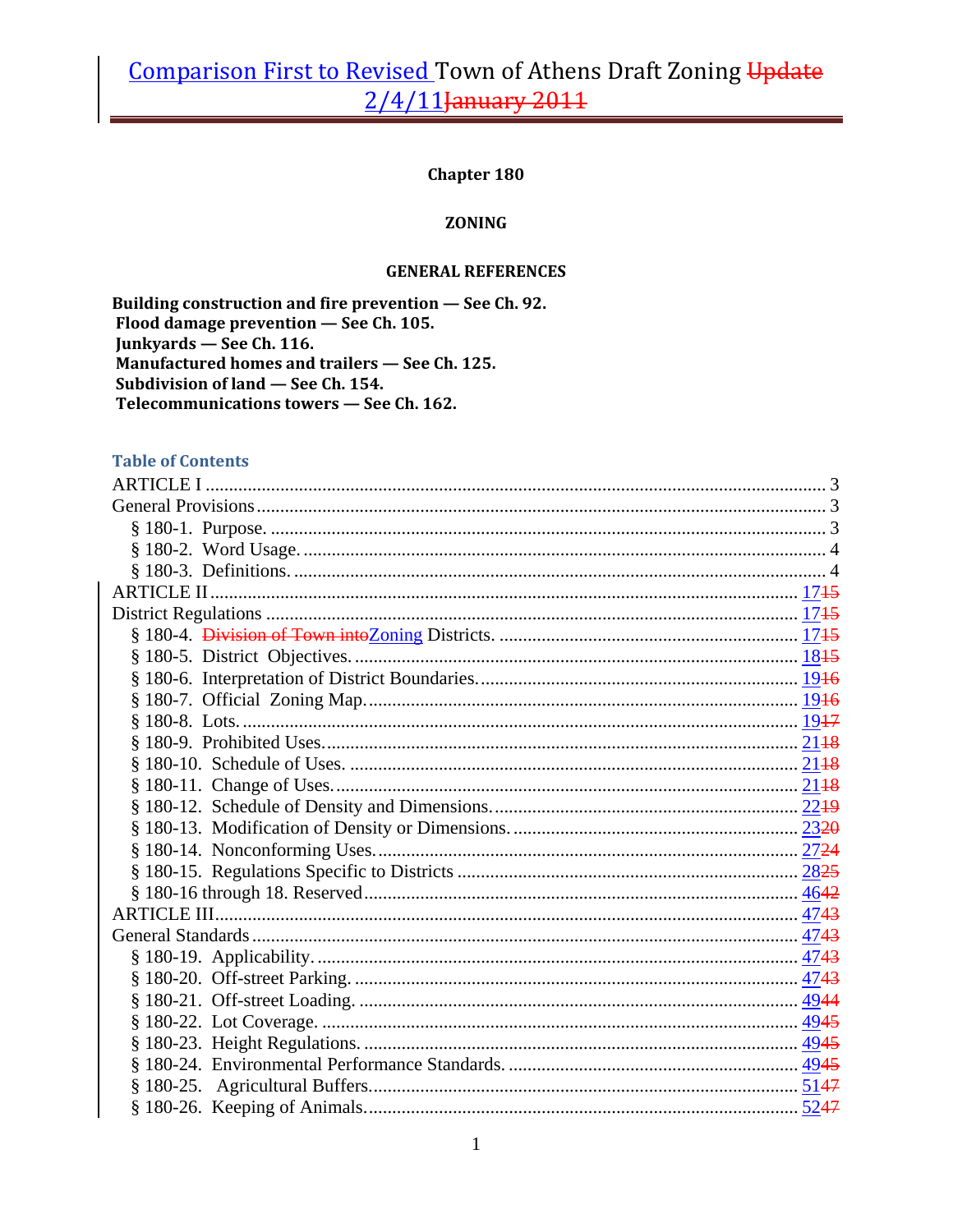| § 180-40. Storage of Manufactured Homes, Boats, Trailers and Trucks.  6055<br>§ 180-49 Hotels, Motels, Resorts, Restaurants, Eating or Drinking Establishments 6761 |  |
|---------------------------------------------------------------------------------------------------------------------------------------------------------------------|--|
|                                                                                                                                                                     |  |
|                                                                                                                                                                     |  |
|                                                                                                                                                                     |  |
|                                                                                                                                                                     |  |
|                                                                                                                                                                     |  |
|                                                                                                                                                                     |  |
|                                                                                                                                                                     |  |
|                                                                                                                                                                     |  |
|                                                                                                                                                                     |  |
|                                                                                                                                                                     |  |
|                                                                                                                                                                     |  |
|                                                                                                                                                                     |  |
|                                                                                                                                                                     |  |
|                                                                                                                                                                     |  |
|                                                                                                                                                                     |  |
|                                                                                                                                                                     |  |
|                                                                                                                                                                     |  |
|                                                                                                                                                                     |  |
|                                                                                                                                                                     |  |
|                                                                                                                                                                     |  |
|                                                                                                                                                                     |  |
|                                                                                                                                                                     |  |
|                                                                                                                                                                     |  |
|                                                                                                                                                                     |  |
|                                                                                                                                                                     |  |
|                                                                                                                                                                     |  |
|                                                                                                                                                                     |  |
|                                                                                                                                                                     |  |
|                                                                                                                                                                     |  |
|                                                                                                                                                                     |  |
|                                                                                                                                                                     |  |
|                                                                                                                                                                     |  |
|                                                                                                                                                                     |  |
|                                                                                                                                                                     |  |
|                                                                                                                                                                     |  |
|                                                                                                                                                                     |  |
|                                                                                                                                                                     |  |
|                                                                                                                                                                     |  |
|                                                                                                                                                                     |  |
|                                                                                                                                                                     |  |
|                                                                                                                                                                     |  |
|                                                                                                                                                                     |  |
|                                                                                                                                                                     |  |
|                                                                                                                                                                     |  |
|                                                                                                                                                                     |  |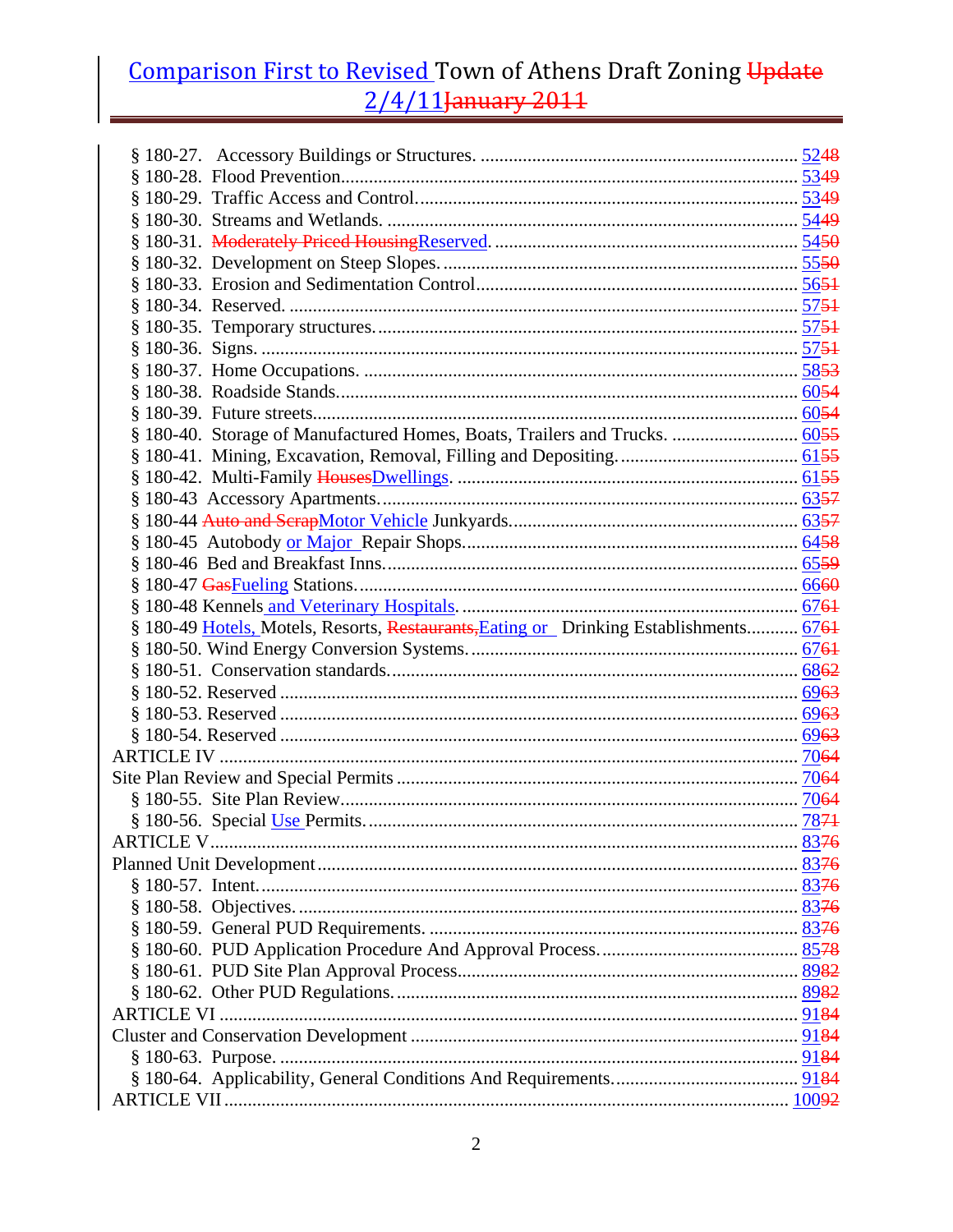### **ARTICLE I**

#### **General Provisions**

#### *§ 1801. Purpose.*

The purpose of this chapter is to exercise a Town's right to protect its citizens and their property by controlling the use of land under authority of the Town Law and the Municipal Home Rule Law of the State of New York, to broadly protect the public health, safety and general welfare and to carry out locally established goals and objectives in a democratic manner in accordance with the Town's Comprehensive Plan. Further purposes are to implement the Town of Athens Comprehensive Plan adopted in 2007 jointly with the Village of Athens, and any amendments to it, and to achieve the overriding goal to maintain and enhance the unique features of the community that make Athens a quality place to live and to maintain the rural, small town character of the community. This Chapter shall, therefore, be interpreted in accordance with the goals as described below, and the objectives and recommendations of the Comprehensive Plan.

- A. Foster a vital business environment consistent with the Comprehensive Plan.
- B. Protect natural resources, including but not limited to air, water and wildlife resources, scenic views, open spaces, and the Hudson River and its associated resources.
- C. Protect and enhance the natural beauty of the town and its rural landscape and character as described and defined in the Town and Village of Athens Comprehensive Plan.
- D. Foster a safe, efficient, and aesthetically pleasing transportation network for pedestrians and vehicular traffic.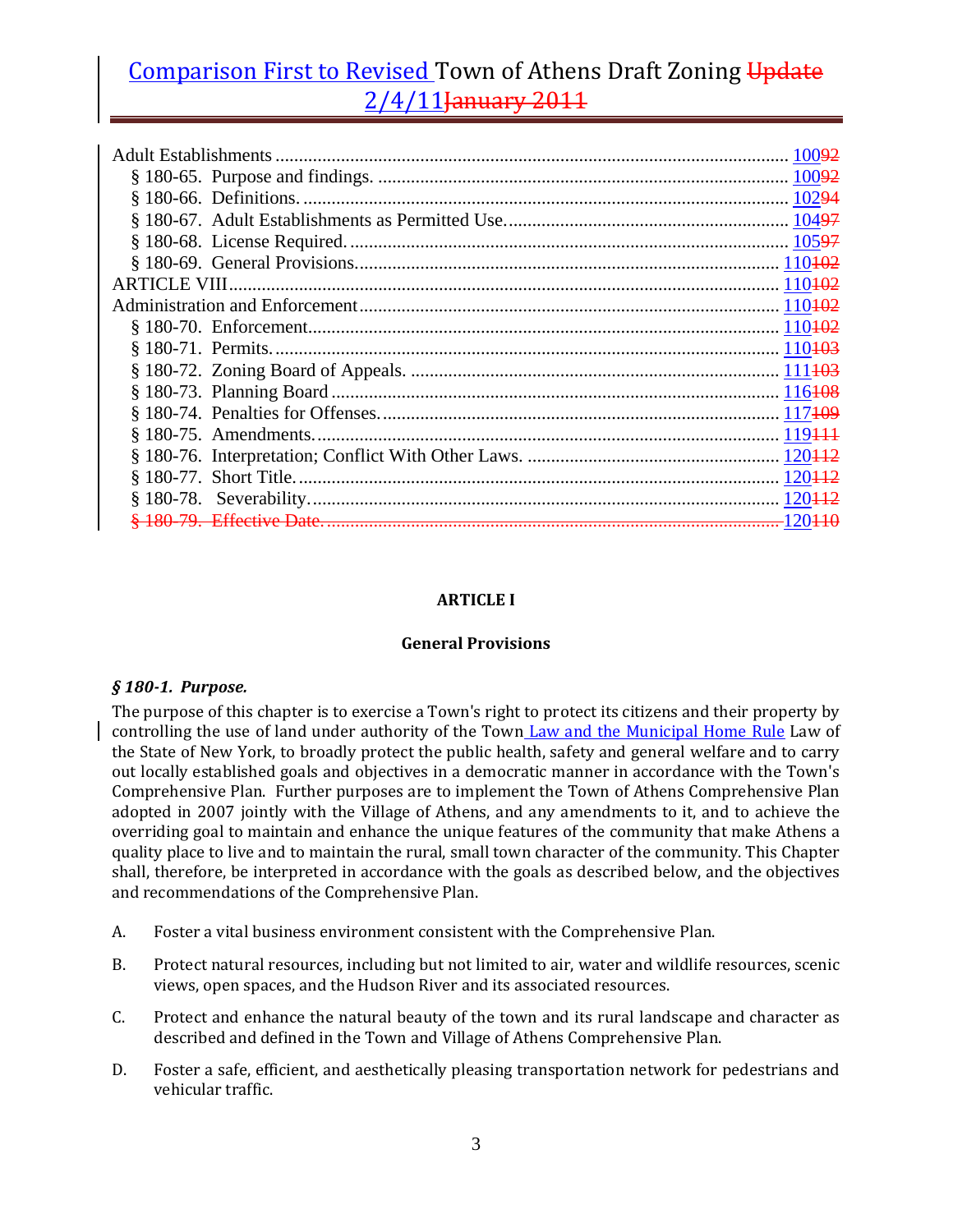- E. Promote a mix of quality housing accessible to all ages and income levels.
- F. Preserve and enhance Athens' historic structures.
- G. Promote development of infrastructure consistent with the needs of residents and with the character of Athens.
- H. Preserve farmlands and working landscapes, and promote agriculture as a viable economic activity.
- I. To protect residences from nuisances, odors, noise, pollution, and other unsightly, obtrusive and offensive land uses and activities and to secure safety from fire, flood or other dangers.

### *§ 1802. Word Usage.*

For the purpose of this chapter, certain terms or words used herein shall be interpreted as follows:

- A. The word "person" includes a firm, association, organization, partnership, trust, company or corporation as well as an individual.
- B. The present tense includes the future tense, the singular number includes the plural, and the plural number includes the singular.
- C. The word "shall" is mandatory. The word "may" is permissive.
- D. The word "used" or "occupied" includes the words "intended, designed or arranged to be used or occupied."
- E. The word "lot" includes the word "plot" or "parcel."
- F. Words or terms not specifically defined in this law shall have the same meaning assigned to such word or term as is commonly used in the English language. Such common usage shall be ascertained from the definitions and usage of such word or terms pursuant to the New York State Uniform Fire Prevention and Building Code or as provided in the Merriam-Webster's Collegiate Dictionary.

#### *§ 1803. Definitions.*

As used in this chapter, the following terms shall have the meanings indicated:

ACCESSORY APARTMENT – A second dwelling unit, either in, or added to, an existing single‐family dwelling, or in a separate accessory structure on the same lot as the existing single‐family dwelling, for use as a complete, independent living facility with provisions in the accessory apartment for cooking, eating, sanitation, and sleeping. Such an apartment is a secondary and subordinate use to the principal dwelling regardless of whether it is within the principal dwelling or in an accessory structure. A single‐wide manufactured home shall be permitted as an accessory apartment with a special use permit.

ACCESSORY USE OR STRUCTURE  $- A$  use or structure on the same lot with, and of a nature customarily incidental and subordinate to, the principal use or structure.

ADULT ESTABLISHMENT — Any establishment as defined in § 180‐66 of this chapter.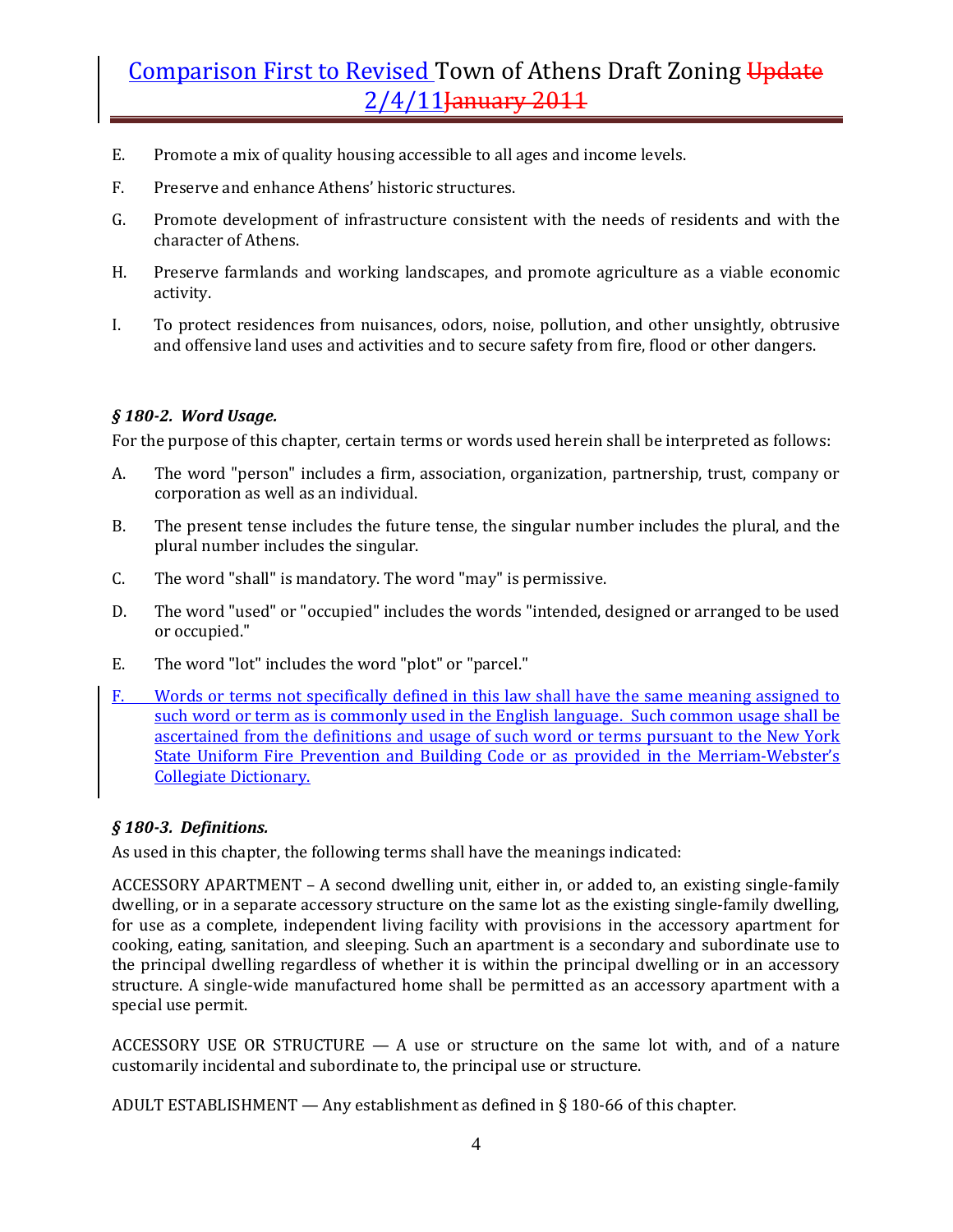AGRI‐BUSINESS – Activities conducted on a farm operation and offered to the public, or to invited groups, for the sale of agricultural products, education, recreation or active involvement in the farm operation. An agri‐business activity may be secondary to the primary farm operation use on a property. Agri-business activities may be conducted in an accessory building or structure. Agribusiness activities include, but are not limited to on‐farm bed and breakfasts, farm stay programs, u‐pick operations, and pumpkin patches, feed mills, farm suppliers, and other agricultural processing facilities.

AGRICULTURE – This includes: the raising of crops, animals, or animal products, the selling of such products grown on premises, and any other commonly accepted agricultural operations, including incidental mechanical processing of products, including animals or crops raised for personal consumption or recreational purposes.

AGRICULTURAL DATA STATEMENT – an identification of farm operations within an agricultural district located within five hundred feet of the boundary of property upon which an action requiring municipal review and approval by the planning board, zoning board of appeals, or town board pursuant to article sixteen of the town law is proposed, as provided in section three hundred five‐a of NYS Agriculture and Markets Law Article 25‐aa.

AGRICULTURAL STRUCTURE: Any building or structure essential, integral, or customary to a farm operation, including but not limited to a barn, silo, storage building, roadside stand, equipment shed, or other structure used for agricultural purposes.

ATMOSPHERIC POLLUTION — Discharging from stacks, chimneys, exhausts, vents, ducts, openings, buildings, structures, premises, open fires, portable boilers, vehicles or processes of any source of any smoke, soot, fly ash, dust, cinders, dirt, noxious or obnoxious acids, fumes, oxides, gases, vapors, odors, toxic or radioactive substances, waste, particulate, solid, liquid or gaseous matter or any other materials in such place, manner or concentration as to cause injury, detriment, nuisance or annoyance to the public or to endanger the health, comfort, repose, safety or welfare of the public or in such a manner as to cause or have a natural tendency to cause injury or damage to business or property.

AUTO BODY OR MAJOR REPAIR SHOP‐‐ A building, or portion of a building, arranged, intended, or designed to be used for making repairs to motor vehicles on a fee or contract basis.

AUTO SERVICE STATION — Any area of land, including structures thereon, that is used or designed to be used for the supply of gasoline or oil or other fuel for the propulsion of motor vehicles and which may include facilities used or designed to be used for polishing, greasing, washing, spraying, dry cleaning or otherwise cleaning or servicing such motor vehicles. A service station is not a sales, major repair or rental agency for autos, trucks or trailers.

AVERAGE LOT SIZE – The average size of all proposed lots together. Use of lot averaging allows for one or more lots in a subdivision to be undersized, providing the other lots in the same subdivision are oversized by an equal or greater area or permanent open space is created so that the average lot size meets the dimensions required in this local law. All lots must meet health department requirements for water and septic systems.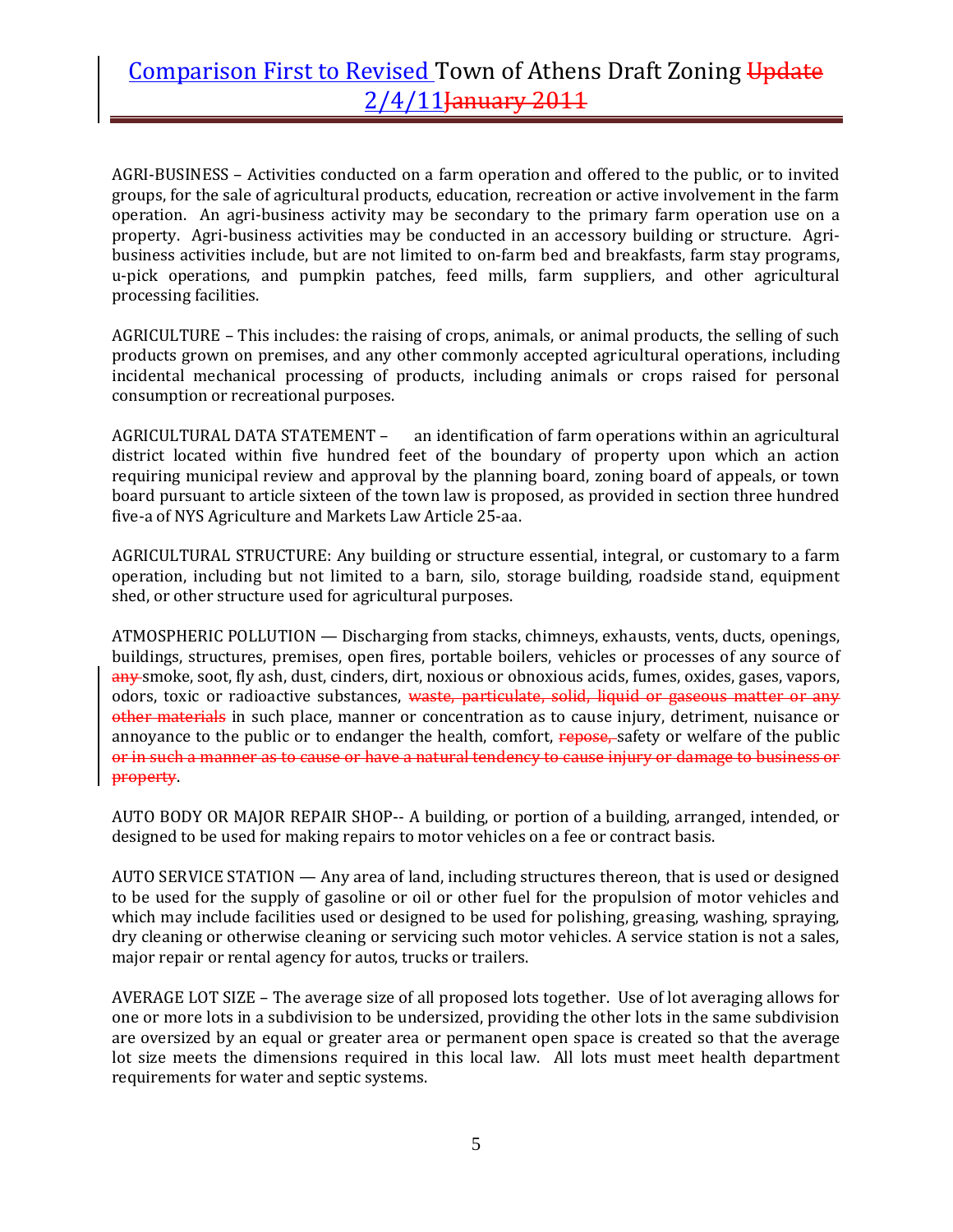BED AND BREAKFAST - An owner-occupied building used as a dwelling used for renting accommodations to transient, fee‐paying guests, and providing not more than one (1) meal daily to guests only. Not more than ten (10) rooms may be let.

BUILDING — Any structure for the shelter, support or enclosure of persons, animals, chattels or property of any kind.

BUILDING, PRINCIPAL – A building in which is conducted the main or principal use of the lot.

CHANGE OF USE‐‐ Any change in the use of either a building or land which is significantly different from the prior use of that building or land. This definition includes the change of use or occupancy of land, or buildings, structures, or other improvements on land, from either residential, commercial, or industrial, to one of the other uses. It also includes any change in the nature, substance or intensity of the same use including, but not limited to, changes in use which require the issuance of a Certification of Occupancy pursuant to the New York State Building and Fire Code, and substantial removal of existing vegetation.

CLUSTERCONSERVATION SUBDIVISION ‐‐ A subdivision approved pursuant to Town Law § 278 wherein the Planning Board modifies applicable dimension provisions of the zoning law for the purposes of enabling and encouraging preserving the natural and scenic qualities of open land. The allowable number of building lots or dwelling units allowed shall not exceed the number which could be permitted, in the Planning Board's judgment, if the land were subdivided into lots conforming to the otherwise applicable minimum lot size and density requirements of the zoning law.

CONSERVATION SUBDIVISION**:** A residential subdivision where the dwelling units that would result on a given parcel under a conventional subdivision plan are allowed to be placed on the parcel in a flexible manner, not necessarily in a clustered manner, and where Lot sizes, road frontages, and other bulk dimensions are allowed to be relaxed so that at least 50% of the land is left in its natural open space condition in perpetuity. Conservation development results in a flexibility of design and development to promote the most appropriate use of land, to facilitate the adequate and economical provisions of streets and utilities, and to preserve the natural and scenic qualities of open lands.

CONVENIENCE STORE**:** Any retail establishment offering for sale prepackaged food products, household items, newspapers, magazines, sandwiches, and other freshly prepared foods such as salads, or any combination thereof, for off-site consumption.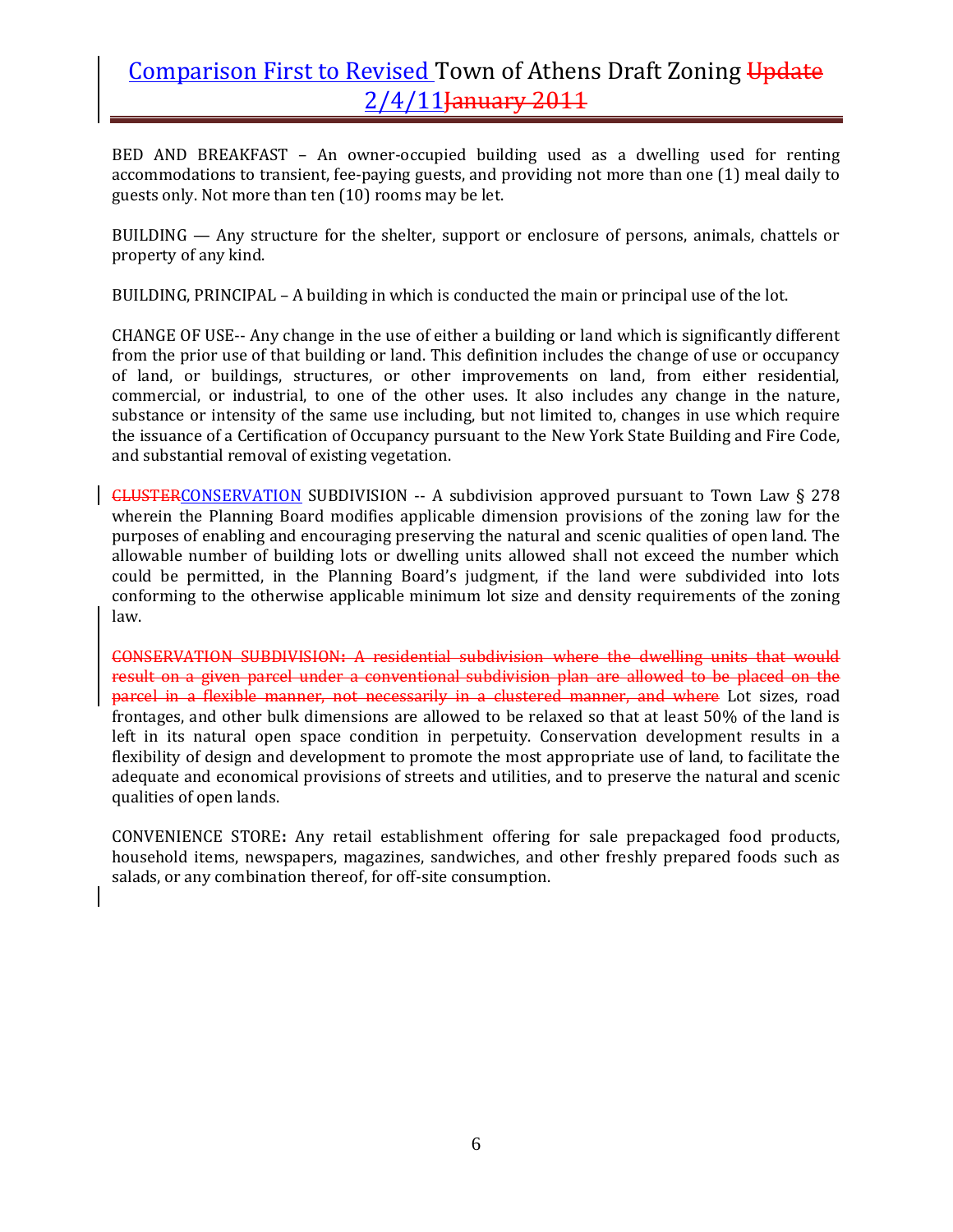DAY CARE CENTER**:** A private establishment enrolling four (4) or more children of all ages where tuition, fees, or other forms of compensation for the care of children is received, and which is licensed or approved to be used as a child care center and not located within a private residence.

#### **Family DayCare Home**

CUSTOMARY BUSINESS ACCESSORY USE OR STRUCTURE: A use of land or of a building or portion thereof customarily incidental and subordinate to the principal commercial building or use of the land or building and located on the same lot with the principal use.

CUSTOMARY RESIDENTIAL ACCESSORY: A use of land or of a building or portion thereof customarily incidental and subordinate to the principal residential building or use of the land or building and located on the same lot with the principal use.

DAY‐CARE HOME, FAMILY**:** Any program or facility licensed by the State of New York Office of Children and Family Services and which has a program caring for children of any age for more than three hours per day per child in which child day care is provided in a private residence for three to six children. Refer to New York State Social Services Law § 390.

**Group Family DayCare Home**DAY‐CARE HOME, GROUP FAMILY**:** Any program or facility licensed by the State of New York Office of Children and Family Services; a program caring for children for more than three (3) hours per day per child in which child day care is provided in a private residence for seven (7) to ten (10) children of all ages, including not more than four (4) children under two (2) years of age or up to twelve (12) children where all of such children are over two (2) years of age. Refer to New York State Social Services Law § 390.

DENSITY (MINIMUM AREA PER FAMILY OR DWELLING UNIT) — This area is the total usable area of any parcel of land, lot or plot to be developed or subdivided which is devoted to residential use or residentially related uses such as parks, playgrounds, open space, schools or residential streets.

DWELLING, MULTIFAMILY  $-$  A residential building designed for or occupied by three or more families, with the number of families in residence not exceeding the number of dwelling units provided in a designated zone.

DWELLING, SINGLE-FAMILY — A detached residential dwelling unit, other than a manufactured home, designed for and occupied by one family only.

DWELLING, TWO-FAMILY  $-$  A detached residential building containing two dwellings units, designed for occupancy by not more than two families.

DWELLING UNIT  $(DU)$  — One room, or rooms connected together, constituting a separate, independent housekeeping establishment for owner occupancy, rental or lease and physically separated from any other rooms or dwelling units which may be in the same structure and containing independent cooking and sleeping facilities.

### EATING OR DRINKING ESTABLISHMENT-

, **SitDown**‐‐ Any establishment including, but not limited to a restaurant, diner, café, lunchette or small snack-bar at which food is sold for consumption to patrons seated within an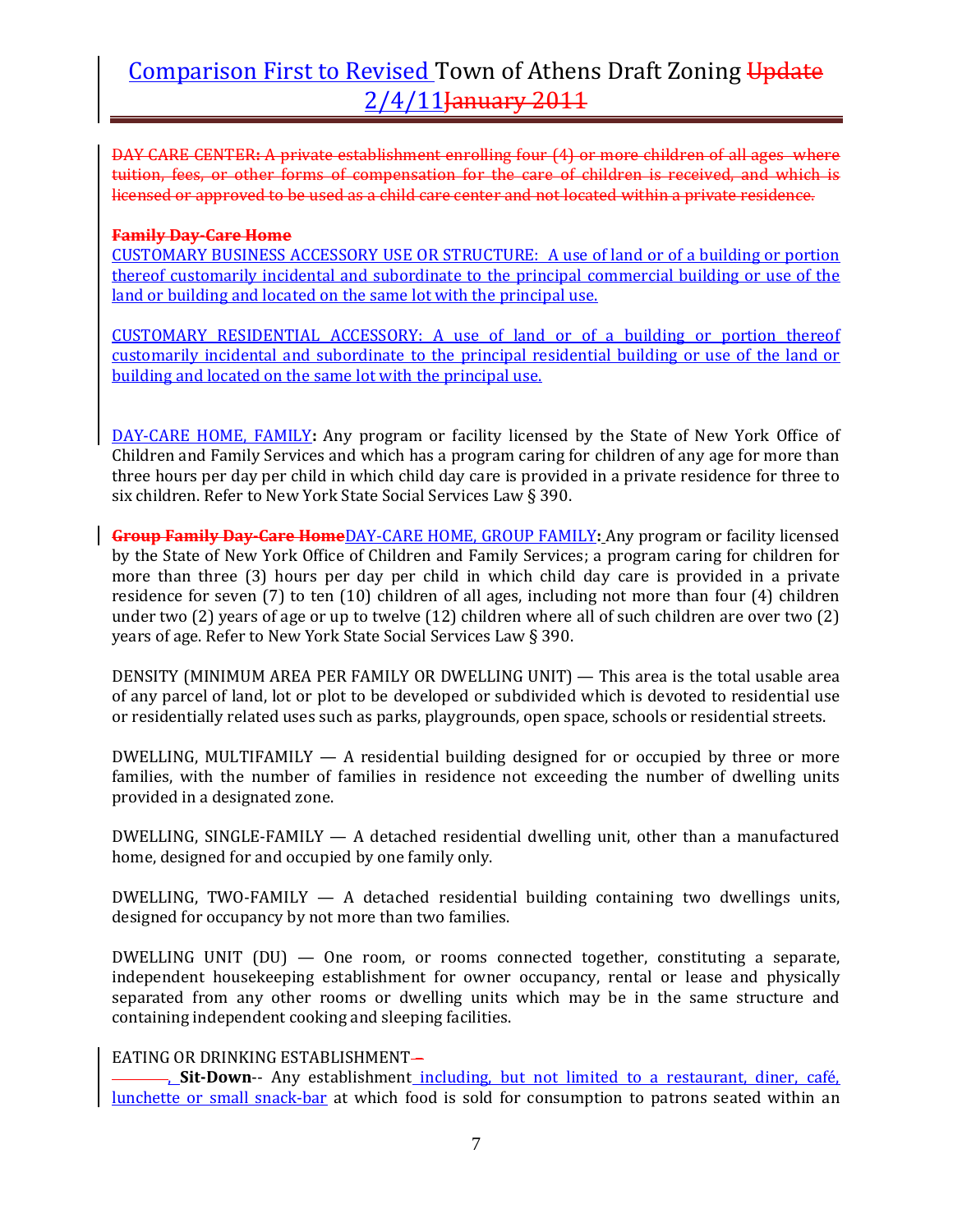enclosed building or on its premises. However, a snack bar or refreshment stand at a public or semi-public community pool, playground, park operated by the agency or group, or an approved vendor operating the recreational facilities for the convenience of the patrons of the facility, shall not be deemed to be a restaurantsit down eating or drinking establishment.

EATING OR DRINKING ESTABLISHMENT, **DriveThrough**‐‐ An establishment where food and/or beverages are sold in a form ready for consumption, where all or a significant portion of the consumption takes place, or is designed to take place outside the confines of the restaurant, and where customer ordering and pickup of food is available to take place from an automobile.

EDUCATIONAL FACILITY – A building or part thereof which is designed, constructed, or used for education, training, or instruction in any branch of knowledge and includes, but is not limited to elementary, parochial, private, secondary or vocational schools.

ESSENTIAL SERVICES — The erection, construction, alteration or maintenance by public utilities or municipal or other governmental agencies of underground or overhead gas, electrical, steam or water transmission or distribution systems, including poles, wires, mains, drains, sewers, pipes, conduit cables, fire alarm boxes, traffic signals, hydrants, street signs and similar equipment and accessories in connection therewith, but not including buildings, unless specifically permitted by special permit, and reasonably necessary for the furnishing of adequate service by such public utilities or municipal or other governmental agencies or for the public health or safety or general welfare.

FARM OPERATION: The land and on-farm buildings, equipment, manure processing and handling facilities, and practices which contribute to the production, preparation or marketing of crops, livestock and livestock products as a commercial enterprise. Such farm operation may consist of one or more parcels of owned or rented land, which parcels may be contiguous or noncontiguous to each. Farm operations also include horse boarding operation, organic and niche farms.

FAMILY — One or more persons occupying a dwelling unit as a single, nonprofit housekeeping unit, who are living together as a bona fide stable and committed living unit, being a traditional family unit or the functional equivalent thereof, exhibiting the generic character of a traditional family.

FLAG LOT – A large lot meeting minimum frontage requirements and where access to the public road is by a narrow private right‐of‐way or driveway.

 $FLOOD - A$  temporary increase in stream flow or stage that results in water inundating areas adjacent or near to the usual channel.

FLOOD, ONE-HUNDRED-YEAR — The highest level of flood that, on the average, is likely to occur once in every 100 years or that which has approximately a one‐percent chance of occurring any year.

FLOOD-PRONE AREAS or FLOODPLAIN — The channel of a watercourse and its adjacent areas subject to inundation by the one-hundred-year flood.

FLOOR AREA — The sum of the gross horizontal area of the several floors of the building measured to the exterior of the outside walls of such building<sub>7</sub>, excluding the basement.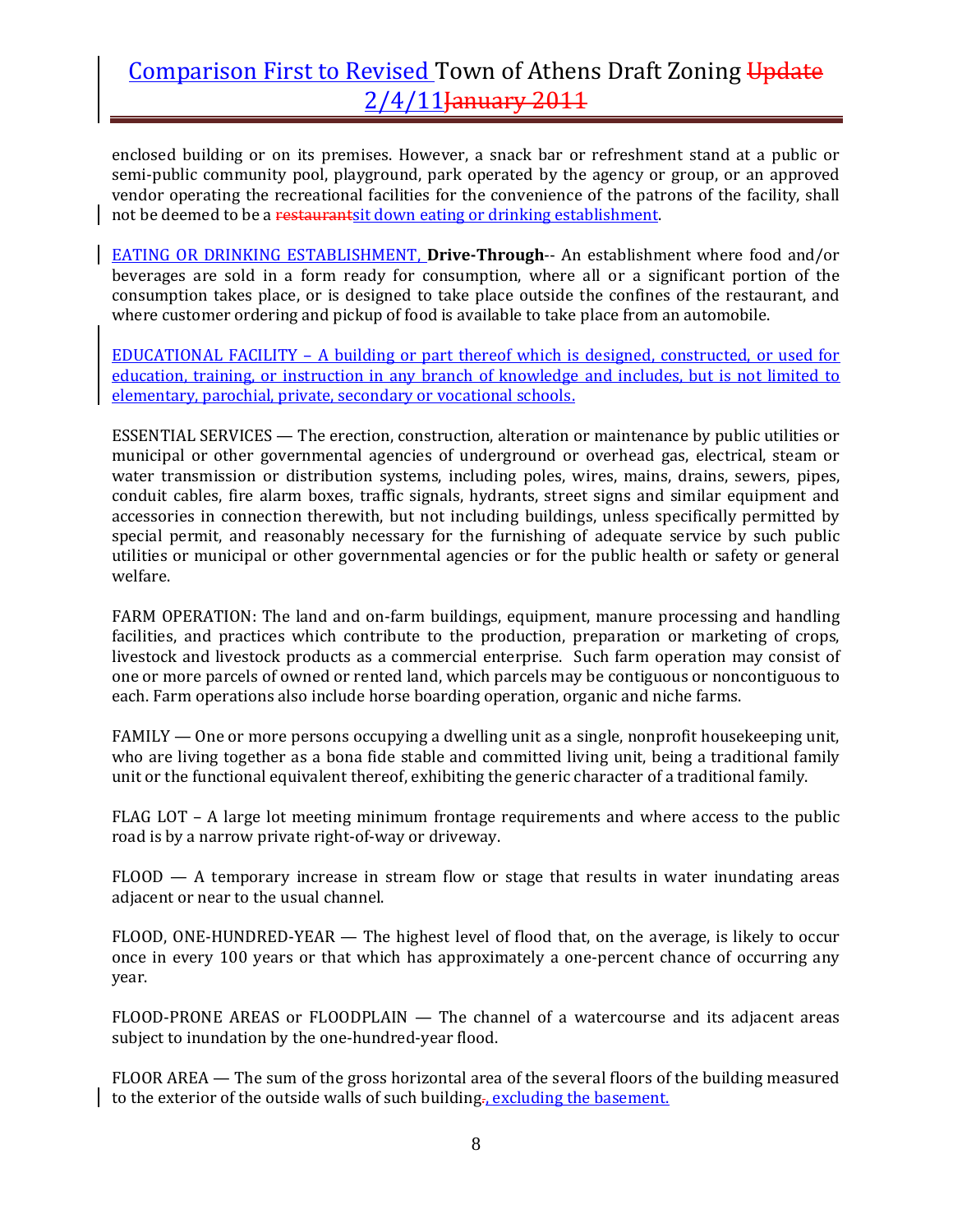FLOOR AREA RATIO  $-$  The ratio of the aggregate floor area of a building, exclusive of basement areas used only for storage to the site area of the lot on which the building is located.

FRONT LOADED STREET – A street designed so that all homes are located on only one side to afford each residence maximum viewing of open space lands or other features. This contrasts to a double‐ loaded street where houses are placed on both sides.

FUELING STATION – Any building, land area, or other premises, or portion thereof, used primarily for the retail dispensing and sales of vehicular fuels and shall include an auto service station.

GROSS DENSITY – The allowable number of lots permitted on any given parcel of land calculated from the total parcel acreage without subtracting environmentally sensitive lands, as defined in Section 180-12(1)(a).

GROSS LEASABLE AREA — The total floor area designed for tenant occupancy and exclusive use, including basements, mezzanines and upper floors, if any, expressed in square feet and measured from the center line of joint partitions and from outside wall faces.

### HOME OCCUPATION—

,LOW IMPACT HOME OCCUPATION**:** Any nonresidential use that is secondary and clearly subordinate to an existing residential use, conducted within a dwelling unit or an accessory structure by a permanent resident of that dwelling unit, which does not change the exterior residential character of the dwelling unit or vicinity, and where no non-resident employees enter the premises, and where no signage, or exterior storage of products or equipment are required.

HOME OCCUPATION, MAJOR HOME OCCUPATION: A business activity resulting in a product or service for financial gain, conducted wholly or partly in a dwelling unit or accessory structure which is clearly secondary to the use of the dwelling for living purposes and does not change the exterior residential character of the dwelling unit or vicinity or have any exterior evidence of such secondary use other than a sign. Such unit or accessory structure shall not employ more than three nonresidents, and shall allow customers, clients or sale representatives to enter the premises. Site plan approval and a special use permit is required when there is any lighting, parking lot, signs, or other changes to the land or structure related to a major home occupation. Examples of major home occupations include, but are not limited to medical offices, insurance sales offices, and hair salons.

HORSE BOARDING OPERATION‐‐ A horse boarding operation provides care, housing, health, related services and training to animals kept on the premises or on other properties owned or leased by the farm operator. Riding and training activities that are directly related to and incidental to the boarding and raising of horses, including riding lessons for persons who own or have a longterm lease from the farm owner for the horse that is boarded at the farm and uses for such activities, are part of the farm operation. Riding academies offering riding lessons to the public and to individuals that do not own or have a long-term lease for the horse that is boarded and used at the facility for such riding and operations whose primary function is horse racing Riding stables are not considered a horse boarding operation.

HOTEL/MOTEL— A building or group of buildings, whether detached or in connected units, containing transient lodging facilities for the general public, and which may contain accessory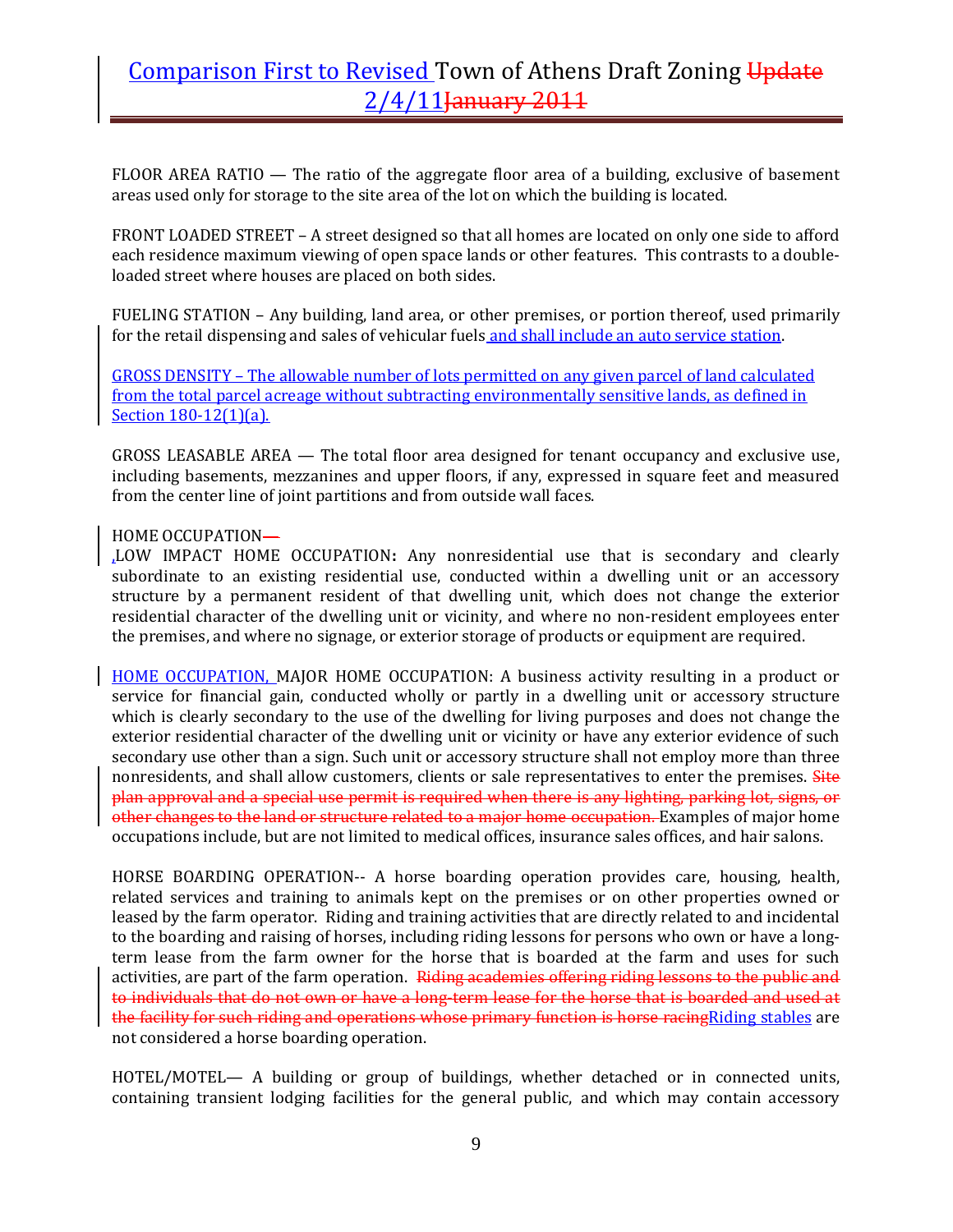facilities such as restaurantssit down eating or drinking establishments, meeting rooms, retail business activities, and related activities primarily to accommodate the occupants, but open to the general public, including buildings designated as auto cabins, auto courts, motor lodges, tourist courts, and similar terms. A resort may contain hotel accommodations among other amenities.

HOUSING, MODERATELY PRICED: Dwelling units constructed for families whose annual income does not exceed eighty percent (80%) of the actual Greene County median income (not capped), with adjustments for household size, as defined and periodically updated by the United States Department of Housing and Urban Development, and the annual rental cost or mortgage cost of which does not exceed thirty percent (30%) of said income or, for homeowners, the annual cost of the sum of principal, interest, taxes and insurance (PITI) and common charges, as applicable, does not exceed thirty percent (30%) of said income.

HOUSING FOR THE ELDERLY: Dwelling units, within a townhouse or multifamily dwelling with maximum of two (2) bedrooms per dwelling unit, which are designed and intended for and whose occupancy is restricted to handicapped persons, single persons sixty (60) years of age or older or couples in which one (1) person is sixty (60) years of age or older.

KENNEL— A business establishment in which five  $(5)$  or more pets that are more than four  $(4)$ months of age including but not limited to dogs, cats,  $\theta$ -other small animals-that are kept for the primary purpose of sale or for the boarding, care or breeding for which a fee is charged or paid.

#### LIGHT INDUSTRIAL —

A facility which manufactures, designs, assembles, or processes a product for wholesale or retail sale, and does not employ over one hundred (100) people. The industry does not produce high volumes of polluting wastes, and is compatible with other uses in the district. Light industrial excludes most resource and energy intensive industries, with the exception of wood products industries. It excludes all industries with noxious air or water emissions and high noise or vibration levels.

A facility that conducts:

- A. Scientific research and development of materials, methods or products, including engineering and laboratory research.
- B. Administrative, wholesale and retail sales, educational and other related activities and facilities in conjunction with a permitted use.
- C. Light manufacturing, design, assembling, fabricating or packaging of products from previously finished goods, conducted within the enclosed walls of a building.
- D. Uses of lands, buildings, structures, or processes that are noxious, injurious or harmful to persons or property by reason of the production or emission of dust, smoke, refuse, odor, gas fumes, noise, radiation, vibrations or similar circumstances or conditions are expressly prohibited.

 $LOT - A$  parcel of land occupied or to be occupied by only one *principal or* main building and the accessory buildings or uses customarily incident to it.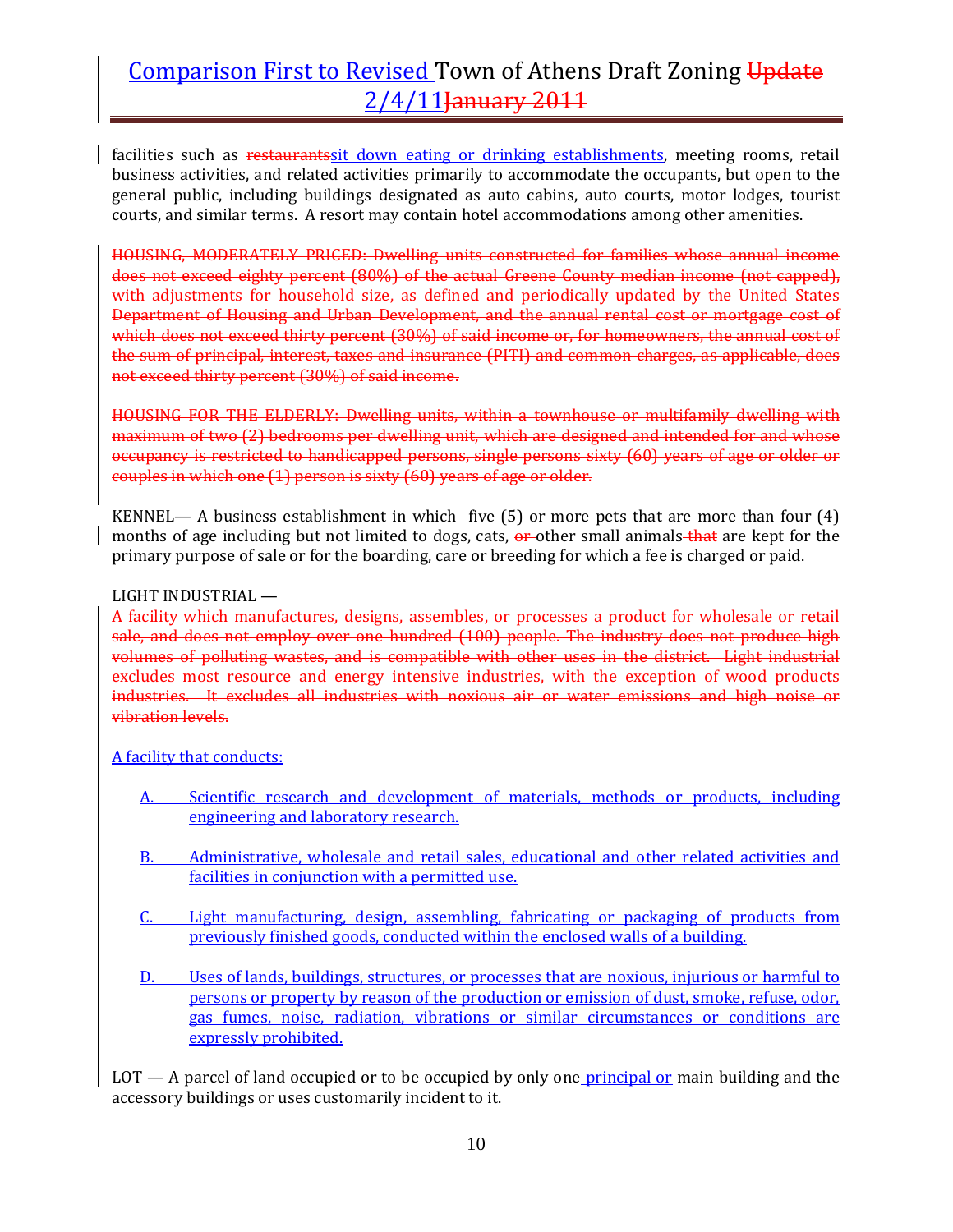- A. A lot shall be of sufficient size to meet minimum zoning requirements for use, coverage and area and to provide such yards and other open spaces as are herein required.
- B. Such lot shall have frontage on an improved public street, or on an approved private street.

### LOT MEASUREMENT

- A. Depth of a lot shall be the distance between the front and rear lines, measured in the general direction of its side lot lines.
- B. Width of a lot shall be the distance between straight lines connecting front and rear lot lines at each side of the lot, measured across the rear of the required front yard; provided, however, that the width between side lot lines at their foremost points (where they intersect with the street line) shall not be less than 80% of the required lot width, except in the case of lots on the turning circle of a cul-de-sac, where the eighty-percent requirement shall not apply.

LOT OF RECORD — A lot <u>or parcel of land</u> which is part of a subdivision recorded in the office of the Greene County Clerk or a lot or parcel described by metes and bounds, the description of which has been so recorded.

MANUFACTURED HOME —A structure, transportable in one or more sections, which, in the traveling mode, is eight body feet or more in width or forty body feet or more in length, or, when erected on site, is three hundred twenty or more square feet, and which is built on a permanent chassis and designed to be used as a dwelling with or without a permanent foundation when connected to the required utilities, and includes the plumbing, heating, air‐conditioning, and electrical systems contained therein. The term shall include any structure that meets all of the requirements of this subdivision except the size requirements and with respect to which the manufacturer voluntarily files a certification required by the United States Secretary of Housing and Urban Development and complies with the standards established under Title 42 of the United States Code; and except that such term shall not include any self-propelled recreational vehicle.

MODERATELY PRICED DWELLING UNIT -- Dwelling units inhabited by households whose annual income is within 80 percent to 120 percent of the Greene County median income, with adjustments for households size, as defined and periodically updated by the United States Department of Housing and Urban Development, and the annual rental cost does not exceed 30 percent of said income or, for homeowners, the annual cost of the sum of principal, interest, taxes and insurance ("PITI") and common charges, as applicable, does not exceed 30 percent of said income.

NET DENSITY – The allowable number of lots permitted on any given parcel of land calculated by subtracting unusable land from the total parcel acreage. environmentally sensitive land from the total parcel acreage. Environmentally sensitive lands shall include acreage in steep slopes greater than 25%; open water including ponds, lakes, and streams; federal or state designated wetlands excluding the 100-foot buffer; and lands contained within a 100-year floodplain. This calculation results in the usable acreage left over for building. Density requirements of this law are then applied to the usable acreage of the parcel.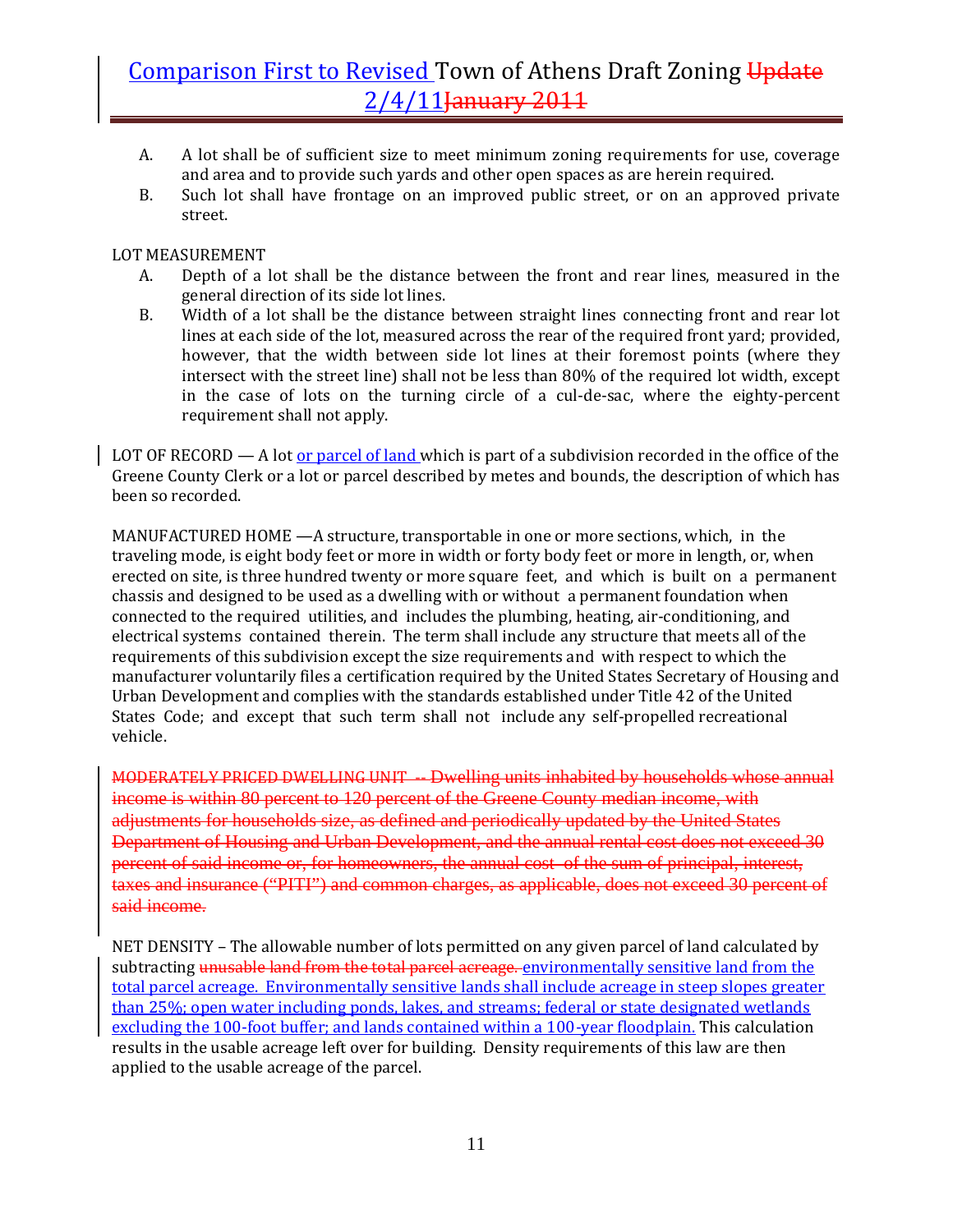NONCONFORMING USE - A use or activity that was lawful prior to the adoption, revision or amendment of the zoning law, but that fails by reason of such adoption, revision or amendment to conform to the present requirements of the zoning district.

NONCOMFORMING LOT – A lot, the area, dimensions, or location of which was lawful prior to the adoption, revision, or amendment of the zoning law but that fails by reason of such adoption, revision, or amendment to conform to the present requirements of the zoning district.

NONCOMFORMING STRUCTURE – A structure or building, the size, dimensions, or location of which was lawful prior to the adoption, revisions, or amendment to the zoning law but that fails by reason of such adoptions, revision, or amendment to conform to the present requirements of the zoning district.

OFFICE, BUSINESS — Offices and related spaces for use as professional services as provided by medical practitioners, attorneys, architects, engineers, and similar professions.

PARKING SPACE, OFF-STREET — Consists of a space adequate for parking an automobile with room for opening doors on both sides, together with properly related access to a public street or alley and maneuvering room.

- A. Required off‐street parking areas for three or more automobiles shall have individual spaces marked and shall be so designed, maintained and regulated so that no parking or maneuvering incidental to parking shall be on any public street, walk or alley and so that any automobile may be parked and unparked without moving another.
- B. For purposes of rough computation, an off-street parking space and necessary access and maneuvering room may be estimated at 300 square feet, but off-street parking requirements will be considered to be met only when actual spaces meeting the requirements above are provided and maintained in a manner appropriate to the circumstances of the case and in accordance with all ordinances and regulations of the Town.

PERSONAL SERVICE ESTABLISHMENT – Establishments primarily engaged in providing services involving the care of a person or his or her personal goods or apparel. Personal services usually include but are not limited to laundry, linen supply, diaper service, beauty shops, barbershops, shoe repair, funeral services, locker rental, and domestic services.

RIDING STABLE – An operation that offers riding lessons to the public and to individuals that do not own or have a long-term lease for the horse that is boarded and used at the facility for such riding.

RECREATIONAL USE—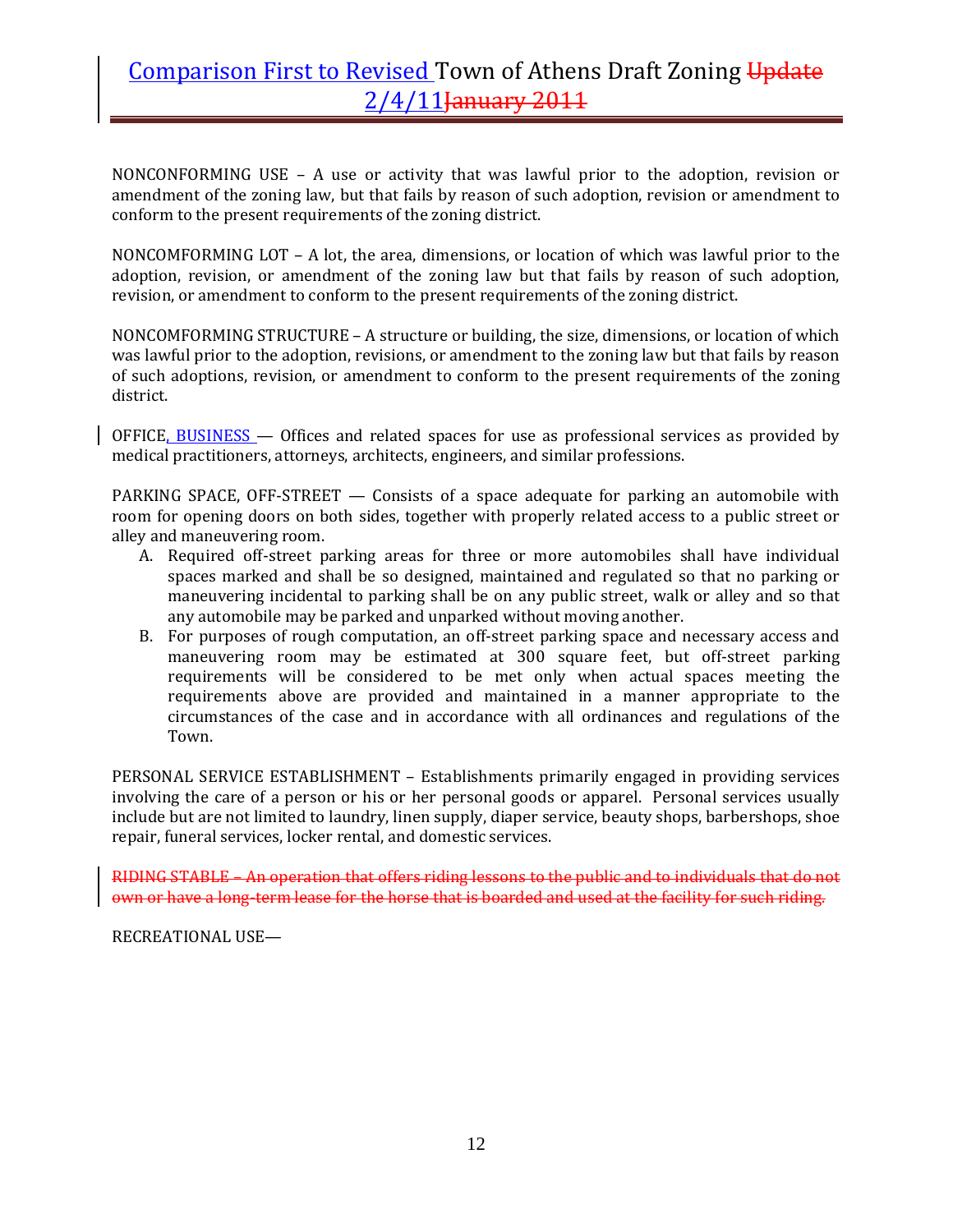**Recreation Facility:** A place designed and equipped for the conduct of sports and leisure time activities.

**Recreation, Indoor:** The conducting of sporting activities undertaken entirely within a building, including team or individual sports and related health and exercise facilities. Video parlors, computer gaming facilities, movie theaters, and bars do not constitute indoor recreation facilities. However, an indoor recreation use may be accompanied by customary accessory uses, which may include food service facilitiesa sit down or drive-through eating or drinking establishment, meeting room or banquet facilities, the serving of alcoholic beverages, video or computer game facilities, video theater facilities, sales of sport or exercise‐related equipment or clothing, and other customary accessory uses.

**Recreation, Outdoor:** Includes but is not limited to: golf, skiing, ball playing on ball fields, swimming, biking trails, hiking, and similar outdoor activities facilities on a commercial or fee basis.

**Recreation, Passive:** Activities that involve relatively inactive or less energetic activities such as walking, nature hikes, nature observation, sitting, picnicking, card games, chess, and similar table games.

RELIGIOUS FACILITY - A structure or place in which worship, ceremonies, rituals, and education pertaining to a particular system of beliefs are held.

RESORT -- Overnight accommodations, within a building or group of buildings, that incorporate indoor and/or outdoor recreational amenities into the overall design of the use. A resort may also include meeting and conference rooms, dining facilities, and other areas for social gatherings.

RETAIL SALES – A commercial activity characterized by the direct on-premise sale of goods and services to the *ultimategeneral public consumer*, including on-premise manufacturing, processing, servicing, and preparation customarily associated therewith of stock in trade such as are normally associated with department stores, food markets, and similar establishments.

RIDING STABLE – An operation that offers riding lessons to the public and to individuals that do not own or have a long‐term lease for the horse that is boarded and used at the facility for such riding.

SENIOR CITIZEN HOUSING – Housing designed for, and occupied, by at least one person 55 years of age or older per dwelling unit, and which has significant facilities and services specifically designed to meet the physical or social needs of older persons. Synonymous with 'housing for elderly'.

SIGN — Any device designed to inform or attract the attention of persons not on the premises on which the sign is located; provided, however, that the following shall not be included in the application of the regulations herein:

- A. Signs not exceeding one square foot in area and bearing only property numbers, post box numbers, names of occupants of premises or other identification of premises not having commercial connotations.
- B. Flags and insignia of any government, except when displayed in connection with commercial promotion.
- C. Legal notices and identification, informational or directional signs erected or required by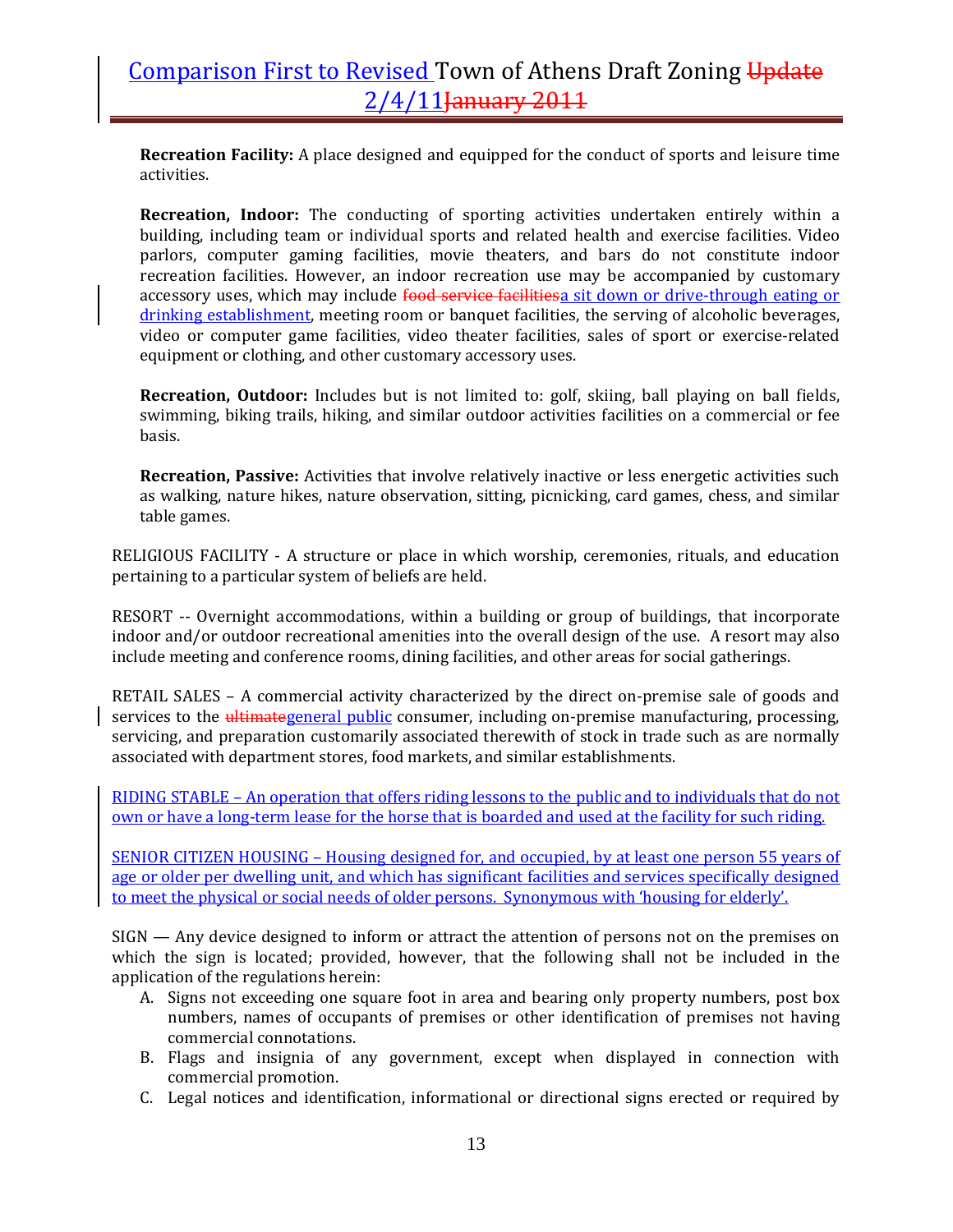governmental bodies.

- D. Integral decorative or architectural features of buildings, except letters, trademarks, moving parts or moving lights.
- E. Signs directing and guiding traffic and parking on private property but bearing no advertising matter.

SIGN, OFF‐SITE DIRECTIONAL — A sign other than an on‐site sign which is used to direct people to a place of business.

SIGN, ON‐SITE — A sign relating in its subject matter to the premises on which it is located or to products, accommodations, services or activities on the premises. On‐site signs do not include signs erected by the outdoor advertising industry in the conduct of the outdoor advertising business.

SIGNS, NUMBER AND SURFACE AREA OF

- A. For the purpose of determining the number of signs, a sign shall be considered to be a single display surface or display device containing elements organized, related and composed to form a unit. Where matter is displayed in a random manner without organized relationship of elements or where there is reasonable doubt about the relationship of elements, each element shall be considered to be a single sign.
- B. The surface area of a sign shall be computed as including the entire area within regular geometric form or combinations of regular geometric forms comprising all of the display area of the sign and including all of the elements of the matter displayed. Frames and structural members not bearing advertising matter shall not be included in computation of surface area.

SPECIAL USE PERMIT  $\overline{USE}$  - A authorization of a particular land use that would not be appropriate generally or without restriction throughout the zoning district but which, if controlled as to number, area, location or relation to the neighborhood, would promote the public health, safety, order, comfort, convenience, appearance, prosperity or general welfare. Such use may be is permitted in this zoning law, subject to requirements imposed by such zoning district as a special permit use if specific provision for such special permit use is made in this chapter and if it law to assure that the proposed use is in accordanceharmony with the Comprehensive Plan. zoning law and will not adversely affect the neighborhood if such requirements are met.

STEEP SLOPE – a slope of fifteen percent or greater over any one hundred foot segment prior to cut or fill covering more than 10% of t he total acreage of a parcel. A slope is a percentage determined by dividing vertical distance (rise) by horizontal distance (run). Steep slopes are areas of extreme gradient change that potentially pose as sources of excessive runoff and erosion if managed improperly.

STREAM CORRIDOR – Is comprised of the stream channel, the area within the one hundred year flood line and a minimum of 100 feet from the one hundred year flood line, extending outward from the stream channel, on both sides of the stream. If there is no one hundred year flood line delineated, the distance shall be measured outward from the top of the bank of the stream channel. The corridor width shall not exceed 300 feet.

STRUCTURE — Anything constructed or erected with a fixed location on the ground or attached to something having a fixed location on the ground. Among other things, structures include buildings,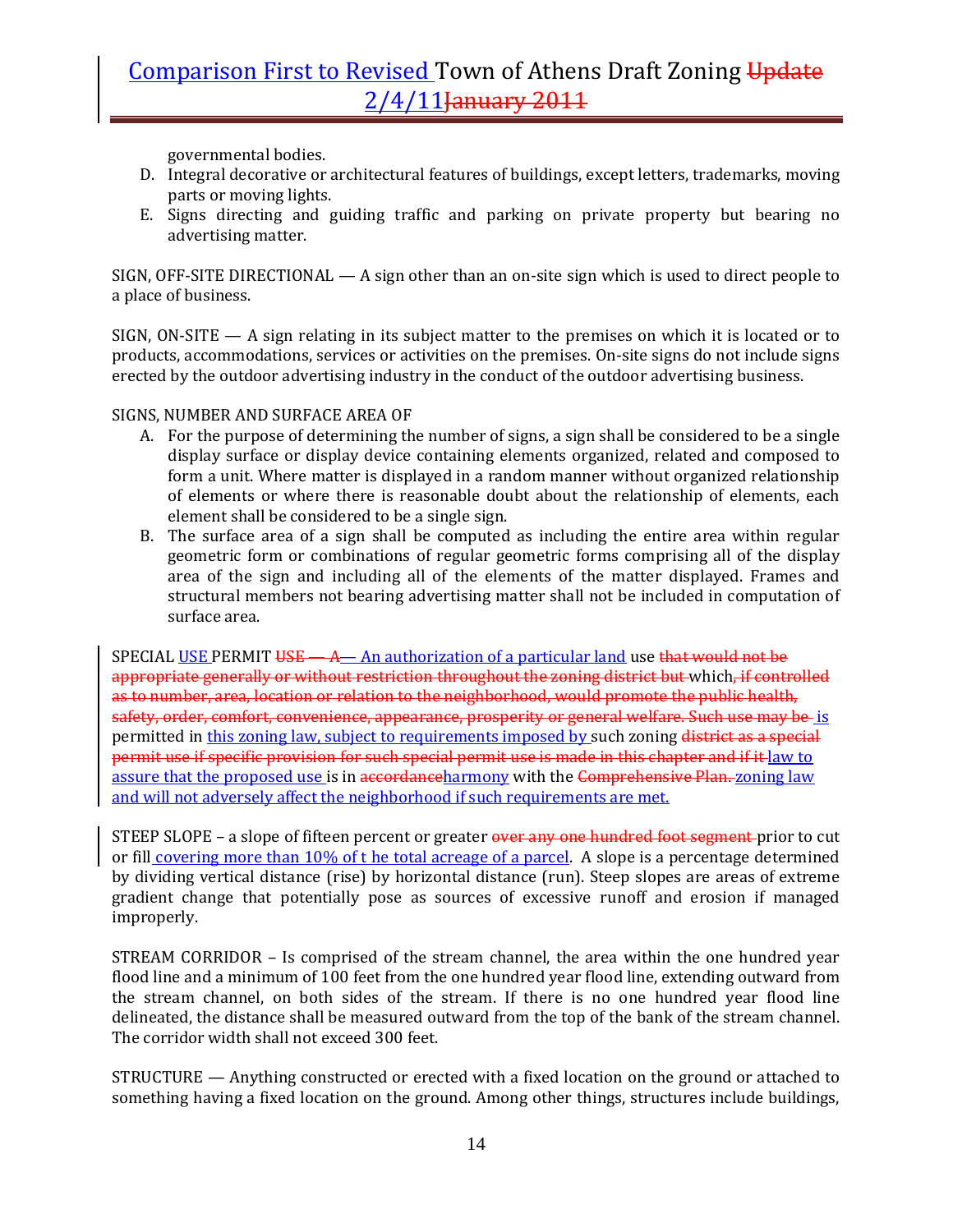manufactured homes, walls and fences but does not include signs.

TELECOMMUNICATION TOWERS – See Chapter 162 of the Town of Athens Code.

TOWNHOUSE  $-$  A dwellingstructure containing three  $(3)$  or more dwelling units attached to each other at the side or rear by means of a common wall or walls, each dwelling solely occupying the internal space from ground to roof, and having its own separate entrance or entrances from the outside.

TRAILER OR TRAVEL TRAILER  $-$  A portable structure built on a chassis and designed to be used as a temporary dwelling for travel and recreational purposes.

USABLE LAND – The buildable portion of a parcel not constrained by wetlands meeting the definition of either a state or federally designated wetland, floodplains, steep slopes or other environmental constraints.

USE – The specific purposes for which land or a building is designed, arranged, intended, or for which it is or may be occupied or maintained.

VARIANCE  $-$  A relaxation of the terms of this chapter where such variance will not be contrary to the public interest and where, owing to conditions peculiar to the property and not the result of the actions of the applicant, a literal enforcement of this chapter would result in unnecessary and undue hardship. For an area variance or use variance, these terms are defined as provided for in Town Law.

WATERSHED - a geographic area defined by topographic high points such that precipitation falling within the boundaries of the high points drains to a single outlet, such as a mouth of a stream, lake or river.

WIND ENERGY CONVERSION SYSTEM: A wind energy conversion system consisting of a wind turbine, a supporting structure and associated control or conversion electronics, which has a rated capacity of not more than 50 kW and which is intended only to reduce on-site consumption of utility power and are not used to generate utility scale electrical energy to be supplied to the local utility electrical grid.

WIND ENERGY SYSTEM HEIGHT: The height from original grade of the land to the highest point of any part of the wind energy system including the top of the blade when it is in the vertical position.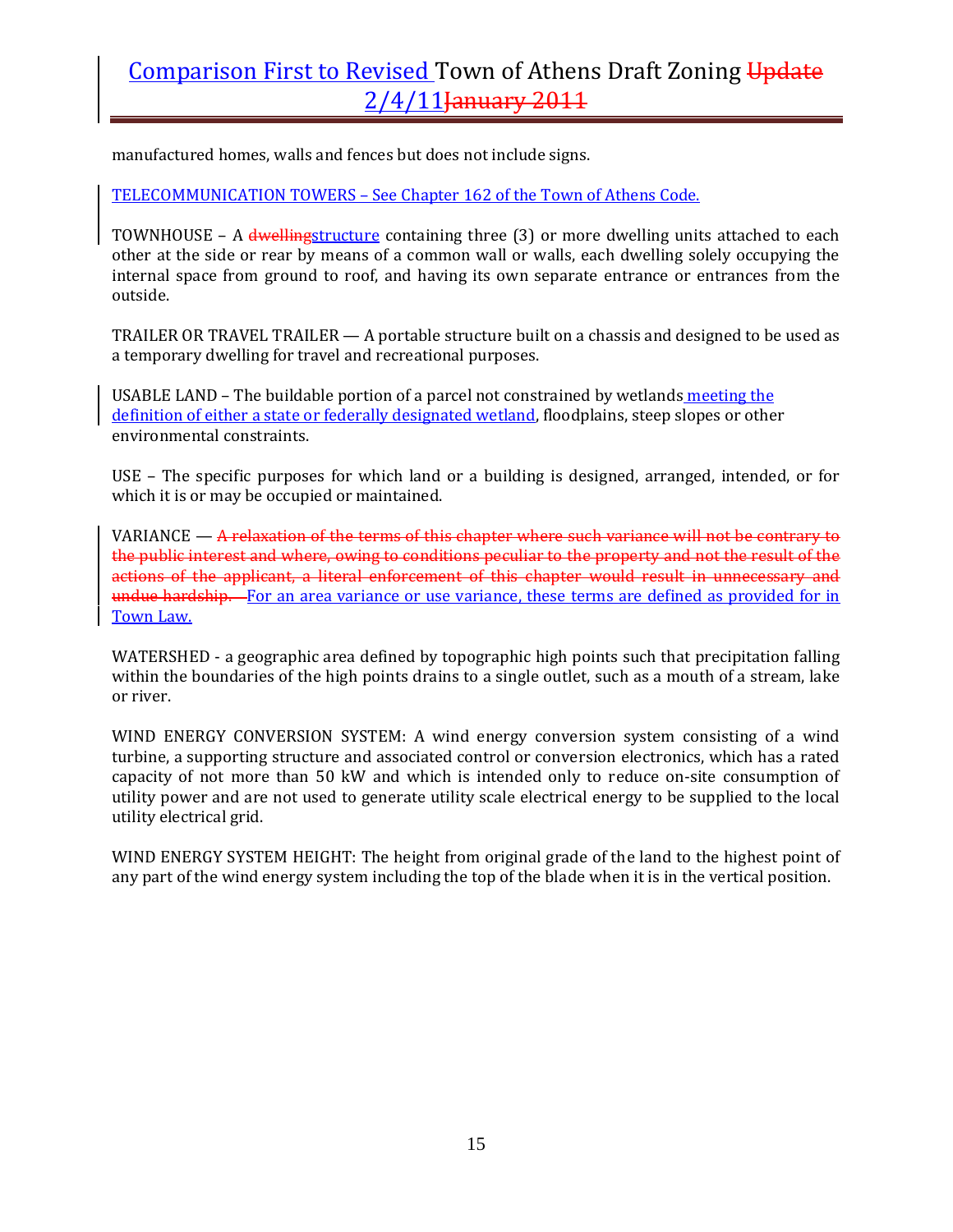YARD: Space on a lot not occupied with a building or structure. Porches, whether enclosed or unenclosed, and roof overhangs, shall be considered as part of the main building, and shall not project into a required yard.

Yard, Front: The space within and extending the full width of the lot from the road edge to a parallel line through the part of the principal building or accessory structure which is nearest to such road edge. If a lot adjoins two (2) or more roads or highways, it shall be deemed to have a front yard on each adjoining road or highway.

**Yard, Rear:** The space within and extending the full width of the lot, from the rear lot line to a parallel line through the part of the principal building or accessory structure which is nearest to such lot line.

**Yard, Side:** The space within the lot extending the full distance from the front yard to the rear yard and from the side lot line to a parallel line through the part of the principal building or accessory structure which is nearest to such side lot line.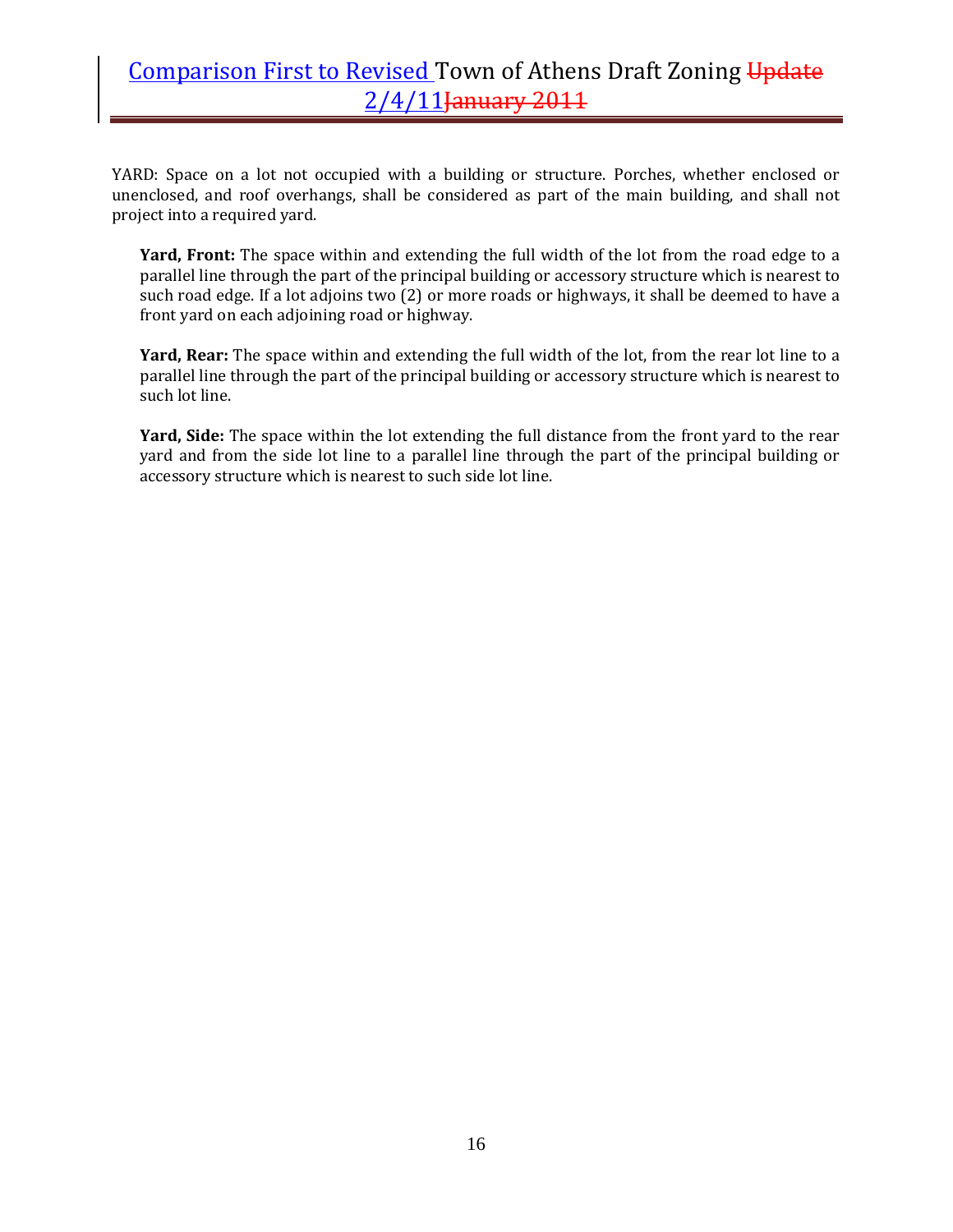### **ARTICLE II**

### **District Regulations**

### *§ 1804. Zoning Districts.*

- A. The Zoning Map officially entitled "Athens Zoning Map" is hereby adopted as part of this  $ch$ apter. $1$
- B. The Town of Athens Zoning Map shows a division of the Town into the following districts:
	- OS<del>/C</del> Open Space/Conservation
	- Ag Agriculture
	- Rr Recreation Residential
	- Ru Rural Residential
	- Ru-1 Rural Residential 1
	- Ru‐385 Rural Residential/Route 385 Corridor
	- MUC Mixed Use Commercial
	- LI Light Industrial
	- H Hamlet
	- HLW Hollister Lake Watershed Overlay
	- BLW Black Lake Watershed Overlay
	- GLW Green Lake Watershed Overlay
- C. In addition to the general mapped districts, there is permitted the following district(s) formed by amendment to this chapter:
	- PUD Planned Development District

 $\overline{a}$ 

<sup>1.</sup> **Editor's Note: A copy of the Zoning Map is included at the end of this chapter.**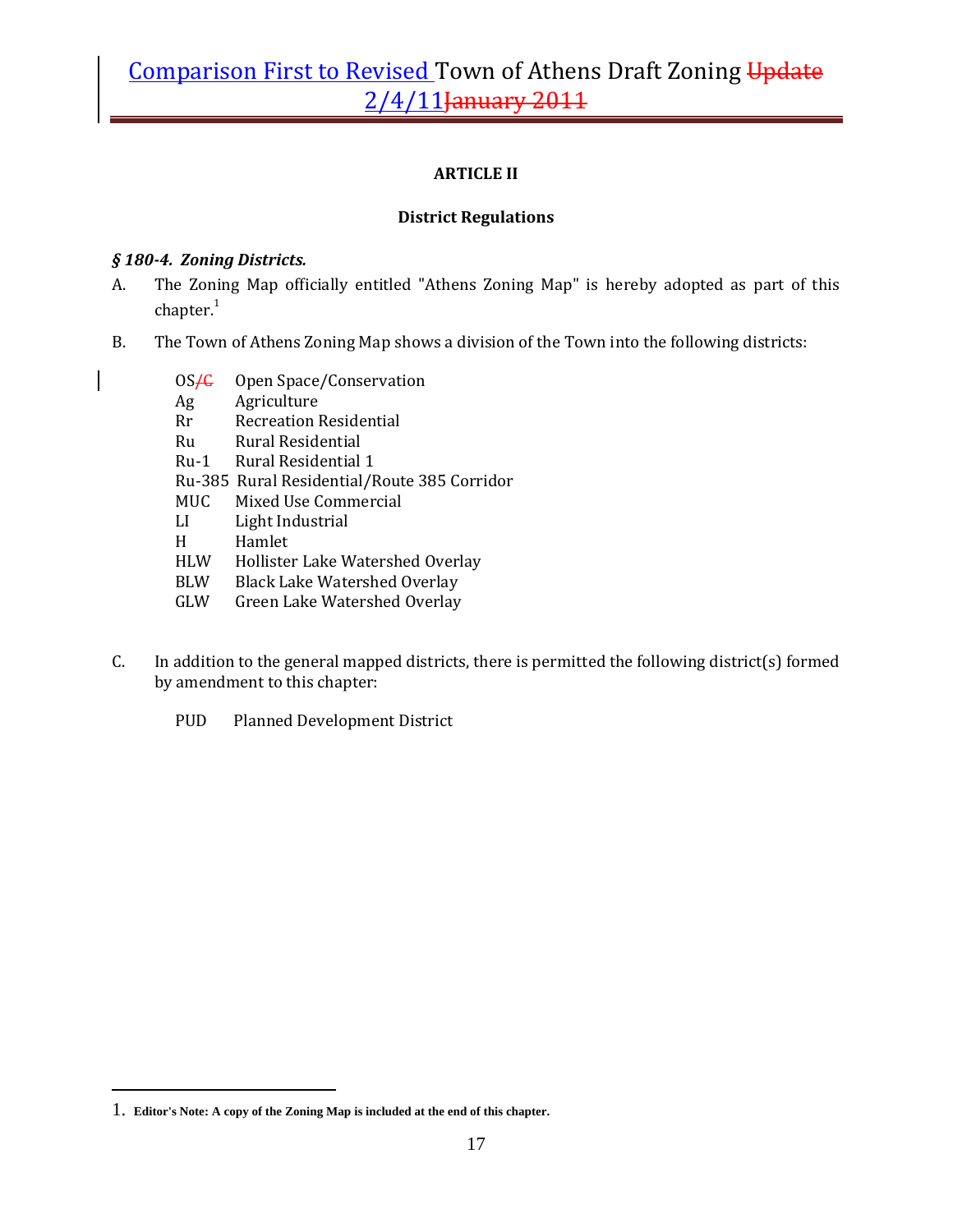### *§ 1805. District Objectives.*

- A. Open Space/Conservation District: This district is established to include waterways, lands subject to flooding, areas with excessive slopes, and other environmental sensitivities in order to protect those natural resources, prevent flooding, and reduce drainage and erosion problems through low density of development and other land use controls oriented towards environmental protection.
- B. Agriculture District: This district is established to include lands and soils with medium and high agricultural viability and to encourage a development pattern that keeps agricultural land in productive use, or ensure that it is available for future agricultural use consistent with the Town and Village of Athens Comprehensive Plan. Further purposes are to discourage land uses that are not compatible with agricultural uses, to preserve open space values of farmlands, to promote active agricultural land uses, to maintain the Town's farmland, to promote agriculture as a component of the local economy, and to maintain a critical mass of farmland so as to prevent further fragmentation of the Town's existing farms.
- C. Recreation Residential District: This district is intended to provide moderate to high density residential development in a manner that does not jeopardize either the town's inherent beauty or rural character. This district encompasses many seasonal and vacation homes around Sleepy Hollow Lake in addition to permanent residents.
- D. Rural Residential District: This district is established to allow for low density residential development consistent with a rural setting and on lands having poor soils, rugged terrain, and with access to only local roads.
- E. Rural Residential 1 District: This district is established to accommodate the many private homes that are situated on Route 9‐W but allows for their possible conversion to commercial uses at a later date.
- F. Rural Residential/Route 385 Corridor: This district is established to provide for low density residential development along the Route 385 corridor sensitive to and reflective of Athen's desire to maintain this area as an attractive rural entrance to the Town and Village. Maintenance of a clear boundary between the Town and Village along the Route 385 corridor is recognized as contributing to the rural character of both municipalities. This corridor further emphasizes the importance of the Hudson River to the area's ecology and aesthetic character.
- G. Mixed Use Commercial District: This district is established to provide for commercial development in concentrated nodes along Route 9W. Land use controls for this district are designed to ensure that commercial growth is of scale and character consistent with the Town and Village of Athens Comprehensive Plan and to minimize traffic hazards.
- H. Light Industrial District: This district is established to provide for manufacturing and light industrial uses that are consistent with the Comprehensive Plan.
- I. Hamlet District: In addition to the general purpose to promote the health, safety and general welfare of the residents of the Town, the purpose of the Hamlet District is to foster development in the traditional locations of settlement in the Lyme Street and Leeds area and other locations where new development has a building scale, massing, layout and design that is consistent with the smaller lots of the hamlet areas.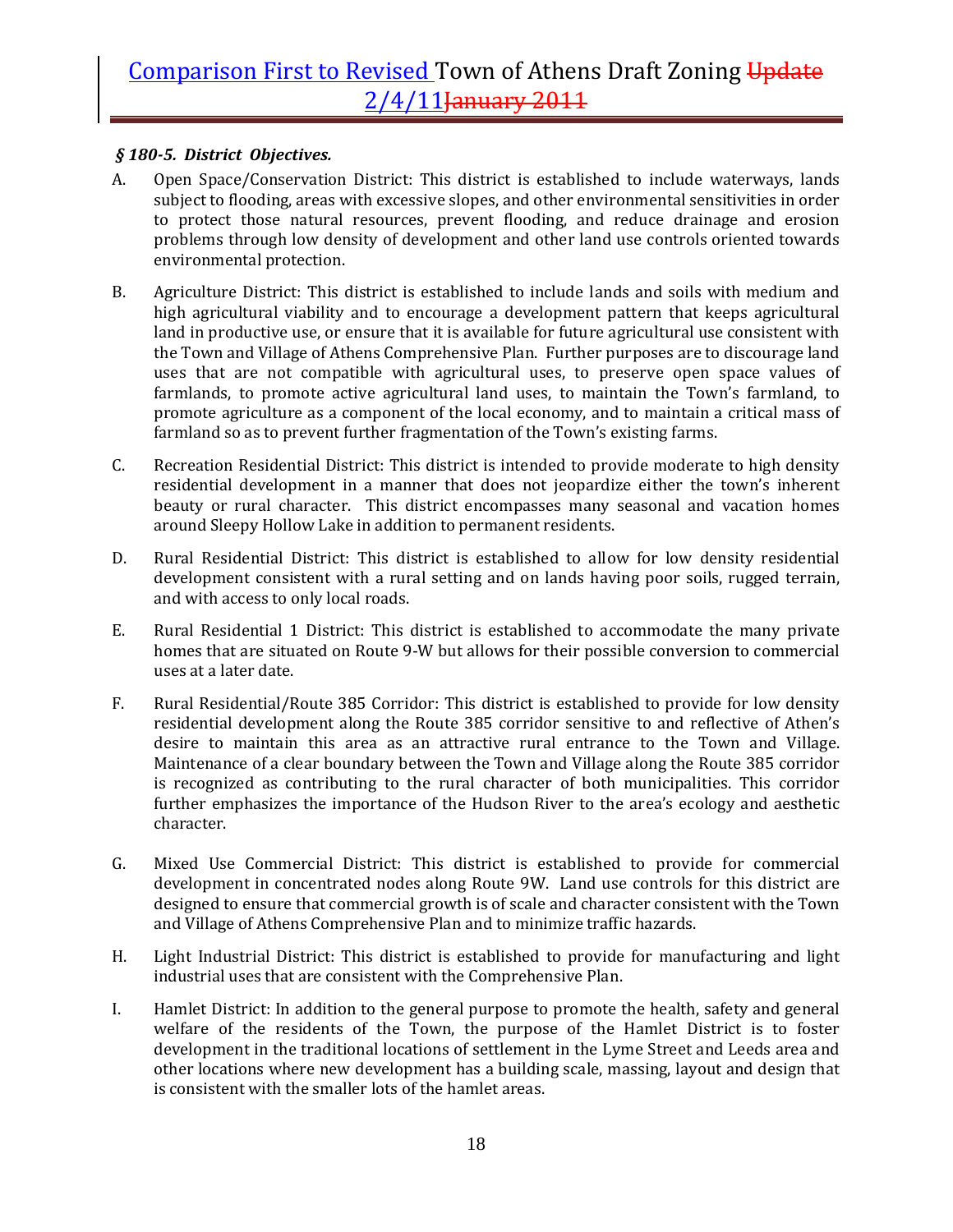J. Watershed Overlay Districts: The watershed overlay around Hollister Lake is established to protect water quality in the lake as it serves as the public water system for the Village of Athens. Watershed Overlay Districts for Green Lake and Black Lake are established to protect water quality in those lakes.

### *§ 1806. Interpretation of District Boundaries.*

District boundaries shown within the lines of roads, streams and transportation rights‐of‐way shall be deemed to follow the center lines. The **vacationabandonment** of roads shall not affect the location of such district boundaries. When the Code Enforcement Officer cannot definitely determine the location of a district boundary by such center lines, by the scale or dimensions stated on the Zoning Map or by the fact that it clearly coincides with a property line, the Code Enforcement Officer shall refuse action, and the Zoning Board of Appeals, upon appeal, shall interpret the location of the district boundary with reference to the scale of the Zoning Map and the purposes set forth in all relevant provisions of this chapter.

### *§ 1807. Official Zoning Map.*

Regardless of the existence of other printed copies of the Zoning Map which from time to time may be made or published, the Official Zoning Map, which shall be located in the Town office, shall be the final authority as to the current zoning status of the land and water areas, buildings and other structures in the Town.

### *§ 1808. Lots.*

- A. Corner Lots. Lots which abut on more than one street shall provide the required front yards along every street.
- B. All structures, whether attached to the principal structure or not and whether open or enclosed, including porches, carports, balconies or platforms above normal grade level, shall not project into any minimum front, side or rear yard. The Planning Board is authorized to allow projection of porches into front setbacks of lots created as part of a major subdivision no more than five feet to prevent monotony and add visual interest to the development.
- C. Nonconforming Lots. In any district, notwithstanding limitations imposed by other provisions of this chapter, a single lot at the effective date of adoption of this chapter may be built upon subject to the following conditions:
	- (1) Such a lot must be  $\frac{1}{100}$  single and separate ownership and not of continuous frontage with other lots in the same ownership. This provision shall apply even though such lots fail to meet the requirements for  $area - or$ , width, or **bothdepth**, that are generally applicable in the district, provided.Provided however that front, rear and side yard dimensions and other requirements not involving area-or, width or depth of the lot shall conform to the regulations for the district in which the lot is located.
	- (2) If two or more lots or combinations of lots and portions of lots with continuous frontage are in single ownership at the time of the passage or amendment of this chapter and if all or part of the lots do not meet the requirements for lot width and area as established by this chapter, the lands involved shall be considered to be an individual parcel for the purpose of this chapter and no. Provided further, that no portion of said parcel shallmay be used or sold which does not meet lot width and area requirements established by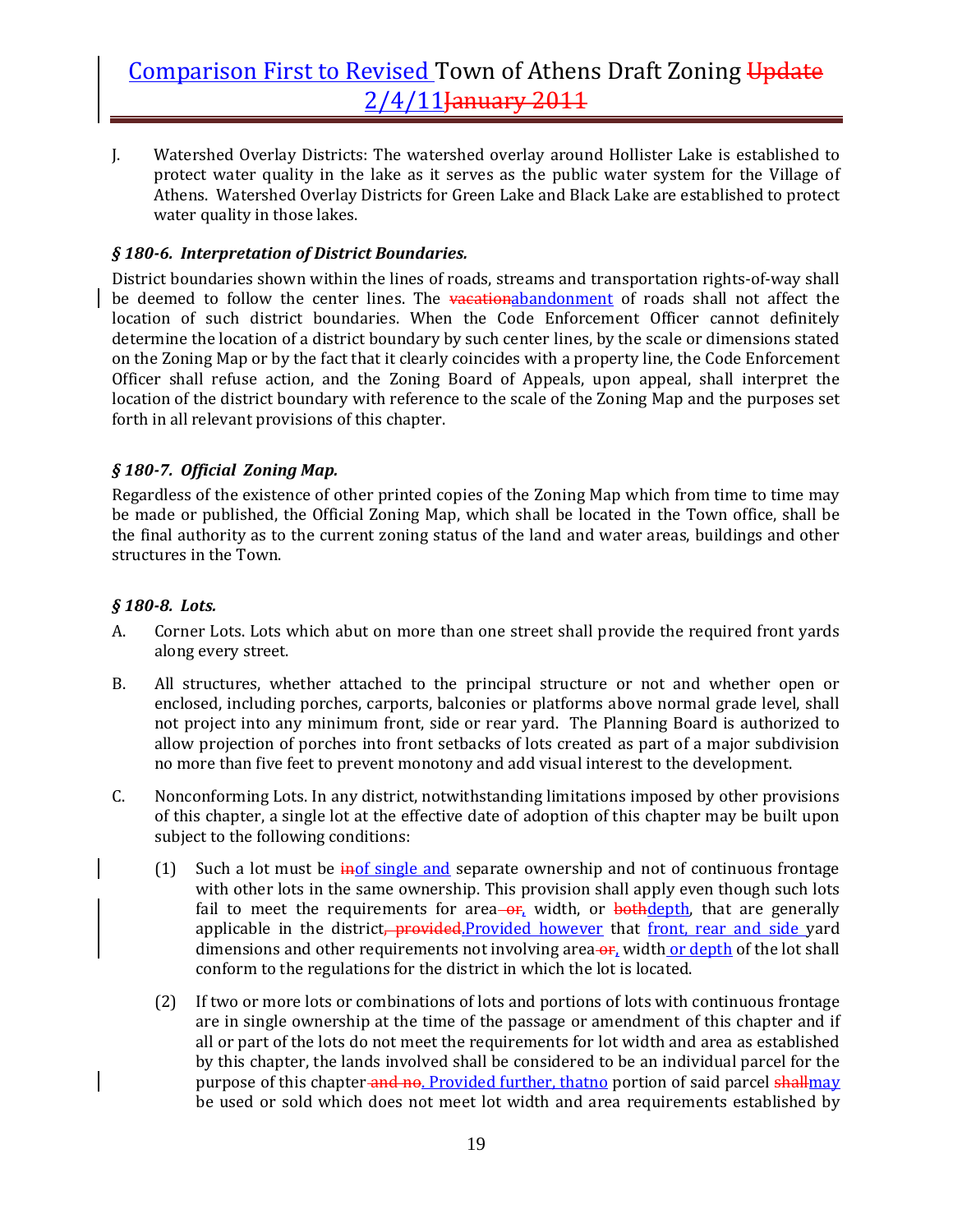this chapter, nor **shall** may any division of the parcel be made which leaves remaining any lot width or area below the requirements stated in this chapter without obtaining an area variance from the Zoning Board of Appeals. Should such an application be made, the Zoning Board of Appeals shall give all due deference possible to grant such an area variance.

- (3) Any nonconforming lot shall be considered buildable  $\frac{m}{y}$  whenif it meets Greene **County-New York State Department of Health and other State requirements or Town** engineer requirements for water wells and septic systems.
- D. Principal Buildings per Lot. Except in the case of special permits for non‐residential uses, agriculture, or agricultural farm worker housing uses, not more than one principal building shall be located on a lot.
- **ED.** Adjustment of Front Yard Depth. Where a lot is divided by one or more zoning districts or municipal boundary lines, any building or land use established thereon shall comply with the regulations of the district in which such building or land use is located. All requirements of this chapter, including yards and other dimensional requirements, shall be met on property located within the Town of Athens.
- FE. Lot Frontage Exceptions:
	- (1) Cul‐de‐sac –Use of cul‐de‐sacs are discouraged in the Town of Athens. Where the Planning Board finds that use of a cul-de-sac road is necessary, an exception to the lot frontage requirement may be granted for lots located within a cul-de-sac, where all lots shall have a minimum "Lot Frontage" of fifty feet, as measured along the Right‐of‐Way of such cul‐de‐sac.
	- (2) Flag Lots Exception to lot frontage requirements may be granted for lots designed as "flag lots" in the Ru district, provided that:
		- a. In the opinion of the Planning Board, the character of the land precludes typical subdivision development, or a unique and desirable lot can be created;
		- b. The creation of a flag lot is not to circumvent typical subdivision with the internal street development and does not negatively impact continuing use of farmland;
		- c. The proposed lot has a minimum "Lot Frontage" of forty (40) feet, as measured along the right‐of‐way of the fronting highway, and shall be no less than twenty five (25) feet throughout the entire length leading to the buildable portion of the lot and there shall be 200' at the building line;
		- d. The required setbacks can be met when measured from the point where the lot meets the required minimum lot width for that zoning district.
- F. General Land Use Controls:
	- (1) No building or land shall hereafter be used or occupied and no building or part thereof shall be erected, moved or altered unless in conformity with the regulations herein specified for the district in which it is located.
	- (2) No building shall hereafter be erected or altered to exceed the height, to accommodate or house a greater number of families, to occupy a greater percentage of lot area or to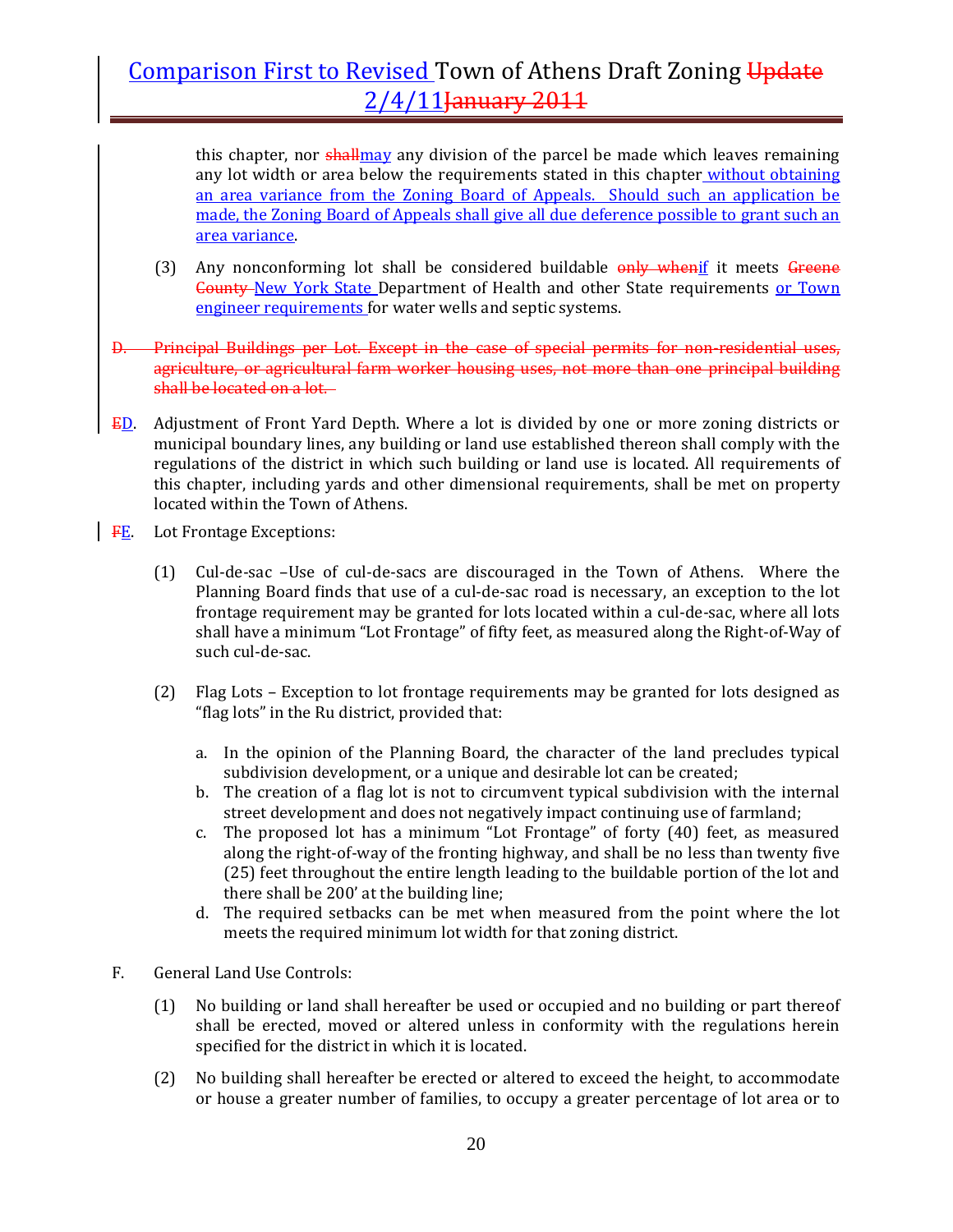have narrower or smaller rear yards, front yards, side yards or inner or outer courts than is specified herein for the district in which such a building is located unless such structure or lot is part of an approved clustered or conservation subdivision.

(3) No part of a yard or other open space about any building required for the purpose of complying with the provisions of this chapter shall be included as a part of a yard or other open space similarly required for another building unless such open space is part of an approved clustered or conservation subdivision.

### *§ 1809. Prohibited Uses.*

Any use not listed in the Schedule of Uses (§180‐10) shall be deemed prohibited.

### *§ 18010. Schedule of Uses.*

All permitted uses, and uses permitted as special uses are listed in Table 1.

### *§ 18011. Change of Uses.*

- A. Any change of a land use or existing structure to a use permitted by right without Site Plan review or a Special Use Permit as indicated in Table 1 shall not require approval from the Planning Board.
- B.
- B. For all other changes of use or land or of existing structures, site plan review and/or a special use permit shall be required as indicated in Table 1. Once a Special Permit has been granted, it shall run with the land and apply to the approved use.

. 1. A Special Use Permit shall be required when there is any change of use of land or existing structure from one that has not required a Special Use Permit or Site Plan Review to one that does require a Special Use Permit or Site Plan Review.

2. Any time an approved special use changes to a different use that also requires a special use permit, it shall also require the granting of a new special use permit and site plan approval.

3. Once a Special Use Permit has been granted, any change of use orin intensity of use of premises which will require a modification of existing means of access or egress, parking or loading facilities, drainage, utilities, landscaping, signage, screening or outdoor lighting, or of the exterior façade of a nonresidential or mixed use building in the hamlet, commercial, and Ru-T districts shall also require a special use permit. Once a Special Permit has been granted, it shall run with the land and apply to the approved use, as well as to any subsequent use of the property in the same use category, provided that such use has no greater impact on adjoining properties, complies with all terms and conditions of the Special Permit, and does not involve enlargement, exterior alteration of existing structures, increased parking, lighting, signage, or other changed use of outdoor areas. Any change to another use that involves enlargement, exterior alteration of existing structures, increased parking, lighting, or other changed use of outdoor areas shall require the granting of a new Special Permit and Site Plan Review.the granting of a new or amended special use permit.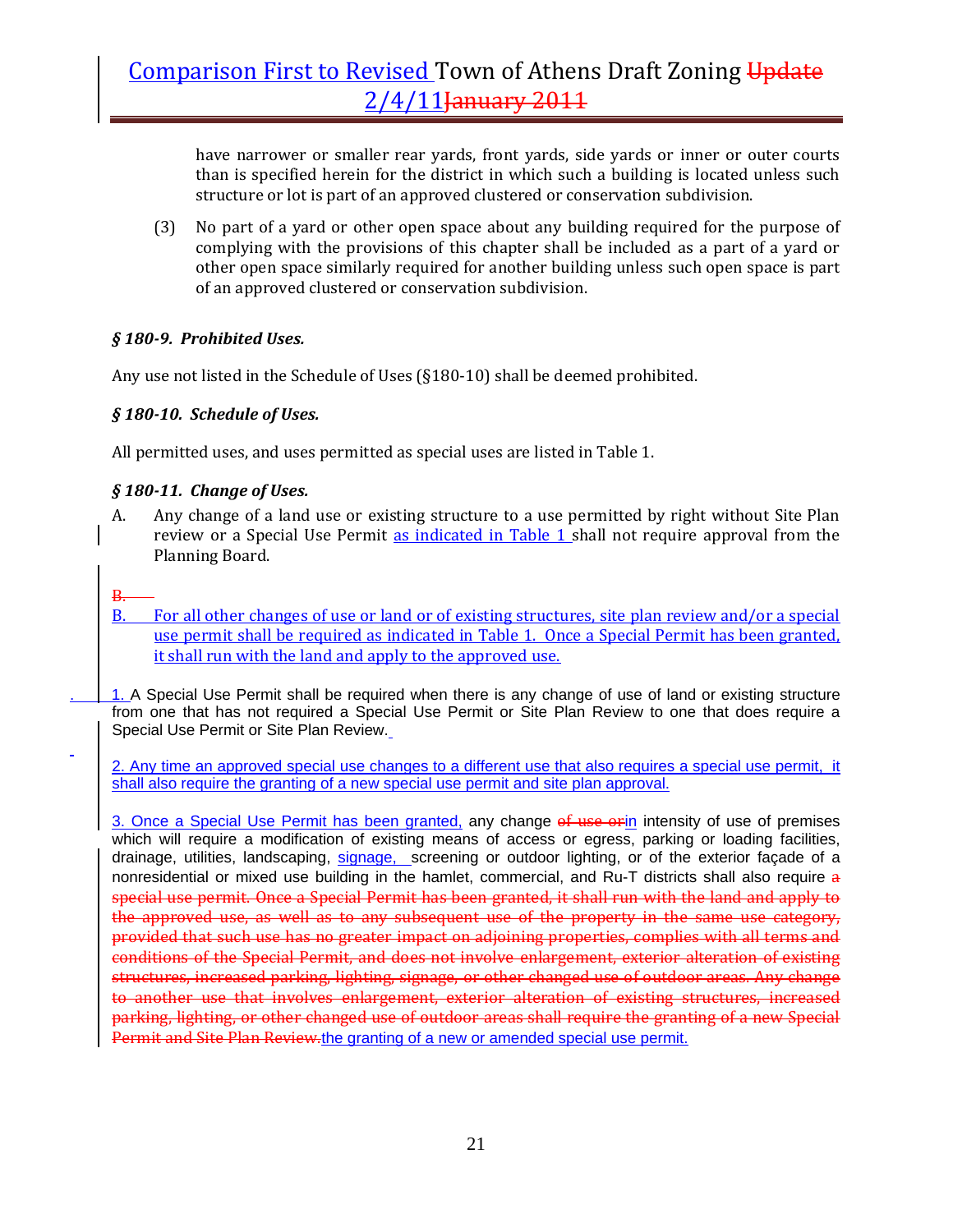### *§ 18012. Schedule of Density and Dimensions.*

- A. Table 2 lists all required densities and dimensions.
- B. Calculating Density.
	- (1) Ag, Ru-385, OS<sub>/6</sub>, Ru, and all Watershed Overlay District Net Acreage Calculation: In order to meet the goals of the Town and Village of Athens Comprehensive Plan and the purposes of this Chapter, the Town of Athens shall adjust the allowable density permitted in the Ag, OS<sub>/6</sub>, Ru-385, Ru, and watershed overlay districts density shall be determined by the net density method to account for environmental limitations that may be present on a parcel. For these districts, a net-density method of calculating development potential on a parcel shall be required determined as follows:
		- a. All acreage of land on a parcel in steep slopes, greater than 25%; as open water including ponds, lakes, and steams; as federal or state designated wetlands, excluding the 100‐foot buffer, and on lands contained within a 100‐Year Floodplain shall be deducted from the total acreage of the parcel.
		- b. The density requirements of Table 2 shall be applied to the resulting net density, or buildable portion of the parcel.
		- c. The adjusted net density calculated to be available after exclusion of the types of lands pursuant to Section  $(B)$   $(1)$  above, is the total and maximum development potential for a particular parcel. All density calculations shall be rounded to the nearest whole number of dwelling units or principal buildings. Once this full development potential has been reached through subdivisions, no further density or subdivision activity shall be allowed.
	- (2) MUC, LI, H, Rr, Ru1 Districts Gross Acreage Calculation: The density requirements of Table 2 shall be applied to the gross acreage of the parcel. This density of development is the total and maximum development potential for a particular parcel. Once this full development potential has been reached through subdivisions, no further density or subdivision activity shall be allowed.
- C. Average Lot Sizes: The Planning Board may utilize an average lot size requirement instead of using a minimum lot size requirement when such method will result in more protection of open spaces, environmental features, or aesthetic character than would normally occur using the dimensions of Table 2 for that district. Under no circumstances shall use of average lot sizes result in a greater density of development than allowed for that district as per Table 2.
- D. Monitoring Lot SplitsSubdivisions. In order to help ensure proper monitoring of lot splits subdivisions over time, the following procedures shall be followed:
	- (1) An official parcel map indicating existing lots, parcel numbers, and land ownership shall be established along with an official register containing this information.
	- (2) The Town shall maintain a record of the estimated allotment of lots and dwelling units possible under this law for each parcel under review.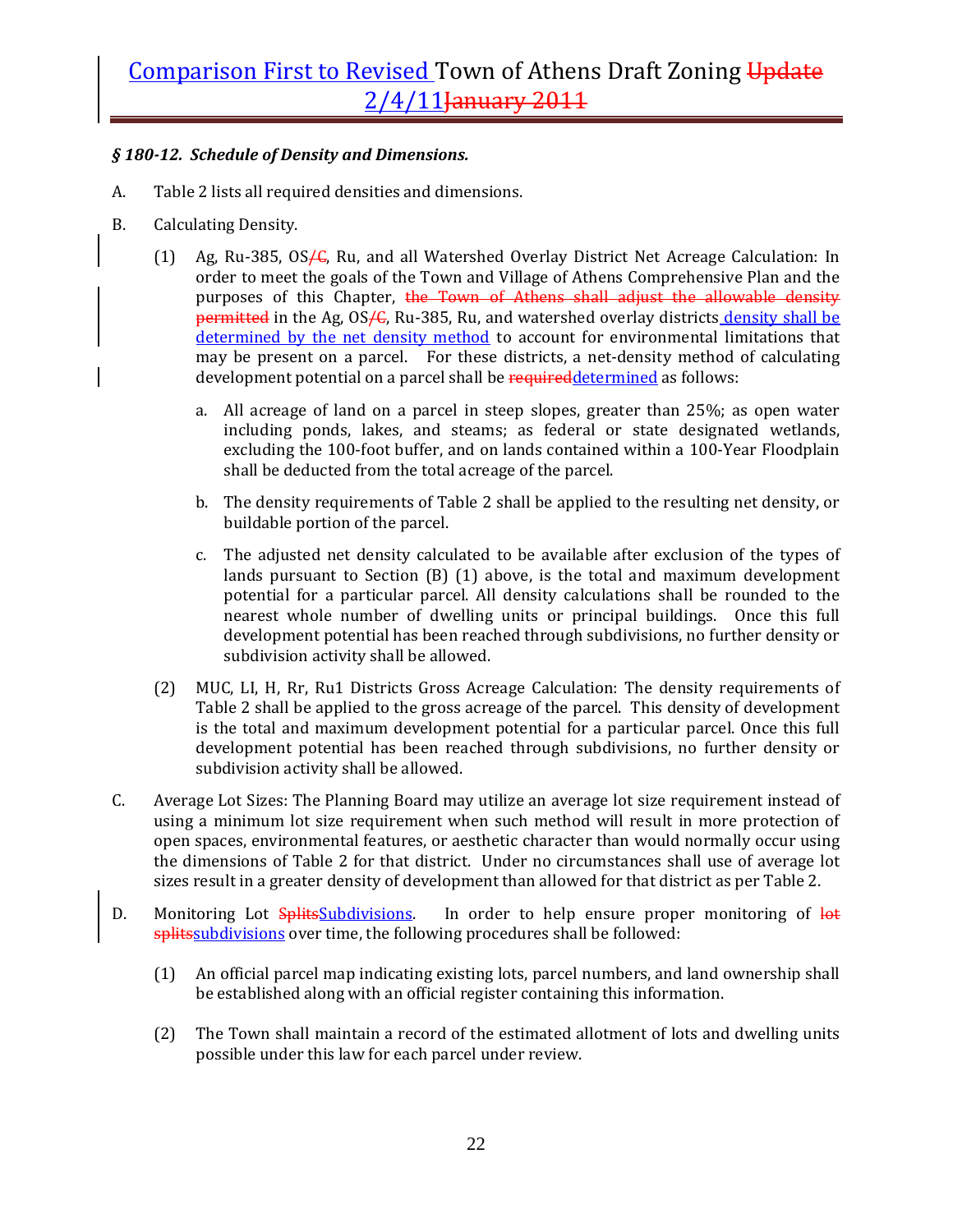- (3) A property owner submitting a subdivision plan shall be required to specify on his/her plan and on any approved final plat, which lot or lots shall carry with them the right to erect or place any unused allocation of dwelling units the tract may have and which lands shall be reserved in perpetuity as open spaces.
- (4) As allotments are used up, the official parcel map and register shall be updated to reflect these changes.
- (5) The official parcel map and register shall be maintained by the Planning Board upon final approval of each subdivision and copies made available for inspection by the public.

### *§ 18013. Modification of Density or Dimensions.*

- A. Multi-family Dwellings. Multi-family dwellings shall require a special use permit and site plan review and shall meet requirements of Section 180-42. In no case shall the density exceed 46 dwelling units per acre of buildable land-provided BoardNew York State Department of Health requirements for waste water treatment systems and potable water are met.
- B. Clustering and Conservation Subdivision. The Planning Board is authorized to vary the lot sizes and setbacks set forth in Table 2 whenever a clustered or conservation subdivision is proposed, as per § 180‐12 (C), or required as per Article VI of this chapter.
- C. Incentives and Density Bonuses.
	- (1) Purpose. Pursuant to  $\S261-b$  of the New York State Town Law, the Town of Athens hereby establishes a program to encourage the preservation of open space and agricultural lands, and the provision of facilities and amenities that would benefit the Town by providing incentive(s) to applicants seeking approval of a subdivision or site plan. The Planning Board may grant zoning incentives that are in compliance with the Town and Village of Athens Comprehensive Plan and with the provisions of this section. As set forth below, the Planning Board has established standards for the proper application of incentive zoning and the specific findings that shall be made prior to approving an adjustment to the maximum unit density requirements of this Local Law.
	- (2) Applicability.
		- a. The incentives set forth herein shall be applicable to land parcels zoned for residential uses and for which an application has been filed for approval of a subdivision pursuant to the Town of Athens Subdivision Law or an application for approval of a site plan pursuant to this chapter as follows:
			- [1] Incentives may be granted for provision of public access or recreation, protection of open space, protection of agricultural lands, or protection of cultural, archaeological, historic or other unique natural resources.
		- b. Where an application seeks both subdivision and site plan approval, the project shall be considered in its entirety and incentives shall not be granted separately for both approvals.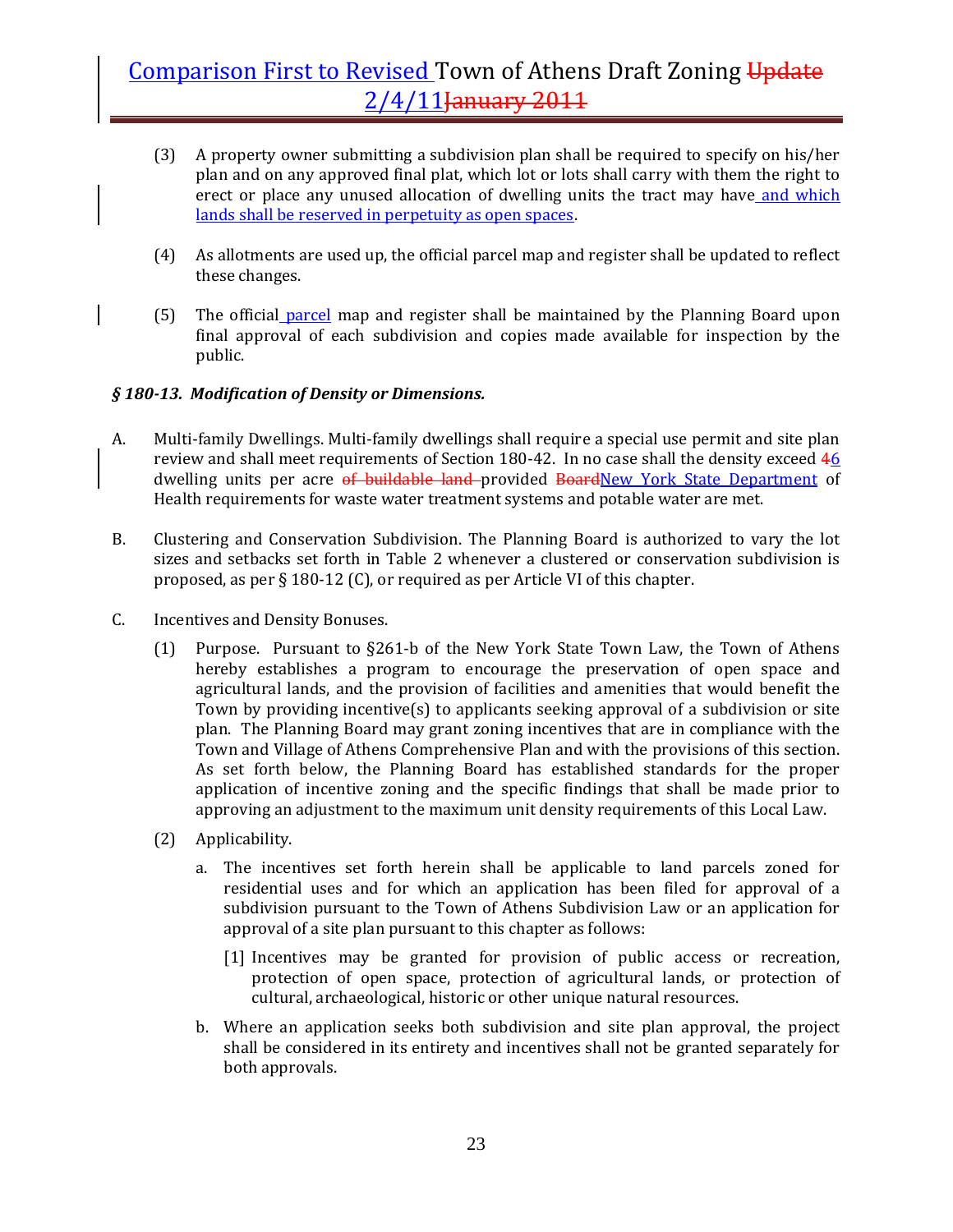- c. Incentives shall be granted only when the community benefits or amenities offered would not otherwise be required or likely to result from the applicable planning process before the Planning Board.
- d. Such benefits shall be in addition to any items that are or would be required under other provisions of this Local Law or State law, including any mitigation measures required pursuant to the State Environmental Quality Review Act.
- (3) Incentives.

Notwithstanding any contrary provision of Town or State law or this chapter that limits or restricts the maximum unit density of a proposed project or subdivision, an applicant may apply for an incentive adjustment to the maximum unit density requirements of this **LawChapter** in exchange for the following benefits. In no case shall the total approved incentives exceed a 30% aggregate increase to the maximum unit density for the proposed project.<del> For a permanent conservation of natural areas, open spaces, or</del> agriculture, a bonus may be granted only for the permanent preservation of open space lands that exceed the mandated 50% requirement of clustered or conservation subdivision development. For every additional 10% of open space land permanently preserved, a 5% bonus may be approved.

- a. Permanent Conservation of Natural Areas, Open Spaces, or Agriculture. A bonus may be granted for the permanent preservation of open space lands when a subdivision is designed as a cluster or conservation subdivision pursuant to Article VI, up to a fifteen percent (15%) increase to the maximum unit density for the zoning district.
- b. Cultural, archaeological, historic facilities or other unique features deeded to municipality or qualified not-for-profit agencies. A bonus may be granted for the permanent preservation of a cultural, archaeological or historic resource or facility, up to a fifteen percent (15%) increase to the maximum unit density for the zoning district may be approved.
- c. Public Access or recreational. A bonus may be granted for the creation of public recreational lands or facilities open to the public, public access to streams, access to old railroad beds, access to other open space lands, the provision of fishing/hunting rights, or provision of trails and trial linkages, up to a fifteen percent (15%) increase to the maximum unit density for the zoning district may be approved.
- (4) Procedures and criteria for approval of incentives.

Pursuant to State Town Law 261‐b (Incentive Zoning), the following procedures shall be followed for approval of any density bonus:

a. Submission of application. Pursuant to applications for utilization of incentive zoning shall be submitted simultaneously to the Town Board and to the Planning Board. An applicant is encouraged to present its plans to the Town Board as early in the process as possible. The Town Board may schedule an informal workshop to discuss the incentive application and share information between the applicant, the Planning Board, the Town Board and the public.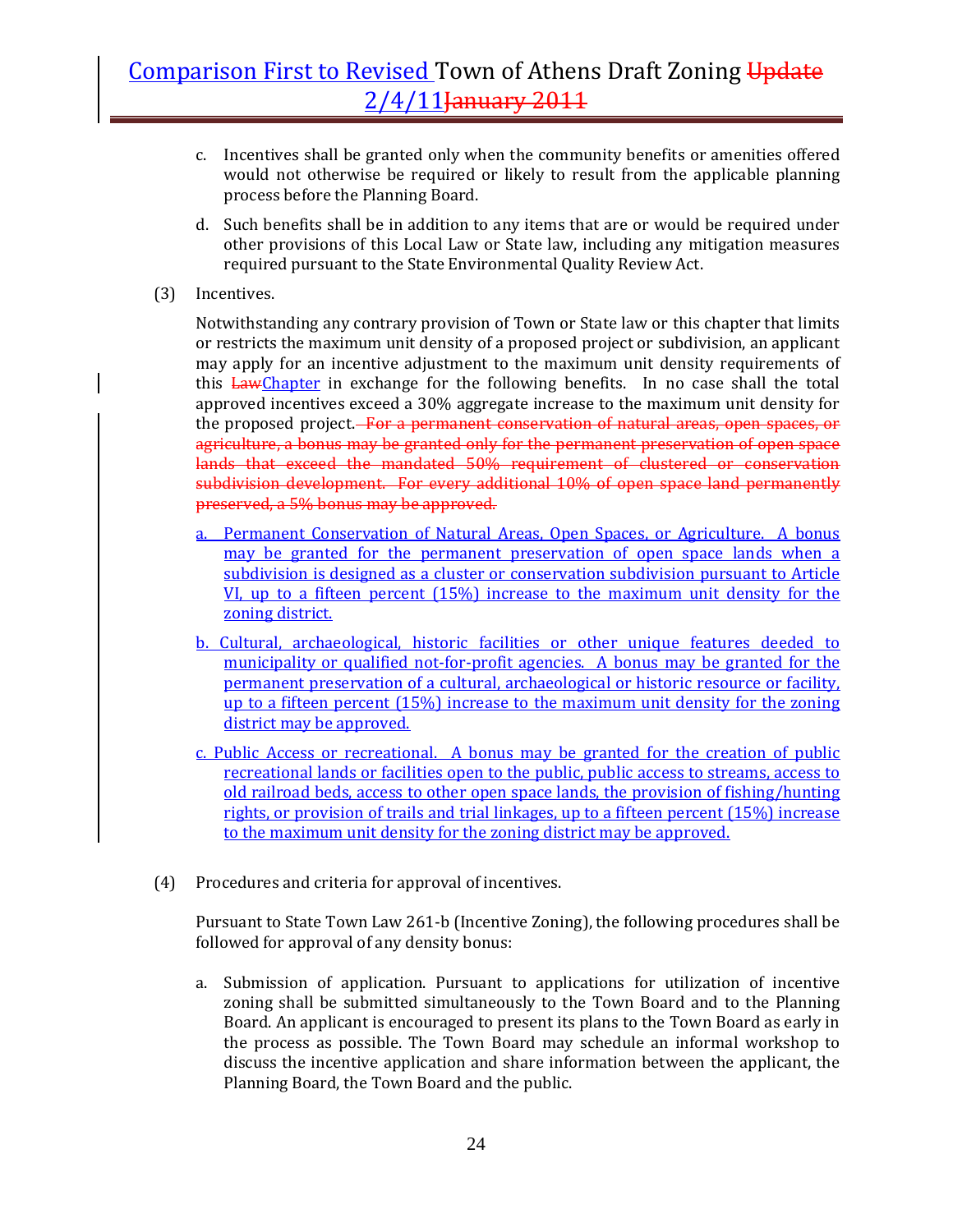- b. Narrative statement. A narrative statement shall be submitted with the following information:
	- [1] A description of the incentive being requested.
	- [2] A description of the community amenity or benefit being offered to the Town.
	- [3] A current estimate of the market value of the proposed benefit.
	- [4] A preliminary indication that there is adequate wastewater treatment, water supply, transportation facilities, waste disposal, and emergency service protection facilities in the zoning district in which the proposal is located to handle the additional demands of the incentive and amenity.
	- [5] An explanation as to how the amenity helps implement the physical, social or cultural policies of the Town of Athens Comprehensive Plan.
- c. Authorization of the utilization of incentive zoning to a specific property is subject to approval by the Town Board prior to the grant of preliminary plat or preliminary site plan approval by the Planning Board. Applicants may seek non-binding input from the Town Board as to whether the proposal is worthy of consideration prior to the application or at any stage of the application process prior to the formal report issued by the Planning Board pursuant to subsection below.
- d. Applications for incentive zoning shall be processed concurrently and with the same procedures applicable to subdivisions and/or special use/site plan approvals as set forth in this Zoning Law and the subdivision regulations of the Town of Athens.
- e. All applicable requirements of the State Environmental Quality Review Act shall be complied with as part of the review and hearing process before the Planning Board.
- f. Prior to granting approval of the preliminary plat or site plan based on an incentive proposal but after at least one public hearing has been held, the Planning Board shall issue a report regarding the incentive zoning to the Town Board. The Planning Board's report shall include the following:
	- [1] The Planning Board's recommendations regarding the proposal, including an evaluation of the adequacy with which the benefit and incentives fit the site and how the development relates to adjacent uses and structures.
	- [2] a SEQRA Negative Declaration or Findings Statement establishing that the proposal will not have a significant impact on the environment;
	- [3] an assessment that adequate water supply, wastewater treatment, transportation, waste disposal and emergency protection facilities exists to serve the development, and that such development will not substantially and deleteriously impact upon the future development of adjoining properties;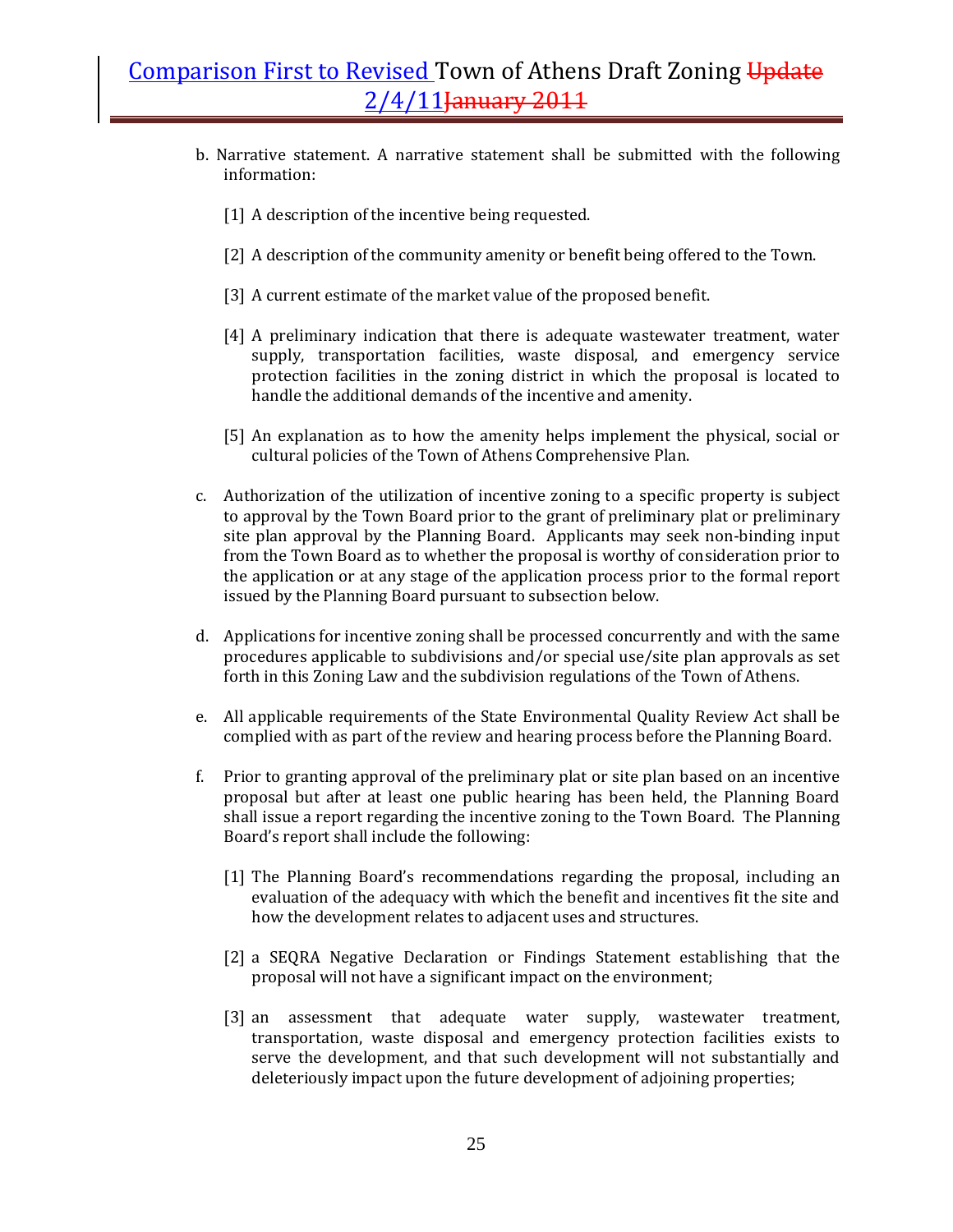- [4] a statement that the benefit would not otherwise result without the granting of incentive zoning.
- g. Within 45 days of receipt of the Planning Board's report, the Town Board shall hold a public hearing on the incentive zoning application. Notice of the hearing shall be published in the official newspaper at least ten (10) days prior to the date of the hearing. The Town Board may provide for further notice as it deems appropriate.
- h. Prior to rendering a decision, the Town Board shall evaluate the impact of the provision of such system of zoning incentives or bonuses upon the potential development of affordable housing gained by the provision of any such incentive or bonus afforded to an applicant or lost in the provision by an applicant of any community amenity to the town. Further, the Town Board shall determine that there is approximate equivalence between potential affordable housing lost or gained or that the town has or will take reasonable action to compensate for any negative impact upon the availability or potential development of affordable housing caused by the provisions of this section.
- i. The Town Board shall render its decision within 45 days of the close of the public hearing. In no case, however, shall the Town Board be compelled to approve any aspect of this incentive zoning as such approval rests within the Town Board in its sole and absolute discretion. The Town Board may approve, approve with modifications or disapprove the incentive zoning application. Failure to render a determination within said 45‐day period shall be deemed to be a denial. To approve incentive zoning, the Town Board shall determine that the community benefit provides sufficient public benefit to provide the requested incentive.
- j. If the Town Board determines that a suitable community benefit or amenity is not immediately feasible, or otherwise not practical, the Board may require, in lieu thereof, a payment to the town of a sum to be determined by the Board. If cash is accepted in lieu of other community benefit or amenity, provision shall be made for such sum to be deposited in a trust fund to be used by the Town Board exclusively for specific community benefits authorized by the Town Board.
- k. After the Town Board has rendered a decision, the record of decision shall be referred to the Planning Board for preliminary and/or final approval of the application with or without incentives, as prescribed by the Town Board. If the Town Board resolves to permit incentive zoning, no subsequent approval or permit or approval by any official, board or agency of the Town shall materially alter any condition imposed by the Town Board and, in the event that any permit or approval by any agency within or without the Town materially alters any such condition, the project may not proceed until and unless the Town Board approves the modification in its sole discretion.
- l. The Town Board may engage a consultant to assist in review of the application, the cost of which will be borne by the applicant.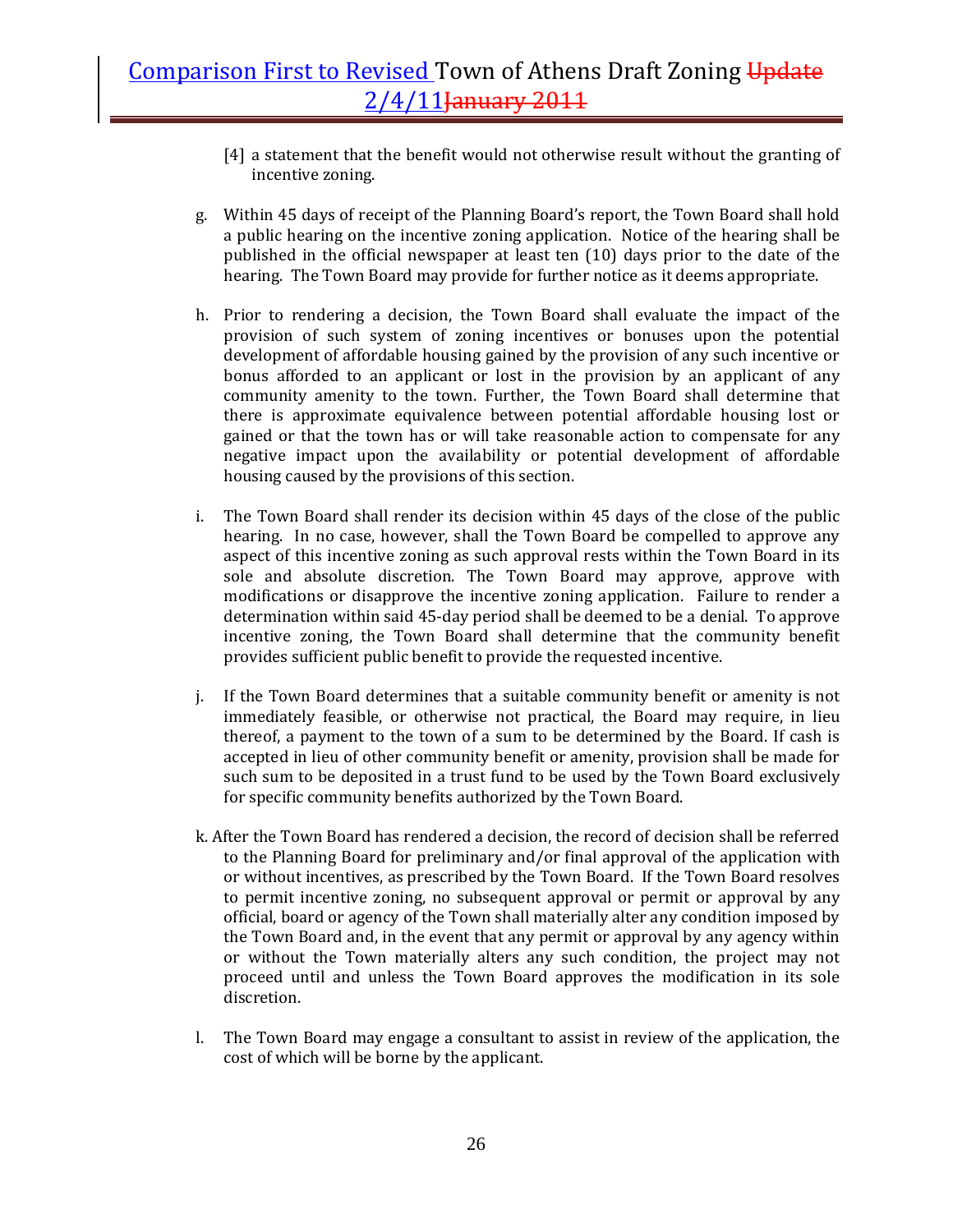m. Compliance with SEQRA. All applicable requirements of the State Environmental Quality Review Act shall be complied with as part of the review and hearing process. If a generic environmental impact statement has been prepared by the Town Board in enacting or amending this section, the application will pay a proportionate share of the cost of preparing such impact statement.

### *§ 18014. Nonconforming Uses.*

The lawful use of any building or land existing at the time of the enactment or amendment of this chapter may be continued although such use does not conform to the provisions of this chapter. See also Nonconforming Lots, §180-14(C). as follows:

AA. Nonconforming Structures.

- 1. Unsafe structures. Any structure or portion thereof declared unsafe by the Code Enforcement Officer may be restored to a safe condition.
- **B2.** Alterations. A nonconforming building may not be reconstructed or structurally altered during its life to an extent exceeding in aggregate cost 50% of the assessed valueexisting footprint of the building unless said building is changed to a conforming use.
- C3. Restoration. No building damaged by fire or other causes to the extent of more than 50% of its true value shall be repaired or rebuilt except in conformity with the regulations of this chapter.
- 4. Changes. Once changed to a conforming structure no building shall be permitted to revert to a nonconforming building.

### B. Nonconforming Uses.

- 1. Extension. A nonconforming use shall not be expanded. Any such use may be extended throughout any parts of a building which were arranged or designed for such use at the time of the enactment or amendment of this chapter.
- D2. Restoration. No building damaged by fire or other causes to the extent of more than 50% of its true value shall be repaired or rebuilt except in conformity with the regulations of this chapter.
- E. Discontinuance. Whenever a nonconforming use has been discontinued for a period of one year, such use shall not thereafter be reestablished, and any future use shall be in conformance with the provisions of this chapter.
- F3. Changes. Once changed to a conforming use no building or landuse shall be permitted to revert to a nonconforming use. A nonconforming use may be changed to a use permitted in the same district.
- G4. Displacement. No nonconforming use shall be extended to displace a conforming use.
- H5. Cessation. Notwithstanding any other provisions of this chapter, any nonconforming automobile wrecking yard, other junkyard or sign in existence at the date of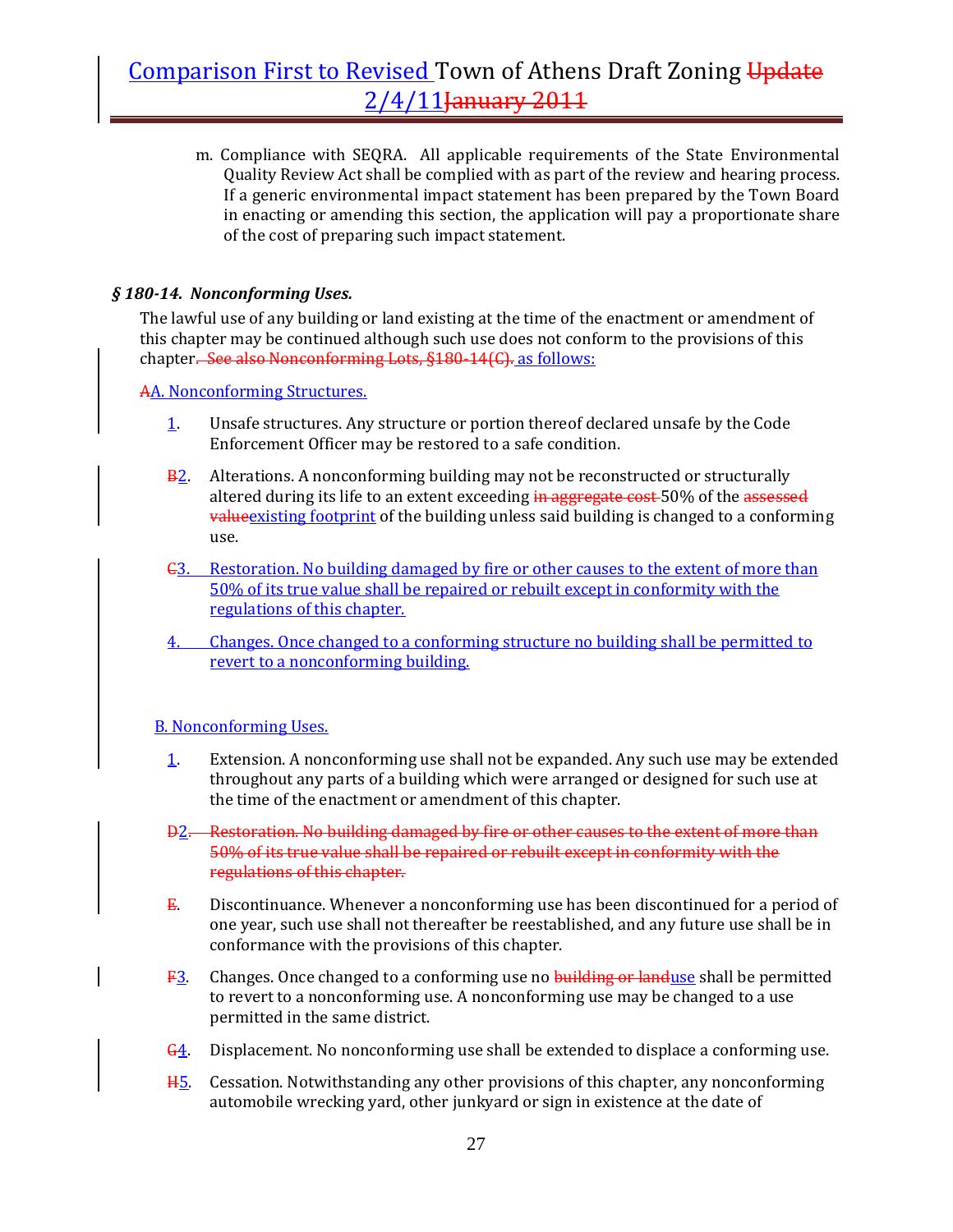enactment of this chapter shall, at the expiration of five years from such date, become a prohibited and unlawful use and shall be discontinued.

I6. District changes. Whenever the boundaries of a district shall be changed so as to transfer an area from one district to another district of a different classification, the foregoing provisions shall also apply to any nonconforming uses existing therein.

### *§ 18015. Regulations Specific to Districts*

- A. Watershed Overlay Districts
	- (1) Prohibited Uses and Activities in any Watershed Overlay District: The following uses and activities are specifically prohibited in the Watershed Overlay District in order to safeguard water resources:
		- a. Any use or activity that involves the on‐site disposal of solid waste, pathological or medical waste, petroleum, radioactive material, hazardous substances, hazardous waste, or process wastes, including aqueous-carried waste (except for sewage, animal manure and associated bedding material, and agricultural use of food processing wastes where the waste is applied at or below agronomic rates).
		- b. Surface land application of septage, sewage, sludge, or human excreta except where permitted by NYSDEC for agricultural use. Where such application is permitted, the landowner shall provide to the Town a copy of all correspondence between the landowner/applicant and the applicable federal, state or local regulatory agencies and a copy of all applicable federal, state and local permits.
		- c. Disposal of snow or sand containing deicing compounds that has been transported from off‐site areas.
		- d. Stockpiling or storage for other than residential uses of coal, bulk chemicals, deicing compounds, hazardous substances, hazardous waste, except in structures designed to prevent contact with precipitation and constructed on low permeability pads.
		- e. Stockpiling or storage of fertilizers except in containers or structures designed to prevent contact with precipitation.
		- f. Storage of manure, except for the primary purpose of agricultural use.
		- g. Construction of municipal or industrial sewage treatment facilities with disposal of primary or secondary effluent.
		- h. Excavation of overburden and/or minerals from the earth for sale or exchange, or for commercial, industrial, or municipal use (except for the sale of incidental overburden and/or minerals from excavation related to construction as part of an agricultural or residential use).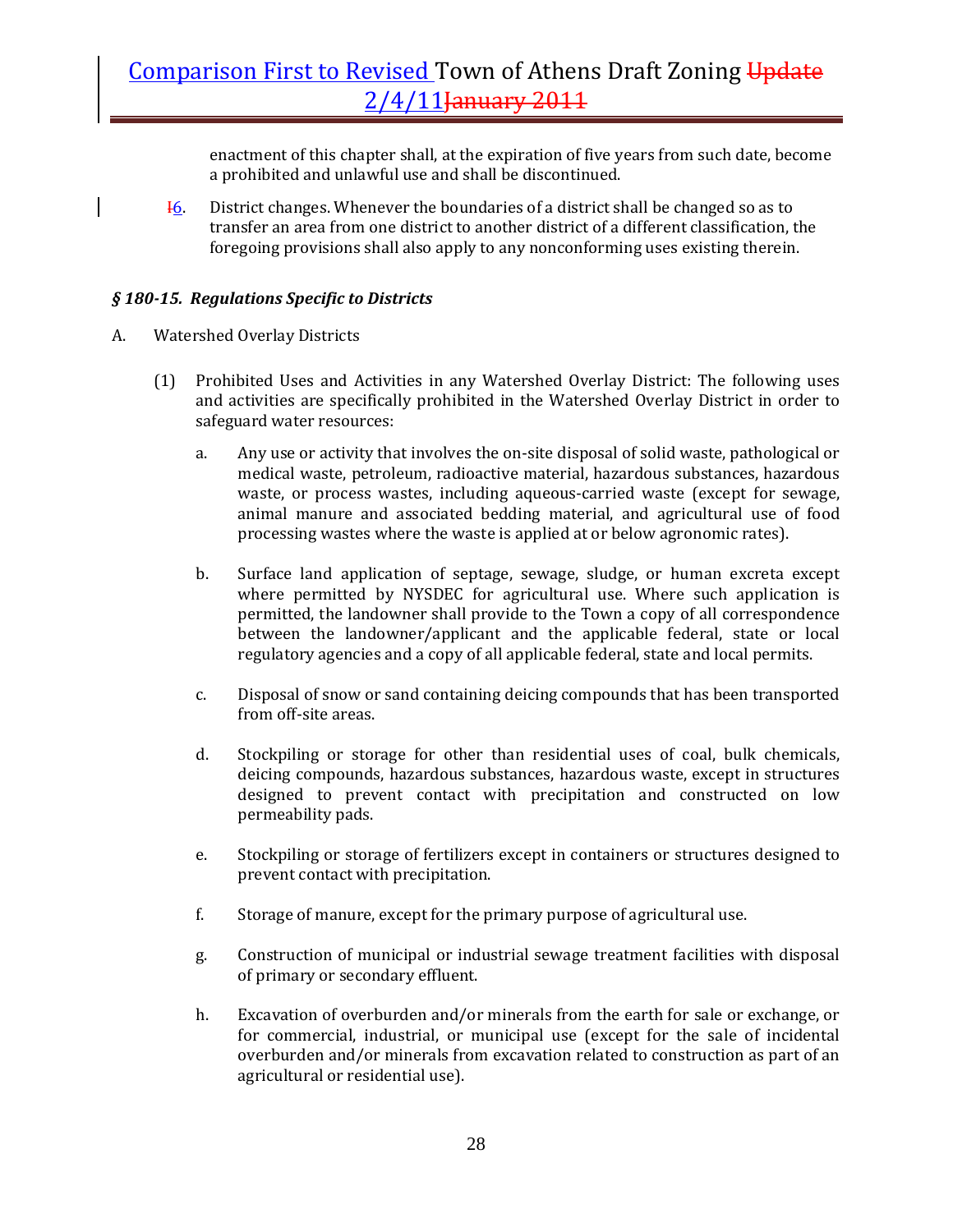- i. Drilling of wells used for oil, gas, gas storage, solution mining, or brine disposal.
- (2) Maximum Site Coverage and Dimensions: Within any Watershed Overlay District, no more than fifteen percent (15%) of a single lot or building site may be rendered impervious to groundwater infiltration. Maximum site coverage calculations shall include impervious surfaces with area over one hundred (100) square feet. Maximum impervious site coverage may only exceed fifteen percent (15%) if the developer submits a Stormwater Management and Erosion Control Plan that specifies that the post-development stormwater recharge volume to ground water is, at a minimum, equal to the predevelopment recharge volume to ground water.
- (3) Subdivision Approval in Watershed Overlay District: Within any Watershed Overlay District, all major subdivisions shall be designed as a clustered or conservation subdivision with a minimum of 50% of the parent parcel permanently preserved as open space as per Article VI provided adequate stormwater and sewage treatment exists.
- (4) Site Plan Review Requirements:
	- a. Uses Requiring Site Plan Review. Any proposed use or activity wholly or partially within any Watershed Overlay District shall be required to have site plan approval prior to issuance of a building permit or certificate of occupancy except for: (1) initial construction or modification of a single or two family dwelling or related accessory structure; or (2) agricultural uses.
	- b. Site Plan Submittal Requirements. In addition to other information required for a site plan submittal, the following information shall be provided for a proposed use or activity located partially or wholly within any Watershed Overlay District:
		- [1] A location map of the proposed use or activity in relation to the Watershed Overlay District boundaries.
		- [2] A map and report detailing the proposed conveyance, storage, distribution, generation, use, and/or treatment of any process wastes, aqueous‐carried wastes (except sewage), petroleum, hazardous substances, hazardous wastes, solid waste, radioactive material, and/or incidental wastes.
		- [3] A map and report detailing the proposed conveyance, storage, distribution, generation, use, treatment, and/or disposal of any stormwater and sewage. If applicable, a Stormwater Management and Erosion Control Plan shall be developed and submitted. The Stormwater Management and Erosion Control Plan shall provide for the removal of oil, gasoline, and other possible contaminants from runoff by the use of treatment swales, sediment traps, oil/gas separator, and/or other devices, prior to retention and percolation of the runoff. To the extent feasible, all runoff from impervious surfaces shall be recharged to ground water on‐site. Recharge impoundments shall have vegetative cover for surface treatment and infiltration. Recharge shall be attained through site design that incorporates natural drainage patterns and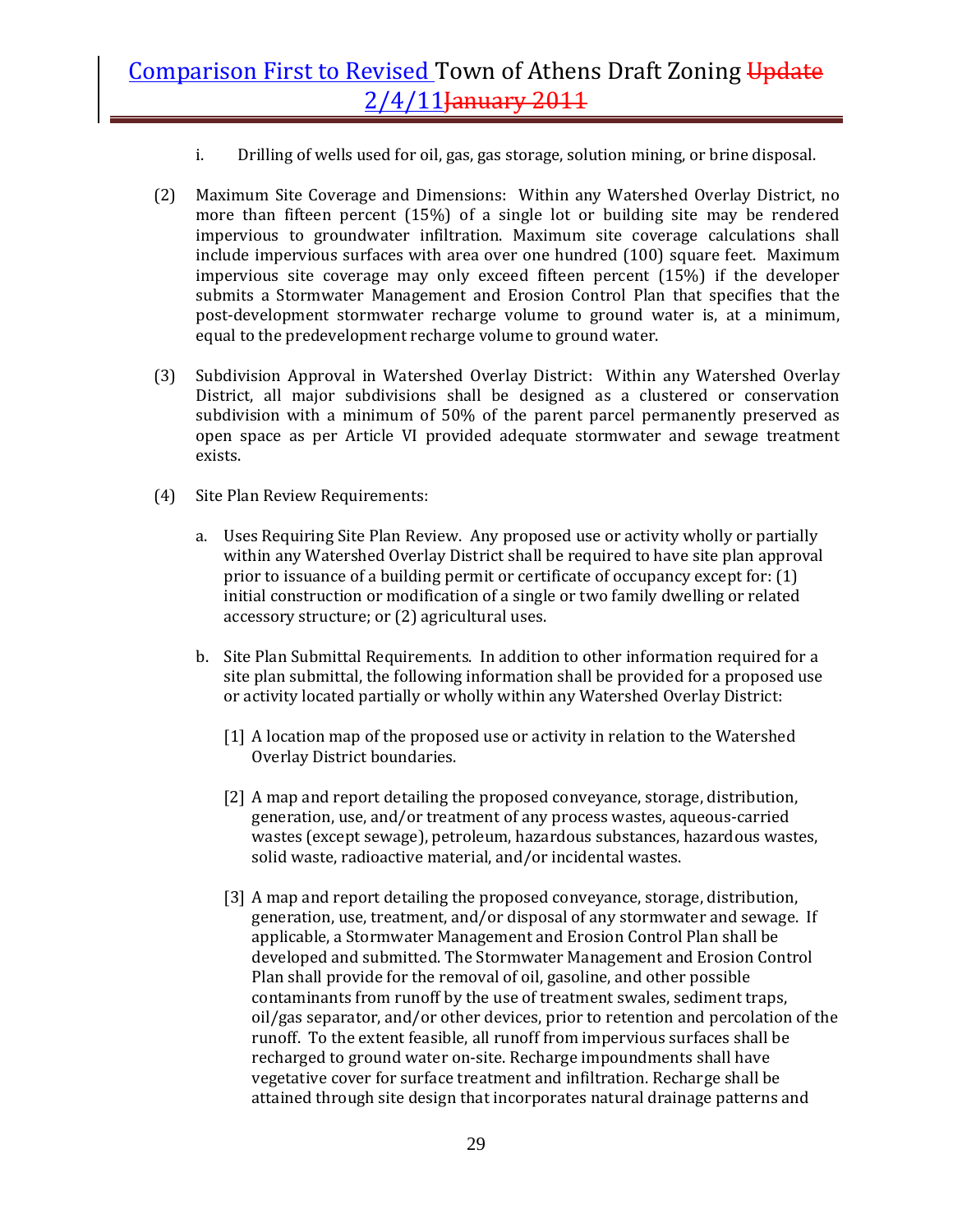vegetation, and through use of stormwater infiltration basins, infiltration basins, infiltration trenches, porous pavement or similar systems. Any and all recharge areas shall be permanently maintained in full working order by the owner. Provisions for maintenance shall be described in the management plan.

- [4] A description of all pollution control measures and activities proposed to prevent on‐site disposal and potential contamination of groundwater or surface water, including spill response activities.
- [5] A statement as to the degree of threat to surface water quality that could result if the control measures failed.
- [6] A description of the provisions for the off-site disposal of solid waste, petroleum, radioactive material, hazardous substances, hazardous waste, process wastes, and/or aqueous‐carried waste (except sewage).
- [7] A description of the proposed means of water supply, including if applicable an estimate of the total daily groundwater withdrawal rate.
- [8] Copies of any permits and applications made to any other governmental agencies.
- [9] Additional information or material that may be requested by the Planning Board in order to evaluate the site plan.
- c. Review and Approval Criteria: In addition to the requirements of Section 180‐55, the following criteria shall be used by the Planning Board in reviewing applications for site plan review in the Watershed Overlay District and shall serve as minimum requirements for approval of the application pursuant to this section. The application shall not be approved unless the Planning Board determines that the applicant has met all of these standards. In all instances, the burden of proof shall be on the applicant who must produce evidence sufficient to warrant a finding that all applicable criteria have been met.
	- [1] The proposed use or activity must comply with the regulations and requirements set forth regarding the Watershed Overlay District.
	- [2] Adequate provisions must be made for the collection and disposal of all stormwater that runs off proposed roads, parking areas, roofs, and other surfaces, ground water is recharged to the maximum extent practicable on-site, and there are no adverse impacts on abutting or downstream properties.
	- [3] Filling, excavation and earth moving activity must be kept to a minimum. Natural vegetation must be preserved and protected wherever possible. Soil erosion and sedimentation of watercourses and water bodies must be minimized.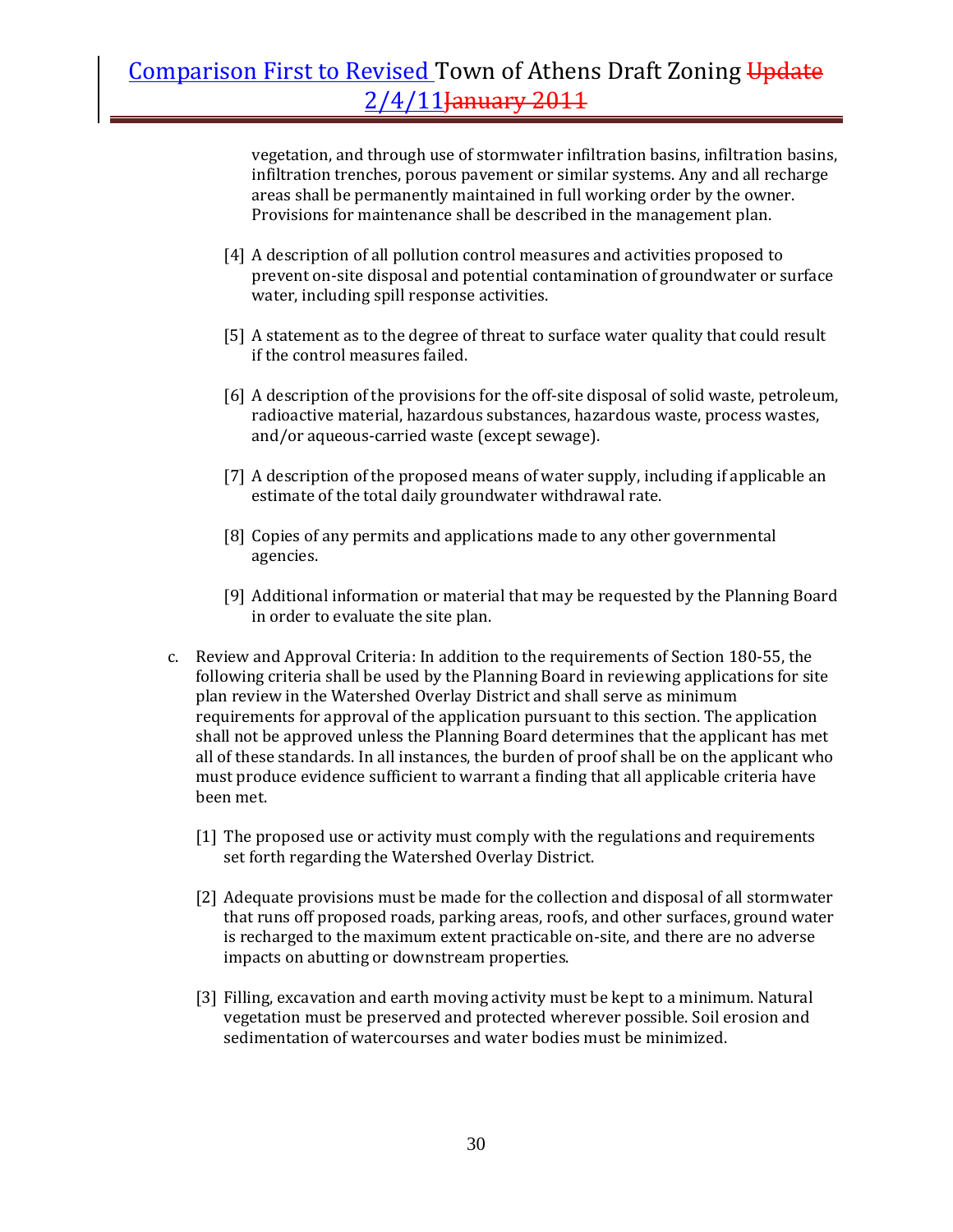- [4] The proposed use or activity must be located or designed in such a manner that it will not adversely impact the quantity of groundwater available to public water supply wells or other wells.
- [5] The proposed use or activity must be designed with adequate control measures to prevent the on-site disposal of solid waste, pathological or medical waste, petroleum, radioactive material, hazardous substances, hazardous waste, or process waste, including aqueous-carried waste (except sewage). The adequacy of the proposed control measures must be evaluated in terms of their simplicity, reliability, and feasibility, as well as the degree of threat to public water supply wells and other wells in the event that the control measures failed.
- [6] All handling and storage of solid waste, pathological or medical waste, petroleum, pesticides, herbicides, radioactive material, hazardous substances, hazardous waste, or process wastes must meet the standards of the New York Department of Environmental Conservation, and/or all applicable state or federal agencies.
- [7] The proposed use or activity must provide adequate provisions for the safe off-site disposal of solid waste, hazardous waste, process waste, and other wastes generated. All waste must be disposed of at a licensed disposal facility having adequate capacity to accept the users wastes.
- [8] In the event of an unintentional on-site disposal (i.e. spill) of potential contaminants, the proposed use or activity must have adequate spill response and containment plans in place to minimize groundwater or surface water contamination.
- d. Modifications: The Planning Board may require changes or additions to the site plan as a condition of approval to safeguard groundwater resources. No building permit and no certificate of occupancy shall be issued unless and until such conditions have been fully met or performed. All improvements to the site shall be completed in strict conformance with the site plan as approved.

### B. Agricultural District (Ag)

- (1) General Policy: Consideration will be given to maintaining agricultural viability and protecting significant agricultural lands by minimizing adverse impacts on agricultural land remaining from a subdivision, prime and unique agricultural soils, adjoining or nearby agricultural land or operations, existing natural buffers, and agricultural infrastructure including but not limited to surface and subsurface agricultural drainage systems, farm equipment access points, and equipment lanes.
- (2) Permitted Uses: In addition to all permitted and special permitted uses as per Table 1 of this law, additional uses permitted as of right in the Agricultural District include
	- a. Forest, wildlife and game management
	- b. Equestrian trails
	- c. Natural trails and walks
	- d. Greenhouses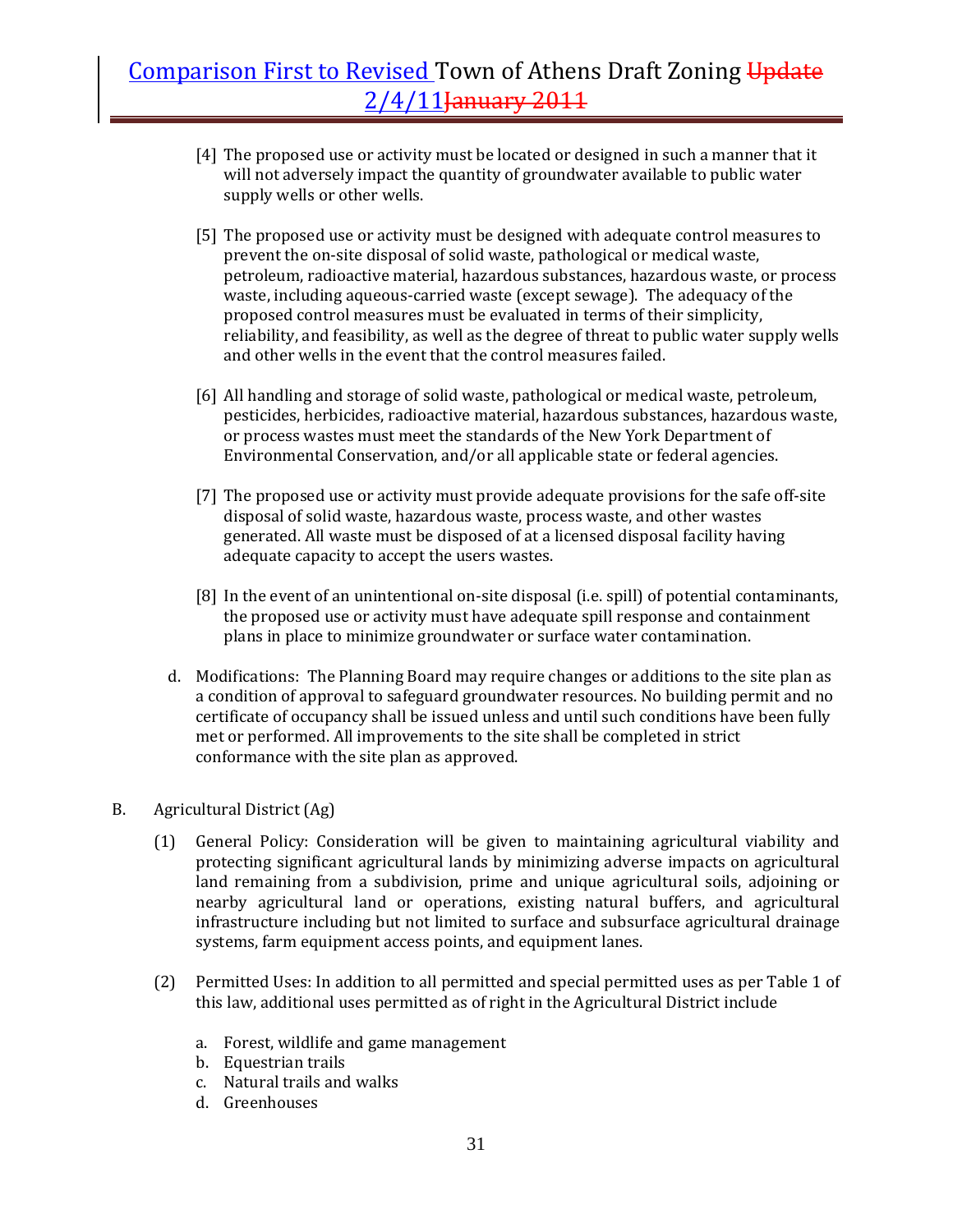- e. Farm employee housing. Employee housing for farm workers is allowed. Such additional residential structures must be constructed in a manner that avoids to the maximum extent practical, building upon the best agricultural soils on the property.
- (3) Dimension Requirements:
	- a. Lot Coverage for non-farm uses in the AG. There shall be a maximum lot coverage of 25% and a maximum building coverage of 10% for all non‐farm uses on the lot.
	- b. There shall be no height limits on agricultural structures, including but not limited to barns, silos, grain bins, and fences, as well as equipment related to such structures, as long as they are being used in a manner that is part of the farm operation.
	- c. Agricultural structures shall be exempt from maximum lot coverage requirements of Table 2.
	- d. Agricultural structures shall meet all front, side and rear setbacks pursuant to Table 2.
	- e. Agricultural structures and practices shall not require site plan review or special permit approvals but may require building permits.
- (4) Context and Compatibility:
	- a. Dwellings and residential lots shall be located on the least agriculturally productive land feasible (subsection (1), below) and shall avoid prime soils and soils of statewide significance, so as to minimize interference with agricultural production to the maximum extent practical. Permits shall be issued to enable dwelling units to be located on lots containing higher quality soils only where such other location is not feasible. The Planning Board is authorized to require use of a clustered subdivision to ensure protection of active agricultural lands or prime or important farmland soils.
		- [1] Land shall be considered of low quality for agricultural use if:
			- (a) The land is in soil categories as classified by the USDA, NRCS and by the Soil Survey of Greene County, New York as being of low fertility and agricultural production value. Any applicant in disagreement with the classification of prime or statewide soils on their property may submit a professional analysis of the soils on the portion of the farm which seeks to be reclassified, and if the Planning Board finds this study to be accurate, it shall act in accordance with the results of such study; or
			- (b) The land cannot feasibly be farmed; or
			- (c) Due to the existing features of the site such as rocky conditions that prevent plowing, wetness, wetlands, or the fact that the slope of the area exceeds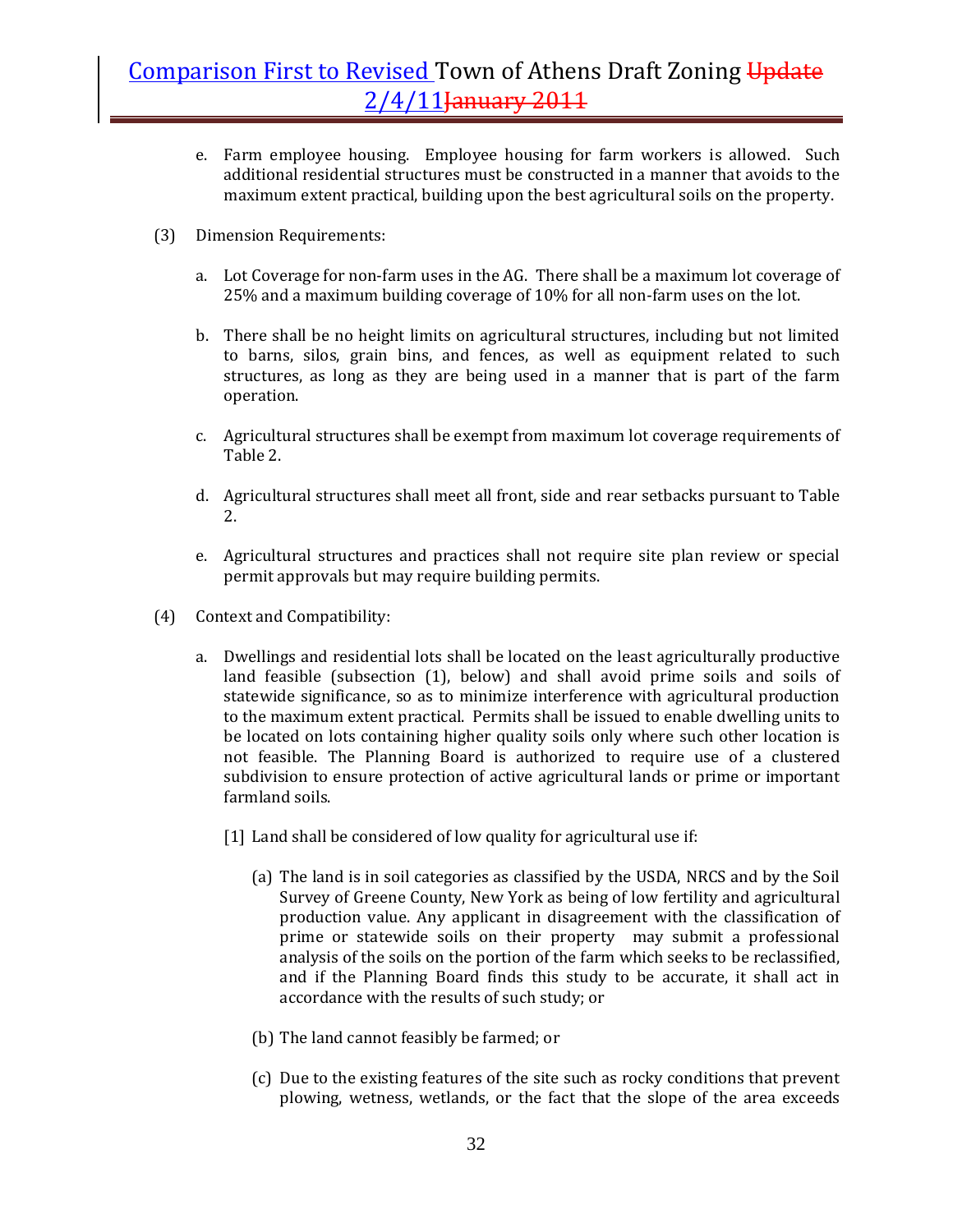fifteen percent (15%), lack of accessibility for equipment to a field, or small size incompatible with agricultural practices.

- b. New non-farm structures shall not interfere with natural drainage patterns, surface or subsurface drainage systems, equipment lanes, or field access points.
- c. New non-farm structures shall be sited so as to maintain the largest amount of contiguous acreage for agricultural use.
- d. New non‐farm structures shall be sited within woodlands or along the far edges of open agricultural fields adjacent to any woodland to reduce encroachment on agricultural soils and areas and to enable new construction to be visually absorbed by natural landscape features.
- e. All non-farm development shall buffer itself from agricultural uses as per 180-25.
- (5) Review Criteria and Conditions:
	- a. The Planning Board shall consider the following when reviewing any subdivision, site plan or special use permit application within the AG District:
		- [1] Statement of purpose of the AG District and compatibility of the proposal with meeting those purposes.
		- [2] Any potential for conflict with agricultural uses within the district.
		- [3] Compatibility of the project with existing or permitted uses on adjacent lands.
		- [4] The agricultural productivity of the lands or soils involved.
		- [5] The need to minimize the amount of agricultural soils converted to nonagricultural use.
		- [6] The availability of adequate soils for septic tanks and leach fields.
		- [7] The effect of the proposed use on water, air, or soil resources, and on rare or irreplaceable natural resources.
		- [8] The location of the structures on the parcel in relation to scenic resources and the ability of the project design to minimize interruption of scenic views from public roads.
		- [9] Hedgerows shall be preserved.
		- [10] New structures shall be placed to the edge of an open field to the maximum extent practical.
	- b. The following conditions may be attached by the Planning Board when granting a subdivision, site plan or special permit to minimize impacts and to meet the purposes of this district:
		- [1] Increased setbacks and yards.
		- [2] Additional landscaping and vegetative screens or buffers.
		- [3] Creation of easements for equipment access to adjacent farm fields.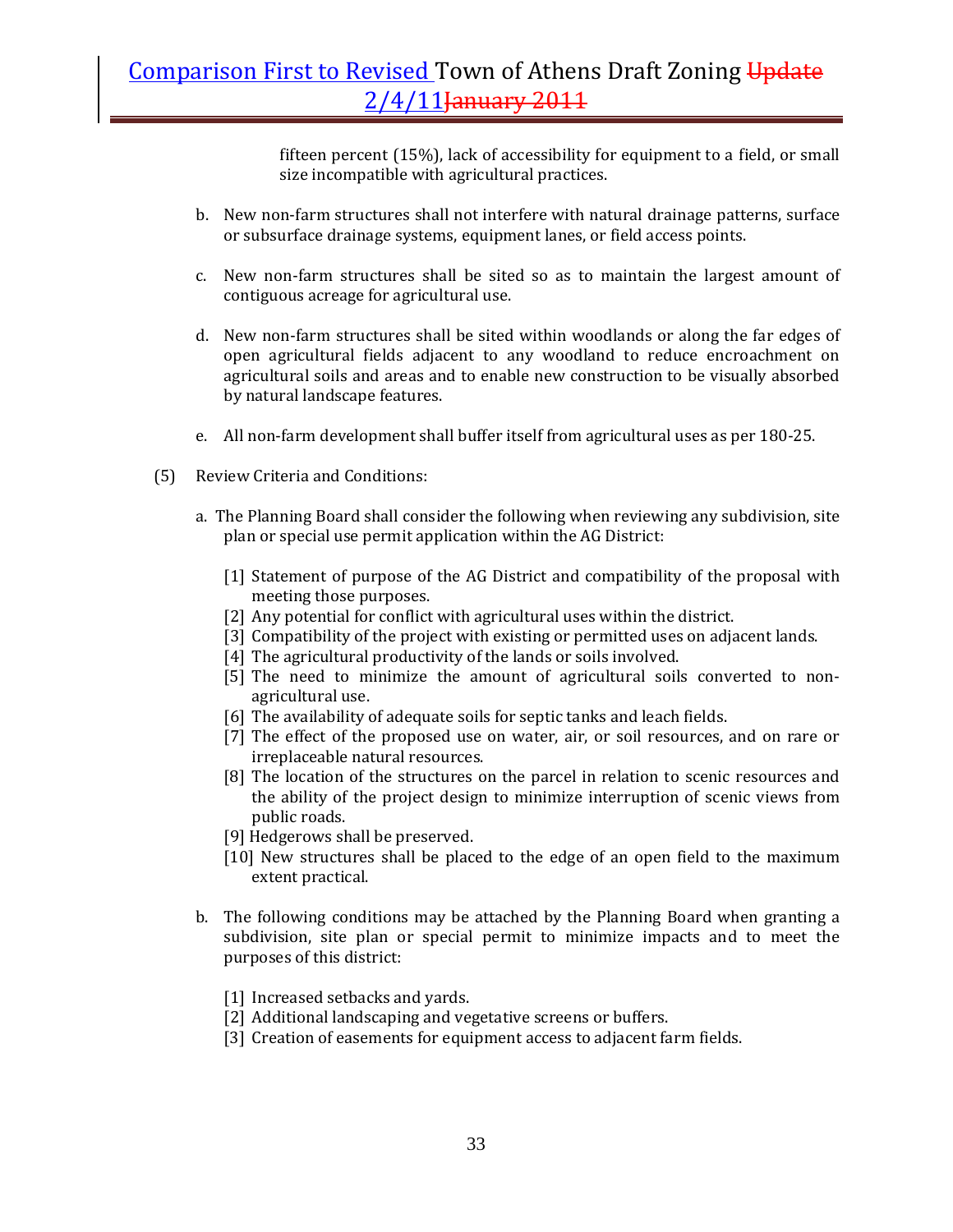- (6) All subdivisions  ${g}$  reater than four  $\frac{units}{units}$  parcels shall be designed in a clustered or conservation subdivision design and there shall be a minimum of 50% of the parent parcel permanently preserved as open space pursuant to Article VI of Chapter 180.
	- a. Any subdivision that has 30 or more units shall be designed pursuant to Article VI of Chapter 180 (Clustered and Conservation Subdivisions) and the following design guidelines shall be met to create a hamlet with traditional neighborhoods:
		- [1] A minimum of 75% of those units must be clustered and designed using traditional neighborhood/hamlet design guidelines and the remaining 25% of houses can be strategically placed on the parcel to preserve the greatest amount of open space.
		- [2.] The following standards and principals shall guide development of a new traditional neighborhood hamlet:
			- (a) The new hamlet shall provide for a variety of travel means, establish connected pedestrian and bicycle routes, promote safe and efficient mobility, and create links between residences, mixed uses, and surrounding open spaces.
			- (b) Sidewalks and/or a trail system shall be provided for.
			- (c) Streetscape and traffic calming shall be used to separate vehicular from pedestrian movement.
			- (d) Streets shall be interconnected in a grid or modified grid street pattern with block lengths from 200 to 400 feet.
			- (e) Streets shall be designed to meet the Town of Athens Highway Standards but shall also ensure that intersections are aligned, that long and uninterrupted segments of straight streets are created, and that streets are lined with trees.
			- (f) Crosswalks, curb bulb‐outs, signage, lighting, traffic lights, changes in pavement materials or color, curbs, and benches for public spaces shall be provided for.
			- (g) Shared, rear‐located parking lots and shared access to parking lots shall be used to the maximum extent practical.
			- (h) Commons, squares, and pocket parks shall be created to be focal points of the hamlet. At least one common open square 10,000 to 60,000 square feet in size shall be located in a prominent location and framed with surrounding structures. Other small greens serving neighborhoods or small groups of houses shall be dispersed throughout the hamlet.
			- (i) All lot sizes and dimension requirements of the Hamlet District shall be implemented.
	- b. Any subdivision that has 29 or fewer units shall be required to be designed pursuant to Article VI of Chapter 180 (Clustered and Conservation Subdivisions) and the Planning Board may, at its discretion, require such subdivision to meet the following design guidelines to create a new rural hamlet: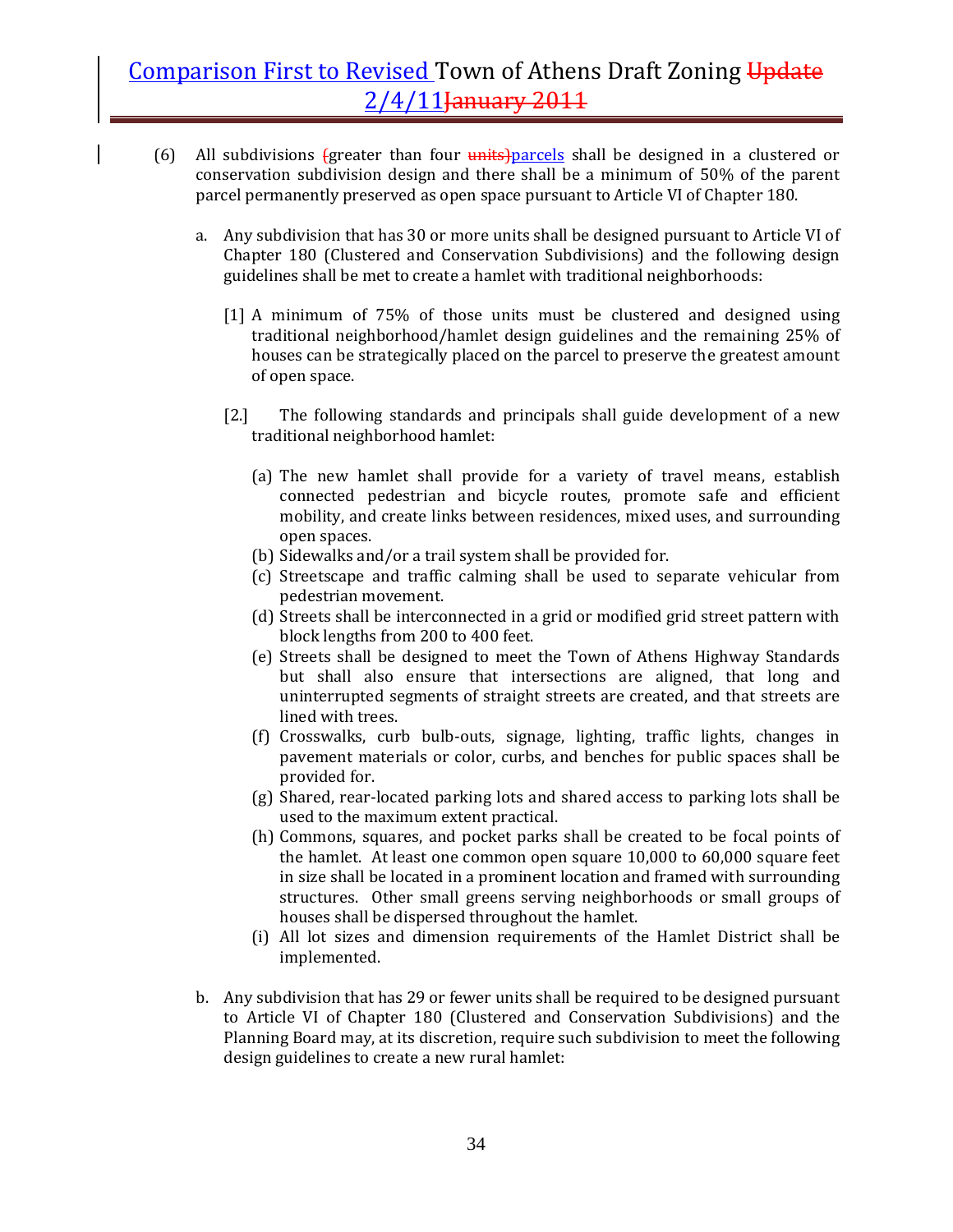- [1] A minimum of 75% of those units must be clustered and designed using rural hamlet design guidelines below and the remaining 25% of houses can be strategically placed on the parcel to preserve the greatest amount of open.
- [2] All building design standards and guidelines pursuant to  $180 \frac{3415}{9}$  (B)  $(56)(a)(2)$ , above, shall be required when a new rural hamlet is created. The following standards and design principals however, shall not be required in a rural hamlet:
	- (a) No curbs, crosswalks, curb bulb‐outs, street lights, traffic lights, or changes in pavement materials or color shall be required.
	- (b) No commons shall be required, but smaller pocket parks are encouraged.
	- (c) A pedestrian trail or path linking residences and other parts of the hamlet are required, although 5‐foot wide sidewalks shall be optional.
- (7) All non-farm, non-residential uses approved pursuant to a special use permit, site plan approval, or subdivision approval shall preserve 50% of the parent parcel as permanently preserved open space. Such open space shall be protected from further development by a deed restriction.
- (8) Required Disclosure. As required by state law, in the case of any proposed residential development that abuts agricultural uses, the Planning Board shall require the applicant to issue a disclosure to potential purchasers of lots or dwelling units as follows: "This property adjoins land used for agricultural purposes. Farmers have the right to apply approved chemical and organic fertilizers, pesticides, and herbicides, and to engage in farm practices which may generate dust, odor, smoke, noise and vibration." This disclosure shall be required as a note on a subdivision plat or Site Plan, and may also be required to be made through other means reasonably calculated to inform a prospective purchaser, such as by posting, distribution of handbills, inclusion in an offering plan or real estate listing information sheet, or letter of notification. This section may also be applied to any commercial development at the discretion of the Planning Board.
- (9) Agricultural Data Statement. As required by state law, any application for a Special Permit, Site Plan approval, use variance, or subdivision approval requiring municipal review and approval by the Town Board, Planning Board, or Zoning Board of Appeals that would occur on property within an agricultural district containing a farm operation, or on property with boundaries within five hundred feet of a farm operation located in an agricultural district, shall include an agricultural data statement as defined in 180‐3. The reviewing board shall evaluate and consider the agricultural data statement in its review of the possible impacts of the proposed project upon the functioning of farm operations within the agricultural district.
- C. Rural Residential (Ru) and Open Space (OS $\leftarrow$ ) Districts:
	- (1) Commercial structures shall be limited to a maximum of 12,000 s.f building footprint.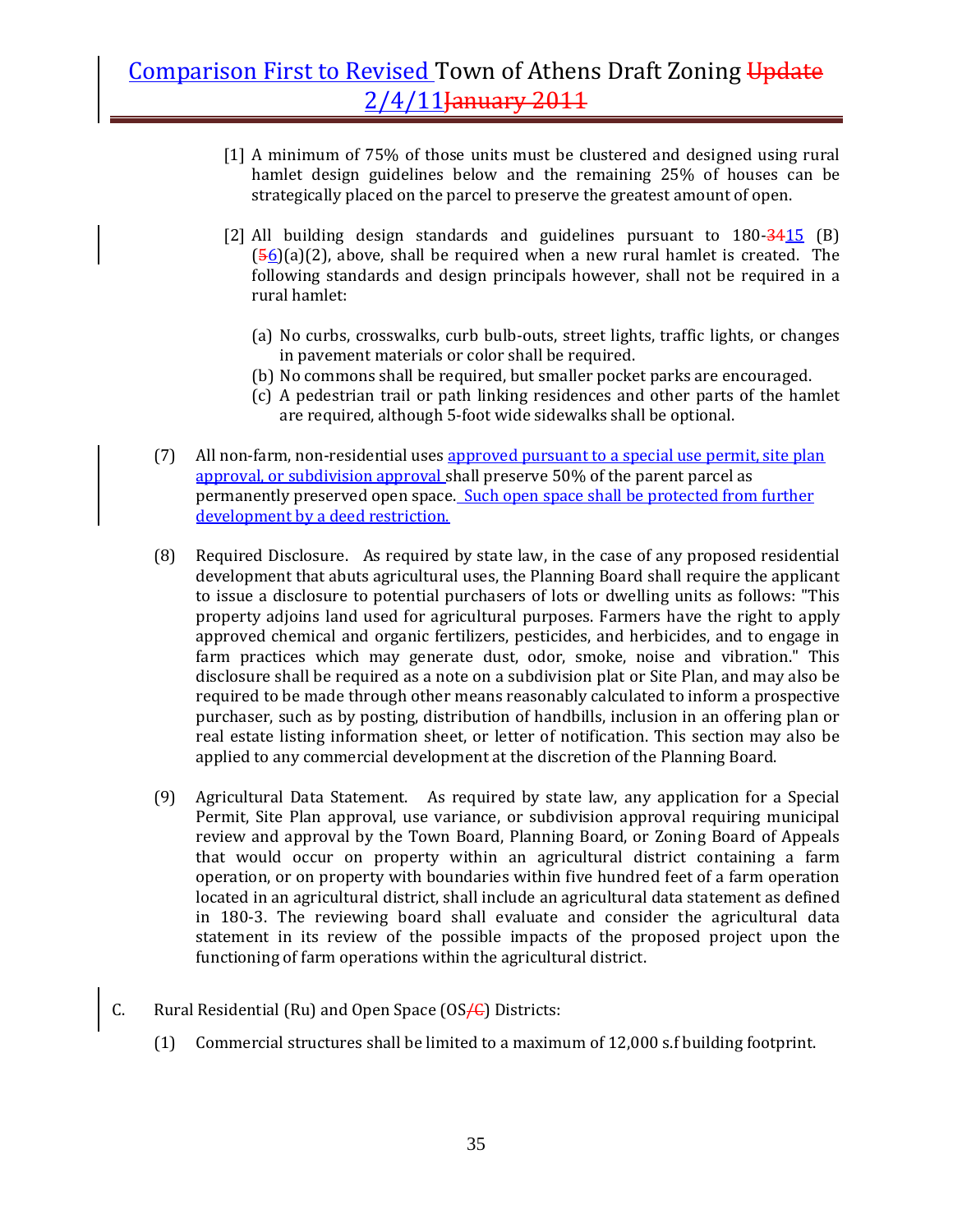- (2) Trademarked architectural styles that identify a specific company by building feature(s) are prohibited.
- (3) Clustered or Conservation Subdivisions Guidelines.
	- a. The Planning Board is authorized to require adherence to the regulations of Article VI (Clustered and Conservation Subdivision) for subdivision applications in the Ru District where, in the opinion of the Planning Board during SEQRA review, the purposes of this Local Law cannot be met using conventional subdivision methods. The following conditions may warrant requirement of a clustered or conservation subdivision layout:
		- [1] State and/or federal freshwater wetlands occupy 25% or more of the site.
		- [2] Slopes of greater than 15% occupy 25% or more of the site.
		- [3] Open water.
		- [4] The site contains a Flood Plain or Flood hazard area as mapped by the Federal Emergency Management Agency's Flood Insurance Maps.
		- [5] The site contains a Critical Environmental Area.
		- [6] The site contains identified scenic views or scenic vistas as shown in the Town and Village of Athens Comprehensive Plan, other planning documents, or identified as important to the Town by others or the Planning Board.
		- [7] The lot or parcel contains an identified critical habitat or a known endangered species
	- b. When a clustered or conservation subdivision is designed, regardless of the number of units, there shall be a minimum of 50% of the parent parcel permanently preserved as open space, as per Article VI.
- (4) Rural Siting Principles
	- a. Siting of all structures shall, to the maximum extent practicable, avoid placement on lands within the parcel that have been identified as having steep slopes  $> 15\%$ . within 100 feet of stream banks, within 100 feet of any state or federal wetland, or within the 100 year floodplain. Additionally, structures shall, to the maximum extent practicable, avoid being placed on lands defined by the Greene County Soil Survey as being Prime Farmlands, or Soils of Statewide Importance. Siting should also take into consideration and plan for wetlands wildlife that also need adjacent upland habitats.
	- b. Applicability. The following guidelines shall apply to the siting of uses that are subject to Site Plan or Special Permit approval, or in the case where clustering/conservation subdivision design is required. They are recommended but not required for the siting of individual residences on existing or newly subdivided lots.
		- [1] Wherever feasible, retain and reuse existing old farm roads and lanes rather than constructing new roads or driveways. This minimizes clearing and disruption of the landscape and takes advantage of the attractive way that old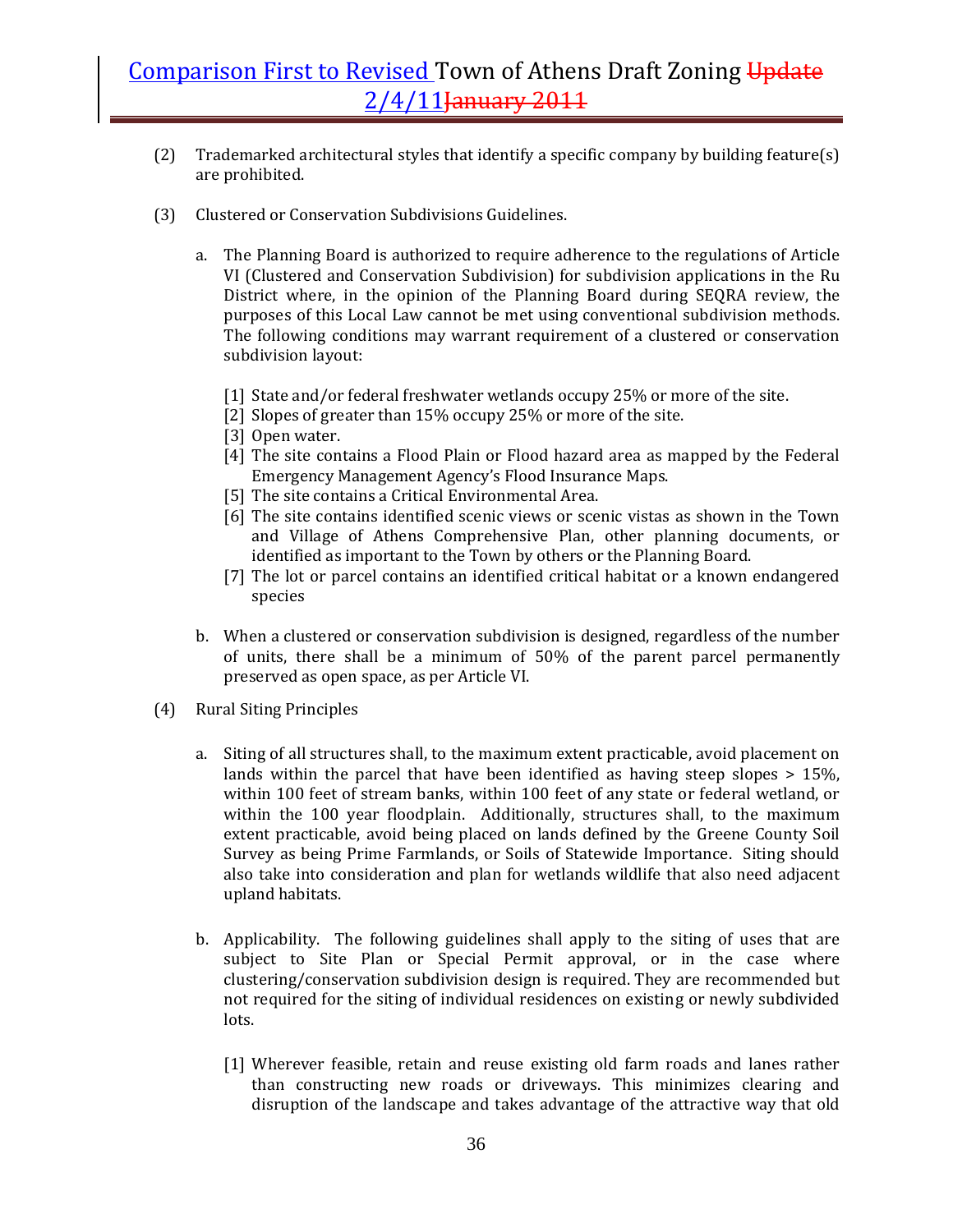lanes are often lined with trees and stone walls. (This is not appropriate where reuse of a road would require widening in a manner that destroys trees or stone walls.)

- [2] Preserve stone walls and hedgerows. These traditional landscape features define outdoor areas in a natural way and create corridors useful for wildlife. Using these features as property lines is often appropriate, as long as setback requirements do not result in constructing buildings in the middle of fields.
- [3] Avoid placing buildings in the middle of open fields. Place them either at the edges of fields or in wooded areas. Septic systems and leach fields may be located in fields, however.
- [4] Use existing vegetation and topography to buffer and screen new buildings if possible. Group buildings in clusters or tuck them behind tree lines or knolls rather than spreading them out across the landscape in a "sprawl" pattern.
- [5] Minimize clearing of vegetation at the edge of the road, clearing only as much as is necessary to create a driveway entrance with adequate sight distance. Use curves in the driveway to increase the screening of buildings.
- [6] All building rooflines to the maximum extent practical shall be sited a minimum of ten (10) feet below the ridgeline, screened, or buffered with landscape design so that they do not protrude above treetops and crest lines of hills as seen from public places and roads so that structures in these locations remain consistent with the topography and harmonious with the terrain. Place the structure so that the roofline does not protrude above the ridgeline. Use vegetation as a backdrop to reduce the prominence of the structure. Wherever possible, open up views by selective cutting of small trees and pruning lower branches of large trees, rather than by clearing large areas or removing mature trees. Existing vegetation within ridgeline areas shall be preserved to the maximum extent practical. Structures should blend in with natural surroundings through preferred use of natural or earth‐tone colors. All outdoor light sources mounted on poles or buildings or trees to illuminate driveways, sidewalks, walkways, parking lots, or other outdoor areas shall use fully shielded light fixtures. All electric, telephone, television, and other communication lines, both main and service connections, servicing new development, shall be provided by underground wiring within easements of dedicated public rights‐of‐way, installed in accordance with the prevailing standards and practices of the utility or other companies providing such services. Cut and fills shall be minimized, and where practical, driveways screened from public view.
- [7] Minimize crossing of steep slopes with roads and driveways. When building on slopes, take advantage of the topography by building multi‐level structures with entrances on more than one level (e.g., walk‐out basements, garages under buildings), rather than grading the entire site flat. Use the flattest portions of the site for subsurface sewage disposal systems and parking areas.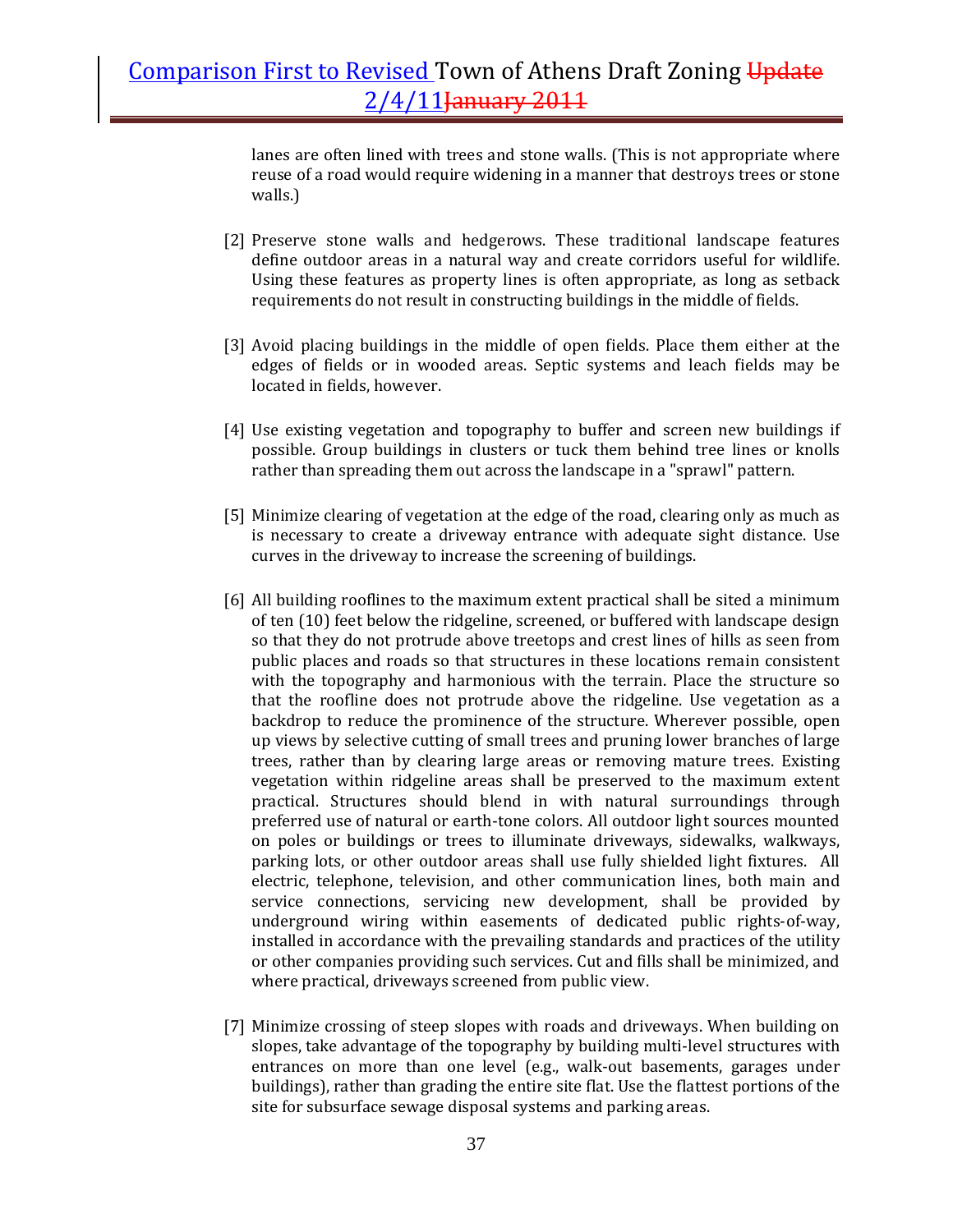- [8] Place utility lines and driveways on less productive land. Site driveways on the edge of farm fields rather than through the middle to the maximum extent practical. Use shared driveways to limit the number of roadways that bisect farm fields.
- [9] Locate new development so that the flow of water to farm properties is not impeded and in ways that is compatible with existing field drainage patterns.
- (5) During project design, the Planning Board shall require incorporation of low impact development standards wherever feasible. Appropriate engineering should include use of one or more of the following low impact development techniques:
	- a. Bioretention / Rain Garden
	- b. Soil Amendments
	- c. Grassed Swale
	- d. Use of Rain Barrels
	- e. Permeable Pavers
	- f. Minimizing Imperviousness to Water
- D. Mixed Use Commercial (MUC)
	- (1) All structures shall be integrated with each other and with adjacent structures.
	- (2) Structures that are visible from public roads shall be compatible with each other and with traditional structures in the surrounding area in architecture, design, massing, materials and placement, and shall harmonize with traditional elements in the architectural fabric of the area.
	- (3) Trademarked architectural styles that identify a specific company by building features are prohibited.
		- a) Exterior materials and architectural elements for commercial structures.
			- [1] Roofs. Roof overhangs and pitched roofs shall be incorporated into all building designs. Wood shingles, slate shingles, multilayered asphalt shingles, metal (raised seam, galvanized metal, corrugated metal, metal tile, etc.) or tiles are permitted. Partial (less than three sides) mansard roofs, flat roofs (including a minimum pitch of 4:12) without a pediment, and long, unarticulated roofs are not permitted.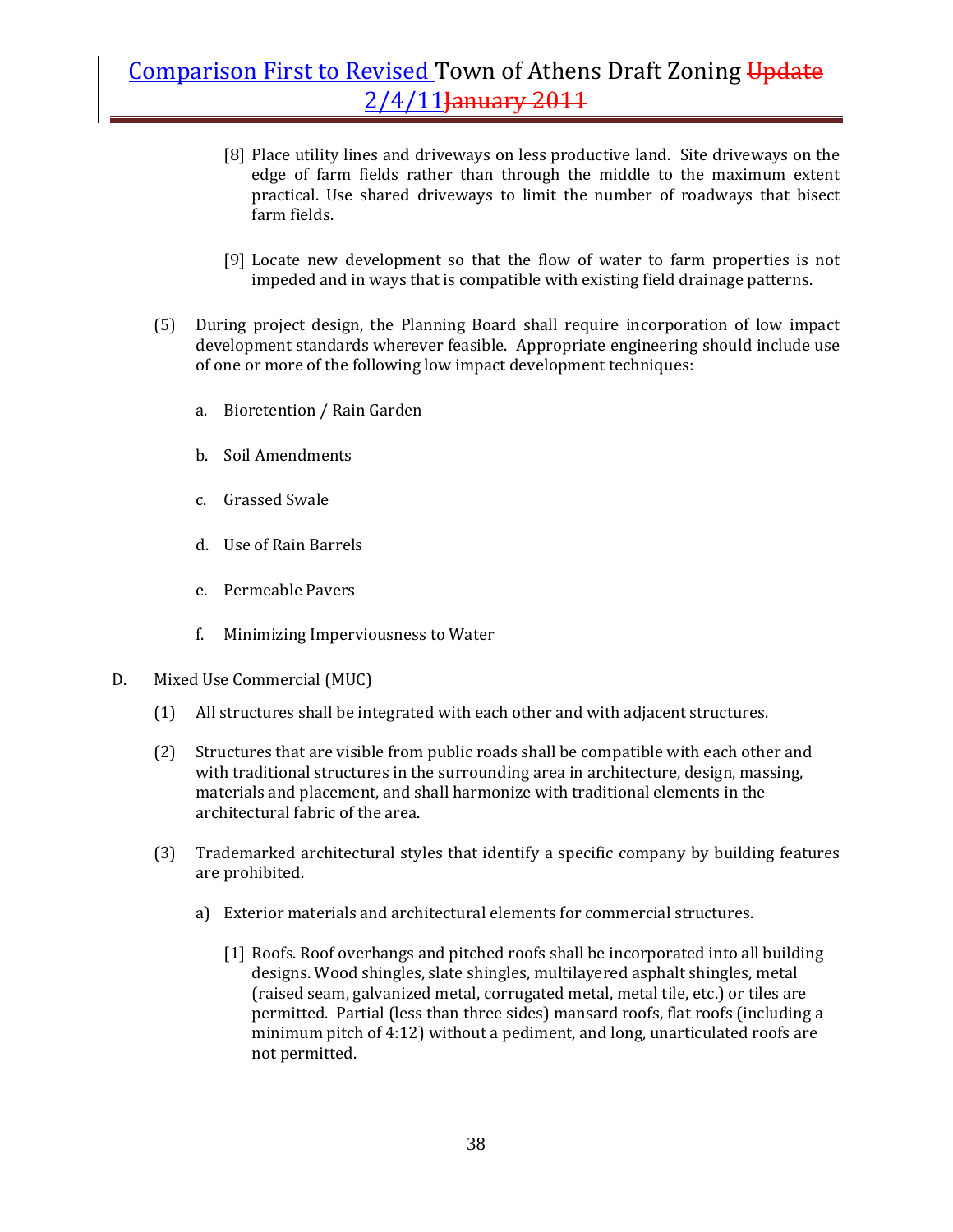- [2] Sides of buildings and structures. Wood clapboard, wood board and batten, wood shingle siding, brick, stucco, tabby, natural stone, faced concrete block and artificial siding materials which resemble painted wood clapboard are permitted. Wood siding may be painted, stained, weathered, or left natural. Long, unarticulated, blank facades are not permitted. Plywood, cinder block, unfinished poured concrete, unfaced concrete block, plastic or vinyl, not closely resembling painted wood clapboard, and metal buildings without exterior skin are not permitted. Highly reflective mirrored glass or materials as the predominant material or visible texture are not recommended.
- [3] Accessory uses. The design of accessory buildings and structures shall reflect and coordinate with the general style of architecture inherent in the primary structure for the proposed development. Covered porches, canopies, awnings, trellises, gazebos, street/pedestrian furniture and open wood fences are encouraged.
- [4] Exterior display of merchandise shall not impede pedestrian safety or limit vehicular site distances. All merchandise that is displayed outside shall be moved inside after hours.
- (4) Context and Compatibility. These standards and guidelines establish an expectation that new development is similar in context and compatible with existing development. Context and compatibility with respected neighborhood buildings can be judged by the following major points of comparison:
	- a. Roof shapes, slopes and cornices are consistent with the prevalent types in the areas.
	- b. Rhythm of building spacing along the street and overall scale are not interrupted.
	- c. Proportions for facades and window openings are in harmony with each other.
	- d. Materials, textures, and colors are similar.
	- e. Site details (porches, entrances, signs, landscaping, lighting, screened parking and mechanical systems) complement traditional examples in the area
- (5) Building Placement.
	- a. Buildings shall be designed so that entrance doors and windows, rather than blank walls, garages, side walls or storage areas, face the street. Blank walls for commercial applications are discouraged but may be allowed at the discretion of the Planning Board under certain circumstances, such as when the structure is along an alley or when facing another blank wall.
	- b. The front façade of the building should be parallel to the main street. The architectural features, materials, and the articulation of a facade of a building shall be continued on all sides visible from a public street.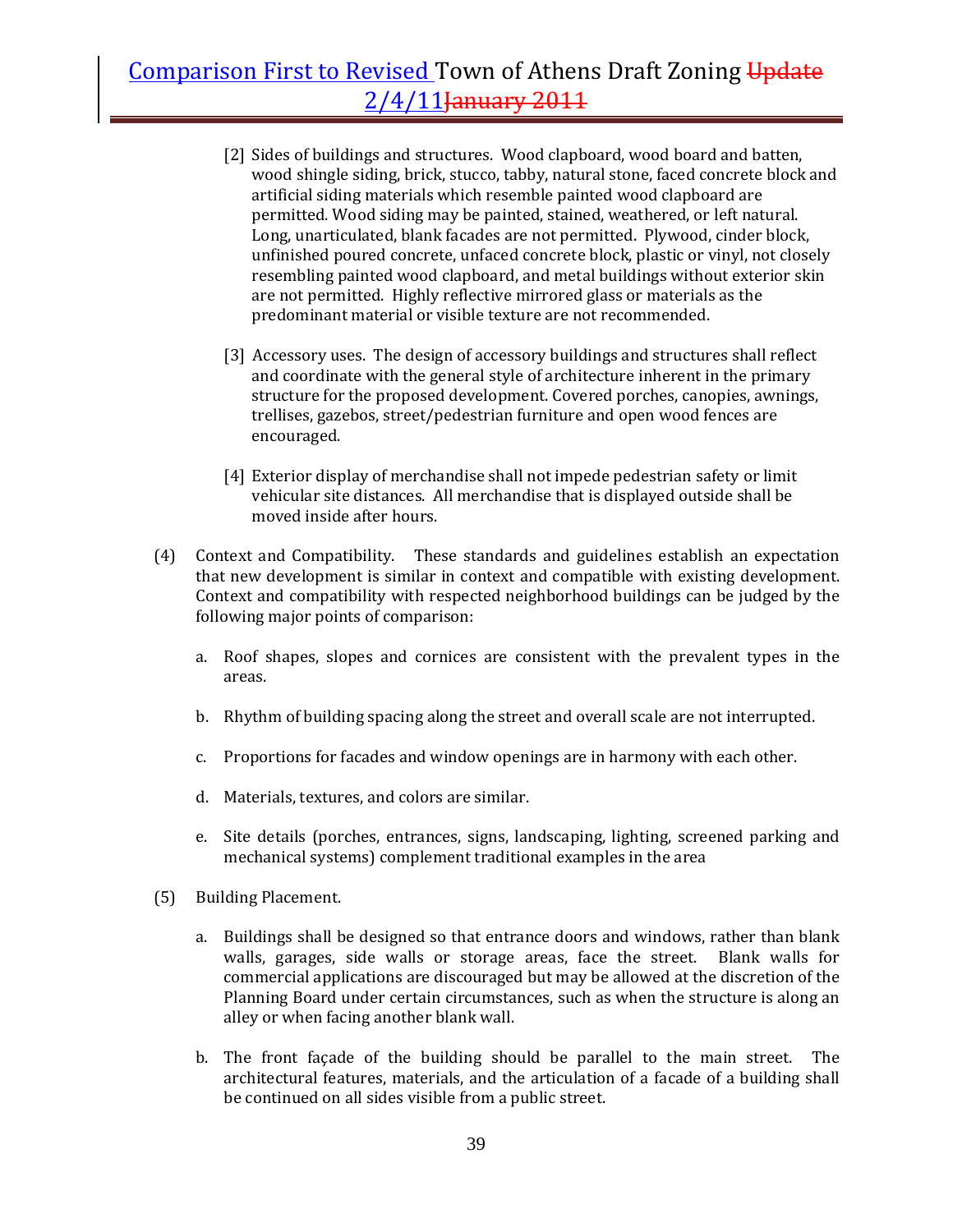- c. Parking shall be to the side or rear of a building. No parking area shall be located in the front yard setback between a principal building and any public street. If necessary due to specific site conditions, one row of parking may be placed between the principal building and the public street only if topography or a year round vegetative buffer of sufficient density to substantially limit the view of the parking lot screens the parking lot.
- d. Build-to line. Buildings shall define the streetscape through the use of setbacks along the build‐to‐line for each block. The function of the build‐to line is to form a distinct street edge and define the border between the public space of the street and the private space of the individual lot. The build-to line shall fall between the minimum and maximum front yard setbacks. In areas of existing development where the location of existing buildings fall withing greater than the minimum and maximum front yard setbackssetback, the build-to line shall be designed to create the greatest uniformity on the block. In areas of existing development where existing buildings do not fall withinare set beyond the minimum and maximum front yard setbackssetback, the build-to line shall be designed as the closest line within the minimum and maximumaverage front yard setbackssetback so as to create as much uniformity on the block as possible. A minimum of 80% of all buildings on the block shall conform to the build‐to‐line with the remaining 20% allowed to vary by being further setback no greater than 75% of the distance from the right‐of‐way to the build‐to‐line. Buildings shall be allowed to come forward of the build‐to line by no greater than 25% of the distance between the right-of-way and the build-to-line.
- e. Buildings and other facilities shall be designed, located, and operated to avoid causing excessive noise.
- (6) Windows
	- a. The spacing, pattern and detailing of windows and window openings shall be reviewed by the Planning Board during Site Plan Review and determined to be compatible with adjacent buildings including historic buildings in the Town where possible.
	- b. The relationship of the width of windows to the height of windows in a building shall be visually compatible with adjacent buildings.
	- c. Blank end walls that are visible from the road or adjacent residences shall be landscaped.
	- d. Transformers, gas meters, dumpsters, and other utility or service structures shall be screened.
	- e. A landscaped area may be required to screen and protect neighboring residential properties and passing motorists from the view of facilities, buildings, and parking areas of the site development, as warranted.
- (7) Sidewalks and Street Trees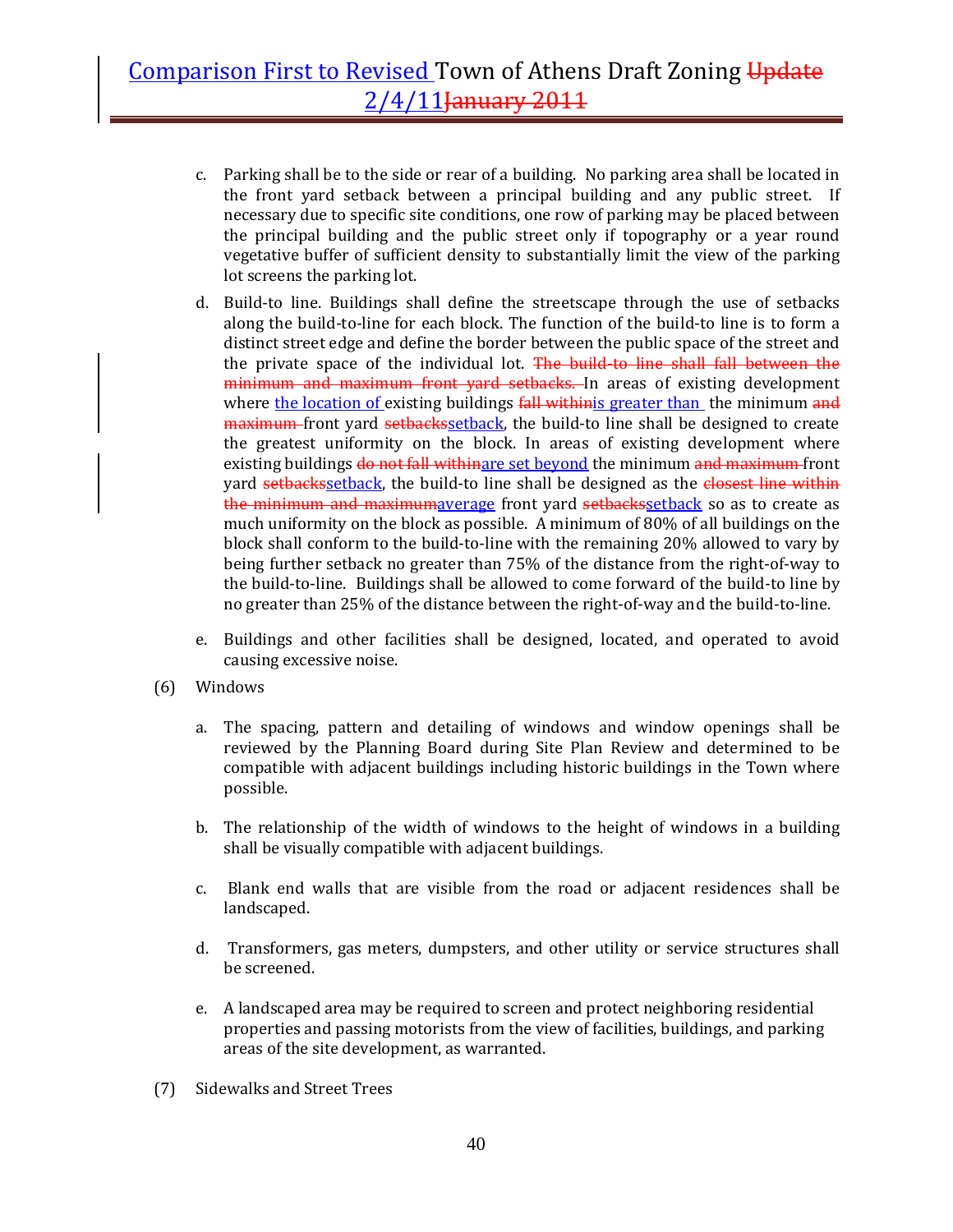- a. Shade trees shall be provided along each side of all streets, public or private, existing or proposed, and at the expense of the owner of the development. In locations where healthy and mature shade trees currently exist, these should be maintained and the requirements for new trees may be waived or modified. A mixed selection of shade trees shall be located in the planting strip between the street curb and the sidewalk where sidewalks are present. When a new street has a sidewalk on only one side, the shade tree shall be planted at the same distance from the street edge or curb on both sides of the street.
- b. Street trees shall be irrigated and fertilized by the applicant for a minimum of two years after installation. Within two years of planting any tree that dies, or any tree that is removed shall be replaced.
- (8) Parking, circulation and loading. In addition to all other district parking requirements, the following shall be met:
	- a. Cross-access easements for adjacent properties with interconnected parking lots shall be required, in language acceptable to the Town Attorney.
	- b. Reduction of impervious surfaces through the use of interlocking pavers is strongly encouraged for areas that serve low-impact parking needs.

#### (9) Lighting

- a. Exterior lighting fixtures shall be shielded to prevent light from shining directly onto neighboring properties or public ways pursuant to Dark Skies Initiatives.
- b. Any lighting fixture used to illuminate parking areas, access drives or loading areas shall be of such design, so as to minimize the amount of ambient lighting perceptible from adjacent properties. In no case, shall any lighting impair the vision of motorists on the roadway.
- c. All interior lighting shall be designed to prevent high levels of light from being visible from the roadway.
- d. A site lighting plan shall be submitted as part of the site plan application submission.
- e. Fixtures shall be mounted in such a manner that the cone of light is not directed at any property line of the site.
- f. Only incandescent, fluorescent, metal halide, LED's or color corrected high pressure sodium light may be used. All lighting must be compatible with all other light systems used for all fixtures and light sources on the site. This shall not cover seasonal or holiday lighting.
- g. Only white or off‐white (light yellow tones) may be used for any light source.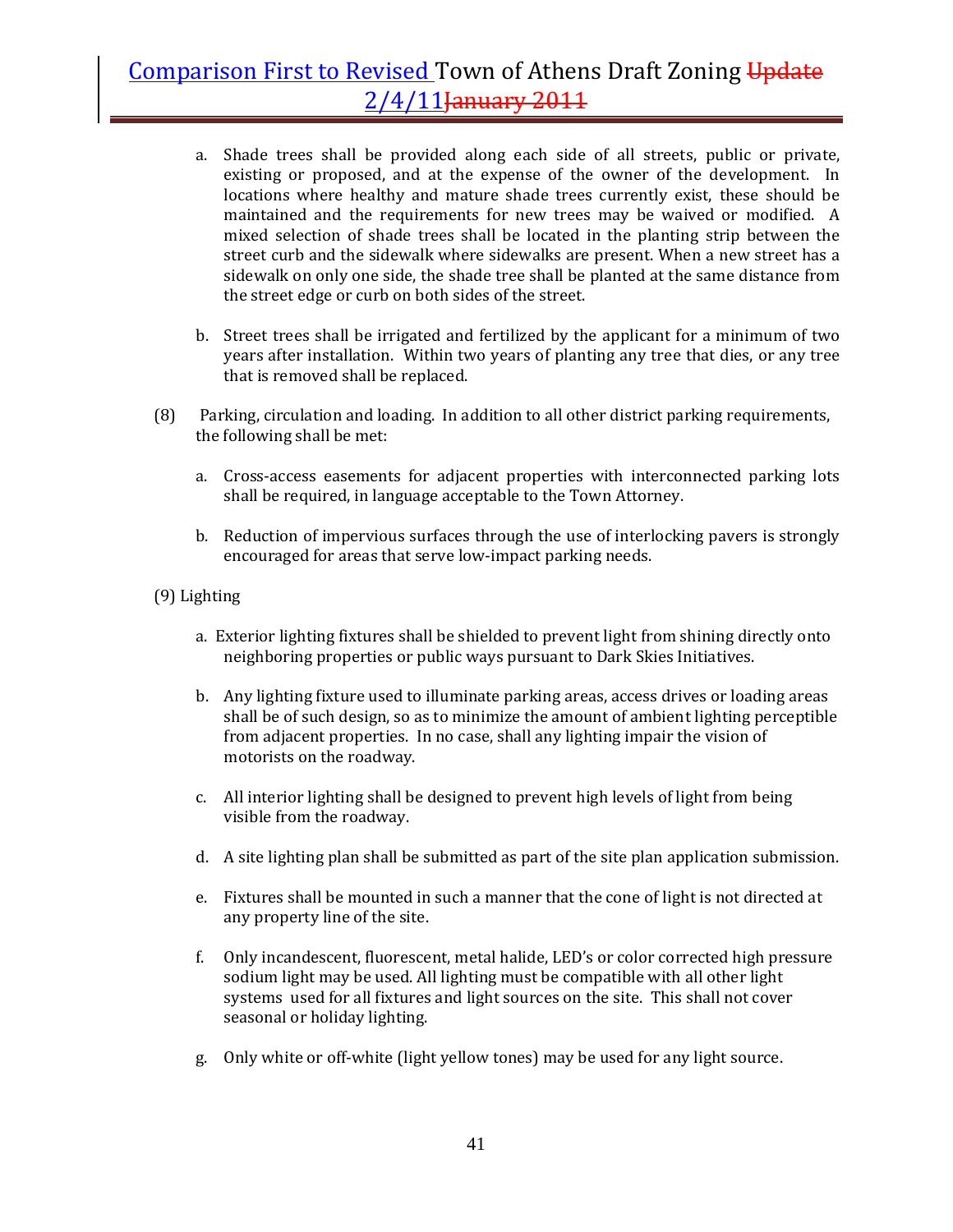- h. Lighting poles mounted within 50 feet of the highway right‐of‐way may not exceed a height of 20 feet. The minimum mounting height for a pole shall be 12 feet.
- E. Hamlet District (H)
	- (1) Building Design Standards and Guidelines for Hamlet District.
		- a. General. The hamlet district is compact and buildings are relatively close together. These guidelines are intended to encourage development that reinforces and follows that existing pattern. The intent of the following design standards is to ensure that hamlet areas can accommodate new housing and small businesses without destroying their essential character. It is not the intent of this section to discourage contemporary architectural expression but rather to preserve the integrity and authenticity of the district and to ensure the compatibility of new structures. The standards established in this section are for the purpose of promoting quality development that is attractive, convenient and compatible with surrounding uses and historic buildings in the Town. These standards are intended to be general in nature and not to restrict creativity, variety or innovation. During project development and review, attention should be given to the compatibility of adjoining developments when reviewing project proposals.
		- b. Building Placement.
			- [1] All requirements of Section 180-14 (D)(3)(a)(5) shall be met.
			- [2] Detached garages to the rear of buildings are encouraged. Attached garages should have doors set 10' or more behind the street face unless the doors face the side.
		- c. Building Scale.
			- [1] In order to be consistent with the scale of buildings in traditional hamlets, no single building shall have a building footprint exceeding 6,000 square feet. Exceptions may be made only if the facades of larger buildings are articulated to appear as multiple buildings, each with a maximum building footprint of 6,000 square feet. Other design features such as porches or cupolas, window bays, separate entrances and entry treatments, or the use of sections that may project or be recessed may also be used.
		- d. Accessory Equipment.
			- [1] All roof, wall or ground mounted mechanical equipment such as heating and air conditioning units, exhaust fans, etc. shall be confined within the principal structure or within an area enclosed by a well, screen, fence, berm or hedge of sufficient height and density to screen the equipment year round from view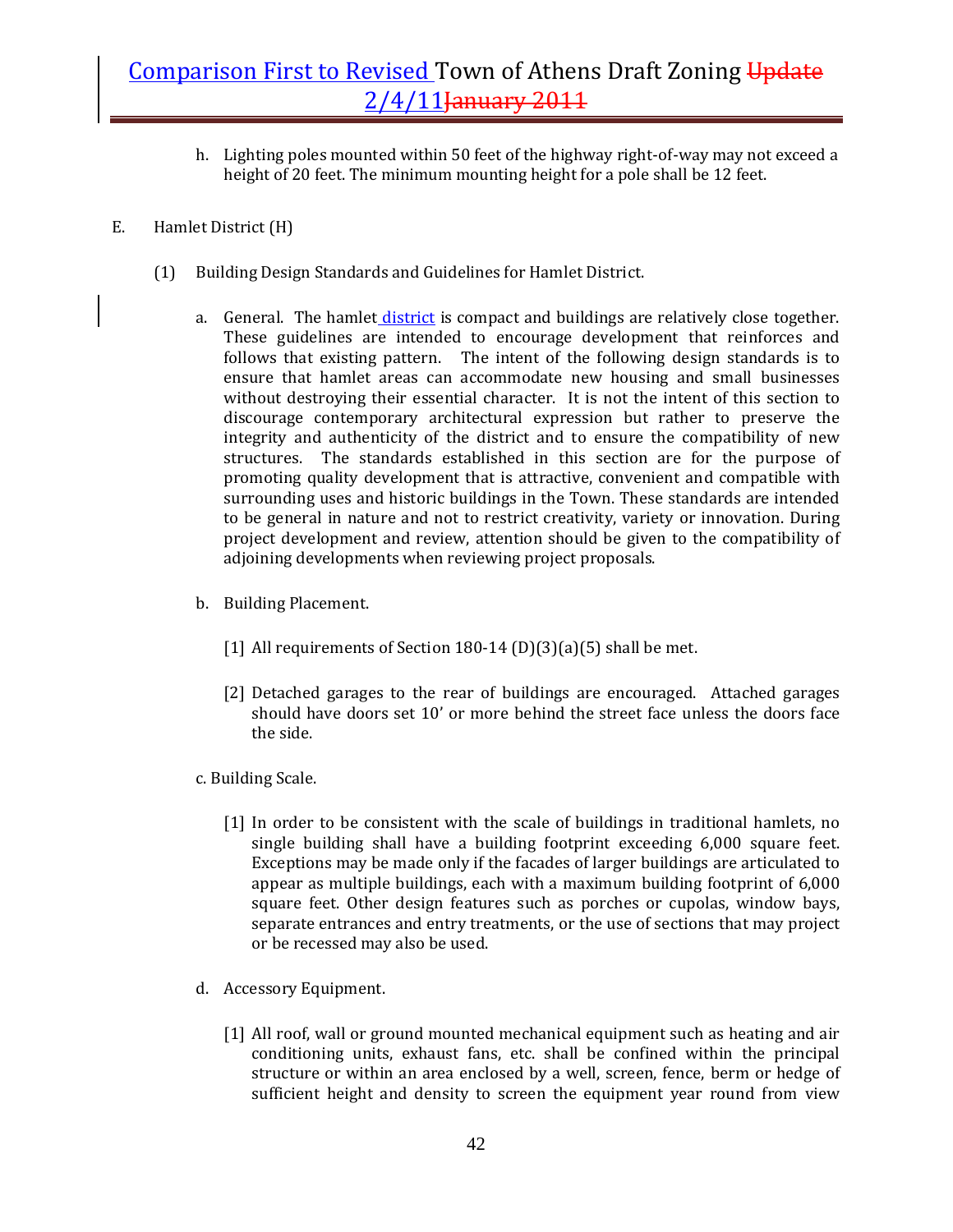from adjacent streets, properties and parking lots. Window mounted units are acceptable and do not need screening.

- [2] All dumpsters or other trash containers shall be fully enclosed by a fence and screened by appropriate landscaping. No dumpster or port-a-potty shall be located in front of a building and the preferred location is to the rear of the building.
- e. Streets and Street Trees
	- [1] To maintain sight lines, trees and other objects should be restricted from corners for distances of 30 feet on sides where motorists would look right and 15 feet on sides where they look left.
	- [2] Existing street trees should be preserved whenever possible. Dead trees that are within 20 feet of the pavement should be replaced with new trees. If no existing street trees are present, deciduous, broad‐leaved trees with a minimum of 3" caliper trunk shall be planted at minimum 30' intervals along the road frontage and shall be compatible with and maintained to prevent interference with any utility lines. Street trees can be planted within the first 10 feet of the front yard, or in the area between the street and sidewalk (should a sidewalk exist). In developments where there are no existing trees, the Planning Board may require the developer to show trees at their planted size as well as normal rendering sizes to indicate the visual character of the development prior to maturation of trees.
	- [3] Shade trees shall be provided along each side of all streets, public or private, existing or proposed, and at the expense of the owner of the subdivision. In locations where healthy and mature shade trees currently exist, these should be maintained and the requirements for new trees may be waived or modified.
	- [4] Street trees shall be irrigated and fertilized for a minimum of two years after  $intallation. [4]$  Any tree that dies within two years of planting, or any tree that is removed shall be replaced.
- f. Lot size diversity. A variety of lot sizes should be provided to eliminate the appearance of a standardized subdivision and to facilitate housing diversity and choice that meets the projected requirements of people with different housing needs. Lot areas and lot widths shall vary at random to the greatest extent possible, in order to eliminate the appearance of a standards subdivision. To the extent possible, no more than two lots in a row shall have the same width. Lots shall vary by a minimum of five foot increments.
- g. In major subdivisions, building mass, design, and floor plans shall be such to create significant visual differences between structures, and new building shall be consistent with the traditional character of Athens. Monotony and similarity shall be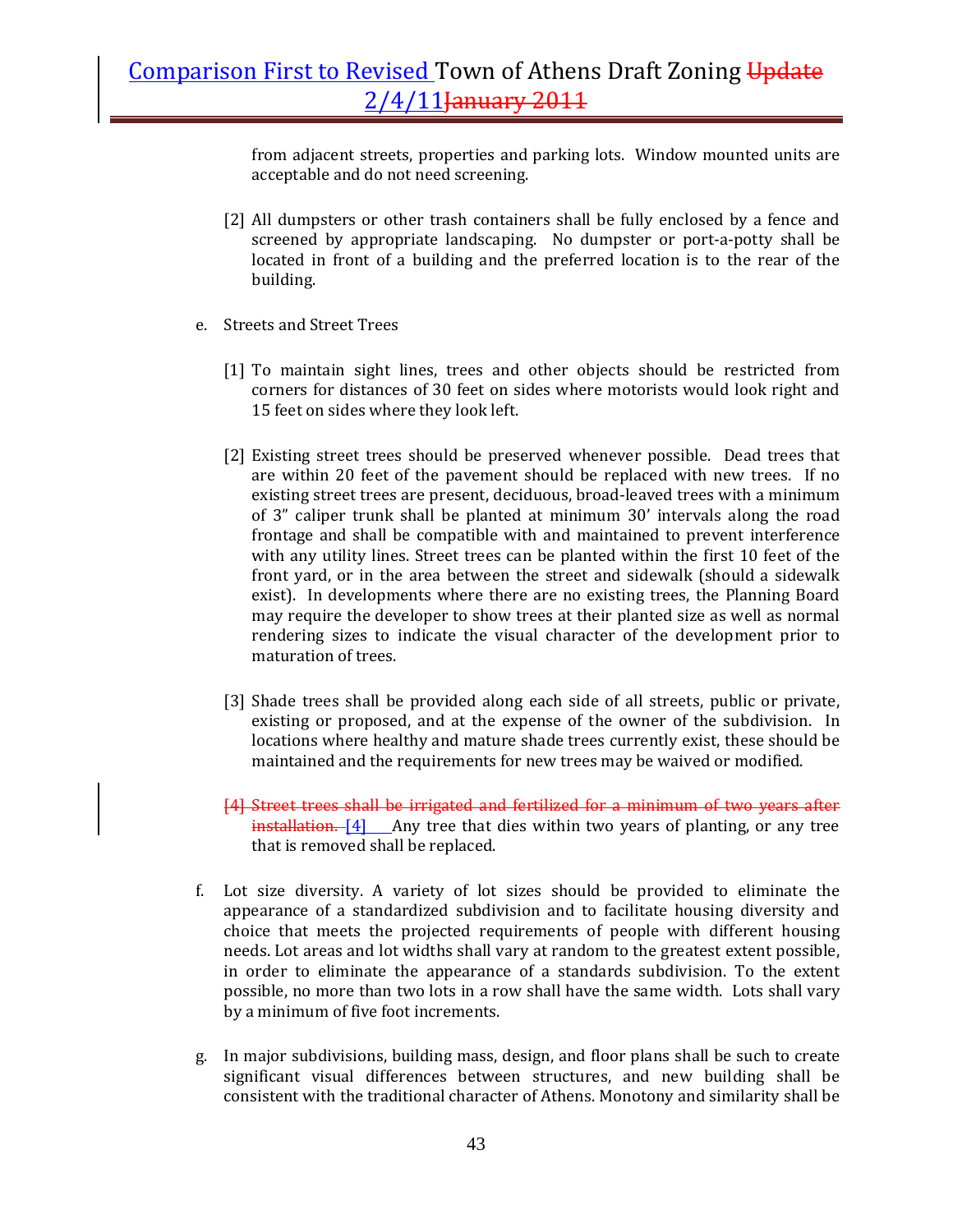minimized through use of changes in façade planes, use of porches, changes in location of entry way, varying the width of the unit, and varying roof orientation, roof styles, building orientation, and trim detailing.

- h. Reduction of impervious surfaces through the use of interlocking pavers is strongly encouraged for areas that serve low‐impact parking needs.
- i. Newly installed utility service systems, and service revisions necessitated by exterior alterations, shall be installed underground. When feasible, existing aboveground utility service systems shall be placed underground.
- j. Duplex and multi-family structures shall be designed to look like a single family structure to the maximum extent possible.
- k. Conversion of a residential structure to a commercial use allowed shall be permitted only provided the residential nature and character of the façade is maintained.
- F. Light Industrial District:
	- (1) The minimum lot area shall be 2 acres and the lot shall maintain no less than 50 feet of frontage on a state road.
	- (2) Sales to the general public of locally manufactured or assembled products or of ancillary products shall be permitted but shall not be the primary activity conducted on such premise.
	- (3) All uses, processes and storage shall be within a fully enclosed structure, or reasonably screened from view. The façade of buildings and structures shall be compatible with the rural character and adjacent development and the site shall be fully landscaped.
	- (4) One free standing business identification sign shall be permitted, and the sign face shall not exceed 24 square feet in area. No more than two sign faces are permitted. The Planning Board may approve a directly illuminated sign.
	- (5) The applicant shall submit a list of the goods and materials to be stored and manufactured on the property. The Planning Board shall consider the nature of the materials, including potential flammable/hazardous nature of same, and may impose reasonable restrictions on the storage of said materials, or prohibit same.
	- (6) Parking shall not be permitted in the front yard, unless the topography of the parcel dictates otherwise, and such site plan is approved by the Planning Board.
	- (7) The location and hours of operation of all on-site lighting shall be approved by the Planning Board. Public address systems are prohibited.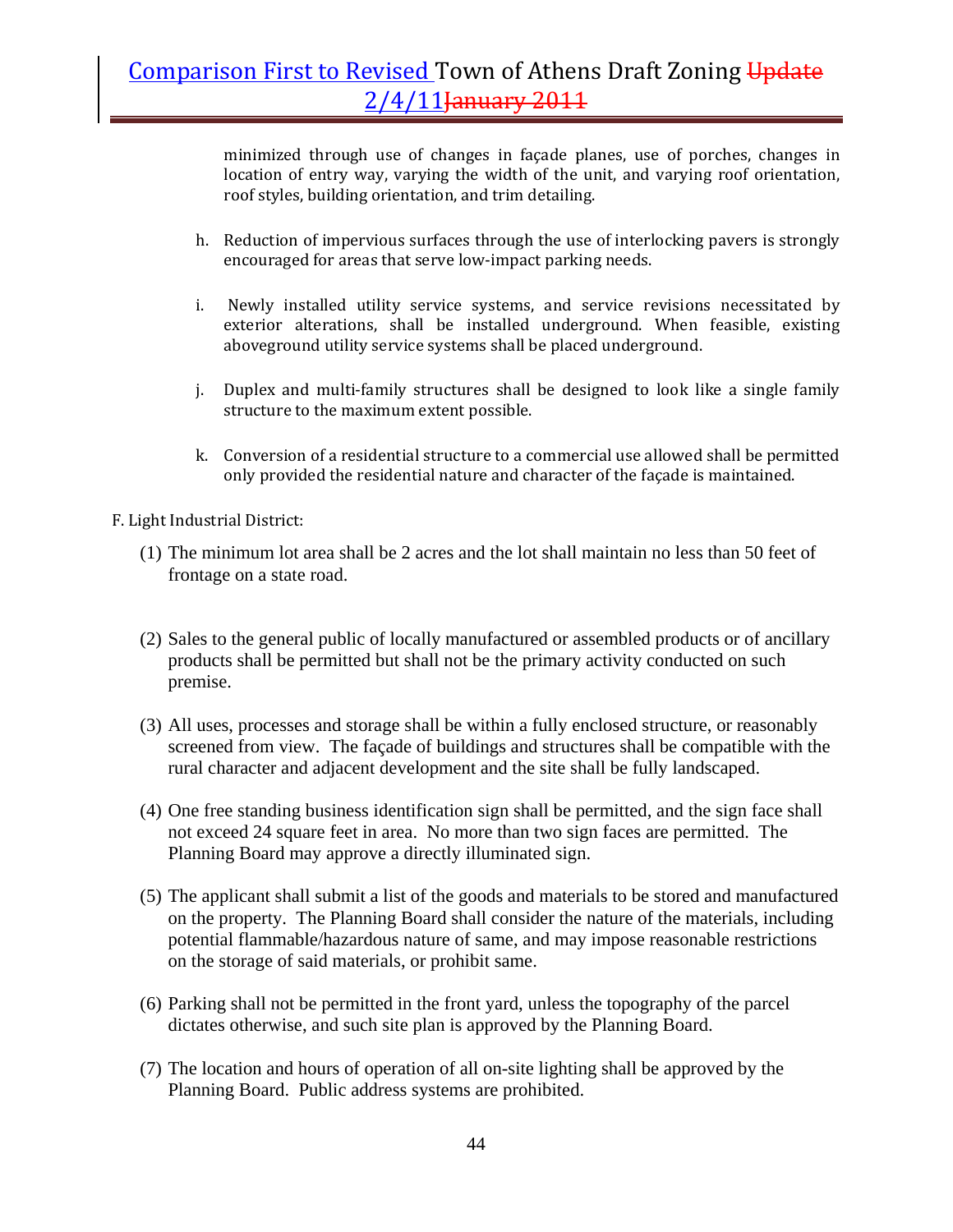- (8) The Planning Board may require a wall, fence, landscaping or other buffer be installed where a property adjoins a residential use. Said buffer shall be no less than twenty (20) feet in width.
- (9) No lands within the Light Industrial Zone shall be used for wetland mitigation purposes.
- G. Rural Residential/ Route 385 Corridor District:
	- (1) Buildings shall be situated in a manner that avoids the following:
		- a. slopes 25% and greater;
		- b. areas within 100 feet of a stream or river bank, state or federal wetland;
		- c. the 100 year flood plain.
	- (2) The Planning Board shall consider the following standards during the review of any site plan, special use permit or subdivision application in this district:
		- a. Minimize vegetative clearing and earthwork.
		- b. Preserve stone walls and hedgerows as they are integral to the vernacular rural landscape and are used by wildlife as habitat and travel corridors. Use stone walls and hedgerows to define property lines where appropriate.
		- c. Place buildings at the edge of fields and wooded areas and not conspicuously in the middle of an open field visible from Route 385 and encourage front yard setbacks so that the road maintains its rural country feel.
		- d. Use existing vegetation and topography to buffer and screen new buildings. Group buildings in clusters and situate them behind tree lines or knolls. Avoid siting buildings across the landscape in a "sprawl" pattern.
		- e. Retain existing vegetation at the street edge. Limit cuts and fills associated with driveway or street construction. Screen driveways from public view, and limit clearing except in areas where adequate sight distance must be maintained. Site driveways and roads should be situated at the edge of open fields. Encourage shared use of driveways and use of front-loaded streets. Use curves in a driveway to increase the screening of buildings.
		- f. To the maximum extent possible, site buildings no less than ten (10) feet below any ridgeline so that they do not protrude above treetops and crest lines of hills as viewed from a public place, Route 385, or from the Hudson River. Rooflines should not protrude above the ridgeline. Existing vegetation atop a ridge line shall be preserved to the maximum extent possible.
		- g. Limit clearing to selective cutting of small trees and shrubs and pruning lower branches of large trees. Do not clear extensive areas or remove mature trees on any property.
		- h. Use earth-tone colors so that buildings blend with the natural surrounds.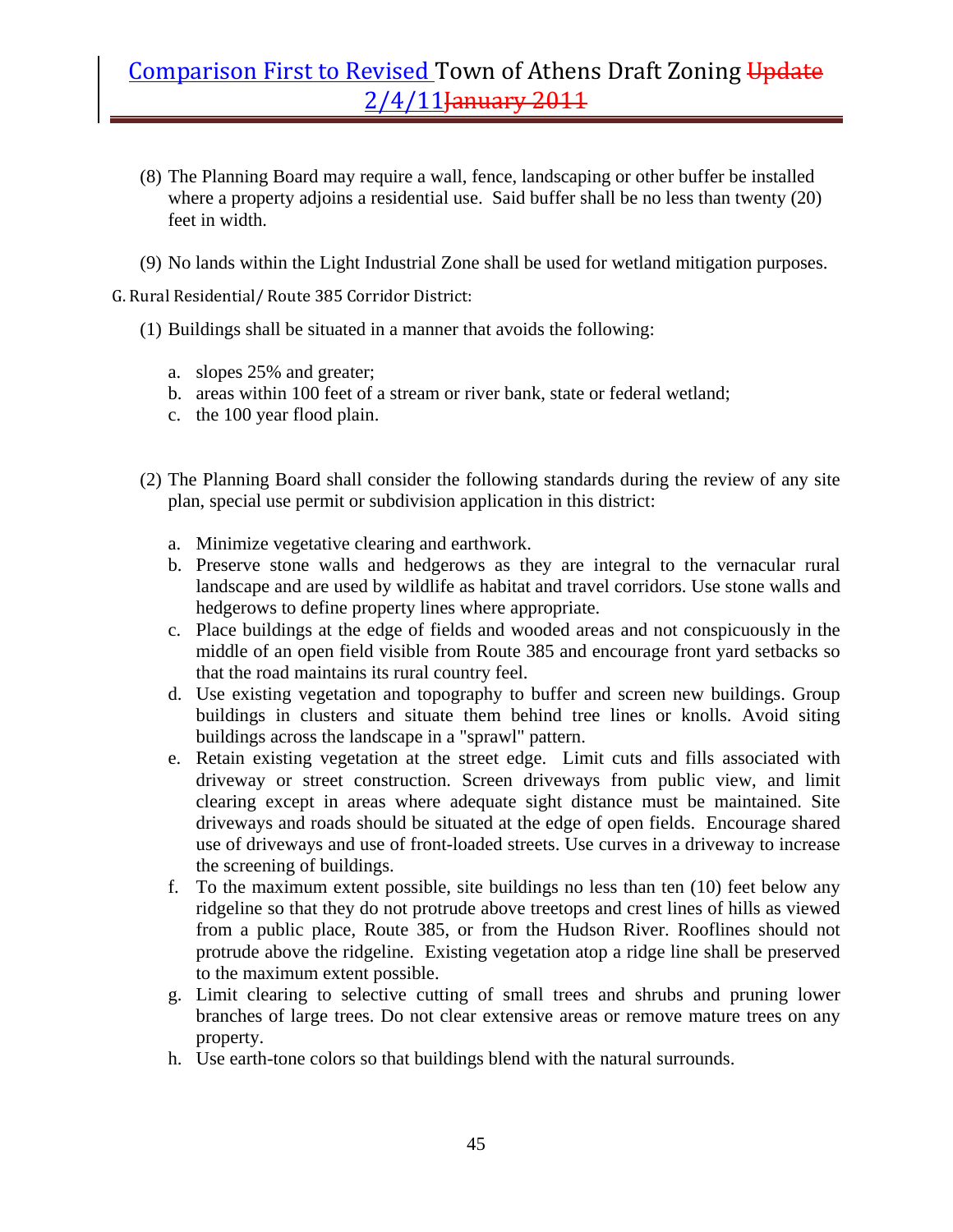- i. Fully shield exterior light fixtures, whether mounted on poles or buildings or trees, that are used to illuminate driveways, sidewalks, walkways, parking lots, or other outdoor areas.
- j. Install all utilities underground, including electric, telephone, television, and other communication lines, whether main or service connections. Locate and install utilities in a manner that minimizes additional on-site clearing or disturbance.
- k. Avoid crossing steep slopes with a road or driveway. Encourage terrain adaptive design, e.g., constructing a multi-level building with access on more than one level (e.g., walk-out basements, garages under buildings), rather than grading the entire site flat.

#### *§ 18016 through 18. Reserved*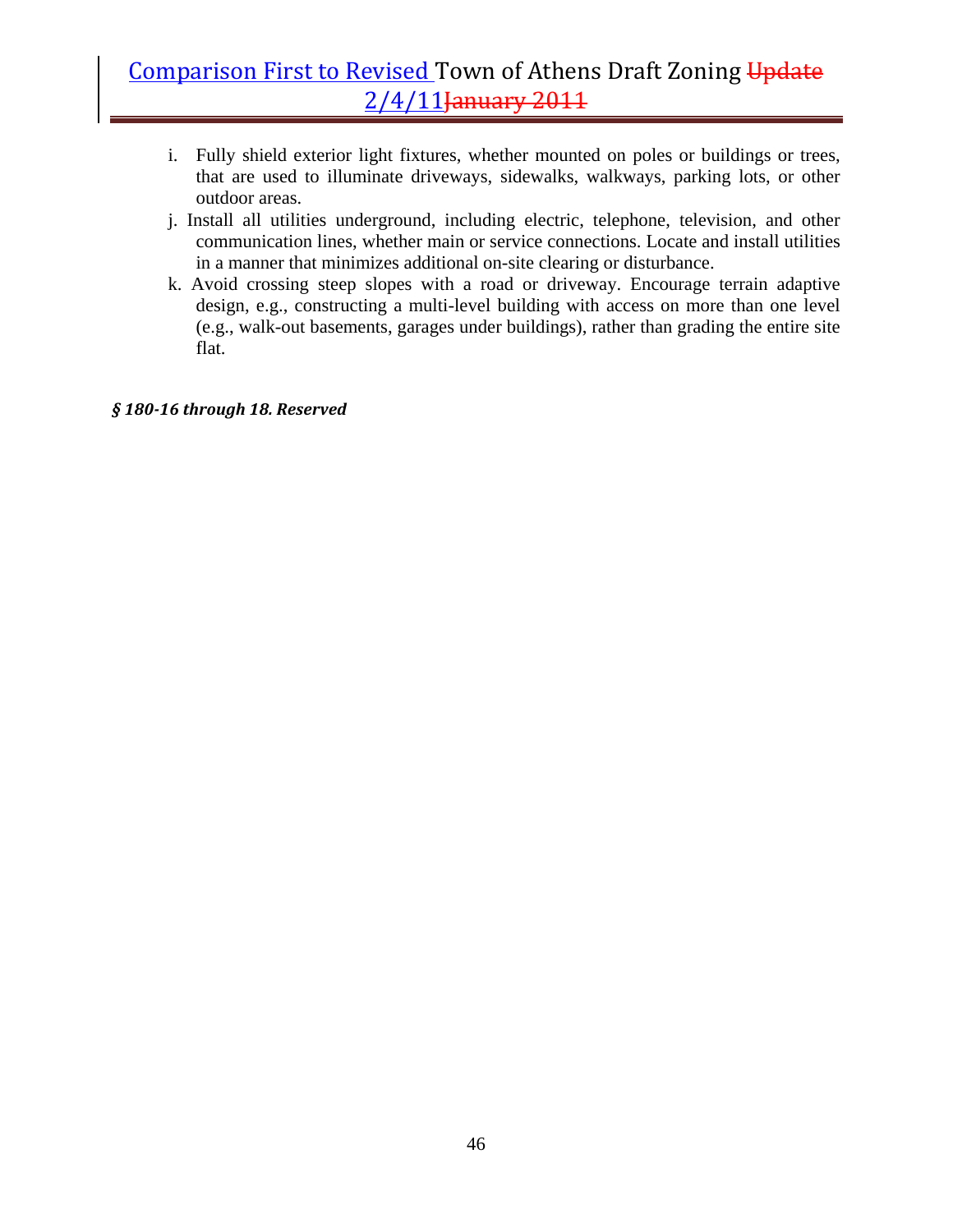### **ARTICLE III**

### **General Standards**

### *§ 18019. Applicability.*

The following provisions shall apply to all districts except where listed.

### *§ 18020. Offstreet Parking.*

- A. Off-street parking requirements for non-residential uses shall be established by the Planning Board based upon need of the proposed use. With due consideration with the table below, the Planning Board shall have the authority to deviate parking space requirements on a case by case basis based on need so as to prevent over-building of parking lots. Since businesses vary widely in their need for off‐street parking, it is most appropriate to establish parking requirements based on the specific operational characteristics of the proposed uses.
- B. In determining the parking requirements for any proposed use, the Planning Board shall consider:
	- (1) The maximum number of persons who would be driving to the use as employees, customers, clients, members, students or other uses at times of peak usage. Parking spaces shall be sufficient to satisfy 85% of the anticipated peak demand.
	- (2) The size of the structure(s) and site.
	- (3) The environmental, scenic or historic sensitivity of the site. In cases where sufficient area for parking cannot be created on the site without disturbance to these resources, the Planning Board may require a reduction in the size of the structure so that available parking will be sufficient.
	- (4) The availability of safely usable on‐street parking.
	- (5) The availability of any off‐street parking within 500 feet that is open to the public, owned or controlled by the applicant, or available on a shared use basis.
	- (6) Standards used in generally accepted traffic engineering and planning manuals shall be referred to; however, such standards shall be used as a guide only and should be viewed as likely to require excessive numbers of parking spaces.
- C. Guidelines for the minimum number of off‐street parking spaces to be provided are as follows:

Public off-street parking in lieu of on-site parking may be utilized to fulfill parking requirements when provided for this purpose.

| <b>Use</b>    | <b>Parking Spaces Required</b> |
|---------------|--------------------------------|
| Lodging house | 1 for each lodging unit        |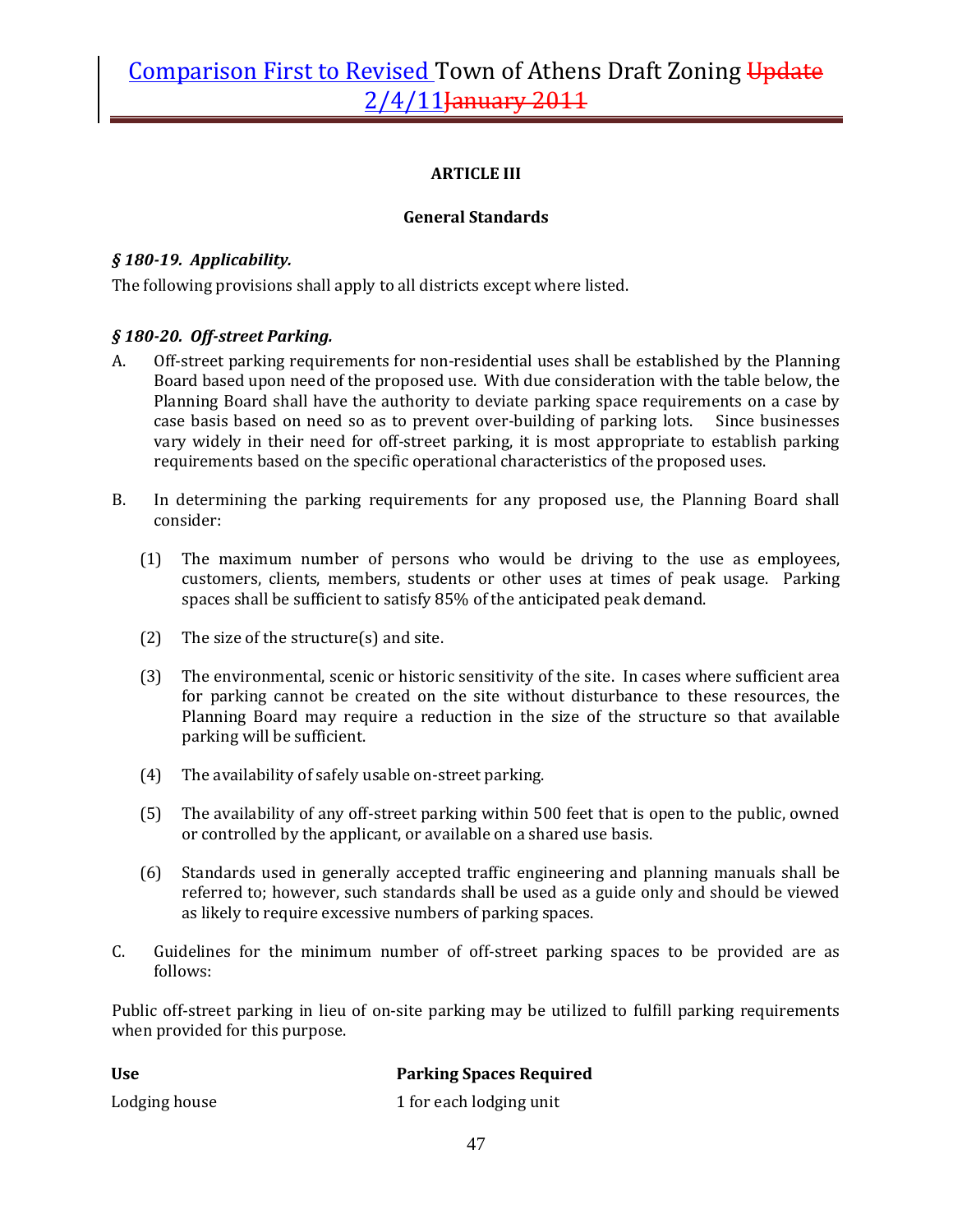| Residential                                                 | 2 per dwelling unit                                                                                |
|-------------------------------------------------------------|----------------------------------------------------------------------------------------------------|
| Church and school                                           | 1 per 3 seats in principal assembly room                                                           |
| Private club or lodge                                       | 1 per 4 members                                                                                    |
| Theater                                                     | 1 per 3 seats                                                                                      |
| Hospital and nursing or convalescent<br>home                | 1 per 3 beds and 1 for each employee based on the expected<br>average employee occupancy           |
| Professional office, business service<br>and medical clinic | 1 for each 250 square feet of gross leasable area                                                  |
| Retail business and personal service<br>establishment       | 1 for every 180 square feet of gross leasable area                                                 |
| Eating and drinking establishment                           | 1 for every 3 seats                                                                                |
| Industrial                                                  | 1 for each 1.2 employees, based on the highest expected<br>average employee occupancy              |
| Funeral home                                                | 1 for each 75 square feet of floor space in slumber rooms,<br>parlors and individual service rooms |

- D. Use of shared parking lots is encouraged, and may be required by the Planning Board for two or more adjacent commercial uses.
- E. Adequate parking for handicapped persons shall be provided in accordance with applicable laws.
- F. Parking areas shall be located to the side or rear of the structure where ever possible. If this is not feasible due to lot configuration or topography, parking areas shall be located in such a way as to minimize visibility from roadways and adjacent properties. Landscaping shall minimize any negative visual effect.
- G. Landscaped islands shall be integrated into parking areas to visually break up large expanses of paving and provide shading. Landscaping shall not block sight lines and plantings at parking facility entrances and exits shall be limited to ensure clear sight distances. Clear sight lines from doors and windows must also be protected. Lighting fixtures should be consistent with the character and style of the Town.
- H. Berms and dense landscaping shall to the extent practicable, be used to screen all parking lots and parking areas from all public roads, paths and private streets. Factors such as the size of the parking area, direction and elevation from which it can be viewed, the viewer's position, the season and the distance of the lot from the view must be considered when determining the type, height, width and density of the plant materials to be used. Existing vegetation may be incorporated into the parking lot landscape plan.
- I. To reduce the amount of impervious surfaces, to encourage groundwater recharge, and reduce water runoff velocities, the Planning Board may require use of pervious surface lot treatments.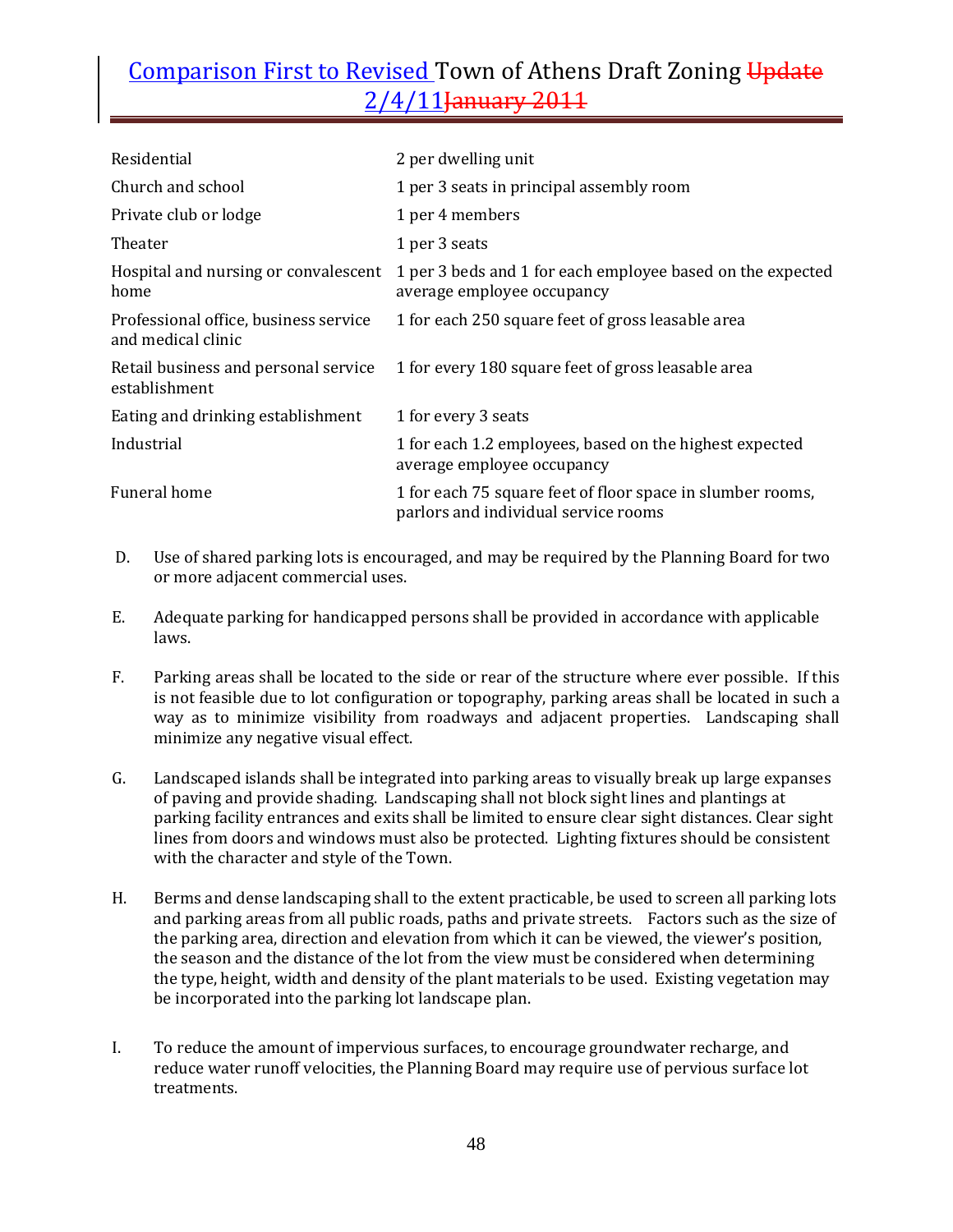### *§ 18021. Offstreet Loading.*

Off-street loading which is spaced logically, conveniently located for bulk pickups and deliveries, scaled to delivery vehicles expected to be used and accessible to such vehicles when required off‐ street parking spaces are filled shall be provided for all commercial and industrial uses. Required off‐street loading space is not to be included as off‐street parking space in computation of required off‐street parking space.

#### *§ 18022. Lot Coverage.*

In all residential districts, structures may not cover more than 30% of the lot. In planned development projects, although individual lots may exceed this requirement, the overall project may not. Lot coverage shall meet requirements for all other districts as per Table 2.

#### *§ 18023. Height Regulations.*

Except for silos, wind energy conversion system or other private wind generation systems used to support farming, and other agricultural structures, in all districts structures shall not exceed athe height of 35 feet above ground level restrictions contained in Table 2: Density and Dimensions. The Zoning Board of Appeals may grant a special permit for a structure in excess of 35 feetsuch height restrictions, provided that it is not more than 10% of the roof area of the principal building and is used for one of the following purposes: television and radio towers, church spires, belfries, monuments, tanks, water and fire towers, stage towers and scenery lofts, silos, cooling towers, ornamental towers and spires, chimneys, elevator bulkheads, smokestacks and flagpoles.

#### *§ 18024. Environmental Performance Standards.*

- A. Waste controls are to be in accordance with Chapter 145, Sewage Disposal, and as follows. The following materials shall not be discharged into any storm or sanitary waste way in excess of the concentration specified in each case. In no case will any of these or similar materials be discharged in any drainage channel.
	- (1) Oils, tars, cleaning compounds or inflammables.
	- (2) Phenole or phenole‐like compounds in excess of 0.05 parts per 100,000.
	- (3) Toxic materials, such as fruit‐washing compounds, wood preservatives, insecticides, aldrin, rotenone, BHC, DDP and all other similar products, weed killer, metallic or nonmetallic products of metal processing or plating acids, alkalis, cyanides, copper, etc.
	- (4) Total salts, maximum 25,000 parts per 1,000,000.
	- (5) Salts or elements injurious to crops, soils or animals, aluminum boron, arsenic, selenium, lead manganese, etc.
	- (6) Wastes with pH less than 6.5 or greater than 8.5.
	- (7) Floating solids.
- B. Air pollution and fire controls.
	- (1) It shall be unlawful within the Town of Athens for any person, owner, agent, operator, firm or corporation to permit or cause, suffer or allow the discharge, emission or release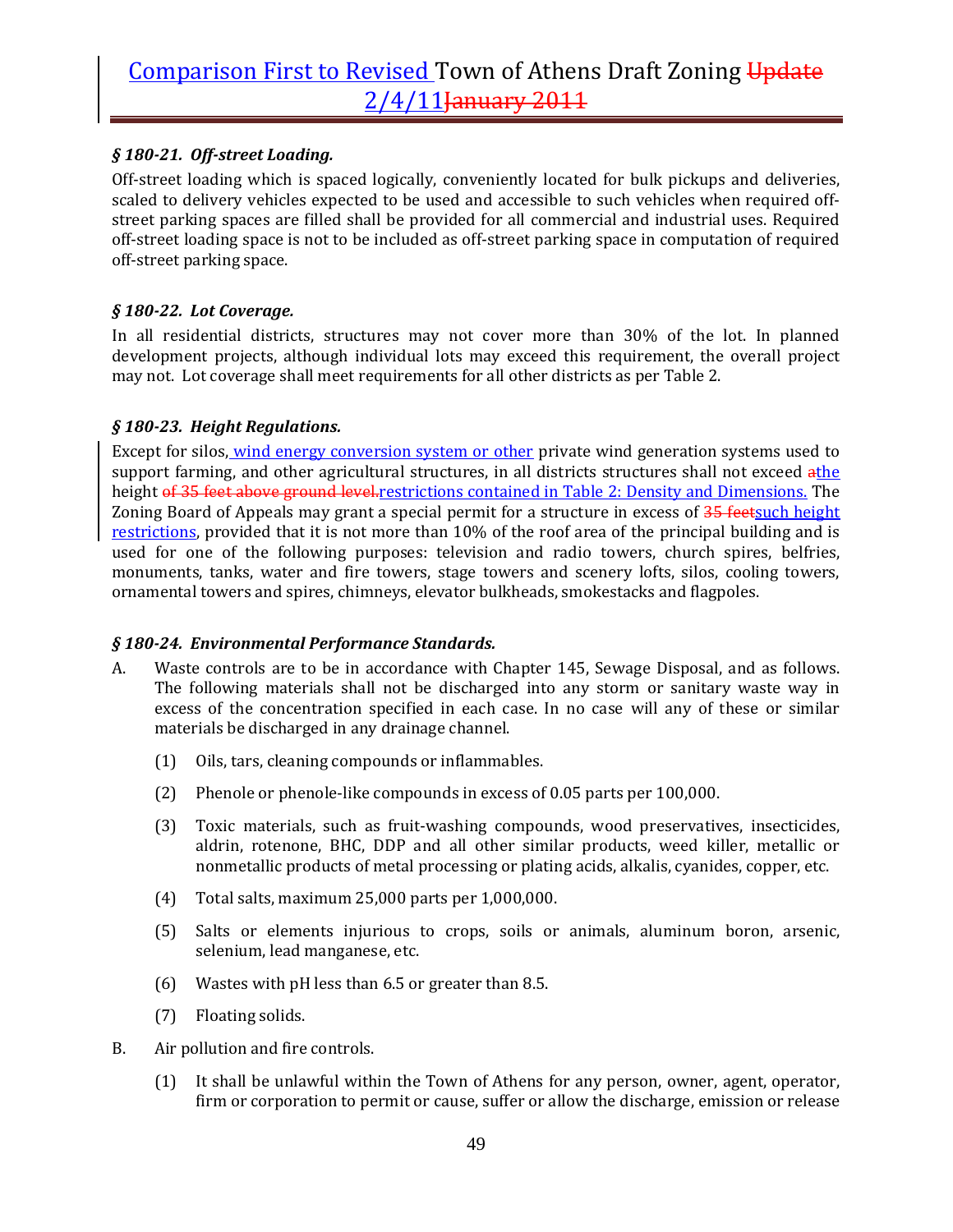into the atmosphere from any source whatsoever of soot, fly ash, dust, cinders, dirt, oxides, gases, vapors, odors, toxic or radioactive substances, waste, particles, solid, liquid or gaseous matter or any other materials in such place, manner or concentration as to constitute atmospheric pollution. This section shall not apply to farming uses.

- (2) Odor. Tanneries, stockyards, glue factories, oil refineries, soap factories, artificial gas manufacture, rubber manufacture, fertilizer manufacture and other manufacturing or industrial uses must present detailed plans for elimination of obnoxious odors to the Planning Board for approval during site plan review before the Code Enforcement Officer may grant a permit.
- (3) Noxious gases. Detailed plans of any process likely to emit noxious gases, indicating elimination of such gases or fumes, must be presented to the Planning Board for approval during site plan review before the Code Enforcement Officer may grant a permit.
- (4) Fire and safety hazards. Only buildings which are in conformity with the New York State Uniform Fire Prevention and Building Code are permitted.
- C. Noise and Vibrations.
	- (1) No activity shall cause or create a steady-state or impact vibration displacement at such parcel's property line by frequency bands in excess of that indicated in the following table:

| <b>Frequency</b>    | <b>Vibration Displacement Steady-State</b> | Impact   |
|---------------------|--------------------------------------------|----------|
| (cycles per second) | (inches)                                   | (inches) |
| Under 10            | 0.0005                                     | 0.0010   |
| $10 - 19$           | .0004                                      | .0008    |
| $20 - 29$           | .0003                                      | .0006    |
| $30 - 39$           | .0002                                      | .0004    |
| 40 and over         | .0001                                      | .0002    |

- (2) The addition of any noise source, in a nonindustrial setting, should not raise the ambient noise level above a maximum of  $65dB(A)$ . Ambient noise in industrial or commercial areas may exceed 65 dB(A) with a high end of approximately 79 dB(A). When project ambient noise levels exceed the existing ambient noise levels, the Planning Board may require mitigative measures utilizing best management practices to ensure that a facility's generated sound levels are at a minimum.
- D. Lighting and Glare. The Planning Board shall take into consideration the need to minimize nighttime lighting to protect dark skies. Adequate lighting shall be provided on a site to ensure safe movement of persons and vehicles and for security purposes, unless waived by the Planning Board. A lighting plan shall be included in site plan review application materials and shall include a layout of proposed fixture locations, and a description of the equipment, glare control devices, lamps, mounting heights, hours of operations and maintenance methods proposed. Lighting shall conform to the following standards:
	- (1) All lighting, including sign lighting, shall be designed and arranged so as to minimize glare and reflection on adjacent properties.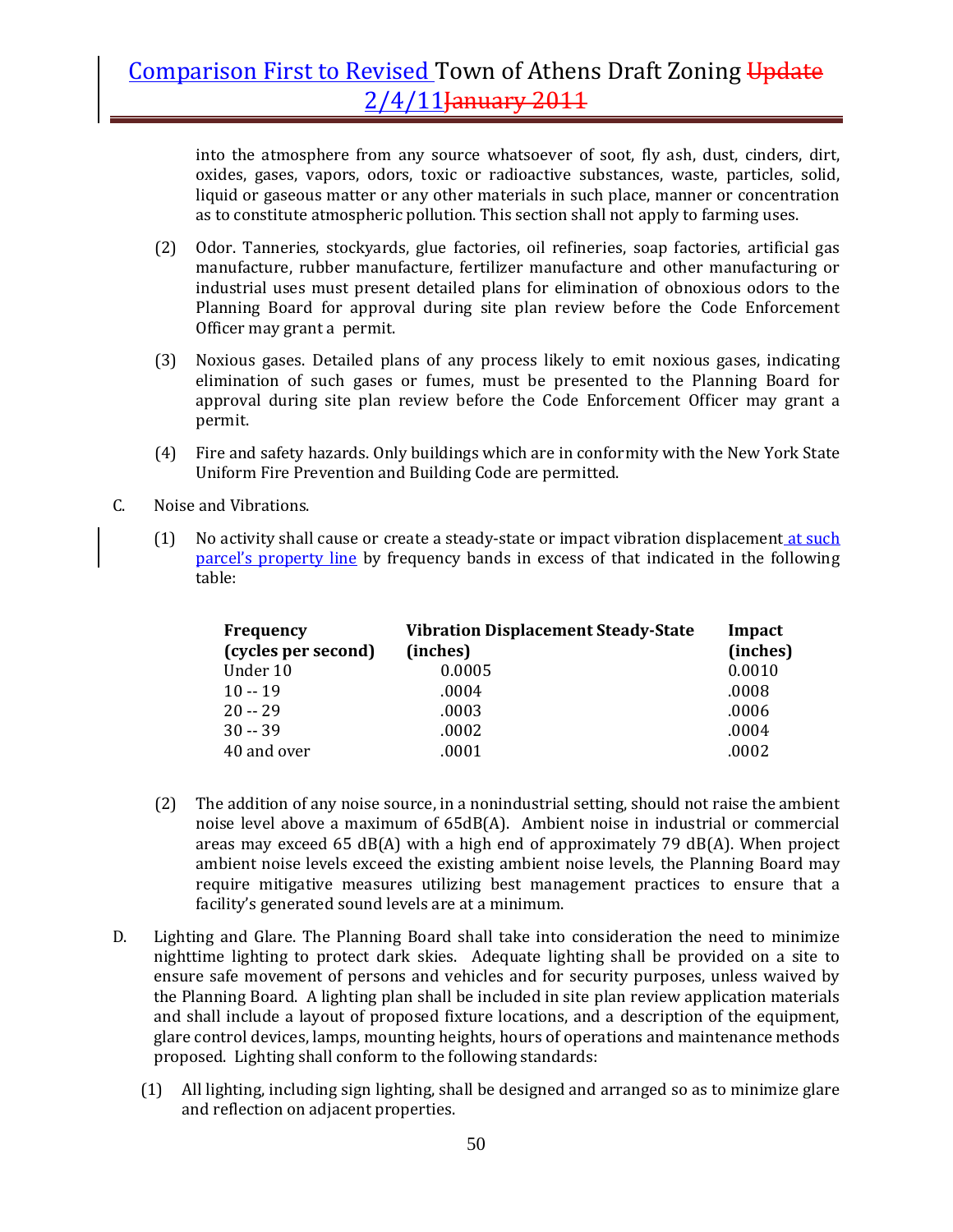- (2) The style of the light and light standard should be consistent with architectural style of the building and surrounding area. Poles and fixtures shall compliment the architectural character of the development and surrounding area.
- (3) The maximum height of freestanding lights shall not exceed twenty (20) feet.
- (4) The source of the lights shall be fully shielded with full 90 degree cut‐off luminaries or located such that it shall not be visible outside the boundaries of the parcel being developed.
- (5) All exterior site lighting shall have such shading as will prevent the source of the light from being a visual nuisance to any adjacent residential property. Hours of lighting may be limited by the Planning Board in acting on any site development plan.
- (6) Externally illuminated signs including building identification signs shall only use shielded light fixtures.
- (7) The Planning Board may, as it deems appropriate, require that lighting be controlled by automatic timing devices to extinguish offending sources during specified periods to mitigate glare. The Planning Board may also require that lighting, except for security lighting, be extinguished after hours for businesses that are not in operation during that time. Motion detectors can be considered for security lighting.
- (8) Glare control shall be accomplished primarily through the proper selection and application of lighting equipment. Only after those means have been exhausted shall vegetation, fences and similar screening methods be considered acceptable for reducing glare.
- (9) Quartz lamps are prohibited light sources.
- (10) Luminance and uniformity. Light levels shall be designed not to exceed the latest recommended levels for outdoor lighting set by the Illuminating Engineering Society of North America (IES) for the type of activity/area being lighted, except light levels for ATM machines shall be in accordance with the New York State ATM Safety Act. Where no standard is available from the IES, the applicable standard shall be determined taking into account the levels for the closest IES activity.

#### *§ 18025. Agricultural Buffers.*

Buffers adjacent to actively farmed land shall be established to reduce the exposure of non‐farm uses to odors, noise, and other potential nuisances associated with the agricultural operation and to protect the agricultural operation from potential complaints related to same. Such buffers may consist of vegetative screening, woodlands, vegetated berms, or natural topographic features and shall be no less than 50 feet in width. Buffers may be required to be larger depending upon the type of agriculture or farm use adjacent to the non‐farm use, the topography and the proposed design and planting of such buffer. It shall be the responsibility of the non‐farm applicant, subject to approval by the Planning Board, to provide an effective buffer that will reasonably protect adjacent non‐farm and residential living areas from agricultural procedures.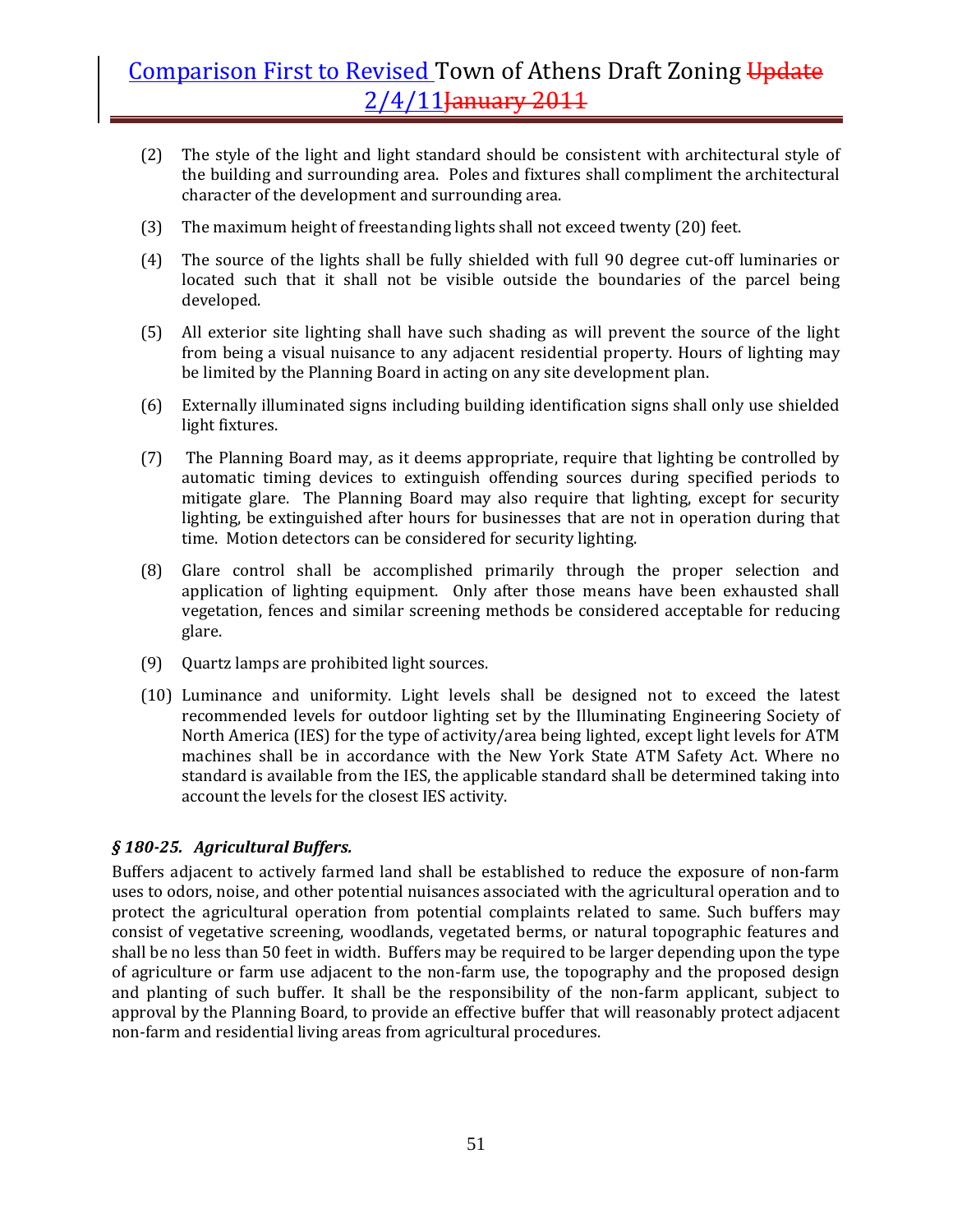### *§ 18026. Keeping of Animals.*

A. The keeping of animals on residential properties in the Watershed Overlays, H. MU-C, and Ru 1, not part of a farm operation shall be limited as follows to prevent water contamination from animal manure. This shall not apply to horse stables.

| <b>Animal Type</b>                     | <b>Minimum Lot Size</b>                   |
|----------------------------------------|-------------------------------------------|
| Livestock including but not limited to | 1 animal per one-acre to a maximum of 10  |
| horses, mules, goats, pigs, sheep, and | animals                                   |
| cattle                                 |                                           |
| Fowl and Game birds                    | 10 birds per one-acre lot to a maximum of |
|                                        | 25 animals                                |
| Small animals such as rabbits          | 20 per acre                               |

- B. Buildings, pens, or other structures housing animals shall be located 20 feet from any lot line and 35 feet from any road or highway. No manure may be stored within 50 feet of any property boundary line or 100 feet from any watercourse.
- C. All buildings and structures used to store feed or other materials used for the domestic livestock use shall be located a minimum of 35 feet from all property lines. A minimum of 100 feet shall be provided between any area or structure used for the storage of animal wastes and wetlands, and waterways.
- D. All livestock shall be fenced.
- E. No animal shall have direct access to a jurisdictional wetland, impoundment, stream, spring or well on the lot on which the livestock is located unless permitted by DEC or the Department of Health.

### *§ 18027. Accessory Buildings or Structures.*

On a lot devoted to a permitted principal use, customary accessory uses and structures are authorized.

- A. Accessory uses shall be compatible with the principal use and shall not be established prior to the establishment of a principal use, except as permitted hereafter.
- B. Any accessory building or structure hereafter constructed, erected, placed, structurally altered or enlarged, except as otherwise permitted in this chapter, shall be subject to the following bulk requirements:
	- (1) No accessory building or structure shall be permitted within the required front yards, as set forth in each district.
	- (2) All accessory buildings or structures shall meet all side and rear setbacks.
	- (3) No accessory building or structure in any district shall exceed one and one‐half stories or twenty-one (21) feet in height (whichever is less).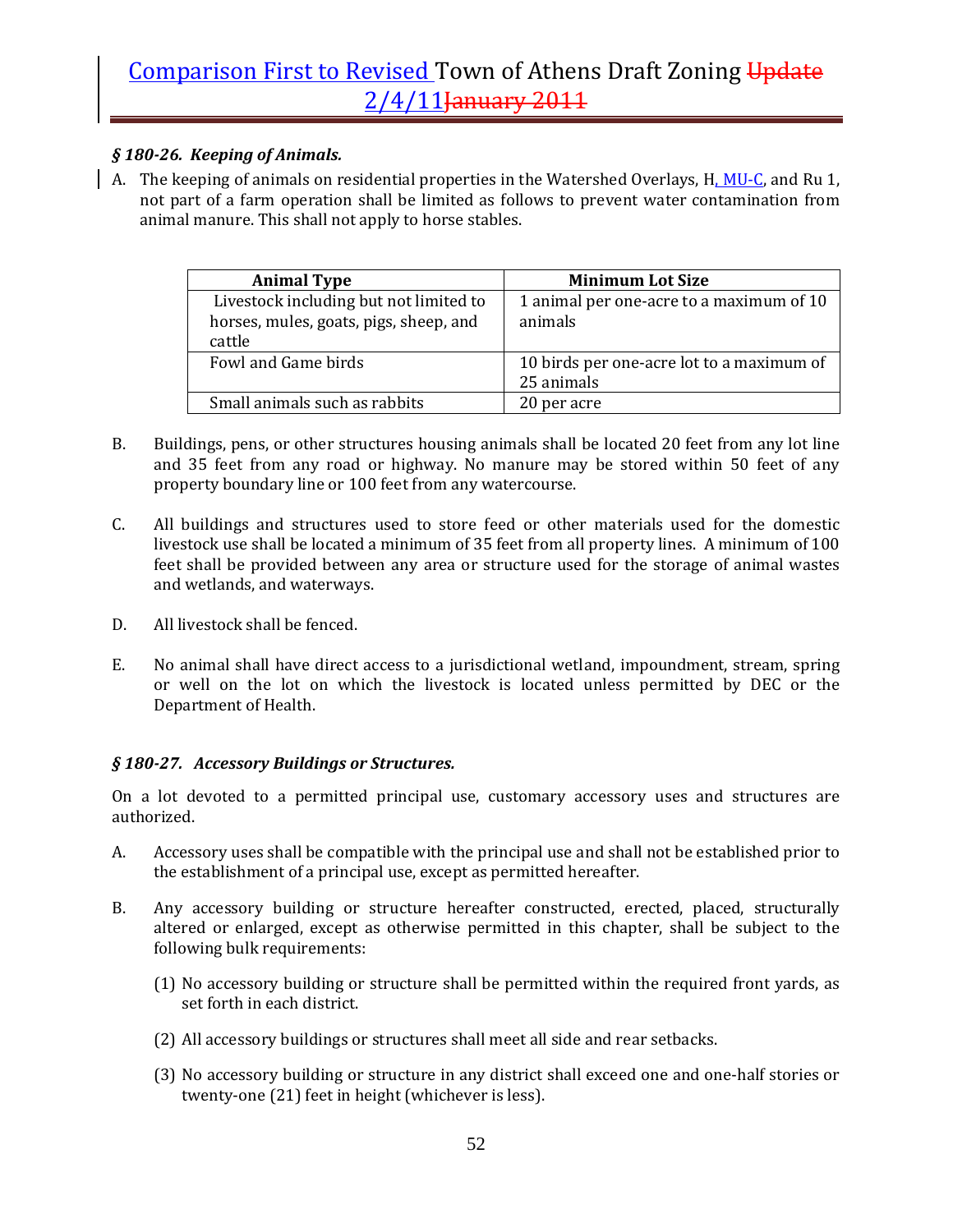- (4) No mobile home or other portable structure or building shall be used as an accessory building or structure except when used incidentally to and temporarily for construction operations of a principal use. Said buildings shall be removed prior to the occupancy of the principal use. Storage buildings not exceeding one hundred forty‐four (144) square feet in area are permitted.
- (5) Any accessory building which is attached to a principal building shall be considered as a part of the principal building and shall be subject to all regulations governing the location of principal buildings.

#### *§ 18028. Flood Prevention.*

All requirements of Chapter 105 of the Town of Athens Code shall be met. Except for agricultural structures, new structures should not be constructed in designated 100‐year floodplains.

#### *§ 18029. Traffic Access and Control.*

- A. The Planning Board or the Zoning Board of Appeals, as the case may be, may require crossaccess easements for adjacent properties with interconnected parking lots in language acceptable to the Town Attorney.
- B. Motor vehicle circulation shall be designed to minimize conflicts with pedestrians.
- C. Traffic calming features such as curb extensions, medians, road narrowings, surface textures, and modified intersections with narrowed intersection radii may be used to encourage slower traffic speeds.
- D. Streetscape and traffic calming shall be used to separate vehicular from pedestrian movement.
- E. Shared, rear or side‐located parking lots and shared access to parking lots shall be used to the maximum extent practical.
- F. Curbing may be required along frontage to delineate access points.
- G. Maximum grade of access drives shall be eight percent (8%), and three percent (3%) for parking areas.
- H. Stacking lanes shall be required for all uses that involve drive‐up customer services such as bank window tellers, fast food restaurants, car wash bays, etc., to avoid any stacking of vehicles in public right‐of‐ways.
- I. Unless otherwise required by the Town Highway Superintendent, New York State Department of Transportation or any other entity having permitting authority over the road or street fronting the parcel, no more than two curb cuts shall be allowed on any given parcel.
- J. The Planning Board may require front‐loaded roads during a site plan or subdivision in order to promote rural character.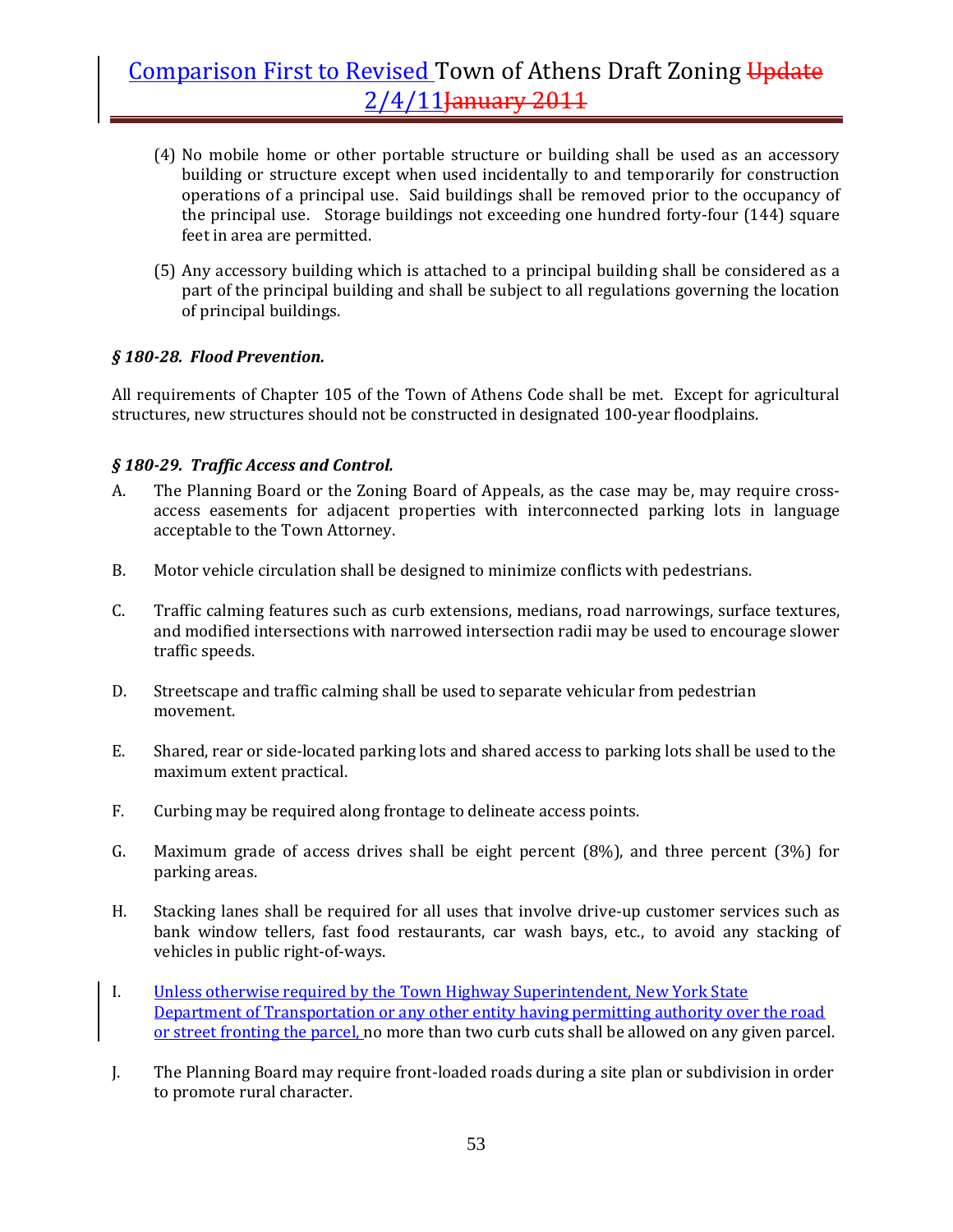#### *§ 18030. Streams and Wetlands.*

No alteration of watercourses, whether by excavation, filling, grading, clearing, draining, or otherwise, shall be made that affects the water levels or flow of such watercourses without review as to the effect of such alteration and any related facilities on water recharge areas, water table levels, water pollution, aquatic animal and plant life, temperature change, drainage, flooding, runoff and erosion. This review and approval of such alteration shall be made by the Planning Board in consultation with the Greene County Soil and Water Conservation District and the NYS Department of Environmental Conservation. Where the applicant must obtain a stream disturbance or discharge permit from the NYS Department of Environmental Conservation, Planning Board approval shall be conditional on the Department of Environmental Conservation's permit approval. There shall be a 100' setback of all site disturbances from Department of Environmental Conservation classified streams  $C(T)$  and higher and 50' from non-regulated watercourses.

#### *§ 18031. Moderately Priced HousingReserved.*

- A. Purpose. The purpose of this section is to ensure that new residential development in the Town includes a reasonable supply of moderately priced housing to meet the needs of the community's citizens. This section sets forth standards for moderately priced housing to be provided in conjunction with residential subdivisions of land.
- B. Applicability. This section shall apply to all proposed major residential subdivisions of land and all multi‐family residential development in all residential zoning districts. This section shall not apply to any major residential subdivision which has received preliminary subdivision approval by the Town of Athens Planning Board as of the effective date of this local law.
- Provision of moderately priced units.
	- (1) At least 10% of the units in any major residential subdivision of land shall be established as moderately priced housing units in any one or combination of methods provided for below:
		- a. Construction of moderately priced housing units on the site of the proposed subdivision of land; or
		- b. Construction or creation of moderately priced housing units off the site of the proposed subdivision of land but within the geographic boundaries of the Town of Athens. Proposals for off‐site moderately priced housing units shall be subject to approval by the Planning Board; or
	- (2) When a proposed residential subdivision contains 20% or more moderately priced housing units, the Planning Board may:
		- a. Waive requirements of this section;
		- b. Consider such other forms of assistance which may be under the control of the Town; and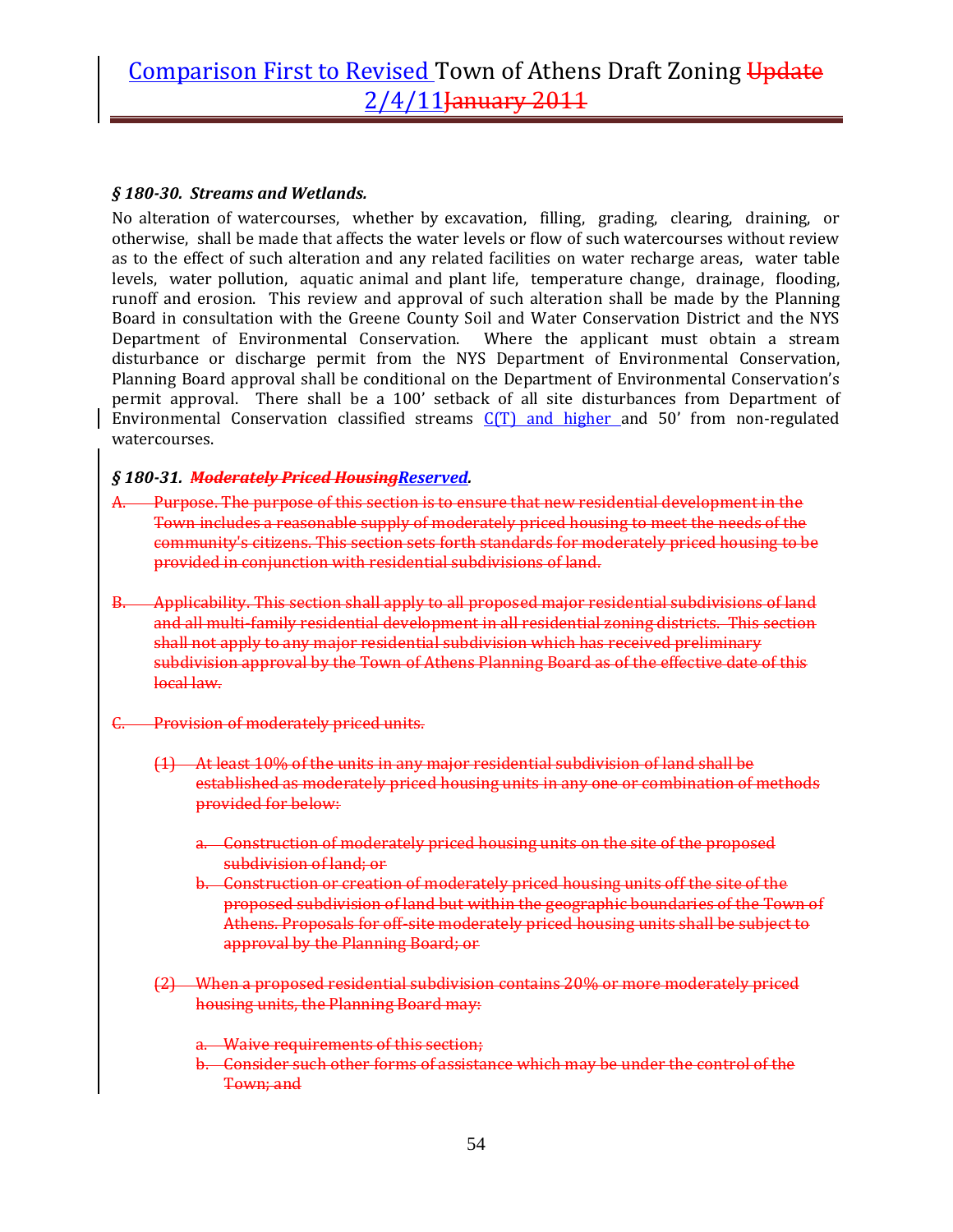- c. Actively assist in obtaining assistance of federal, state or other agencies in support of moderately priced housing development.
- (3) At least 10% of the units of any multifamily residential development in any residential zoning district where multifamily residential development is allowed shall be established as moderately priced housing units. Calculations resulting in 0.5 dwellings or more shall be rounded up to the next whole dwelling unit;
- D. Provisions applicable to moderately priced housing units on and off site.
	- (1) Siting of moderately priced units. All moderately priced units constructed under this section shall integrated with the rest of the development and shall be compatible in design, appearance, and construction with other units.
	- (2) Minimum design and construction standards for moderately priced unit. Moderately priced housing units within market-rate developments shall be integrated with the rest of the development and shall be compatible in design, appearance, construction and quality of materials with other units.
	- (3) Timing of construction or provision of moderately priced units or lots. The construction of moderately priced units shall occur proportionately with the construction of the market rate units in the subdivision. No building permit may be issued for the last 10% of market rate units within a subdivision until the last moderately priced unit has been issued a building permit.
	- (4) At the discretion of the Planning Board and upon a showing of good cause, moderately priced housing requirements may be waived or modified when major subdivisions or multi-family developments are designed for handicapped, infirmed or seniors when such housing is independent‐living, congregate‐care, or nursing‐homes.
- E. Administration.
	- (1) All affordable units, whether on‐site or off‐site, shall be identified by tax parcel identification number and indicated on the approved plat as an affordable unit, whether an on-site or off-site unit. At the time of building permit application, the applicant shall show such plat and parcel identification numbers to the Building Inspector.

#### *§ 18032. Development on Steep Slopes.*

- A. Requirements of this section shall apply to all activities resulting in a site disturbance, development, or redevelopment, greater than or equal to 750 square feet gross disturbance. The Planning Board shall ensure that these standards are met prior to approval of any subdivision or site plan. The Code Enforcement Officer shall ensure that these standards are met prior to approval for any building permit.
- B. Any parcel that falls in whole or in part on a parcel containing more than 10% of total acreage in slopes 15% or greater shall be considered to contain steep slopes. Such slopes shall be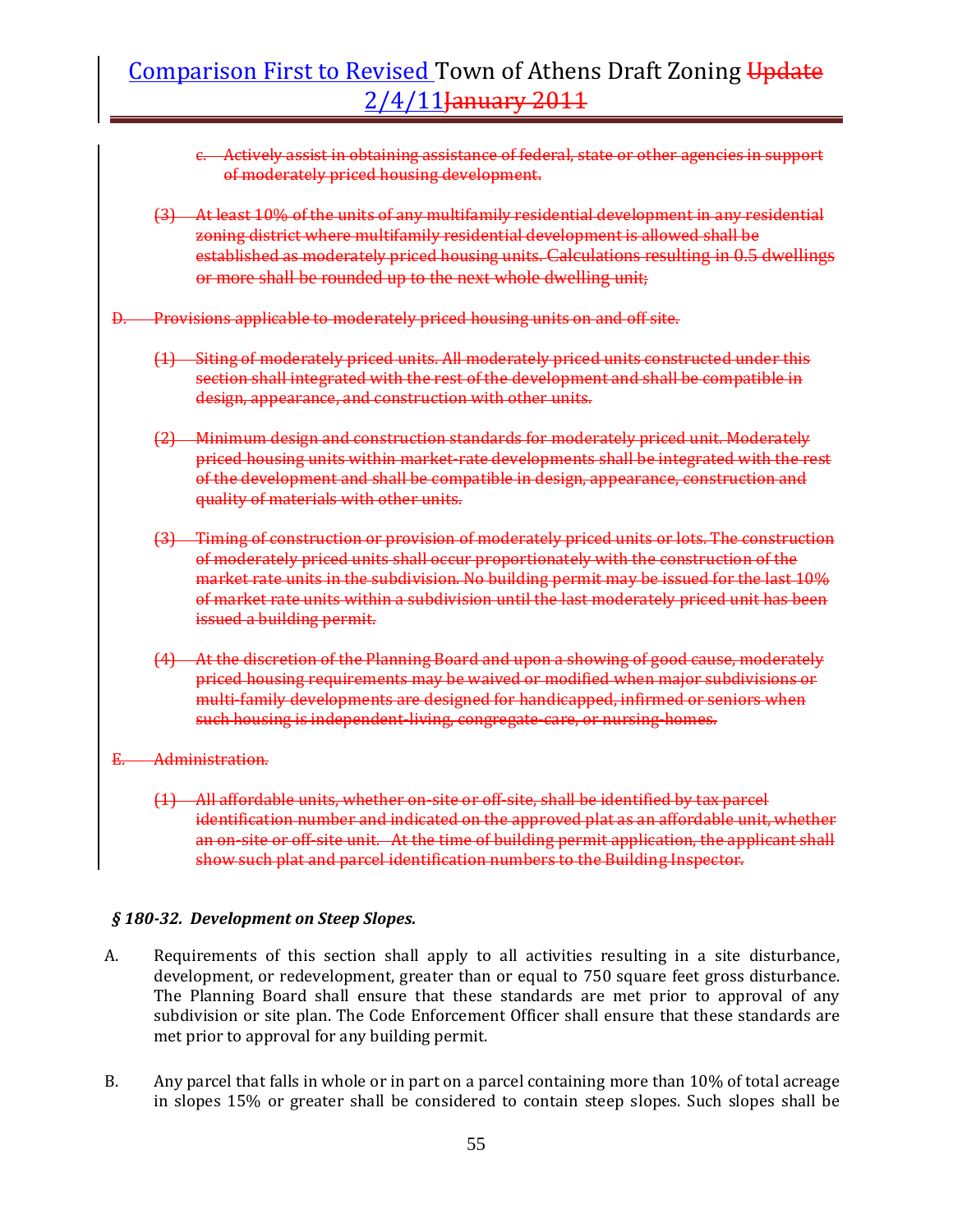determined from topographic maps containing contour lines submitted by the applicant.

- C. Site disturbances for the purpose of non‐commercial home gardening and agricultural operations shall be exempt. Quarries, gravel pits, sand pits and shale pits shall be exempt when permitted and regulated under other local, state or federal laws.
- D. No development, grading of the land or stripping of vegetation shall be permitted on slopes of 25% or greater.
- E. Any proposed disturbance for roadway crossings or utility construction in areas of 25% slopes or steeper shall require a variance approval from the ZBA and must demonstrate, via analysis of alternatives, that the roadway or utility improvements are necessary in the sloped area and affect the sloped area to the minimum extent possible.
- F. The maximum area of disturbance allowed in slope areas on a parcel having between 20.0% and 24.9% slopes shall be 5%. The maximum disturbance area allowed in slope areas between 15% and 19.9% shall be 15%.
- G. Site design and grading on slopes greater than 15% shall provide the minimum disruption of view corridors and scenic vistas and shall preserve significant natural topographic features including ridgelines, to the extent that any portion of the ridgeline is within the regulated steep slope area.
- H. No driveway, vehicular access lane, or private road may be constructed that exceeds 10% slope for more than 5% of its total length.
- I. Development in steep slope areas requires the minimum lot size for that district plus any additional acreage that may be needed to comply with proper engineering requirements.

#### *§ 18033. Erosion and Sedimentation Control*

- A. Prior to approval for any land disturbance of one acre or more, there shall be verification of compliance with the requirements of the NYS Department of Environmental Conservation State Pollutant Discharge Elimination System (SPDES) General Permit for Construction Activities General Permit (GP) 02‐01 or as amended or revised.
- B. The Town of Athens Planning Board shall refer the Stormwater Pollution Prevention Plan (SWPPP) to a qualified engineering consultant and/or to the County Soil and Water Conservation District for professional advice concerning compliance of the plan. The Town of Athens shall not approve the Special Use Permit, Site Plan or Subdivision Application unless it finds that the Stormwater Pollution Prevention Plan (SWPPP) complies with this section.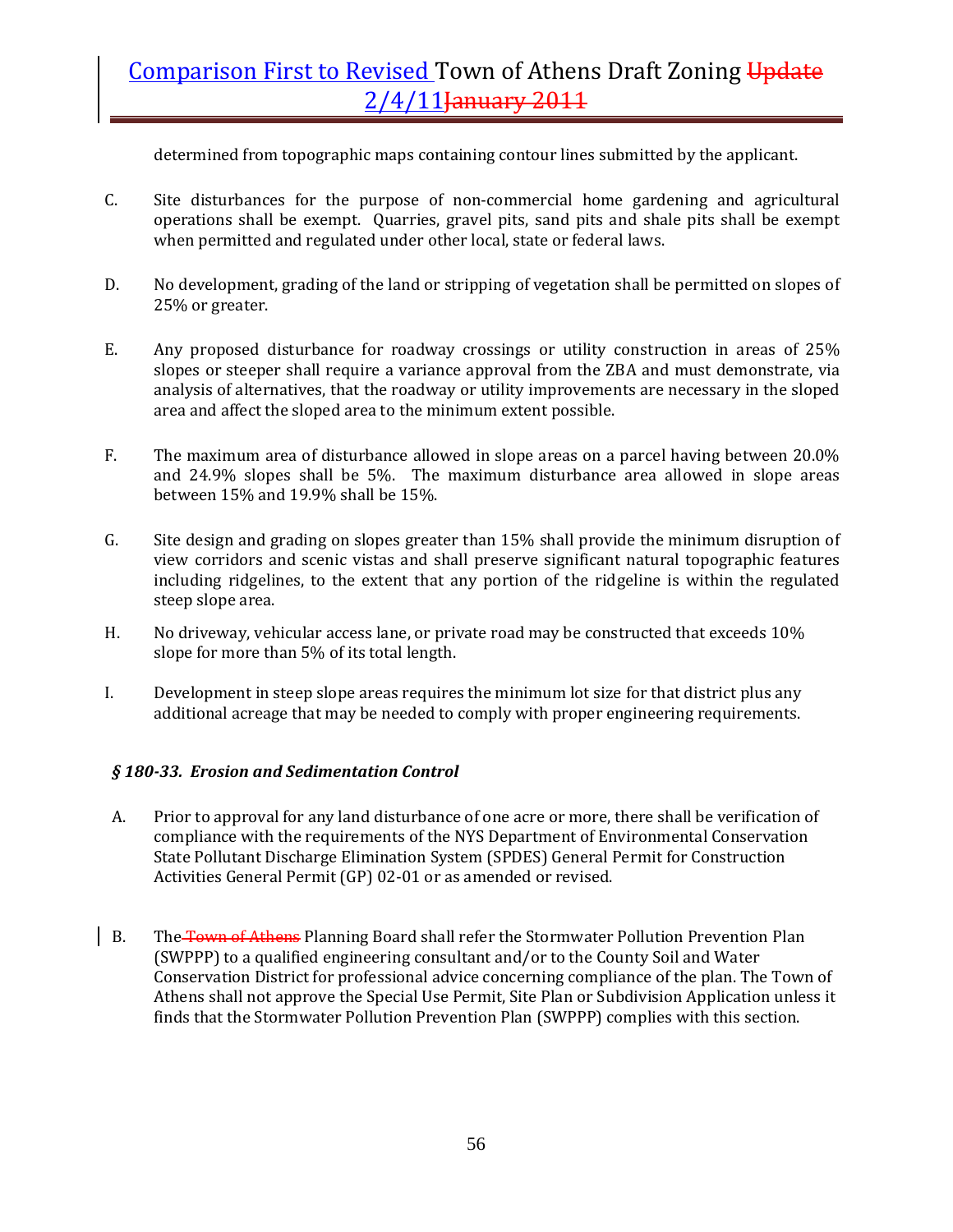### *§ 18034. Reserved.*

### *§ 18035. Temporary structures.*

Temporary structures used in conjunction with construction work shall be permitted only during the period that the construction work is in progress. Permits for temporary structures shall be issued for a six‐month period. Residing in basement or foundation structures before the completion of the total structure shall be permitted for no more than one year.

### *§ 18036. Signs.*

Signs as defined in § 180‐3 are specifically prohibited except as herein provided.

- A. All signs must be constructed of durable materials and shall be maintained in good condition and repair at all times.
- B. In any residential district a sign not exceeding **twofour** square feet in surface is permitted which announces the name, address or professional or home occupation of the occupant of the premises on which said sign is located.
- C. A bulletin board not exceeding 24 square feet is permitted in connection with any religious facility, church, school or similar public structure.
- D. A temporary real estate or construction sign, not exceeding 24 square feet, is permitted on the property being sold, leased or developed. Such sign shall be removed promptly when it has fulfilled its function.
- E. A business sign shall be permitted in connection with any legal business or industry located on the same premises and shall meet the following requirements:
	- (1) A maximum of two (2) signs are permitted with any legally established business, one freestanding and the other attached to the building. Only one freestanding sign, which may be double-faced, shall be permitted for the primary frontage of a property on a public street. Not more than one freestanding sign shall be permitted for each business structure regardless of the number of stores or businesses housed therein. Where more than one business is located on the same property or on contiguous or adjoining lots, one common freestanding sign directory shall be permitted. The combining of signs on one common sign directory shall be encouraged. In the event of contiguous businesses sharing a freestanding directory sign, each individual business shall be allowed one sign attached to the building. Where multiple businesses exist on one lot, the total cumulative area of *all* signs permitted on such lot shall be 60 square feet.
	- (2) The primary purpose of the sign shall be for identification and not for advertising, and it may state only the owner, trade names, trademarks, products sold and/or the business or activity conducted on the premises on which the sign is located.
	- (3) Signs attached to a building shall be perpendicular or parallel to the building facade.
	- (4) Signs shall not extend beyond the roof or parapet of the building. A freestanding sign shall not exceed 50 square feet. The maximum height for freestanding signs shall be fifteen (15) feet. All signs should be erected a minimum of fifteen (15) feet from any roadway edge.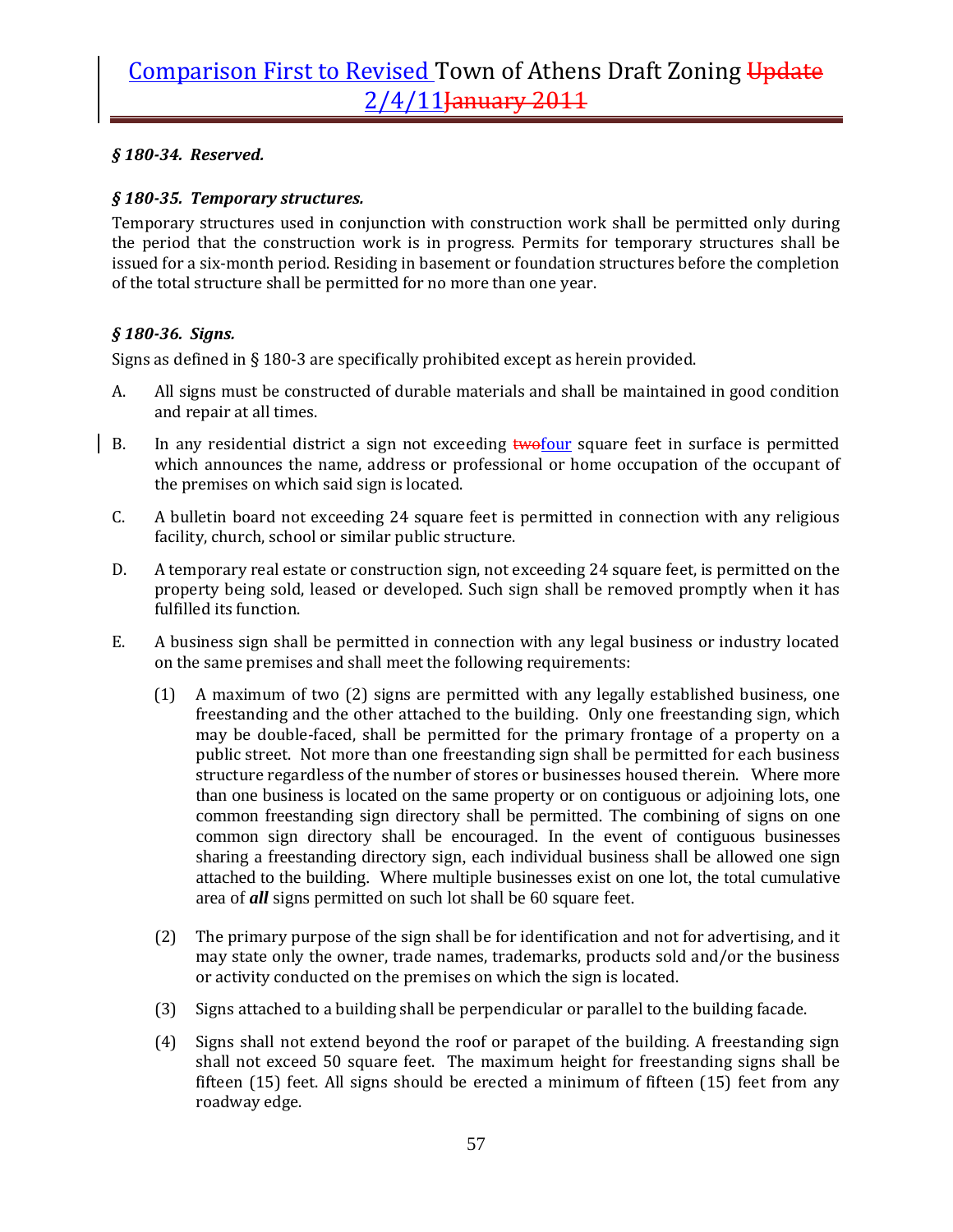- (5) Externally lighted signs are required. Illuminated signs shall be shielded in such a way as to produce no glare, undue distraction, confusion or hazard to the surrounding area or to vehicular traffic. (6) Signs which are animated or with intermittent illumination are prohibited.
- (6) Signs shall not project over public rights‐of‐way or property lines.
- (7) The maximum area of a building‐mounted sign shall not exceed ten percent (10%) of the building face area or 25 square feet, whichever is smaller.
- F. An off‐site directional signal may be approved by special permit in any district, provided that:
	- (1) A group of business owners or managers has cooperative to erect one or a series of off‐ site directional signs.
	- (2) Written permission from the lot owner is received.
	- (3) Externally lighted signs are preferred. Illuminated signs shall be shielded in such a way as to produce no glare, undue distraction, confusion or hazard to the surrounding area or to vehicular traffic. Illumination shall be properly focused upon or from within the sign itself.
	- (4) Signs which are animated or with intermittent illumination are prohibited.
	- (5) Signs shall not project over public rights‐of‐way or property lines.
	- (6) The sign shall be no more than 12 square feet.
	- (7) The Zoning Board of Appeals finds the sign not contrary to the objectives of the zoning district or the Comprehensive Plan.
- G. Any sign not in use shall be removed within 6 months after cessation of business.
- H. No advertising billboards shall be allowed on-site for an off-site purpose.
- I. No temporary, movable signs, except for holiday seasons, grand openings, and other special events, not to exceed sixty (60) days, shall be allowed.
- This section shall not apply to non-commercial signs that express speech that is protect by the New York State or United States Constitution. For such signs, they shall be limited to one sign per parcel. Such sign shall be no larger than 8' x 8' in dimensions.

#### *§ 18037. Home Occupations.*

Any home occupation, including, but not limited to businesses such as an art studio, dressmaking, teaching or the professional office of a physician, dentist, lawyer, engineer, architect or accountant, shall be permitted as an accessory use if it complies with the requirements of this section. Low impact home occupations do not require site plan approval or a special use permit. Major home occupations shall require a special use permit, and site plan approval shall also be required if any lighting, parking lot construction, placement of signs or other changes to the land or structure is proposed to occur.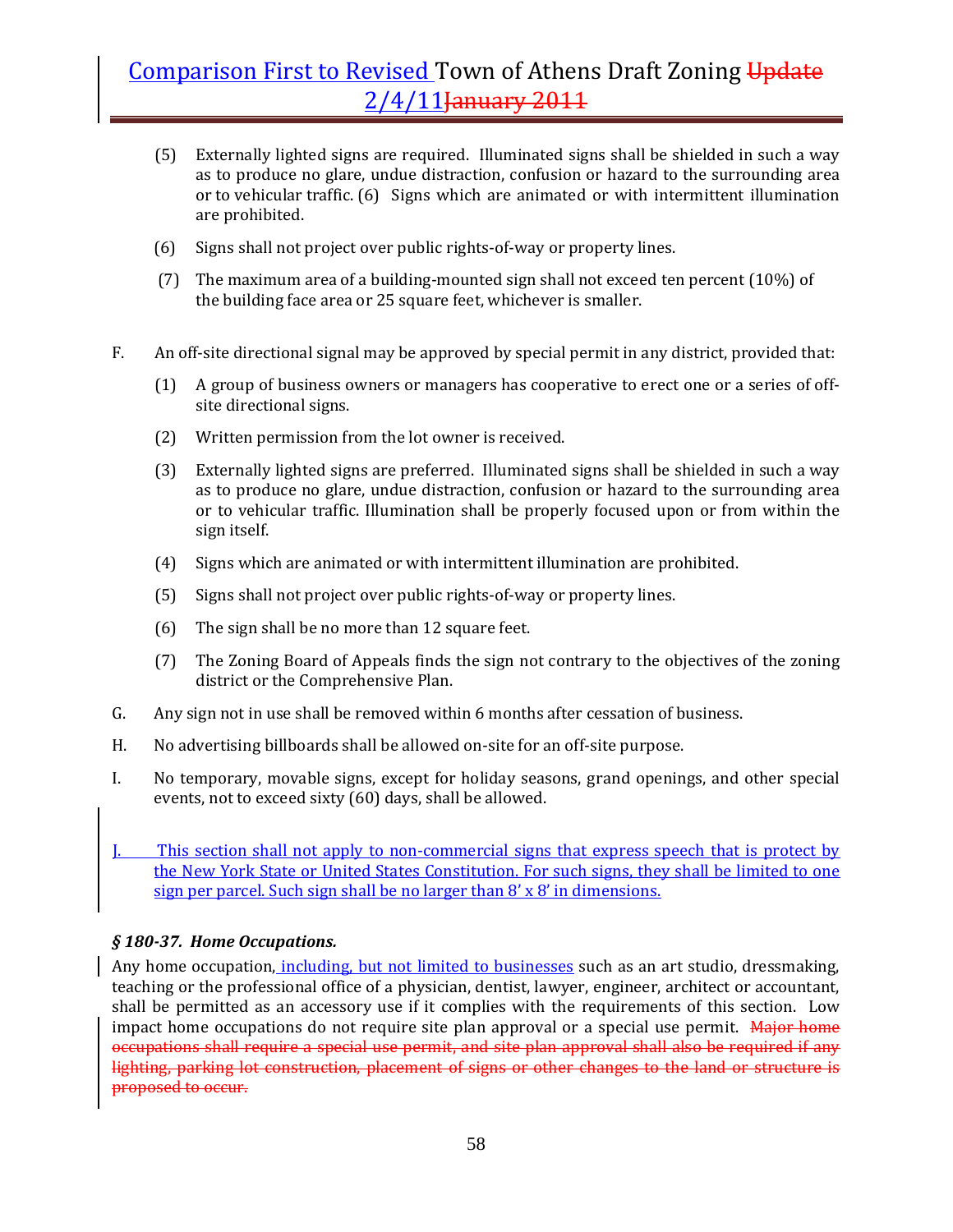- A. Home occupations must be incidental to the use of the dwelling unit for residential purposes. The residential property where a home occupation is to occur must be owner-occupied. The home occupation shall be carried on by a member of the family residing in the dwelling unit only.
- B. The home occupation shall be carried on wholly within the principal or accessory structures. No more than thirty percent (30%) of the total floor area (heated, habitable space) of the dwelling unit may be used for home occupation purposes.
- C. Exterior displays or signs other than those permitted under this sub‐section, exterior storage of materials and exterior indication of the home occupation or variation from the residential character of the principal structure shall not be permitted. One unanimated, non‐illuminated sign of not more than four (4) square feet shall be allowed for major home occupations. There shall be no other exterior evidence of the home occupation such as for display or storage purposes or such that the exterior of the work area is altered in any way.
- D. Objectionable circumstances conditions, such as noise, vibration, smoke, dust, electrical disturbance, odors, heat or glare, shall not be produced.
- E. No traffic shall be generated by such home occupation in greater volumes than would normally be expected in the neighborhood.
- F. Parking shall be provided off street and shall not be located in front yards except for the first three cars. Adequate parking must be demonstrated. At a minimum, there shall be two (2) spaces for the residential use, plus one space for each five hundred (500) square feet of floor space of the home occupation. Parking areas of six (6) cars or more shall have crushed stoned, blacktop or other appropriate surface and shall be appropriately landscaped to provide screening from adjacent properties. Off-street parking and loading shall accommodate access and egress of any supply or service vehicles to the home occupation without obstructing traffic.
- G. Business operation hours, lighting and signage, should be set so as not to adversely affect adjacent uses.
- H. There shall be no outside storage of equipment, supplies and/or commercial vehicles related to the permitted home occupation.
- I. The proposed customary home occupation and the parking and traffic incident thereto:
	- (1) Will not create or aggravate hazards or dangers to the public or to persons in the vicinity.
	- (2) Will not be incongruous or detrimental to the prevailing residential character of the neighborhood.
	- (3) Will not impair the use, enjoyment or value of adjacent residential properties.
	- (4) Will not detract from the appearance of the area.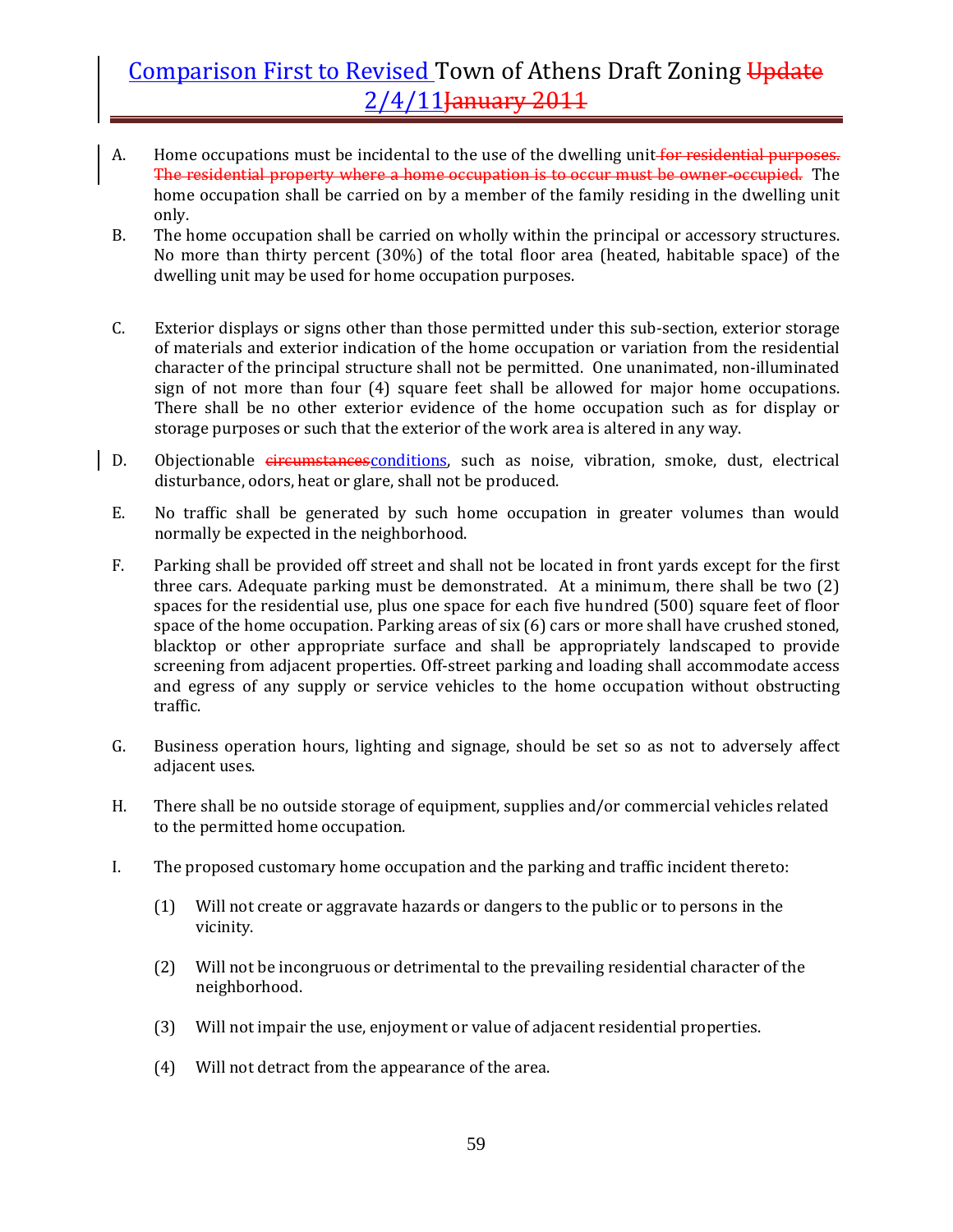- J. In addition, in granting any such permit, the Planning Board or Zoning Board of Appeals may impose reasonable conditions consistent with preserving the character of the neighborhood and the public health, safety, morals and general welfare of the community and make findings appropriate to the conditions imposed. Among the limitations which may be imposed are:
	- (1) A limit on the hours of operation and on the number of visitors permitted per hour.
	- (2) Notwithstanding Subsection F of this section above, a prohibition of on-street parking.
	- (3) A requirement that visitors must have scheduled appointments.
	- (4) A limit on the number of vehicles that may be parked in the driveway or designated parking area of the premises at any one time.
	- (5) A requirement that existing driveways must be expanded, or may not be expanded, to accommodate visitor parking.
	- (6) Restrictions on public advertising inviting patients, clients, customers or students to visit the premises at will if the premises are identified in such advertising by specific address.
	- (7) The scope of the use for which the residence is to be used and/or any other restrictions which may be reasonable, in light of the potential adverse impacts of operation of the customary home occupation to the neighborhood.

#### *§ 18038. Roadside Stands.*

- A. Roadside stands for sale of agricultural products shall be permitted if:
	- (1) They are erected at least 20 feet back from the nearest edge of the roadway surface.
	- (2) They are used primarily for the sale of agricultural products grown locally.
	- (3) Parking spaces are provided off the road right‐of‐way.
	- (4) Adequate ingress and egress is provided.
- B. Signs shall conform to the provisions set forth in § 180-36.

#### *§ 18039. Future streets.*

After a line of a future street is placed on the Official Map of the Town of Athens, if adopted in accordance with §§ 270 and 273 of the Town Law, any building shall be set back from such line as though it were a street line., unless a variance has been obtained pursuant to Section 280 of the Town Law.

#### *§ 18040. Storage of Manufactured Homes, Boats, Trailers and Trucks.*

No manufactured home, boat, trailer or truck (other than a pickup truck) shall be stored in the front yard in any district unless it is **kept in a** neat and orderly condition as determined by the Town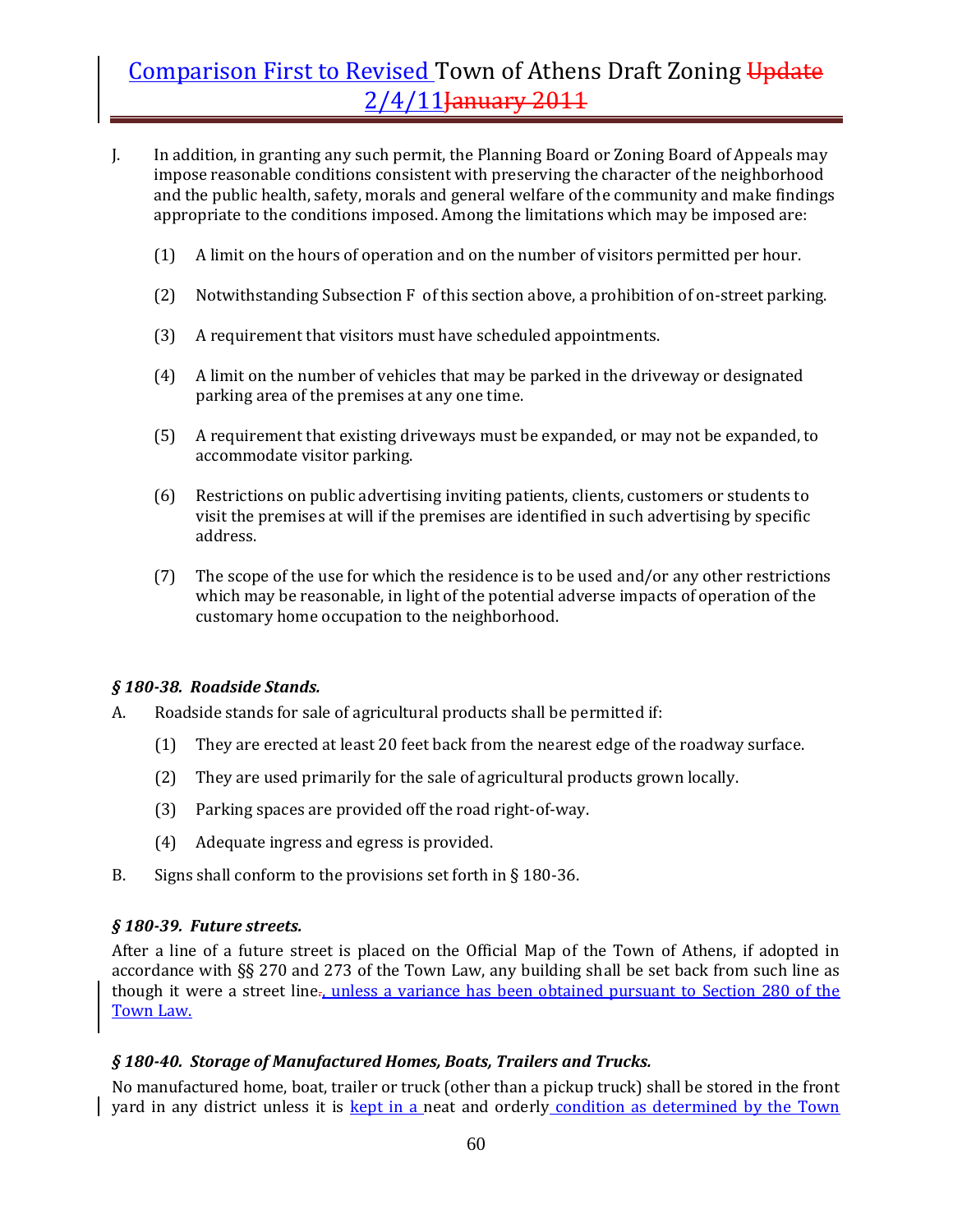### Board.

### *§ 18041. Mining, Excavation, Removal, Filling and Depositing.*

A. All requirements of the Town of Athens Local Law  $#_$  of 2009 shall be met, as may be amended from time to time.

#### *§ 18042. MultiFamily HousesDwellings.*

- A. In any district where multi-family dwellings are permitted, there shall be a minimum lot dimensionsize of 1 acre. In no case shall the density exceed 6 dwelling units with Board-New York State Department of Health and/or Town Engineer or a designated Planning Board engineer approved waste water treatment systems per acre of buildableusable land.
- B. All structures containing multiple family unitsdwellings shall have a minimum roof pitch of 6 over 12.
- $\vert$  C. All front yards attached to multiple family structures dwellings shall have a clearly defined front yard using landscaping, fencing, hedging, or brick or stone wall, none of which shall exceed three feet in height. Front yards of attached townhouses may be unified into one common yard treated as a single front yard for the entire building.
- D. All townhouse multiple family unitsdwellings shall have the following dimensions: (1) Maximum building coverage: 60%
	- (2) Minimum non‐impervious surfaces: 30%
	- (3) Maximum building size: four dwelling units in a row and 100 feet in length.
	- (4) Open space between buildings on the same lot: 30 feet
	- (5) Rear yard garage required.
	- (6) All front, side and rear yards as required by this chapter
- E. All apartments or other type of multiple family unitsdwellings shall have the following dimensions:
	- (1) Maximum building coverage: 60%
	- (2) Minimum non‐impervious surfaces: 30%
	- (3) Maximum building size: six dwelling units in a building and 95 feet in length.
	- (4) Open space between buildings on the same lot: 30 feet
	- (5) Rear yard garage required.
	- (6) All front, side and rear yards as required.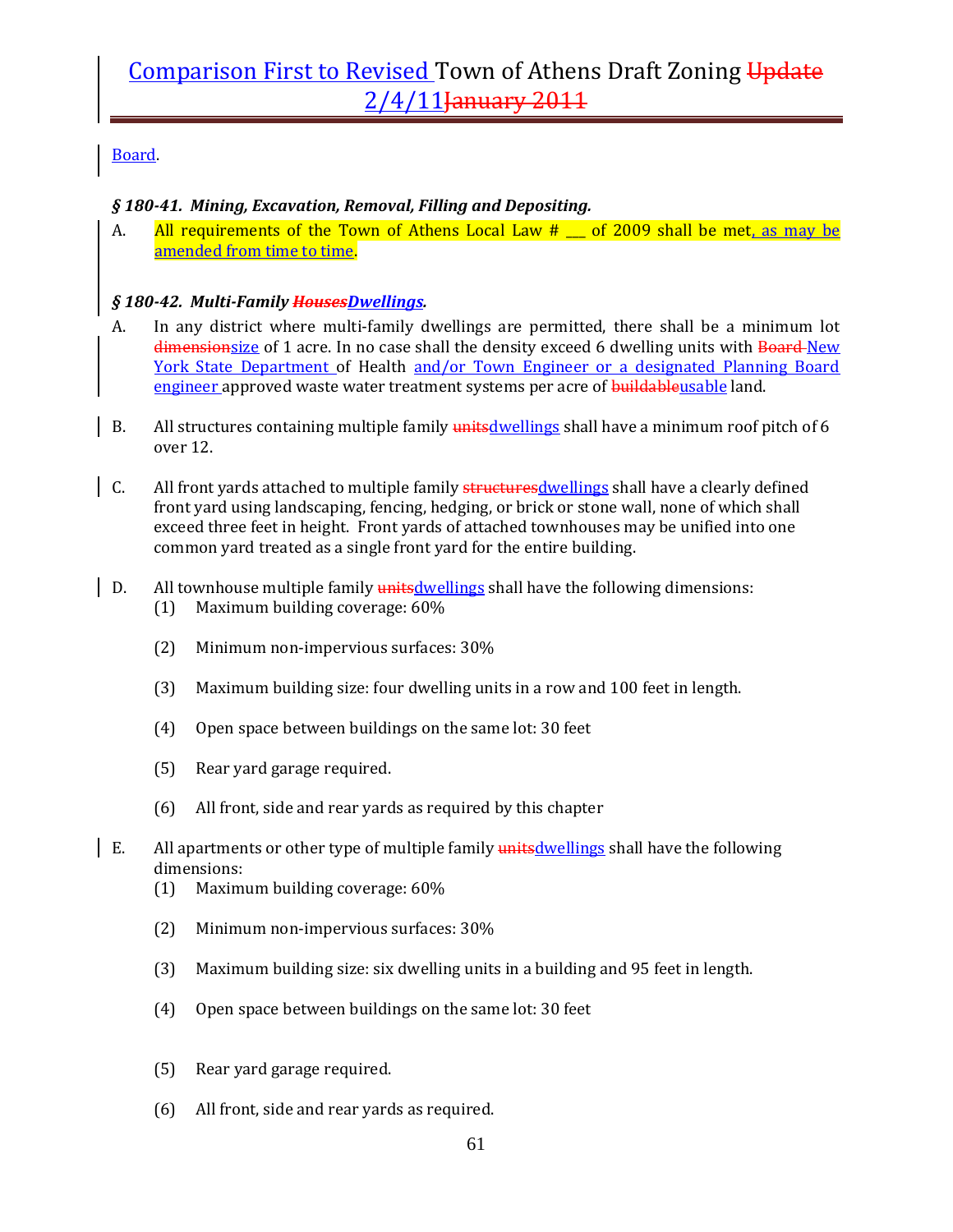- $\parallel$  F. All multiple family dwelling developments shall:
	- (1) Consist of structure of an architectural style that emulates single‐family residences in building design, entrance, and other architectural details
	- (2) Limit uniformity and monotony by limiting the repetition of colors, materials and architectural details throughout the neighborhood. Buildings should vary in appearance but share a common design style.
	- G. Paved off‐street parking areas shall be provided as follows:
		- (1) On‐site pedestrian and vehicle circulation shall be designed to limit traffic hazards.
		- (2) Two (2) parking spaces per dwelling unit shall be required.
		- (3) Parking and traffic circulation should include appropriate signs and striping to direct traffic on and off‐site.
		- (4) Sidewalks shall be provided, as appropriate, to connect the residential units with parking areas, public streets, recreation areas, and other apartment building(s) and other existing sidewalks if present.
	- H. Buffer areas shall be used to maintain natural areas between multi‐family structures. Buffer strips shall consist of trees, hedges, dense plantings, earth berms, and other changes in grade.
	- I. Landscaping and screening shall conform to the following minimum standards:
		- (1) Use of existing vegetation to the greatest extent possible.
		- (2) Along road frontage, a ten (10) foot wide, landscaped buffer shall be provided and designed so as not to obstruct sight distance at road access points.
		- (3) Units shall be sited for maximum preservation of mature trees (trees of twelve (12) inches or more in diameter).
		- (4) Clear cutting of the entire site area is prohibited.
		- (5) Lighting provided on the site to ensure safe movement of persons and vehicles and for security purposes shall conform to the following standards:
			- a. All lighting shall be designed and arranged so as to minimize glare and reflection on adjacent properties.
			- b. The maximum height of freestanding lights should not exceed twenty (20) feet.
			- c. The source of the lights shall be shielded or located such that it shall not be visible outside the boundaries of the parcel being developed.
		- (6) The Planning Board may require that all utilities, exclusive of transformers, be placed underground at the time of initial construction. Required utilities may include water, sewer, storm drainage, telephone, TV cable, electricity, gas, and wiring for streetlights.
		- (7) Solid waste and recycling receptacles of adequate capacity shall be provided for the maximum number of residents. Receptacles shall be screened from view by fencing or landscaping and properly emptied to prevent odor and unsanitary conditions. The receptacle shall be designed to prevent loose litter.
		- (8) Snow storage areas shall be indicated on the site plan and shall not interfere with required parking or traffic circulation.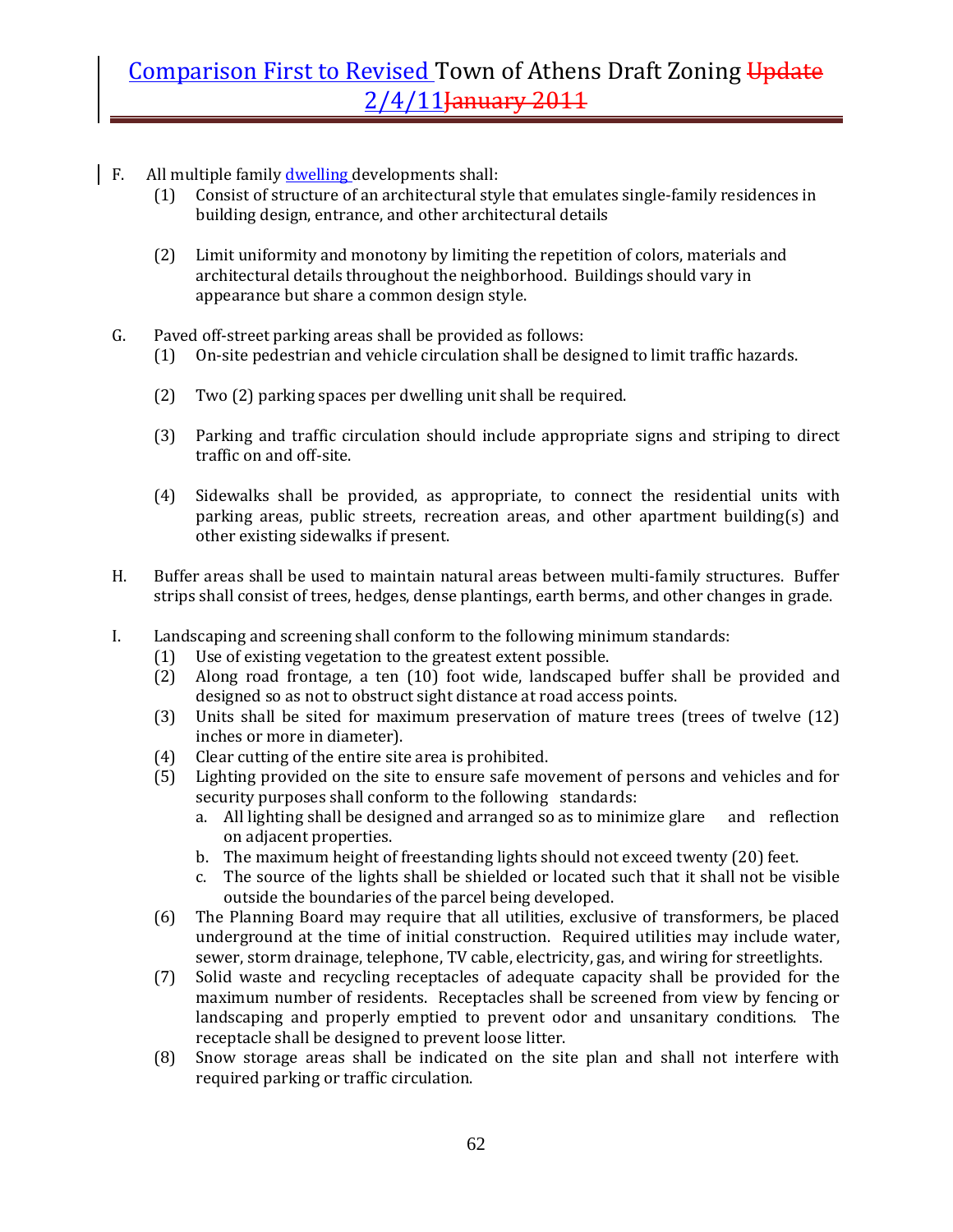- (9) There shall be adequate provision for fire fighting. The applicant shall provide a fire fighting plan to assure the required water quantity will be readily available, and that such water will be provided for firefighting purposes.
- J. One sign per entrance that identifies the development is permitted and should be compatible with the general environment of the project site. Signs should conform to the following standards.
	- (1) Maximum height for each two (2) sided, freestanding entrance sign, from base elevation, shall be no greater than six (6) feet.
	- (2) Maximum area of one side or face of a sign shall not exceed ten (10) square feet.
	- (3) All signs should be erected a minimum of fifteen feet (15) feet from any roadway edge.

### *§ 18043 Accessory Apartments.*

- A. One accessory apartment may be located in an accessory structure or a principal building subject to Special Use permit approval and provided that the following conditions are met.
	- (1) An accessory apartment may be located within a principal building by right provided the minimum acreage required for that principal building is met.
	- (2) Such accessory structure shall meet the minimum lot size requirements required in the zoning district in which it is located in addition to the lot requirements of the principal structure and shall be considered one dwelling unit for calculation of density as per 180‐12.
	- (3) An accessory apartment shall be no larger than 50% of the total square footage of the principal structurebuilding, not including an unfinished basement.
	- (4) The owner of the one family dwelling or lot in which the additional dwelling unit is to be located shall ensure that the building and grounds are maintained in good condition.
	- (5) There shall be no more than one accessory apartment unit per dwelling or lot.
	- (6) The entry and design of the principal dwelling shall not be modified in a manner which changes the appearance of the dwelling as a single family structure.
	- (7) In addition to the parking requirements for a single family dwelling, two off street parking spaces shall be provided.
	- (8) All dwelling units and the structures in which they are situated shall meet all standards and requirements of the New York State Uniform Fire Prevention and Building Code.

#### *§ 18044 Auto and ScrapMotor Vehicle Junkyards.*

All requirements of the Town of Athens Town Code Chapter  $\frac{1724}{116}$  shall be met.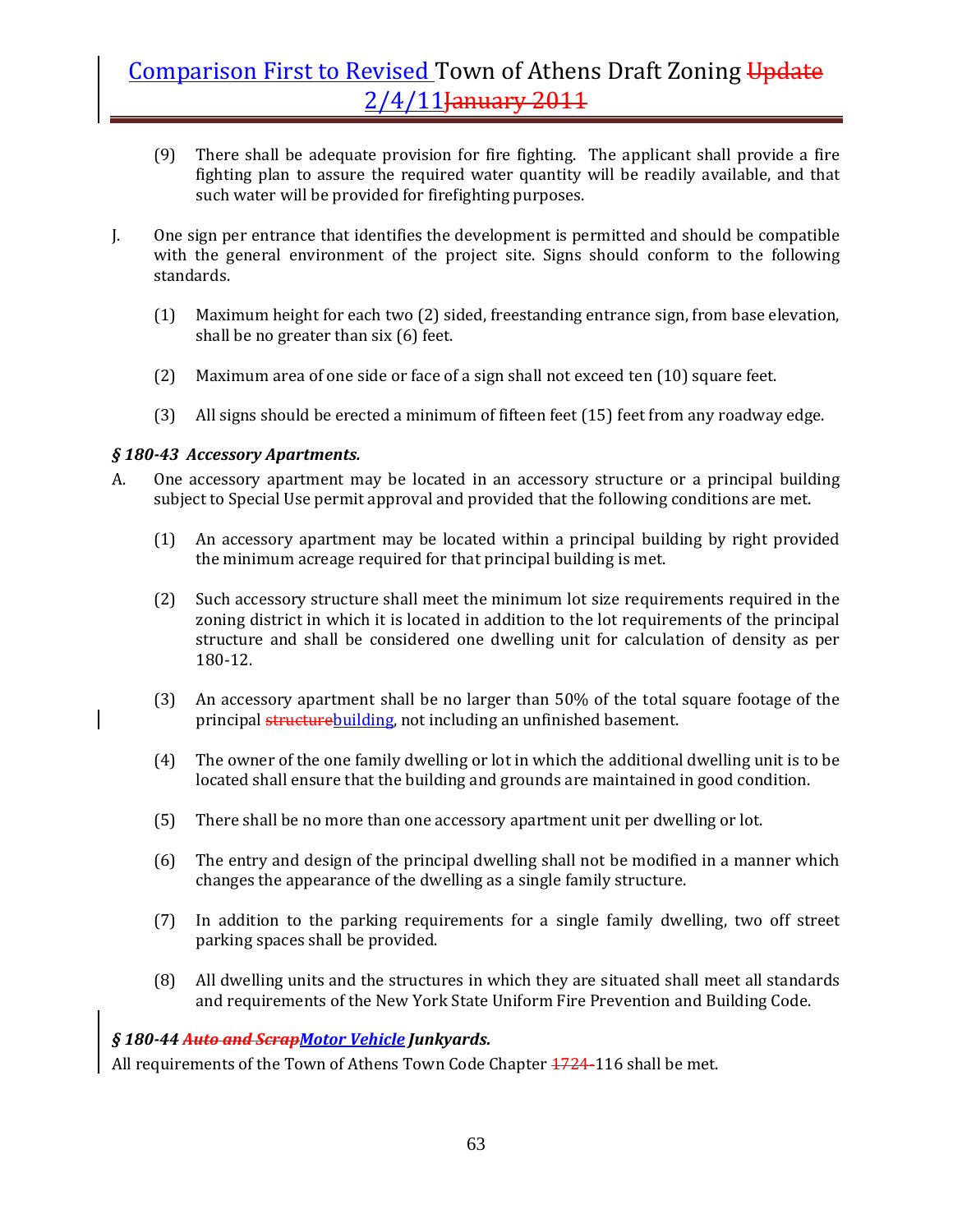### *§ 18045 Autobody or Major Repair Shops.*

- A. The Zoning Board of Appeals may grant a special permit for the operation of an auto body or major repair shop, provided that:
	- (1) Minimum size of lot. The site shall have frontage of at least 100 feet on a public road and shall have a depth of at least 100 feet. Autobody repair shops designed to serve trucks larger than five tons in capacity shall have sufficient additional frontage so that any vehicle leaving the property may turn into the nearest lane of traffic moving in the desired direction and be channeled within such lane before crossing the nearest intersection or proceeding along the road and any vehicle entering the service station property may turn out of the nearest lane of traffic without interfering with other traffic.
	- (2) The following setbacks or yards controls dimensions for this use and shall be required, but in no case shall any yard be less than required on the Table of Dimensional Requirements:
		- a. Minimum front setback. All structures, except underground tanks, shall be 45 feet from the road right‐of‐way.
		- b. Minimum side yard. The minimum side yard shall be 10 feet, except that all buildings shall be set back at least 50 feet from the side lot line if abutting a residence district.
		- c. Minimum rear yard. The minimum rear yard shall be 30 feet.
- B. Driveways and service apron.
	- (1) There shall be no more than two driveways entering a single road. Such driveways shall be no closer to each other than 15 feet, measured along the road line, and shall be at least 30 feet from any intersection of public roads and 10 feet from any side lot line. Driveways shall not be more than 30 feet wide nor less than 20 feet wide at the curb line.
	- (2) All driveways, parking or standing areas, including the service apron, shall be permanently improved with a paved surface. Adequate provision shall be made for the collection and disposal of stormwater onto adjoining property or across a public sidewalk. Stormwater runoff shall not be discharged into a public street without the prior approval of the Town Superintendent of Highways.
- C. All repair and service work, including car washing, but excluding emergency service and the sale of fuels and lubricants, shall be conducted entirely within a building and shall be performed only between the hours of 7:00 a.m. and 10:00 p.m. The number of vehicles outside at any one time shall not exceed the number of parking spaces designated on the site plan. The Zoning Planning Board of Appeals may also limit the amount of overnight parking and require suitable fencing to protect surrounding properties. Where wrecked vehicles are impounded on the site at the direction of a duly authorized law enforcement agency, such wrecked vehicles shall be removed from the property as soon as possible. Such wrecked vehicles may be stored in an outside area, provided that such area is fenced with an opaque fence of sufficient height so as to conceal the vehicles from ground‐level view from the public road or from any adjacent properties in a residential district, but not higher than 10 feet.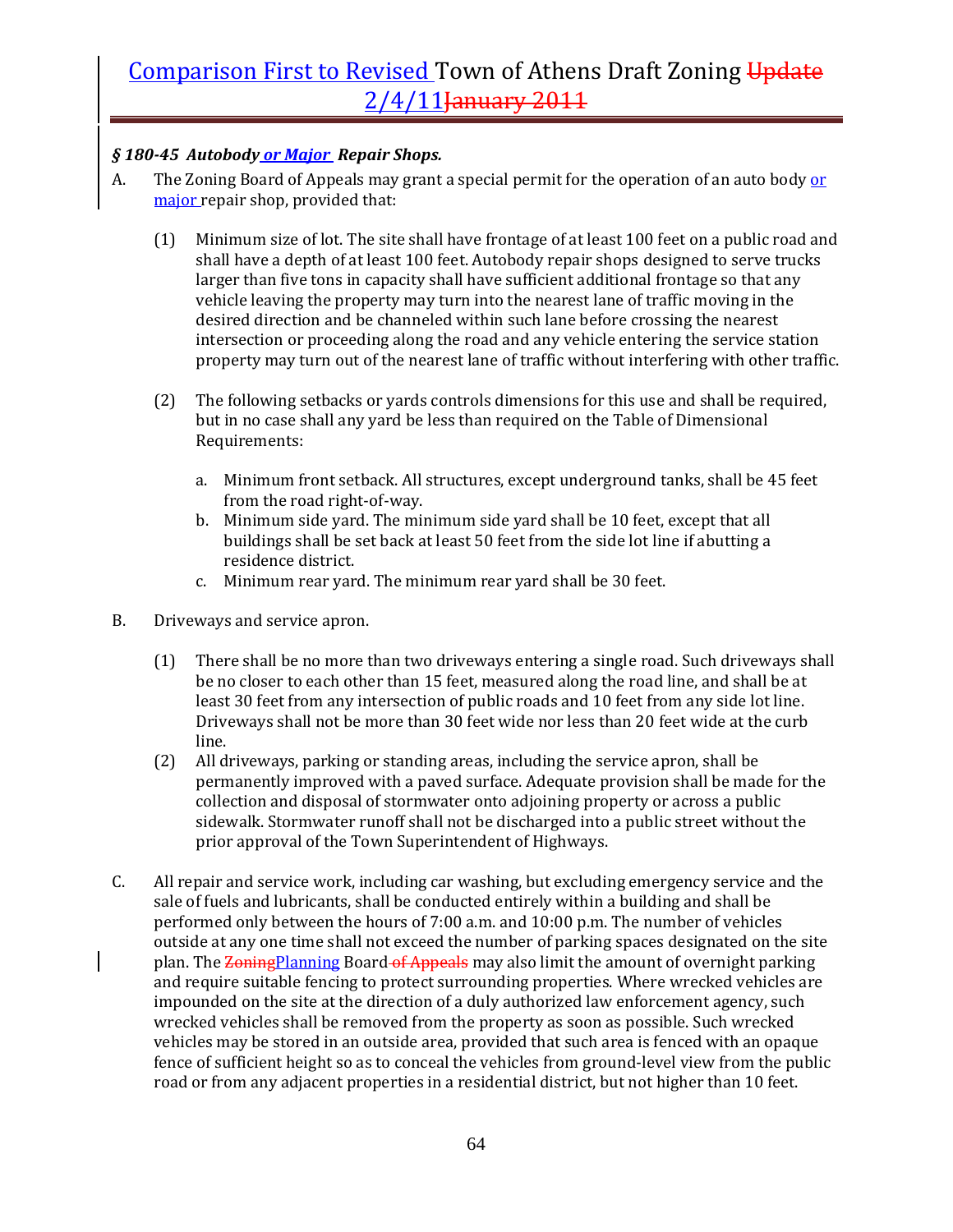- D. There shall be no dumping of waste materials, such as oil or grease, except in a closed, aboveground, noncorrosive receptacle. Debris and trash shall be deposited in receptacles maintained for that purpose.
- E. There shall be no residence or sleeping quarters maintained in any autobody repair shop.

### *§ 18046 Bed and Breakfast Inns.*

- A. Bed and Breakfasts shall be owner‐occupied and their Certificate of Occupancy shall so stipulate.
- B. Unless otherwise allowed by the Planning Board, off-street parking shall not be located in a front yard and shall be screened from roads and adjacent properties so as to provide no variation from the residential character of the site. Off-street parking spaces for members of the owner's family residing in the dwelling unit as well as one parking space per room shall be provided.
- C. Each bed‐and‐breakfast shall be established, maintained and operated so as to preserve and complement the residential character and integrity of the surrounding area.
- D. No guest shall stay for a period of time in excess of thirty (30) consecutive days.
- E. Each bedroom occupied by a paying guest shall be equipped with a properly installed and functioning smoke detector. Further, a smoke detector shall be properly installed and functioning on or near the ceiling in the room or hallway from which each bedroom rented to paying guests exists.
- F. The Code Enforcement Officer shall be given such access to the dwelling on an annual basis for the purpose of making inspections to ensure compliance with all federal, state and local codes, rules and regulations, including the New York State Uniform Fire Prevention and Building Code. An operating permit and fire safety site inspection shall take place annually. Upon issuance of a special use permit for a Bed and Breakfast, the owner shall give written permission for periodic site inspection by the Code Enforcement Officer.
- G. A single exterior sign or display may be established on the site of the bed‐and‐breakfast. Said sign or display shall not exceed six (6) square feet in area. No freestanding sign shall be located less than fifteen (15) feet from the front property line or less than five (5) feet from the side property line. Further, said sign or display shall be as unobtrusive as reasonably possible and may be illuminated by no more than two (2) seventy‐five‐watt light bulbs which shall be shielded so as to prevent glare, etc.
- H. During Site Plan Review, the Planning Board shall consider the
	- (1) Adequacy and arrangement of vehicle traffic access and circulation,
	- (2) Location, arrangement, appearance and sufficiency of off‐street parking,
	- (3) Location, arrangement, size and design of lighting and signs,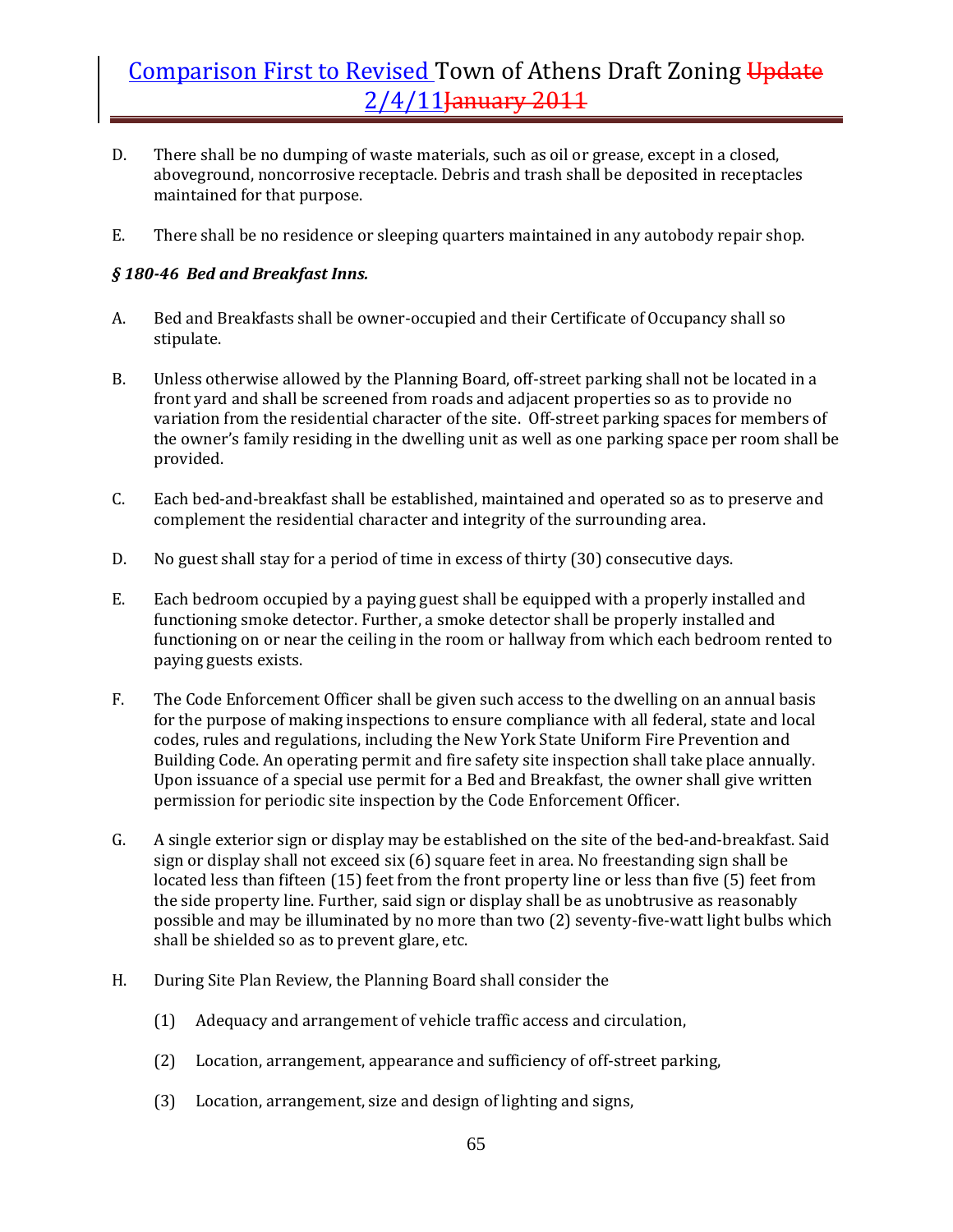- (4) Relationship and compatibility of proposed use (bed‐and‐breakfast) to uses of adjacent parcels in the immediate vicinity, together with their scale,
- (5) Adequacy, type and arrangement of trees, shrubs, fences and other landscaping or improvement constituting a visual or noise‐deterring buffer between the site and adjacent or adjoining uses.

### *§ 18047 Fueling Stations.*

- A. Fueling stations shall be permitted only on lots of  $1 \frac{1}{2}$  acre or more, with 250 feet minimum road frontage.
- B. The areaExcept for use by motor vehicles, except access drives thereto, as well as any, no structures, facilities, parking for vehicles, or vehicular or related activities shall not encroach on anyin the required yard areasetbacks.
- C. No fuel pump shall be located closer than 20 feet from any side lot line nor closer than 35 feet from any street line, measured from the outside of the fuel island. Pumps should be sited to the side or rear of the structure to the extent practicable.
- D. Storage shall be within a completely enclosed building which has a maximum height of 25 feet.
- E. The Planning Board may limit the number of gas or other fuel pumps to ensure consistency in scale between the gas filling station and adjacent land uses.
- F. There shall be no unnecessary or unsafe glare offrom canopy islands outside the boundaries of the site.
- G. All canopy lights shall be recessed with no bulb, lens or globes extending below the casing or canopy ceiling.
- H. No signs shall be allowed on the canopy mansard, fascia or roof area covering gas dispensers.
- I. There shall be no amplified sound audible at property lines.
- J. All pumps, pump islands, tanks, piping and canopies shall be removed when fuel dispensing activity has been inactive for a period of 12 months.
- K. The canopy shall reflect the design of the building and be consistent with the main structure's roofline.
- L. Construction, maintenance and inspection of any fueling station shall use all applicable federal, state and county environmental protection and mitigation requirements relative to installation, use and removal of tanks and pumps.
- M. The Planning Board shall require a traffic impact analysis.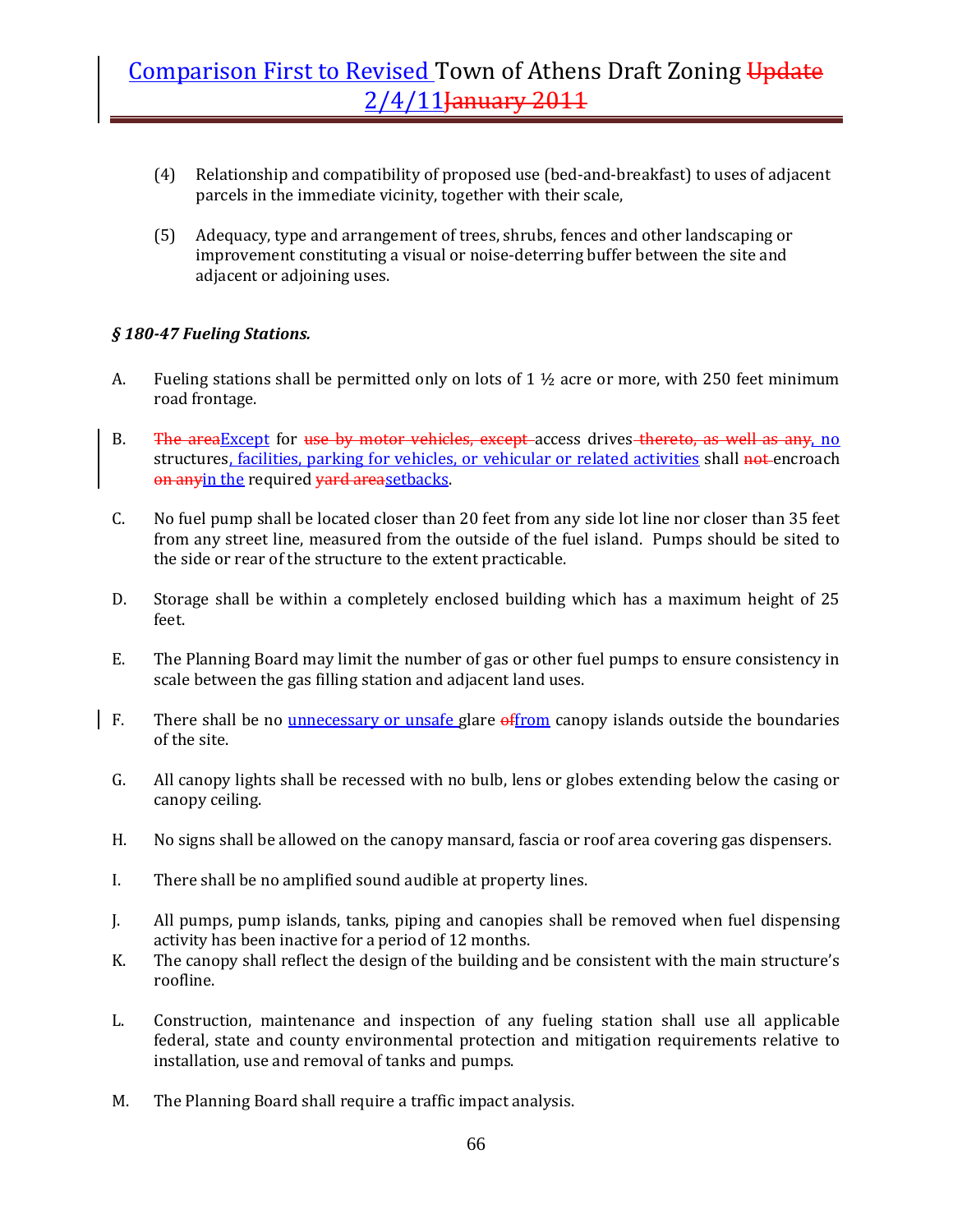- N. Applicants shall prepare and maintain on site, an acceptable Spill Prevention, Control and Countermeasure Plan prepared under the supervision of a professional licensed engineer.
- O. The Special Use Permit shall require that employees shall be up-to-date in Spill Prevention training.
- P. The Planning Board may limit hours of operation or limit acceptable hours of fuel delivery where a fueling station is adjacent to residential uses.
- Q. Applicants shall evaluate site conditions and provide information, analysis, and evidence that the proposed gasoline filling station will not degrade the quality of groundwater. Mitigation measures including, but not limited to use of steel above ground tanks encased in concrete, shall be implemented to reduce or eliminate risks to groundwater.

### *§ 18048 Kennels and Veterinary Hospitals.*

- A. Animal waste shall be disposed of in a manner acceptable to the Department of Health.
- B. Crematoria or land burial of animals in association with a commercial kennel or veterinary hospital shall be reviewed as part of the special use permit.
- C. The minimum area required shall be 2 acres.
- D. All facilities associated directly with the kennel or veterinary hospital, whether indoors or outdoors, shall be set back a minimum of 100 feet from any property line.
- E. Parking, where ever practical shall be located behind the front line of the principal building to the side or rear of the structure.
- F. The Planning Board shall evaluate potential noise impacts and shall minimize negative impacts on adjacent uses which may include sound proofing.
- G. The Planning Board may require screening of outdoor runs from view.

### *§ 18049 Hotels, Motels, Resorts, Restaurants,Eating or Drinking Establishments.*

Motels, resorts and eating or drinking establishments shall be designed, laid out and landscaped to fit into the natural landscape and not diminish the residential-character of the district. Particular attention shall be given to visual, sound and traffic impact. If the Zoning Planning Board of Appeals determines that these or other standards cannot be adequately met or the negative impact minimized through additional requirements, the special use permit shall be denied.

### *§ 18050. Wind Energy Conversion Systems.*

A. Wind Energy Conversion Systems (WECS) located on a non‐agricultural parcel: Only one wind energy system per legal non‐agricultural parcel shall be allowed except when a clustered subdivision occurs . In that case, the Planning Board shall determine the appropriate location for WECS for the subdivision.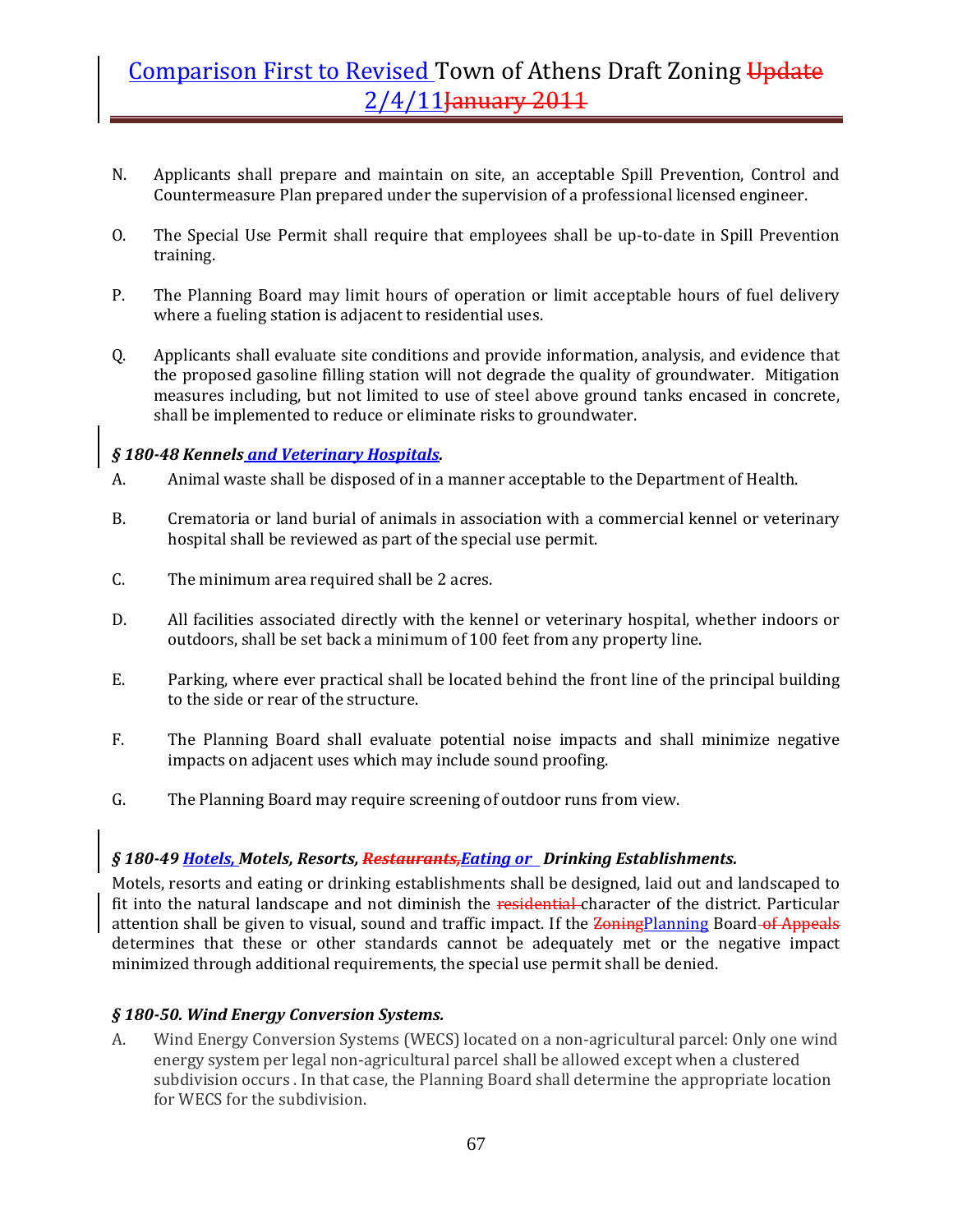- B. WECS located on an agricultural parcel: All WECS proposed to be located in a New York State certified agricultural district shall be a permitted use subject to site plan review. More than one WECS shall be allowed per legal parcel limited to the minimum number of WECS needed to meet on-farm electrical needs. When electrical output from a WECS consistently results in net-metering and excess electricity is sold back to the electrical grid, then no additional WECS can be installed on the property. During site plan review, the Planning Board shall review proposed total output of the WEC in kWh, along with proof of the agricultural uses total electrical needs in order to determine if it is likely that net‐metering will occur.
- C. Wind Energy System Height: Shall be limited to 100 ft.
- D. Set-back: The distance between a Wind Energy Conversion System and the property line shall be at least the Wind Energy Conversion System Height.
- E. Noise: Wind energy systems shall not exceed 60 dBA, as measured at the closest property line. The level, however, may be exceeded during short-term events such as severe wind storms. Should there be a complaint, then the complainant shall prove non-compliance.
- F. Compliance with Building Code of New York State: A Building Permit shall be required prior to construction. An engineering analysis of the tower showing compliance with the manufacturer's installation instructions or certified by a licensed professional engineer shall be submitted as part of the Building Permit application.
- G. Compliance with Other Regulatory Agencies: Wind energy systems must comply with all applicable regulations, including any necessary approvals for installations, as needed from State, County, or other regulatory agencies (for example, the FAA when the tower is proposed close to airports
- H. Abandonment of use: A wind energy system which is not in use for eighteen successive months shall be deemed abandoned and dismantled and removed from the property at the expense of the property owner.
- I. Visual Disruption: The systems' tower and blades shall be painted a non‐reflective, unobtrusive color that blends the system and its components into the surrounding landscape to the extent reasonably possible, and incorporates non-reflective surfaces to minimize any visual disruption.

#### *§ 18051. Conservation standards.*

Any proposed development shall be designed and constructed in order to meet the following:

- A. Erosion, sediment and runoff.
	- (1) Sediment and runoff are to be no greater than that normally expected from the watershed when under an effective management system acceptable to the *districtTown*.
	- (2) Significant runoff is to be confined to natural watercourses.
- B. Soil limitations. Developers or other land users are to permanently overcome all limitations of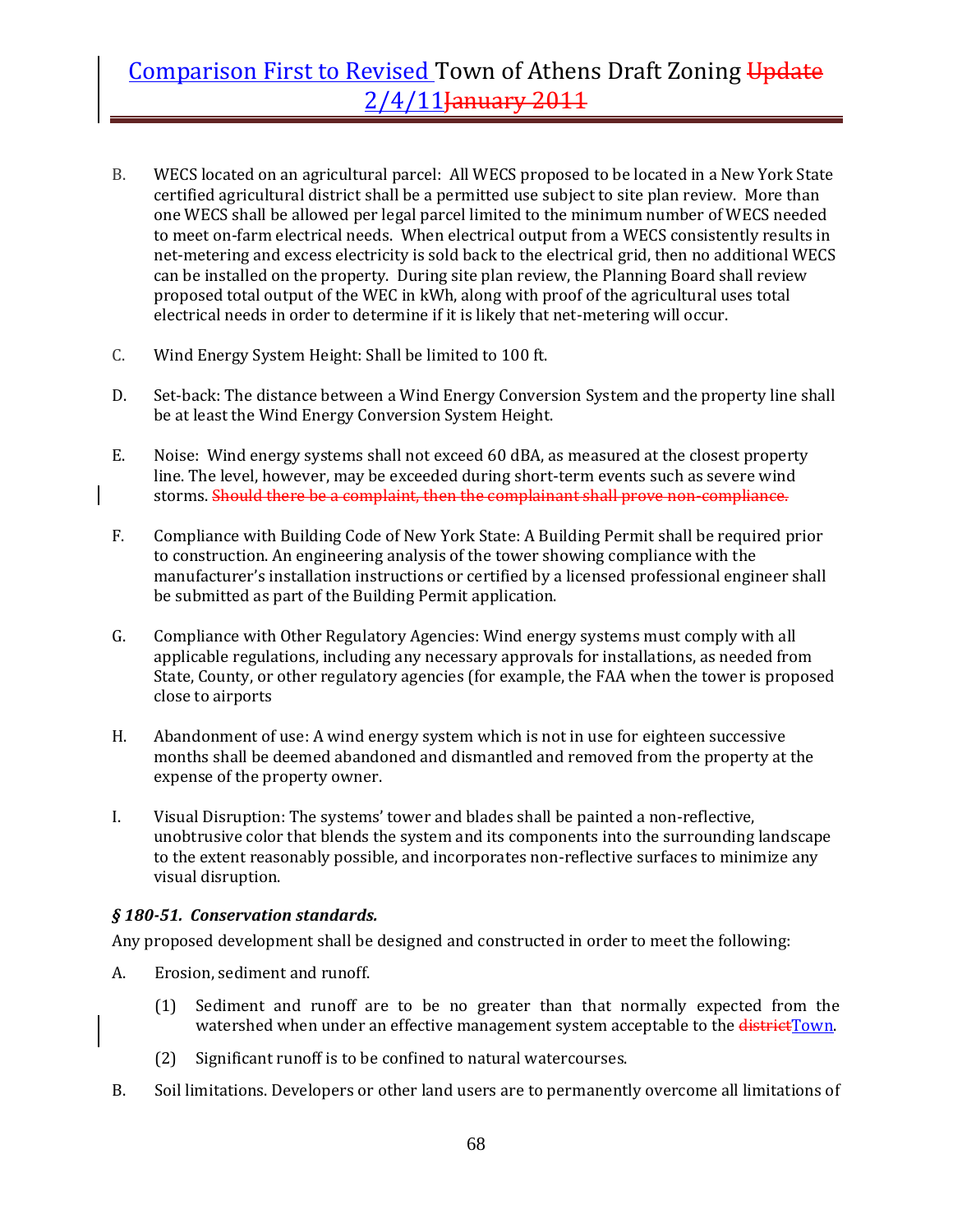soils with moderate and severe limitation so that no detrimental effect will occur to local units of government or future owners.

- C. Soil stability. Buildings or other permanent facilities are to be confined to soils that are not subject to slippage or other conditions of soil instability.<sup>2</sup>
- D. Water resource areas. The environmental quality of water, lakeshores, river shores, and stream banks is to be conserved.
- E. Groundwater resources. Land use is to be planned so as to maintain or enhance the quality and quantity of groundwater resources. Significant recharge areas must be protected.
- F. Wetlands. The significance of wetlands shall be carefully evaluated by the **TownPlanning** Board or Zoning Board of Appeals prior to disturbing the material state of wetlands.
- G. Natural environmental features. A sufficient amount of natural environmental features is to be protected to maintain the character of the area.
- H. Open space. Open space is to be an integral part of any development in sufficient quantity to accommodate the intensity of use. Open space may include features such as stream belts, wetlands, parklands, unique lands and open farmlands, as well as other lands where rare and endangered species are found.

#### *§ 18052. Reserved*

#### *§ 18053. Reserved*

*§ 18054. Reserved*

 $\overline{a}$ 

<sup>2.</sup> **Editor's Note: Original Sec. 417.4, regarding areas of special flood hazard, which immediately followed this subsection, was deleted 9-25-2000 by L.L. No. 3-2000. See now Ch. 105, Flood Damage Prevention.**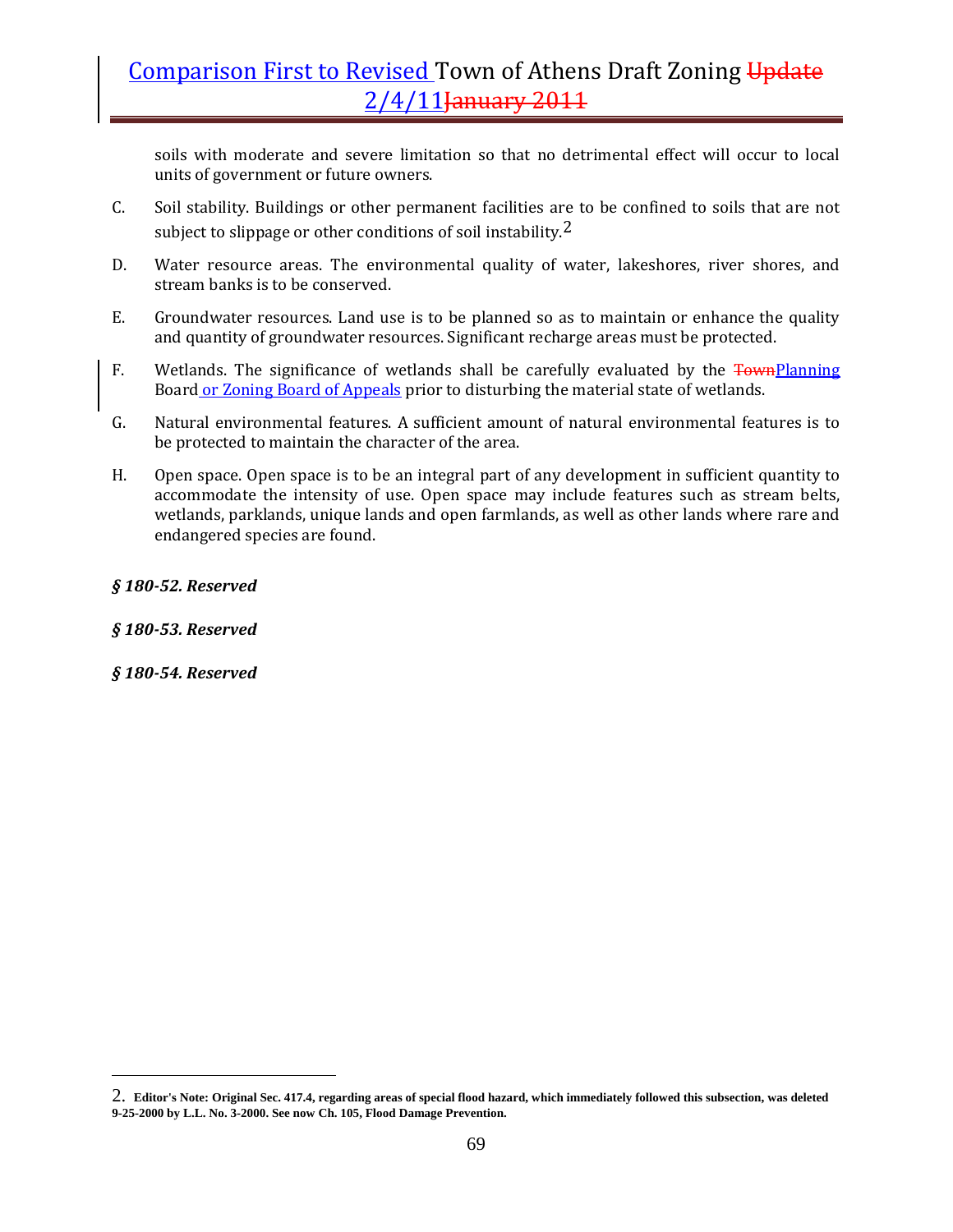### **ARTICLE IV**

#### **Site Plan Review and Special Permits**

#### *§ 18055. Site Plan Review.*

- A. Authorization and Purposes. Pursuant to  $\S 274$ -a of the Town Law, the Planning Board shall review and approve, approve with modifications or disapprove site plans prepared to the specifications set forth herein showing the arrangement, layout and design of the proposed physical improvements necessary for the use of the land on said plan. These regulations establish a review process and development standards to ensure that the following general conditions have been met:
	- (1) The site plan shall be compatible with the goals, policies and standards set forth in the Town and Village of Athens Comprehensive Plan;
	- (2) Adjacent properties are protected from nuisance caused by noise, traffic, noxious or harmful fumes and glare of lights;
	- (3) Significant natural, cultural and historical features on the site are preserved as much as possible including but not limited to water bodies, wetlands, woodlands, native plants, wildlife habitats, scenic locations, historic locations, and other areas of aesthetic and ecological interest;
	- (4) Adequate facilities for off‐street parking and loading, drainage, snow removal, fire protection and methods of solid waste disposal are provided on site;
	- (5) Roads, pedestrian ways, access driveways, and other infrastructure are properly designed and operated for public convenience, accessibility, public safety, and for consistency with desired aesthetic character as outlined in the Town and Village of Athens Comprehensive Plan;
	- (6) Pollution of air, streams, ponds, lakes and groundwater supplies is minimized;
	- (7) Development will be compatible with its surroundings and in keeping with the character of the Town of Athens.
- B. Applicability. Pursuant to Table 1 (Permitted Uses), no building permit shall be issued for the construction, reconstruction, expansion, relocation of a structure on a lot in any district, until the Planning Board has approved, or approved with modifications, a site plan for such improvement. Further, any change of use of an existing structure or lot that results in an increase or change in parking, an increase in impervious surface area, erection of a new sign, or proposed structural enlargement shall be subject to site plan approval prior to issuance of a building permit.
- C. Certificate of occupancy. The Code Enforcement Officer shall ensure that any proposed element of site development that requires site plan approval under this chapter obtains such approval prior to issuing any certificate of occupancy for the use.
- D. Presubmission conference.
	- (1) A presubmission conference shall be required for any site plan. The purpose of such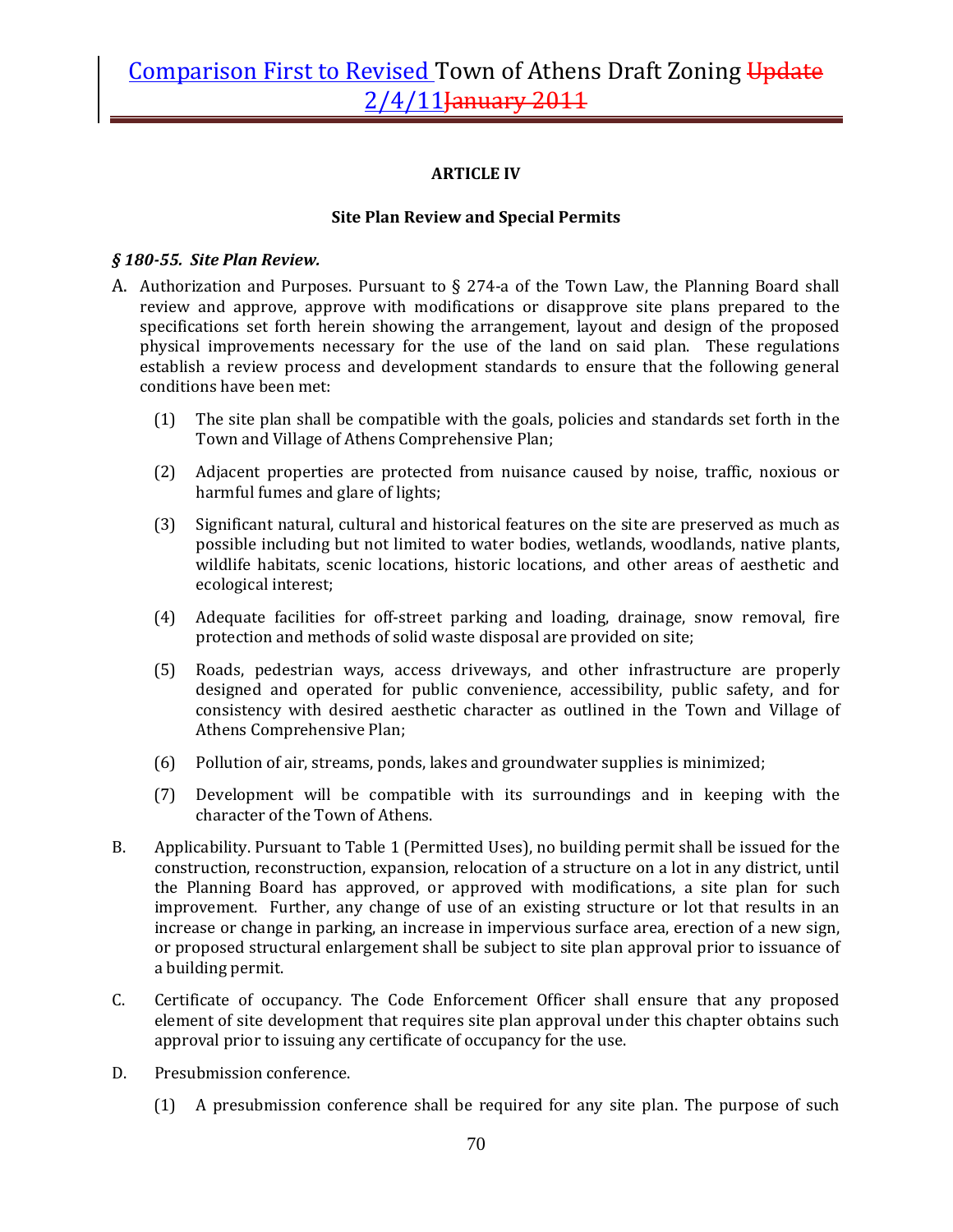conference is to clearly establish the extent and degree of documentation necessary for the Planning Board to consider an application to be complete, including the following:

- a. To fully identify the physical and dimensional requirements of proposed use.
- b. To establish those elements of Subsection E below that shall be required for site development review.
- (2) Any presubmission conference shall be held during a workshop or regular meeting of the Planning Board and attended by the applicant, his/her professional representative, the Code Enforcement Officer and/or consultants retained by the Town.
- (3) The applicant shall provide five copies of the following information to the Planning Board for the presubmission conference:
	- a. A statement and rough sketch showing the locations and dimensions of the principal and accessory structures, parking areas, access signs, existing and proposed vegetation, anticipated changes in the existing topography and natural features; and where applicable, measures and features to comply with flood hazard and flood insurance regulations.
	- b. An area map showing the parcel under consideration for site plan review, and all properties, subdivisions, streets, rights‐of‐ways, easements and other pertinent features within 200 feet of the boundaries of the parcel.
	- c. A topographic or contour map of adequate scale and detail to show site topography. The Planning Board shall have the discretion to waive the provision of a topographical map in the event that the applicant shall show that the contour of the subject matter parcel(s) does not impact in the project in any manner.
	- d. A sketch showing locations of natural features such as wetlands, streams, or lakes.

E. Within six months following a Planning Board presubmission conference, the applicant shall prepare and submit five duplicate copies of a complete application for site plan review, and submit such application to the Code Enforcement Officer. If such application is not submitted within this six‐month period, an additional presubmission conference may be arranged. Each of the following elements shall be included in any site plan submitted for approval under this section and shall bear the certification of a licensed engineer or architect:

- (1) The applicant's name and address and his/her interest in the subject property.
- (2) The owner's name and address, if different than the applicant, and the owner's signed consent to the filing of the application.
- (3) The street address and legal description of the property.
- (4) The zoning classification and present use of the subject property.
- (5) The particular provision of this chapter requiring site plan approval.
- (6) The proposed use or uses and a general description of the proposed development.
	- a. A disclosure of interest form if required pursuant to General Municipal Law Section 809.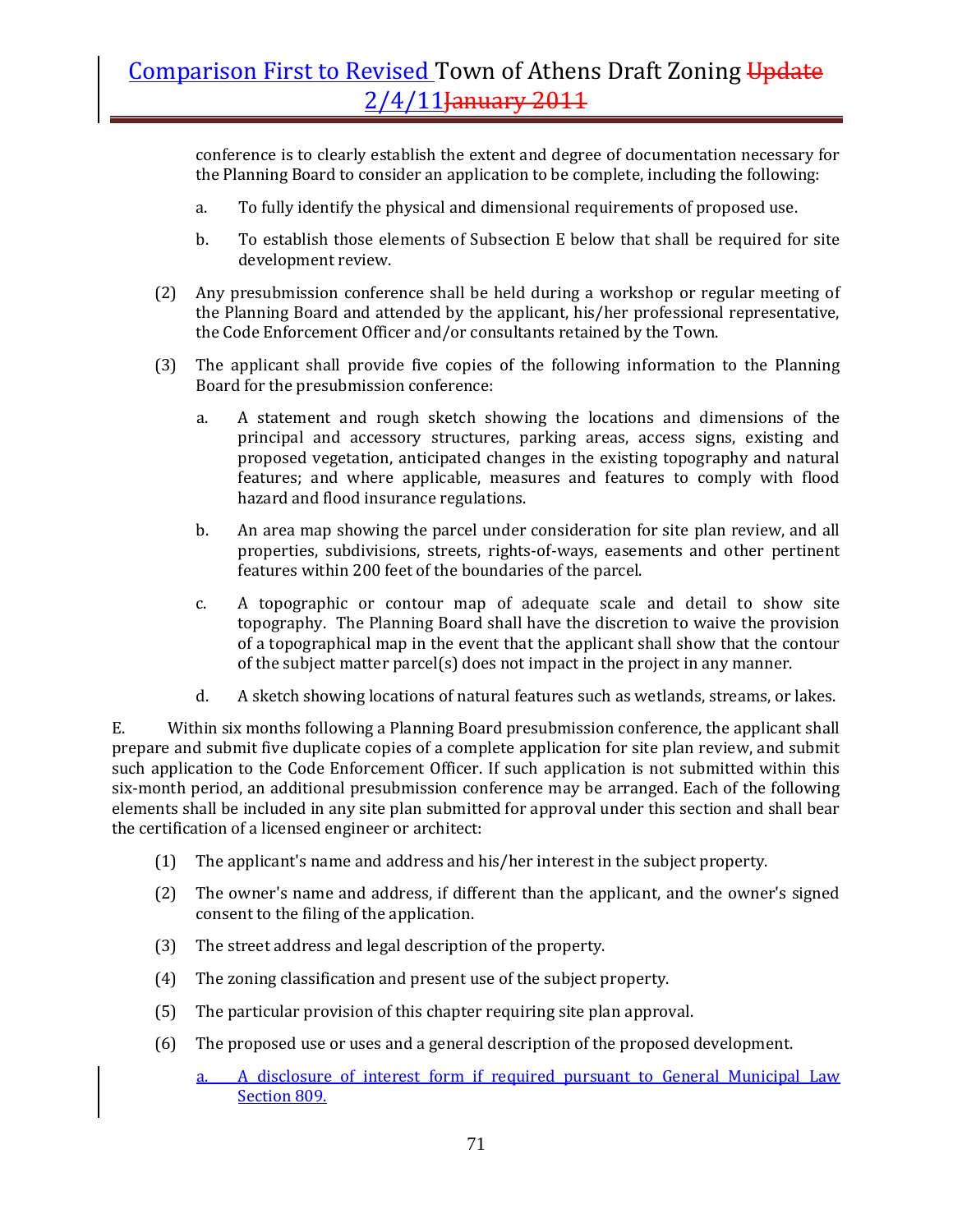b. An Agricultural Data Statement if required by the Agriculture and Markets Law.

- (7) A site plan drawn to scale of not less than 50 feet to the inch, on one or more sheets, illustrating the proposed development and use and including the following:
	- a. The boundary lines and dimensions of the subject property; existing subdivision lots; available utilities; and easements, roadways, rail lines and public rights-ofway crossing and within 500 feet of the subject property.
	- b. Any proposed regrading of the subject property and any significant natural, topographical or physical features of the property, including, at least, watercourses, vegetation, marshes, trees in excess of four inches in diameter and existing contours in excess of four feet in 100 feet, steep slopes.
	- c. The location, design, size, use and arrangement (including height in stories and feet, floor area ratio, total floor area, total square feet of ground area coverage, and number and size of dwelling units, by number of bedrooms) of proposed buildings and existing buildings which will remain, if any. Include elevation and façade treatment plans of all proposed structures.
	- d. Minimum yard dimensions and, where relevant, relation of yard dimensions to the height of any building or structure.
	- e. Location, dimensions and number of all vehicular and pedestrian circulation elements, including streets and roadways, driveways, entrances, exits, curbs, curb cuts, parking stalls, loading spaces and access aisles; sidewalks, walkways and pathways, including slope and gradient of vehicular elements; total lot coverage of all circulation elements, divided as between vehicular and pedestrian ways; and where more than 10 parking and loading spaces are required. Approval of all necessary permits and curb cuts from state and county officials shall be required prior to site plan approval.
	- f. All existing and proposed surface and subsurface drainage facilities, including drains, culverts, retaining walls and fences, grading, and soil erosion and sediment control plan if required by Department Of Environmental Conservation or by other local laws.
	- g. Description of method of sewage disposal and location of such facilities.
	- h. Details of the proposed water supply system.
	- i. Location, design, and size of all signs.
	- j. Location and design of lighting facilities, including pole height, bulb type and wattage.
	- k. Location of outdoor storage, if any.
	- l. Location of proposed buffer areas.
	- m. Location and design of landscaping. All site plans shall include a separate landscape plan for those portions of the site not covered by buildings, structures, required off‐street parking and loading spaces, sidewalks or similar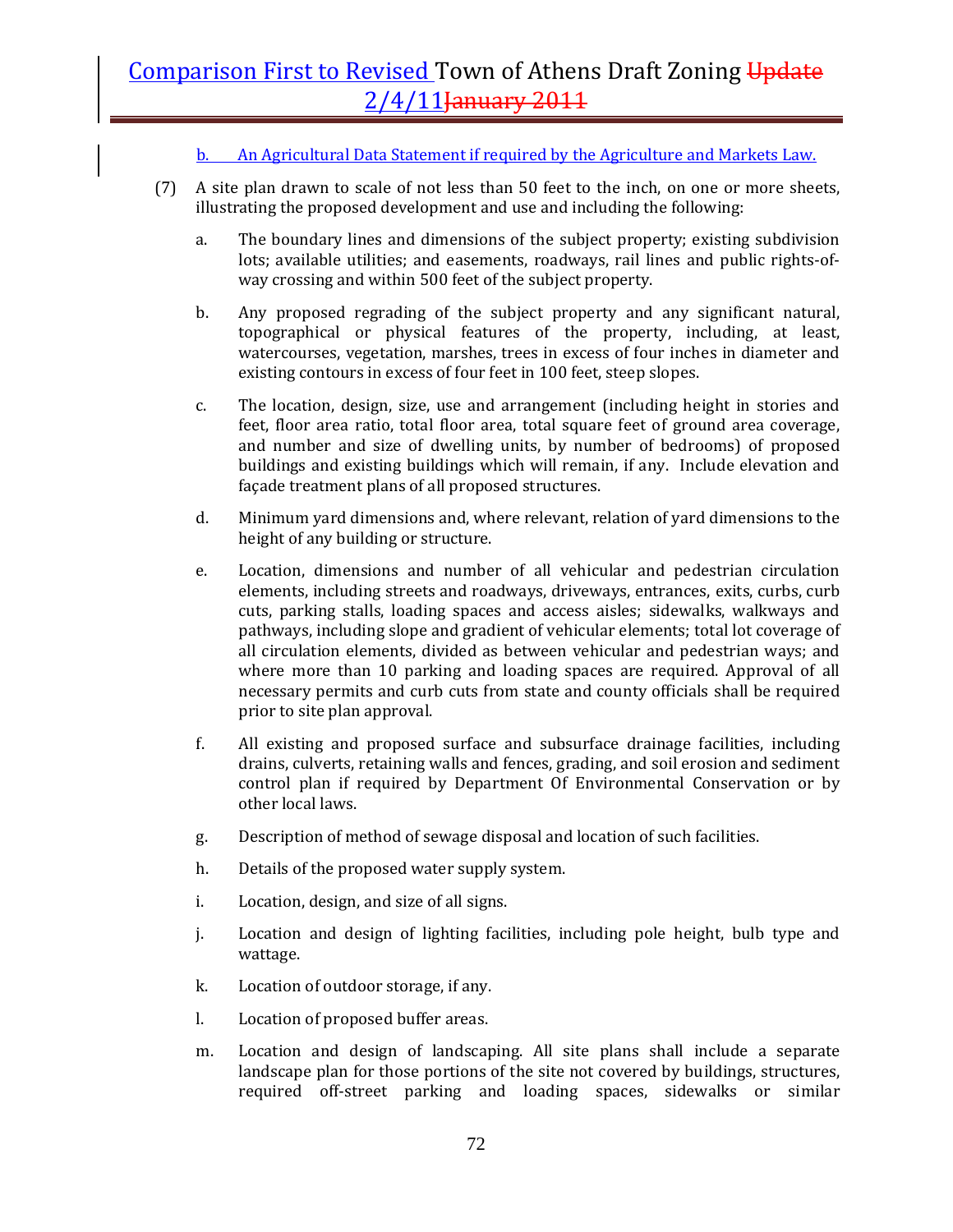improvements. The landscaping plan shall show those areas landscaped with trees, grass and plantings of such type, height and location as may be necessary to harmoniously blend the site with the character of the neighborhood and Town. All required landscaping shall be installed and maintained in good condition.

- n. Location and description of critical wildlife habitats, if any.
- o. Location and description of any scenic views identified in the Town of Athens Comprehensive Plan or subsequent viewshed studies.
- p. Location of fire lanes and other emergency zones, including the location of fire hydrants, if any.
- q. Location, design and construction materials of all energy generation and distribution systems.
- r. Identification of any permits from other governmental bodies required for the project's execution and a record of applications and approval status of all necessary permits from federal, state, county and local agencies.
- s. State Environmental Quality Review Act (SEQRA) Environmental Assessment Form.
- t. If in the opinion of the Planning Board, projects could have traffic, visual, or stormwater impacts, the applicant shall submit, at their expense, traffic impact and drainage design reports, or visual impact assessments.
- F. Exceptions.
	- (1) For minor site development plans or minor modifications to approved site plans or in other appropriate circumstances as determined by the Planning Board, the Planning Board may waive the provision of any items of information listed in Subsection E of this section. The Planning Board must state in writing its grounds for electing to conduct a less intensive review and file such statement along with the site plan application and supporting documents. Waivers shall be explicitly requested by the applicant in writing and expressly granted by the Planning Board. Requirements of this law may not be waived except as properly voted by the Planning Board.
	- (2) In the case of a use conversion which does not require additional construction or site modifications, or in the case of minor changes in existing conditions requiring a building permit, the Planning Board may determine that the site plan procedures outlined in this section are not applicable and may be waived. This determination shall be made by the Planning Board after receipt of a recommendation from the Code Enforcement Officer.
	- (3) At the request of the Planning Board, any other pertinent information as may be necessary to determine and provide for the proper enforcement of specific provisions of this chapter shall also be provided.
- G. SEQRA review. An application for a site plan approval shall not be deemed complete until the Planning Board or another involved agency shall have adopted a negative declaration of significance or issued and filed a notice of completion of a DEIS.
- H. Site plan review Process.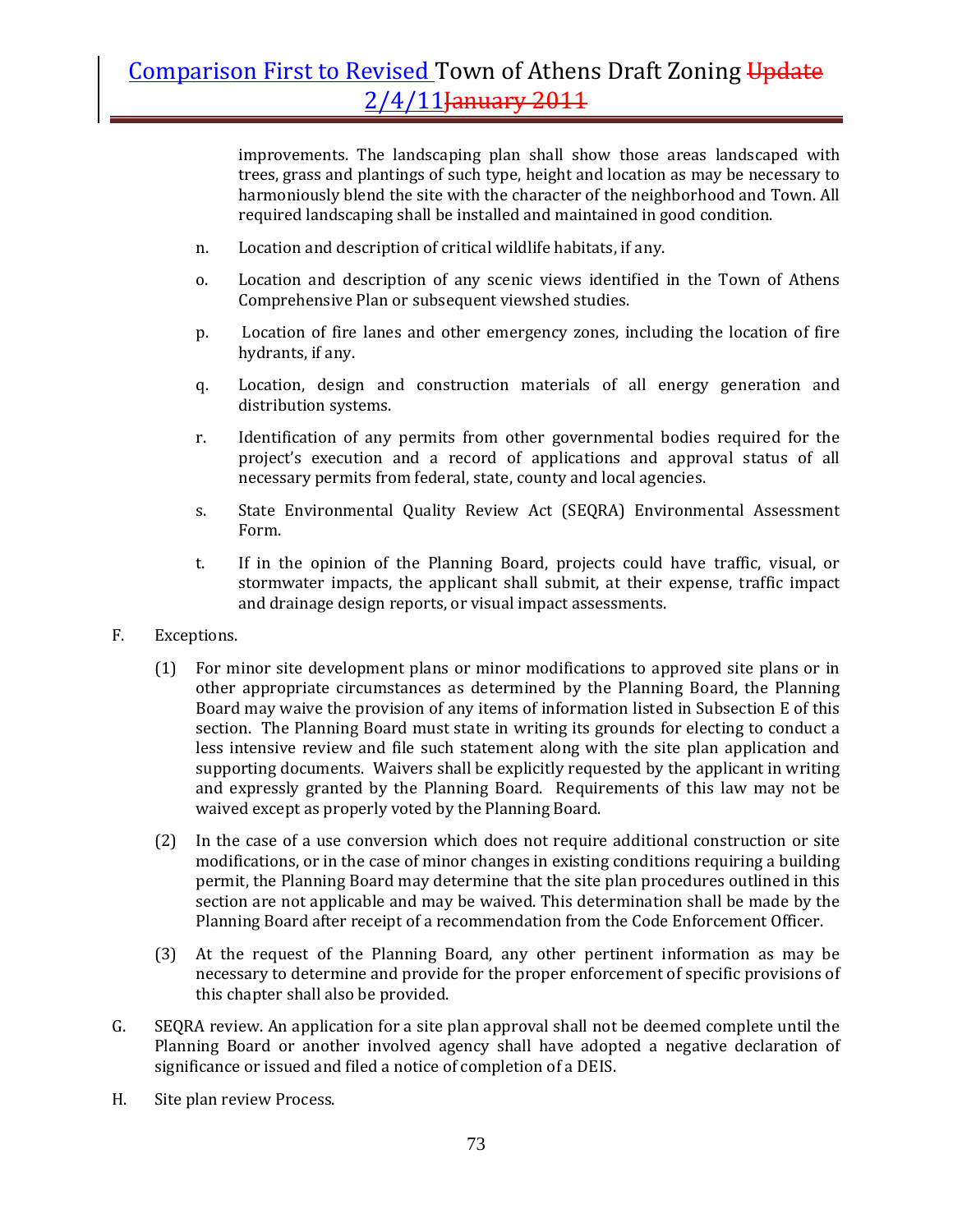- (1) The Planning Board shall, within 45 days of a site plan application being filed, determine whether to accept the application as administratively complete and begin the review process, or to reject the application as being incomplete.
- (2) Public hearing. The Planning Board shall hold a public hearing on any site plan review.
	- a. Such hearing shall take place within 62 days from the date that the Planning Board receives a complete application for site plan review.
	- b. The Planning Board shall mail notice of said hearing to the applicant at least 10 days before said hearing and shall give public notice of said hearing in a newspaper of general circulation in the Town at least five days prior to the date thereof. Such public hearing may include any SEQRA public hearing.
- (3) Other referrals. The Planning Board shall comply with the provisions of Article 12‐B, §§ 239-l and 239-m, of the General Municipal Law, as amended, and refer to the Greene County Department of Planning all site plan applications that are within its jurisdiction at least 10 days prior to the Public Hearing. An application for a site plan review must also contain an agricultural data statement if any portion of the project is located on property within a New York State certified Agricultural District or other property within 500 feet of a farm operation located in such agricultural district. The agricultural data statement shall contain the name and address of the application, a description of the proposed project and its location, the name and address of any owner of land within the agricultural district which contains farm property upon which the project is proposed, and a tax map or other map showing the site of the proposed project relative to the location of farm operations identified in the agricultural data statement. The Planning Board shall evaluate the impact of the proposal on existing agricultural operations. A written notice of such application, including a description of the proposed project and its location shall be mailed to the owners of land as identified by the applicant in the statement.
- (4) No decision shall be made prior to full compliance with the SEQRA regulations as codified in 6 NYCRR Part 617.
- (5) The Planning Board shall be authorized to retain the services of a consultant, including but not limited to an engineer, planner and attorney, to assist in the review of the application. Reasonable and necessary costs incurred by the Planning Board for professional review of an application shall be charged to the applicant pursuant to Chapter 153 of the Athens Town Code. The Planning Board may also consult with an engineer or other officials as well as with representatives of federal and state agencies, including the Greene County Soil and Water Conservation District, the US Army Corps of Engineers, and the Department Of Environmental Conservation.
- (6) The Planning Board shall have the authority to impose such reasonable conditions and restrictions as are directly related to and incidental to a proposed site plan. Upon its approval of said site plan, any such conditions shall be met in connection with the issuance of permits by applicable enforcement agents or officers of the Town.
- (7) The Planning Board shall require all approvals from any involved local, county, state or federal agency to be submitted in writing to the Planning Board before site plan approval is granted.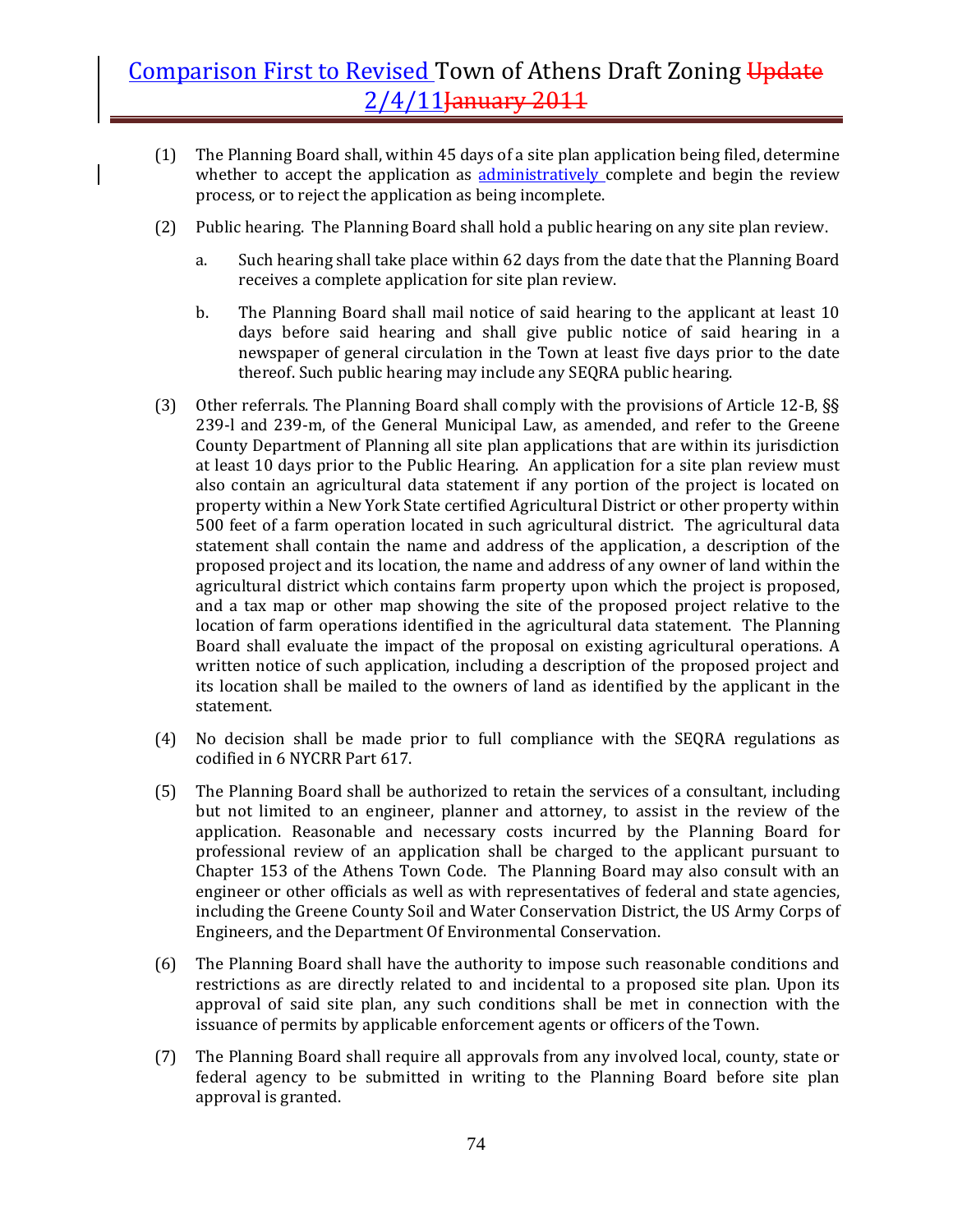- (8) The grounds for any modification to the site plan documentation shall be stated on the records of the Planning Board.
- (9) Performance bonds. The applicant may be required to post performance bonds pursuant to law in sufficient amounts and duration to assure that all streets or other public places shown on the site plan shall be suitably graded and paved and that street signs, sidewalks, street lighting standards, curbs, gutters, street trees, water mains, fire alarm signal devices, including necessary ducts and cable or other connecting facilities, sanitary sewers and storm drains or combined sewers shall all be installed in accordance with the standards, specifications and procedures acceptable to the appropriate Town departments.
- (10) The Planning Board shall make a decision on the application within 62 days after the close of the public hearing. The Planning Board shall approve, approve with modifications, or disapprove the site plan.
	- a. This time period may be extended upon the mutual consent of the applicant and the Planning Board.
	- b. In the event that the Planning Board fails to act within the prescribed time period, the site plan shall be deemed approved.
- (11) Within five business days after a decision is rendered, the decision shall be filed in the office of the Town Clerk and a copy thereof mailed to the applicant.
- (12) The grounds for disapproval of a site plan shall be stated upon the records of the Planning Board.
- I. Factors for consideration. The Planning Board's review of a site plan shall include but is not limited to the following considerations:
	- (1) The character of the town, neighborhood and values of surrounding property are safeguarded.
	- (2) The degree in which the proposal recognizes the assets and limitations of the physical features of the site and protects important environmental resources.
	- (2) Adequacy and arrangement of vehicular traffic access and circulation, including intersections, road widths, channelization structures and traffic controls and consistency with the Town and Village of Athens Comprehensive Plan. The Planning Board may require use of coordinated access points between parcels or between parking lots to facilitate access and to decrease traffic congestion. Whenever possible, new roads shall be built as connective throughways extending from existing road networks.
	- (3) The Planning Board may require site plan incorporation of pedestrian and bicycle facilities. Adequacy and arrangement of pedestrian traffic access and circulation, including separation of pedestrians from vehicular traffic, walkway structures, control of intersections with vehicular traffic and pedestrian convenience.
	- (4) Location, arrangement, appearance and sufficiency of off‐street parking and loading.
	- (5) Location, arrangement, size and design of building, lighting and signs and consistency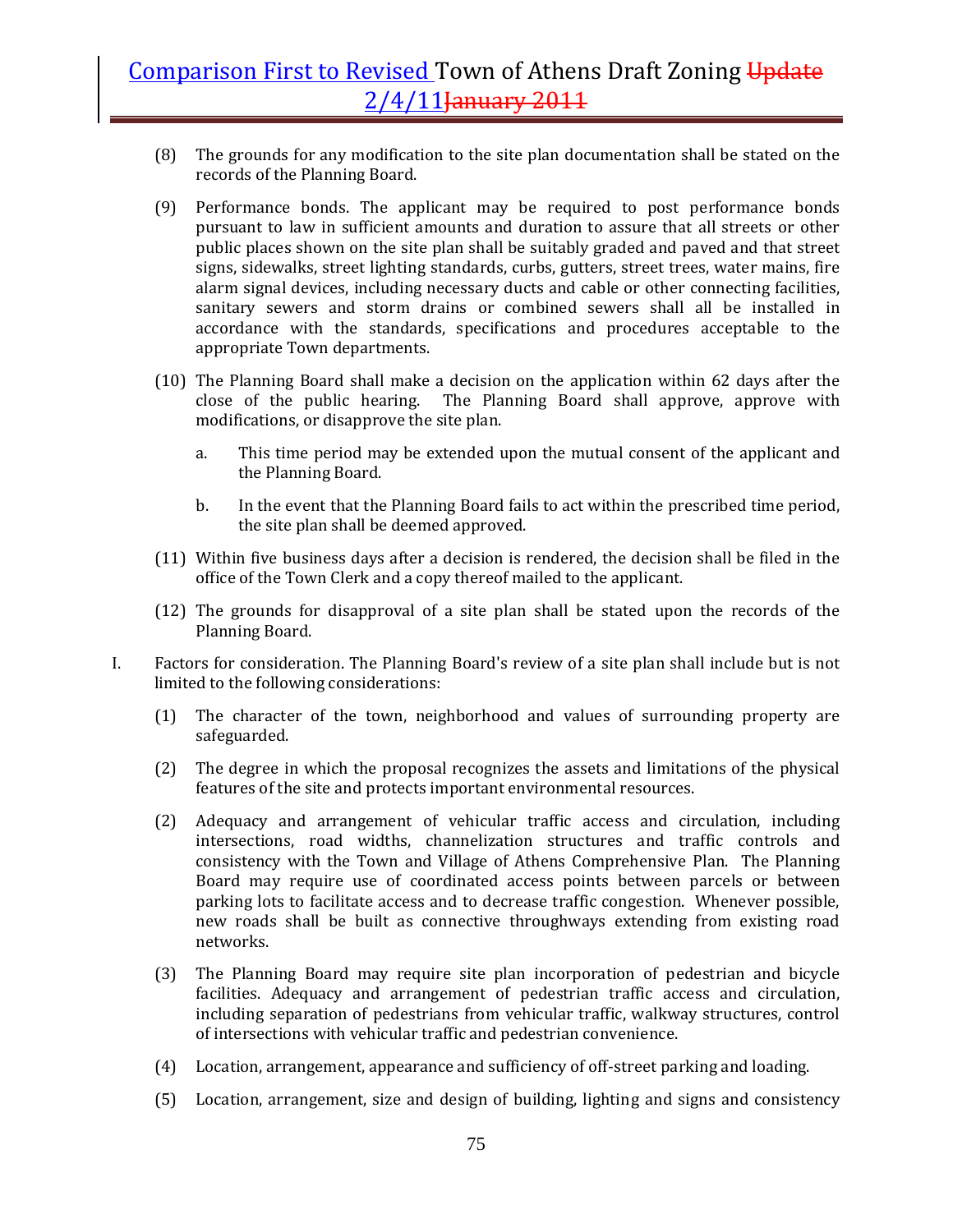with the rural character of Athens.

- (6) Adequacy, type and arrangement of trees, shrubs and other landscaping constituting a visual and/or a noise-deterring buffer between these and adjoining lands. Natural vegetation, especially mature trees, is encouraged to remain on the property. A landscaped buffer shall be provided whenever a non-residential use is proposed adjacent to a residential use to visually screen and to decrease noise and other impacts.
- (7) In the case of an apartment house or multiple dwelling, the adequacy of usable open space for playgrounds and informal recreation.
- (8) Adequacy of stormwater and sanitary water disposal facilities.
- (9) Adequacy of structures, roadways and landscaping in areas with moderate to high susceptibility to flooding and ponding and/or erosion.
- (10) Protection of adjacent properties against noise, glare, unsightliness or other objectionable features.
- (11) Protection of agricultural resources including prime soils and soils of statewide significance.
- (12) Protection of critical wildlife habitats and preservation of a diversity of habitats to support wildlife, especially those habitats associated with streams.
- (13) Protection of stream‐side vegetation and natural ecological systems.
- (14) Protection of historical and natural resources that may be present on the site. The proposed use shall be designed and shall be carried out in a manner that protects historic and natural environmental features on the site under review. In reviewing the plans, the Board shall give consideration to the historic or architectural value and significance of the structure and its relationship to the historic value of the surrounding area.
- (15) Size and scale. The location and size of such use, the nature and intensity of operations involved in or conducted in connection with the use, the size of the site in relation to the use, its site lay out, and its relation to existing and future access streets shall be consistent with the Town and Village of Athens Comprehensive Plan and its primary goals of protecting community character and the environment.
- J. Reservation of parkland. Before the Planning Board may approve any site plan containing residential units, such site plan shall also show, when required by such Board, a park or parks suitably located for playground or other recreational purposes.
	- (1) The Planning Board shall not require land for park, playground or other recreational purposes until it has made a finding that a proper case exists for requiring that a park or parks be suitably located for playgrounds or other recreational purposes within the Town. Such findings shall include an evaluation of the present and future needs for park and recreational facilities in the Town based on projected population growth to which the particular site plan will contribute.
	- (2) In the event the Planning Board makes a finding pursuant to the preceding subsection that the proposed site plan presents a proper case for requiring a park or parks suitably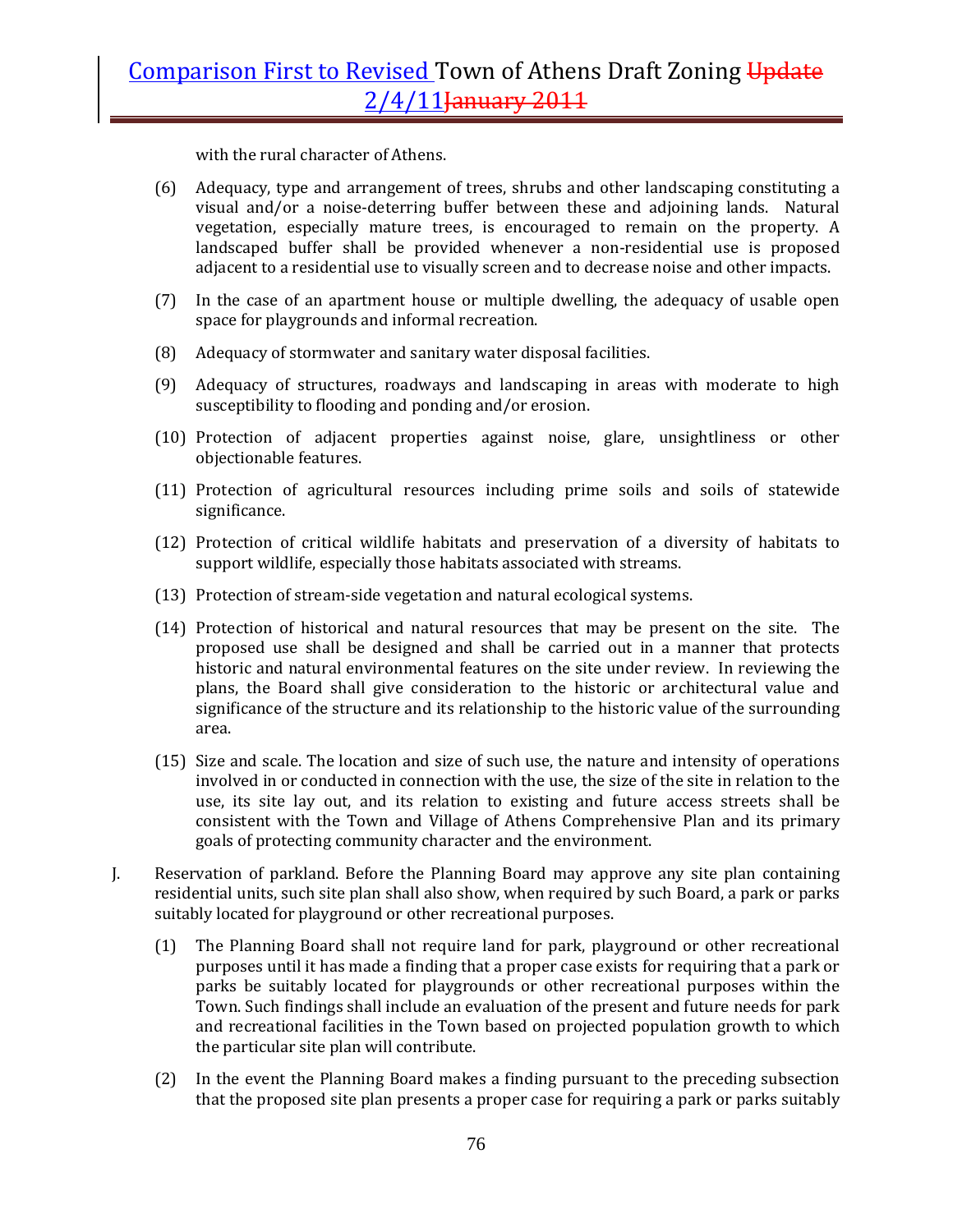located for playgrounds or other recreational purposes, but that a suitable park or parks of adequate size to meet the requirement cannot be properly located on such site plan, the Planning Board may require a sum of money in lieu thereof. In making such determination of suitability, the Board shall assess the size and suitability of lands shown in the site plan which could be possible locations for park or recreational facilities, as well as practical factors, including whether there is a need for additional facilities in the immediate neighborhood. Any monies required by the Planning Board in lieu of land for park, playground or other recreational purposes, pursuant to the provisions of this section, shall be deposited by Town to be used by the Town exclusively for park, playground or other recreational purposes, including the acquisition of property.

- (3) Notwithstanding the foregoing provisions, if the land included in a site plan under review is a portion of a subdivision plat which has been reviewed and approved pursuant to § 276 of the Town Law, the Planning Board shall credit the applicant with any land set aside or money donated in lieu thereof under such subdivision approval. In the event of resubdivision of such plat, nothing shall preclude the additional reservation of parkland or money donated in lieu thereof.
- K. Area variance. Where a proposed site plan contains one or more features which do not comply with this chapter, application may be made to the Zoning Board of Appeals for an area variance pursuant this chapter without the necessity of a decision of the Code Enforcement Officer. In reviewing such application, the Planning Board shall provide a written recommendation concerning the proposed variance to the Zoning Board of Appeals.
	- (1) Such application shall be made part of the application for such site plan approval.
	- (2) The fee for such application shall be in addition to that required for said site plan approval.
- L. Revocation and expiration of site plan approval.
	- (1) A site plan shall be void and the building permit, if any, shall be revoked if substantial construction is not started within one year and completed within two years of the site plan approval.
	- (2) The Planning Board may, at its discretion, after conducting a public hearing, grant an extension to an approved site plan. The applicant shall submit a written request 30 days prior to the expiration of the site plan, explaining the reasons for and requesting an extension for a specified time. In granting the extension, the Planning Board may require revision of the previously approved site plan to comply with current regulations and conditions.
	- (3) The Planning Board shall render a decision, in writing, to the applicant and the other appropriate agencies within 45 days of closing the public hearing; provided, however, that the time within which the Planning Board must render its decision may be extended by mutual consent of the applicant and the Planning Board.
	- (4) All previously approved site plans shall be completed within three years of the date of adoption of this section or be subject to the requirements of this section.
- M. Amendment of Approved Site Plan. An approved site plan may be amended at any time in the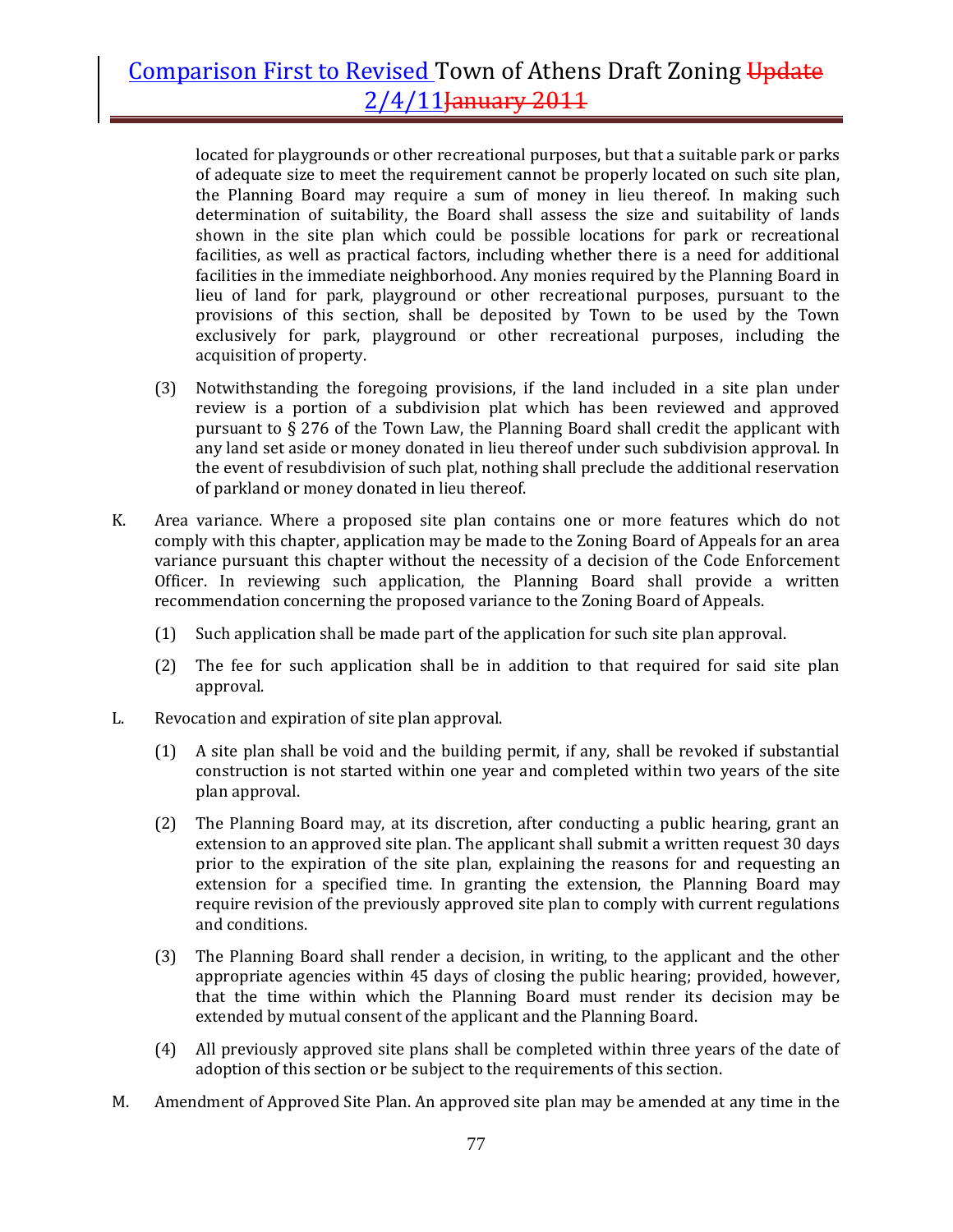same manner and subject to the same standards and limitations as provided in this section for original site plan approval.

### *§ 18056. Special Use Permits.*

- A. General provisions. The special uses for which conformance to additional standards is required shall be deemed to be permitted uses in their respective districts, subject to the satisfaction of the requirements and standards set forth herein, in addition to all other requirements of this chapter. All such uses are hereby declared to possess characteristics of such unique and special forms that each specific use shall be considered as an individual case. The Planning Board is authorized to review and decide all special use permits. In permitting a special use, the Planning Board may impose, in addition to those standards and requirements expressly specified by this law, any additional conditions which the Board considers necessary to protect the best interests of the surrounding property, the neighborhood, or the town as a whole.
- B. Required plan. A plan for the proposed development of a site for a permitted special use shall be submitted with an application for a special permit, and such plan shall show the location of all buildings, parking areas, traffic access and circulation drives, open spaces, landscaping and any other pertinent information that may be necessary to determine if the proposed special use meets the requirements of this chapter. Such application shall also include an Environmental Assessment Form and all necessary documentation to comply with SEQRA. No application shall be deemed complete until a negative declaration or until a Draft Environmental Impact Statement has been accepted by the lead agency. The application shall be accompanied by any or all of the following information, as required by the Planning Board:
	- (1) Agricultural Data Statement.

(2(2) A disclosure of interest form if required pursuant to General Municipal Law Section 809.

- (3) Area map showing that portion of the applicant's property under consideration, the applicant's entire adjacent holdings and all properties, streets, and easements within 500 feet of the applicant's property. Such map shall be prepared by a licensed engineer, architect, landscape architect, or surveyor, and certified by the seal and signature of such professional.
- (34) An area map showing existing watercourses, open water, areas subject to flooding, and regulated wetlands.
- $(45)$  A plan showing the location of all buildings, off street loading and parking facilities, location and size of outdoor storage, location of all existing and proposed site improvements, description of method of sewage disposal and location of such facilities, location and size of all signs, location and treatment for all buffer areas, location and design of lighting facilities.
- C. Expiration. A special permit shall be deemed to authorize only one particular special use and shall expire if the special use shall cease for more than twelve months for any reason.
- D. Existing violations. No permit shall be issued for a special use for a property where there is an existing violation of this chapter.
- E. Standards.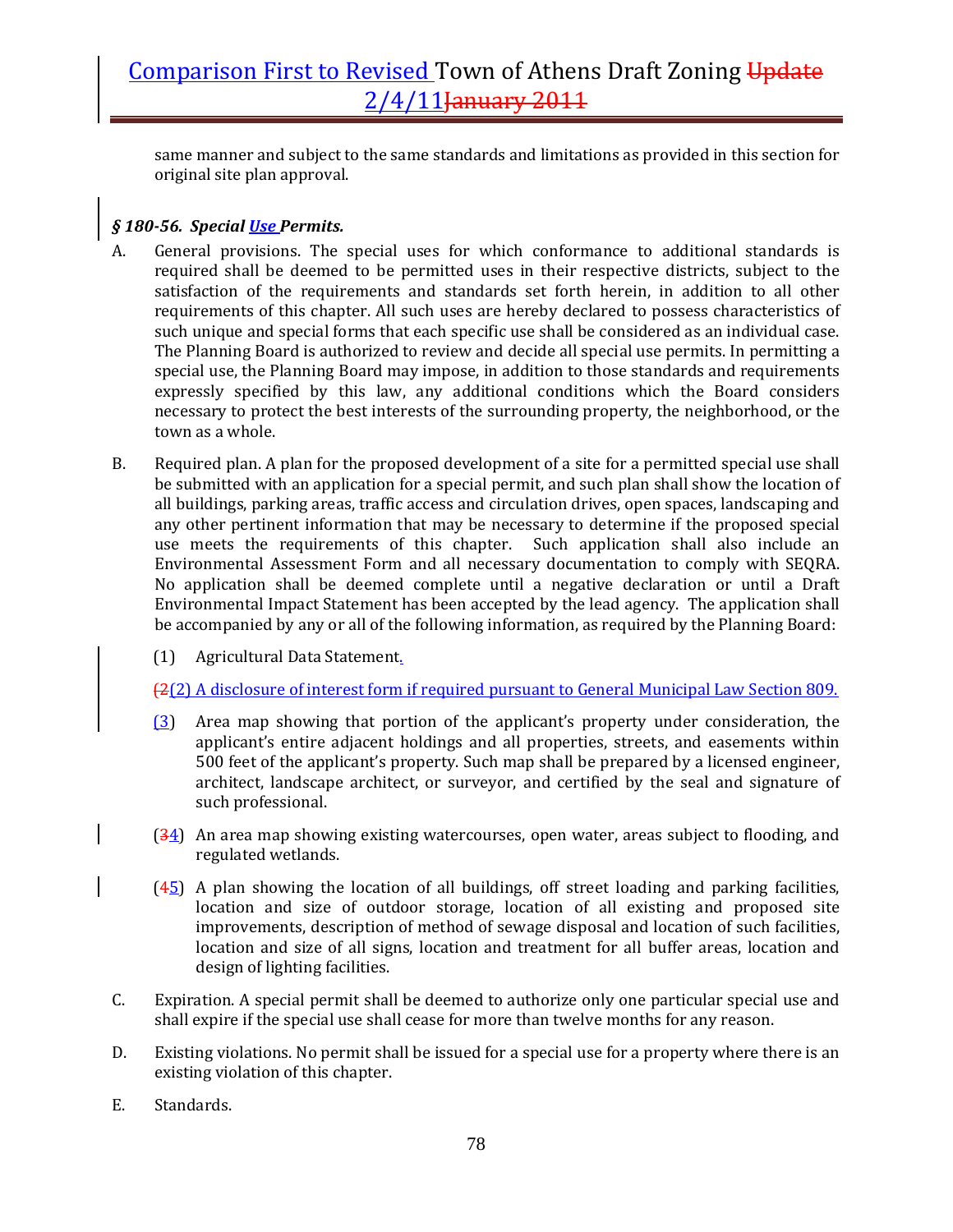- (1) The location and size of the use, the nature and intensity of the operations involved, the size of the site in relation to it and the location of the site with respect to the existing or future streets giving access to it shall be such that it will be in harmony with the orderly development of the district, and the location, nature and height of buildings, walls, and fences will not discourage the appropriate development and use of adjacent land and buildings or impair the value thereof and will be consistent with the Town and Village of Athens Comprehensive Plan, and with the protection of the rural character and environment of the Town.
- (2) Operations in connection with any special use shall not be more objectionable to nearby properties by reason of noise, fumes, vibration or flashing lights than would be the operations of any permitted use.
- (3) Additional conditions which are necessary to meet the criteria of  $\S 180-55$ .
- (4) The Planning Board's review of an application for special use permit shall include, but is not limited to, the following considerations:
	- a. The general land use performance standards applicable to the proposed use.
	- b. Compatibility of the proposed use with adjoining properties, with the natural and built environment in the area, with the purposes of this law and with the purposes and requirements of the land use area and any applicable Overlay Districts.
	- c. Adequacy of parking for the proposed use. Shared parking is encouraged where the peak parking demands of different uses occur at various times of the day. Use of a widely accepted means of projecting demand for shared use, such as the Urban Land Institute's Shared Parking report, shall be employed to demonstrate shared parking effects.
	- d. Accessibility to fire, police, and emergency vehicles.
	- e. Suitability of the property for the proposed use considering its size, topography, vegetation, soils, and hydrology and, if appropriate, its ability to be buffered or screened from neighboring properties and public roads. The Planning Board may impose setbacks greater than those contained in this law if they are necessary to meet the goals of the law.
	- f. Environmental, social and economic impacts of traffic, noise, dust, odors, release of harmful substances, solid waste disposal, glare, or any other nuisances. The proposed use shall be designed and shall be carried out in a manner that protects natural environmental features on the site under review and in adjacent areas.
	- g. Adequacy and arrangement of vehicular traffic access and circulation, including intersections, road widths, drainage channelization structures and traffic controls. Consideration will also be given to the project's impact on the overall traffic circulation system of the neighborhood and the Town. All proposed traffic access ways shall be adequate but not excessive in number, adequate in width, grade and alignment and visibility, and sufficiently separated from street intersections and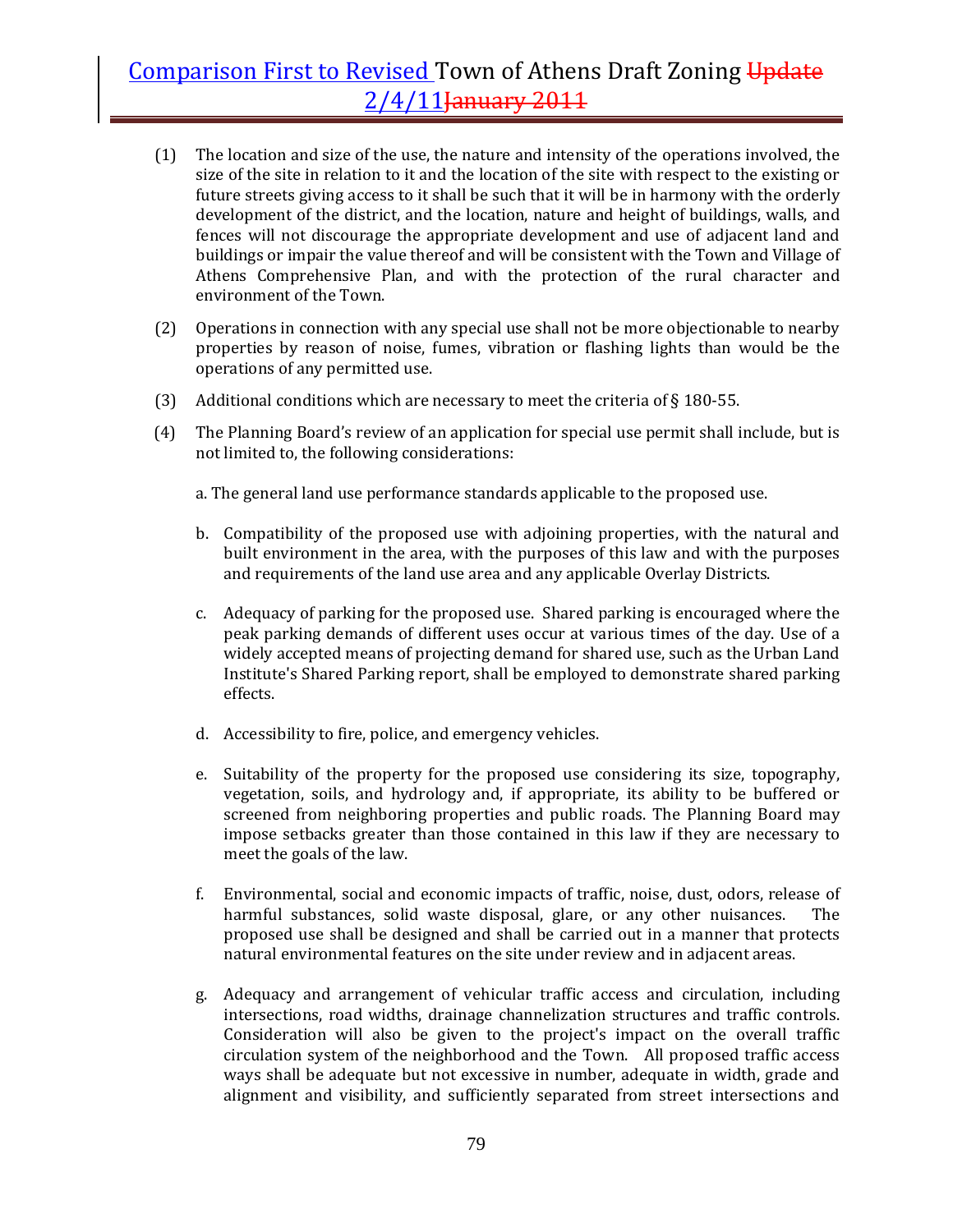other places of public assembly, and shall meet other similar safety considerations. No undue traffic congestion or hazard will be created.

- h. Adequacy and arrangement of pedestrian traffic access and circulation, including, but not solely limited to, separation of pedestrians from vehicular traffic, control of intersections and overall pedestrian convenience; where appropriate, consideration of access and facilities for bicycles.
- i. Location, arrangement, size, design and general site compatibility of buildings, lighting and signs. As much as it is possible, consideration should be given to noise sources, privacy, prevailing wind directions and seasonal sun movements when locating structures, patios and open spaces on parcels, exhaust fans and outdoor waste disposal locations and to ensuring consistency and compatibility of new development with the rural and small town character of Athens.
- j. Adequacy, type and arrangement of trees, shrubs and other landscaping constituting a visual and or noise deterring buffer between the project and adjoining properties. Natural vegetation, especially mature trees are encouraged to remain on the property. All parking and service areas shall be reasonably screened at all seasons of the year from the view of adjacent residential lots and streets and the general landscaping of the site shall be in character with that generally prevailing in the neighborhood. Existing trees 12 inches or more in diameter at breast height (dbh) shall be preserved to the maximum extent practical.
- k. In the case of an apartment house or multiple-dwelling complex, the adequacy of usable open space for playgrounds and informal recreation.
- l. Adequacy of provisions for the disposal of stormwater and drainage, sanitary waste and sewage, providing water supply for both fire protection and general consumption, solid waste disposal and snow removal storage areas.
- m. Protection of adjacent properties against noise, glare, unsightliness or other objectionable features.
- n. Retention of existing trees and vegetation for protection and control of soil erosion, drainage, natural beauty and unusual or valuable ecology.
- o. Such use is suitably located in relation to transportation, water and sewerage requirements of this chapter, or where not specifically required, that such facilities are otherwise adequate to accommodate anticipated use.
- p. The character of the town, neighborhood and values of surrounding property are safeguarded.
- q. Historic and natural resources. The proposed use shall be designed and shall be carried out in a manner that protects historic and natural environmental features on the site under review and in adjacent areas. In reviewing the plans, the Board shall give consideration to the historic or architectural value and significance of the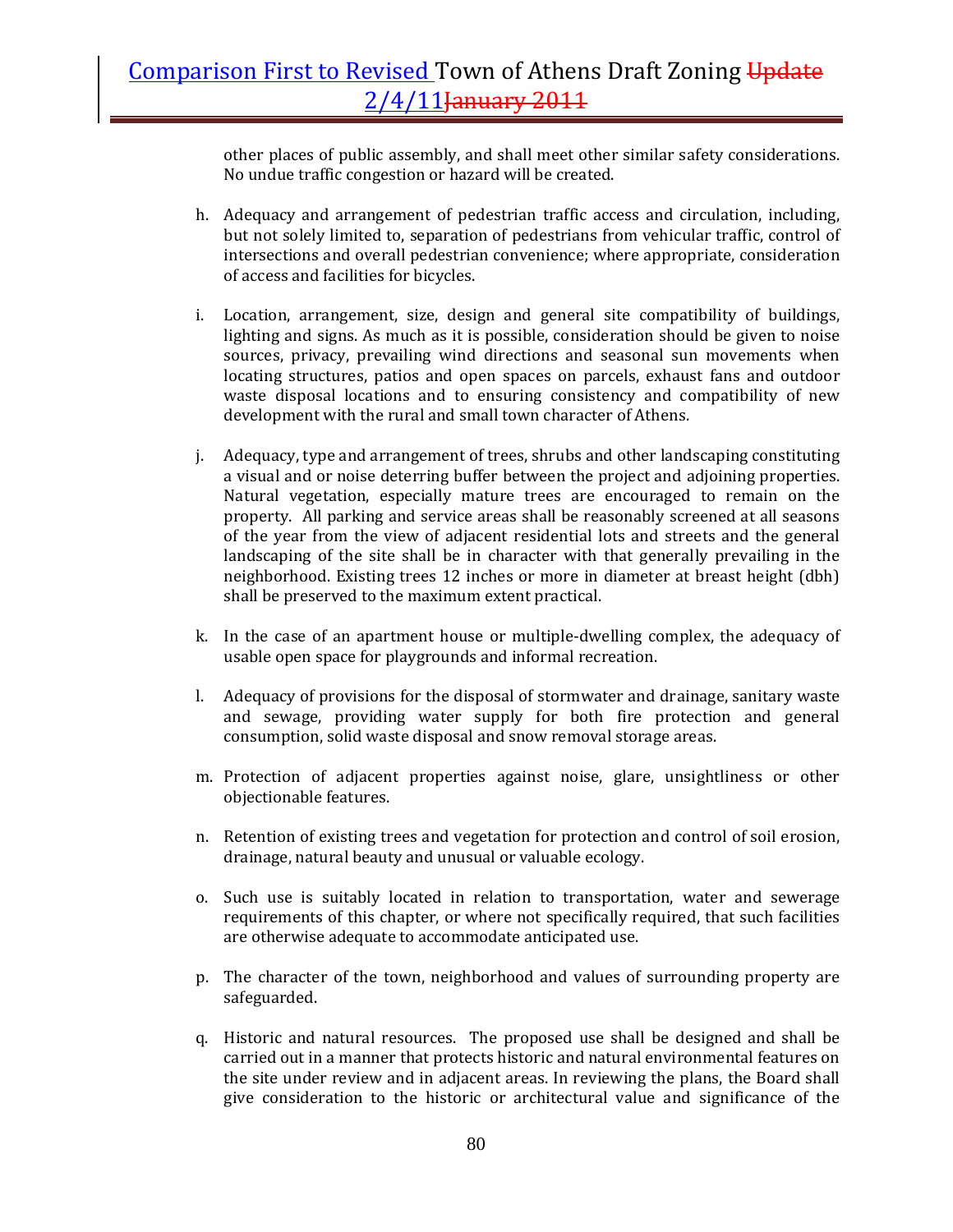structure and its relationship to the historic value of the surrounding area. In addition, the Planning Board shall review for and ensure compatibility of new structures with existing buildings onsite and in the area.

- r. Size and scale. The location and size of such use, the nature and intensity of operations involved in or conducted in connection with the use, the size of the site in relation to the use, its site layout and its relation to existing and future access streets shall be such that both pedestrian and vehicular traffic will not be hazardous or inconvenient to or incongruous with said residence district or conflict with the normal traffic of the neighborhood.
- s. In or adjacent to a residence district. In addition to the above criteria, in the case of any use located in or directly adjacent to a residence district:
	- [1] The location and size of such use, the nature and intensity of operations involved in or conducted in connection therewith, the size of the site in relation to the use, its site layout and its relation to existing and future access streets shall be such that both pedestrian and vehicular traffic to and from the use and the assembly of persons in connection therewith will not be hazardous or inconvenient to or incongruous with said residence district or conflict with the normal traffic of the neighborhood.
- F. Standards applicable to specific uses.
	- (1) See sections 180‐43 to 50 for standards required for specific uses.
- G. Fees and Costs. An application for a special use permit shall be accompanied by an application fee as set by the Town Board. All application fees are in addition to any required escrow fees, and do not cover the cost of environmental review. The applicant shall be responsible for the total cost of environmental reviews that are determined to be necessary to meet the requirements of the State Environmental Quality Review Act (SEQRA). If the Board requires professional review of the application by a designated private planning, engineering, legal, or other consultants, or if it incurs other extraordinary expense to review documents or conduct special studies in connection with the proposed application, reasonable fees reasonable and necessary costs incurred by the Planning Board for professional review of an application shall be charged to the applicant pursuant to Chapter 153 of the Athens Town Code.
- H. Procedures. Within 62 days of receipt of a complete application, the Planning Board shall hold a public hearing. Notice of the public hearing shall be published in the official newspaper at least ten (10) days prior to the date set for public hearing. In addition, not less than (10) days before the date of the hearing (not counting the date of the hearing., written notice of the public hearing shall be mailed to the owners of all property abutting the exterior boundaries of the land involved in the application, and to all other landowners having property located within 500 feet of the exterior boundaries of the land involved in the application, as the names of said owners appear on the last completed assessment roll of the Town. The notice shall include the name of the project, the location of the project site, and the date, place, time and subject of the public hearing at which the site plan will be reviewed. If an application for special use permit approval contains an agricultural data statement, written notice of such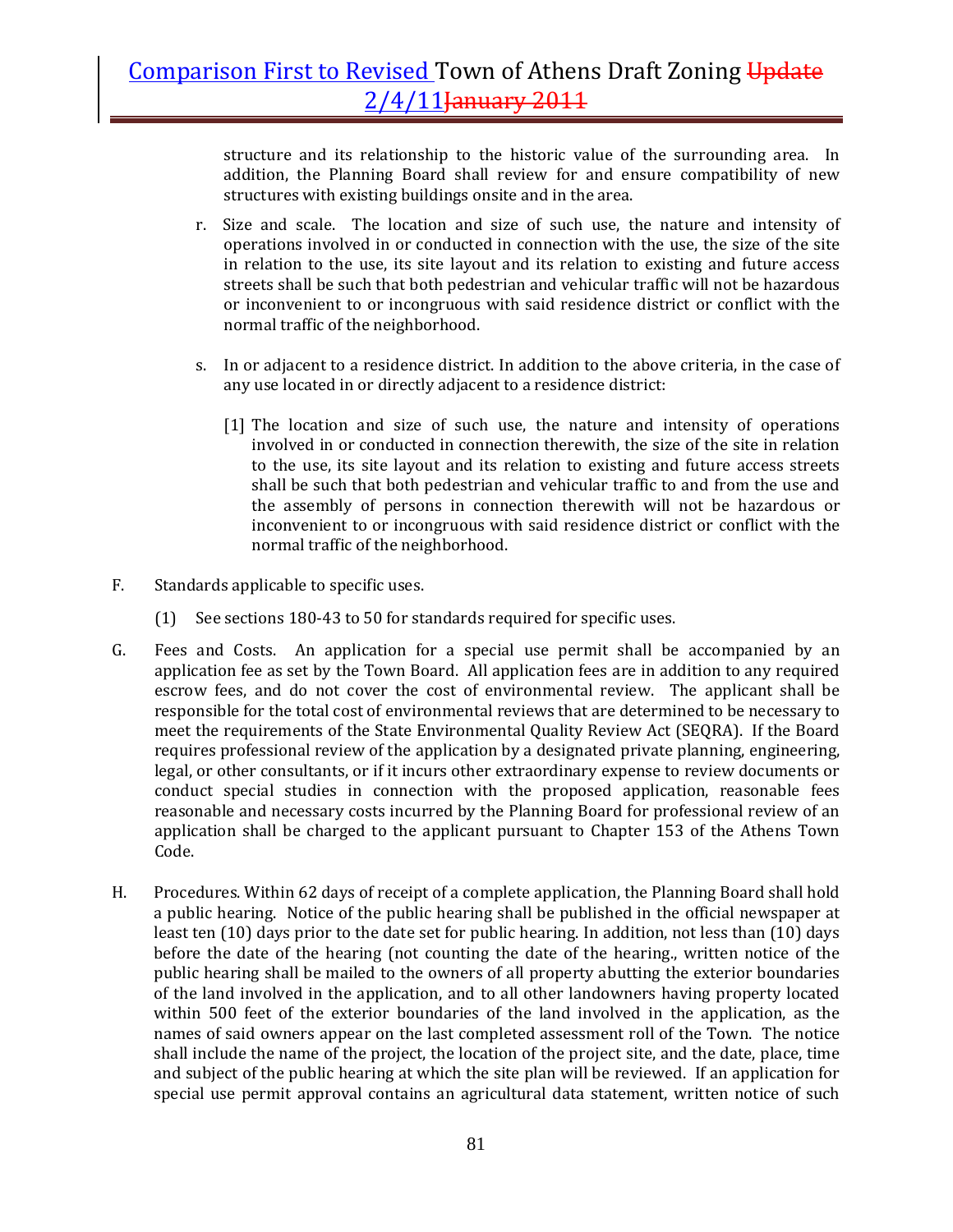application, including a description of the proposed project and its location, shall be mailed to the owners of land as identified by the applicant in the agricultural data statement.

- (1) Notice to County Planning Board. At least ten (10) days before such hearing, the Planning Board shall mail notices thereof to the county planning board as required by section 239‐m of the General Municipal Law.
- (2) Time of decision. The Planning Board shall decide upon the special use permit application within 62 days after the close of the public hearing, subject to compliance with the requirements of  $SEQRA$  and the General Municipal Law sections 239-l. and 239-m. In rendering its decision the Board shall approve, disapprove or approve with modifications and conditions the special use permit application. The time within which the Board must render its decision may be extended by mutual consent of the applicant and the Board. The decision of the Board shall be filed in the office of the Town Clerk within five business days of the date such decision is rendered and a copy thereof shall be mailed to the applicant.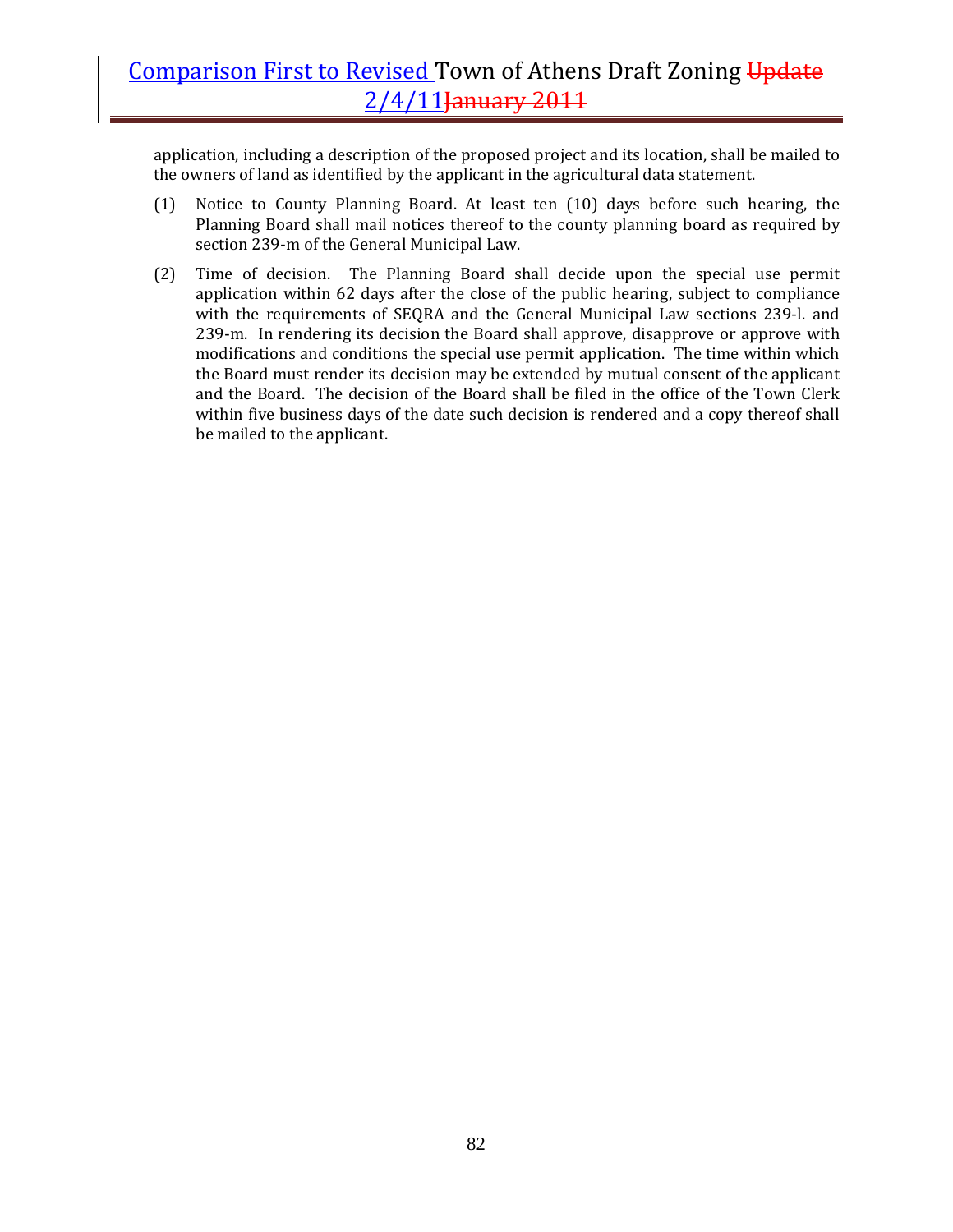### **ARTICLE V**

### **Planned Unit Development**

#### *§ 18057. Intent.*

It is the intent of this planned unit development (PUD) article to provide flexible land use and design regulations through the use of performance criteria so that small- to large-scale residential neighborhoods or portions thereof may be developed within the Town that incorporate a variety of residential types and contain both individual building sites and common property which is planned and developed as a unit. Such a planned unit is to be designed and organized so as to be capable of satisfactory use and operation as a separate entity without necessarily needing the participation of other building sites or other common property in order to function as a neighborhood. This article specifically encourages common innovations in residential development so that the growing demands for housing at all economic levels may be met by greater variety in type, design and siting of dwellings and by the conservation and more efficient use of land in such developments.

### *§ 18058. Objectives.*

In order to carry out the intent of this article, a PUD shall achieve the following objectives:

- A. A maximum choice in the types of environment, occupancy tenure (e.g., cooperatives, individual ownership, condominium and leasing), types of housing, lot sizes and community facilities available to existing and potential Town residents at all economic levels.
- B. More usable open space and recreation areas.
- C. The preservation of trees, outstanding natural topography and geologic features and prevention of soil erosion.
- D. A creative use of land and related physical development which allows an orderly transition of land but that maintains the rural character of Athens.
- E. An efficient use of land resulting in smaller networks of utilities and streets and thereby lower housing costs.
- F. A development pattern in harmony with the objectives of the Comprehensive Plan. H. A more desirable environment than would be possible through the strict application of other articles of this chapter.

### *§ 18059. General PUD Requirements.*

- A. Minimum area. Under normal circumstances, the minimum area required to qualify for a planned unit development district shall be 100 contiguous acres of land. Where the applicant can demonstrate that the characteristics of the applicant's holdings will meet the objectives of this article, the Town Board, with the advice and comment of the Planning Board may consider projects with less acreage.
- B. Ownership. The tract of land for a project may be owned, leased or controlled either by a single person or corporation or by a group of corporations. An application must be filed by the owner or jointly by owners of all property included in the project. In the case of multiple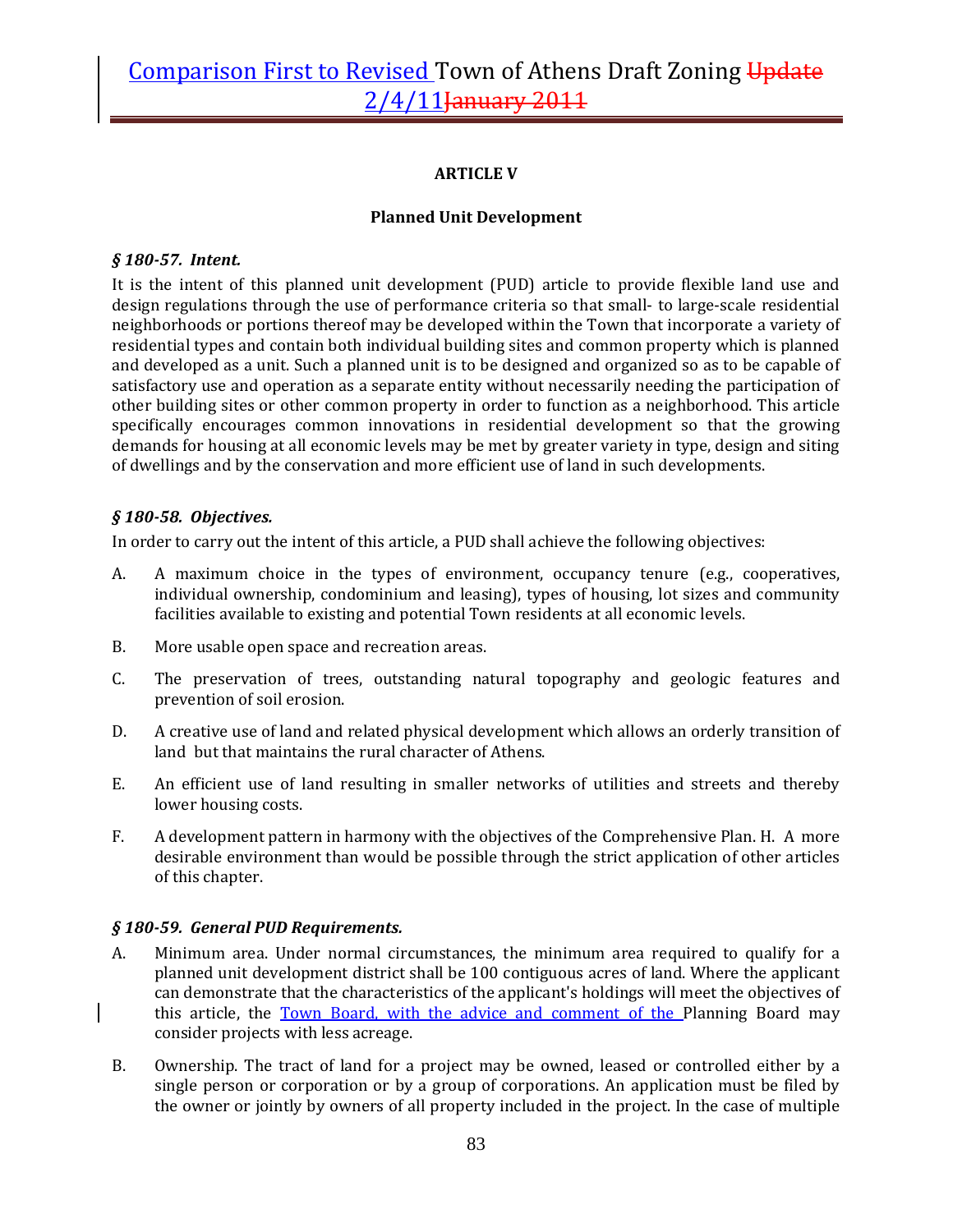ownership, the approved plan shall be binding on all owners.

- C. Location of PUD district. The PUD district shall be applicable to any area of the Town where the applicant can demonstrate that the characteristics of the applicant's holdings will meet the objectives of this article.
- D. Permitted uses. All uses within an area designed as a PUD district are determined by all the provisions of this section and the approved plan of the project concerned.
	- (1) Residential uses. Residences may be of any variety of types. In developing a balanced community, the use of a variety of housing types shall be deemed most in keeping with this article.
	- (2) Accessory commercial service and other nonresidential uses. Commercial, service and other nonresidential uses may be permitted (or required) where such uses are scaled primarily to serve the residents of the PUD. The following proportions are deemed to be in keeping with this intent under normal circumstances:
		- a. Where the PUD contains 100 or more dwelling units, a maximum of 2,400 square feet of floor area for every 100 dwelling units may be used for limited commercial and/or service uses. Such commercial or service area may be in separate buildings or incorporated within two-family structures or in suitable combinations of these alternatives.
		- b. Where the PUD contains 500 or more dwelling units, a maximum of one acre of land for every 100 dwelling units may be used for commercial and/or service purposes.
		- c. Where the PUD contains 1,000 or more dwelling units, five acres of land for every 100 dwelling units may be used for compatible industry in addition to the permitted commercial and services uses.
	- (3) Resorts, located in the Green Lake Watershed Overlay District.
	- (4) Customary accessory or associated uses, such as private garages, storage spaces, recreational and community activities, churches and schools, shall also be permitted as appropriate to the PUD.
- E. Intensity of land use. Because land is used more efficiently in a PUD, improved environmental quality can often be produced with a greater number of dwelling units per gross building acre than usually permitted in traditionally zoned districts. The Town Board shall determine in each case the appropriate land use intensity or dwelling unit density for individual projects. The determination of land use intensity rating or dwelling unit densities shall be completely documented, including all facts, opinions and judgments justifying the selection of the rating or density, including how the objectives of the Comprehensive Plan are maintained.
- F. Common property in the PUD. Common property in the PUD is a parcel or parcels of land, together with the improvements thereon, the use and enjoyment of which are shared by the owners and occupants of the individual building sites. When common property exists, the ownership of such common property may be either public or private. When common property exists in private ownership, satisfactory arrangements shall be made for the improvement, operation and maintenance of such common property and facilities, including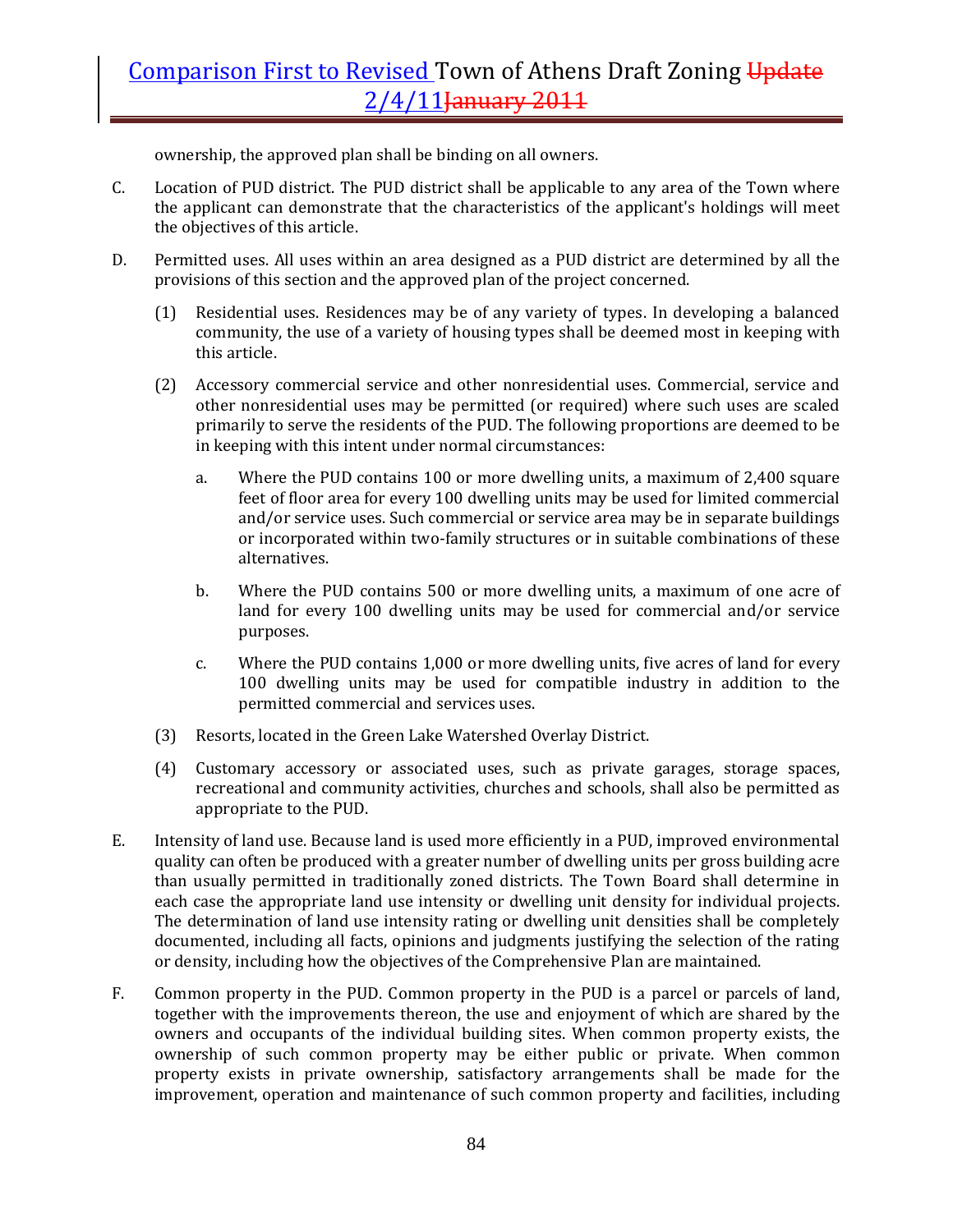private streets, drives, service and parking areas and recreational and open space areas.

### *§ 18060. PUD Application Procedure And Approval Process.*

- A. General. Whenever any planned unit development is proposed, before any permit for the erection of a permanent building in such planned unit development shall be granted and before any subdivision plat of any part thereof may be filed in the office of the Greene County Clerk, the developer or the developer's authorized agent shall apply for and secure approval of such planned unit development in accordance with the following procedures.
- B. Procedure.
	- (1) Town Board Approval: The establishment of a Planned Unit Development in the Town of Athens is a legislative act, similar to a rezoning. As a consequence, the establishment of a Planned Unit Development requires the approval of the Town Board. Because the establishment of a Planned Unit Development is a legislative act, the Town Board has the same amount of discretion in deciding whether to adopt a Planned Unit Development proposal as it does for any other legislative act. The Town Board may adopt a Planned Unit Development only if it complies with the standards set in this local law and is in accordance with the letter and spirit of the adopted Comprehensive Plan of the Town and Village of Athens.
		- a. Creation of a Planned Unit Development is subject to the State Environmental Quality Review Act (Article 8 of the New York State Environmental Conservation Law).
		- b. The Town Board shall, prior to establishing a Planned Unit Development, submit such proposal to the Town of Athens Planning Board and receive a recommendation from said Board. The Planning Board's review at this time shall not be a full site plan or subdivision review, but oriented to whether such proposed PUD is consistent with the Comprehensive Plan of the Town and should be established. The Town Board may also, at their discretion, consult with any engineer, attorney, planner, or other such professional at the applicant's expense.
		- c. The Town Board may, after receiving a recommendation from the Planning Board, approve the general outline of the proposed PUD. This approval shall include establishment of the uses and densities that are allowable in the Planned Unit Development as well as whether they are permitted uses or uses subject to Special Use Permits and site plan approval.
	- (2) Planning Board Approval: The Town Board adoption of a Planned Unit Development does not constitute subdivision, site plan or special permit approval. Once the general development plan of the PUD is approved, it is then the responsibility of the Planning Board to approve site plans, subdivisions, and special use permits (if applicable) for the approved plan.
	- (3) Application Requirements: The application for a Planned Unit Development and six copies shall be submitted to the Town Clerk at least twenty business days before the next meeting of the Town Board. The application shall consist of all materials outlined in Section 180 60 (B).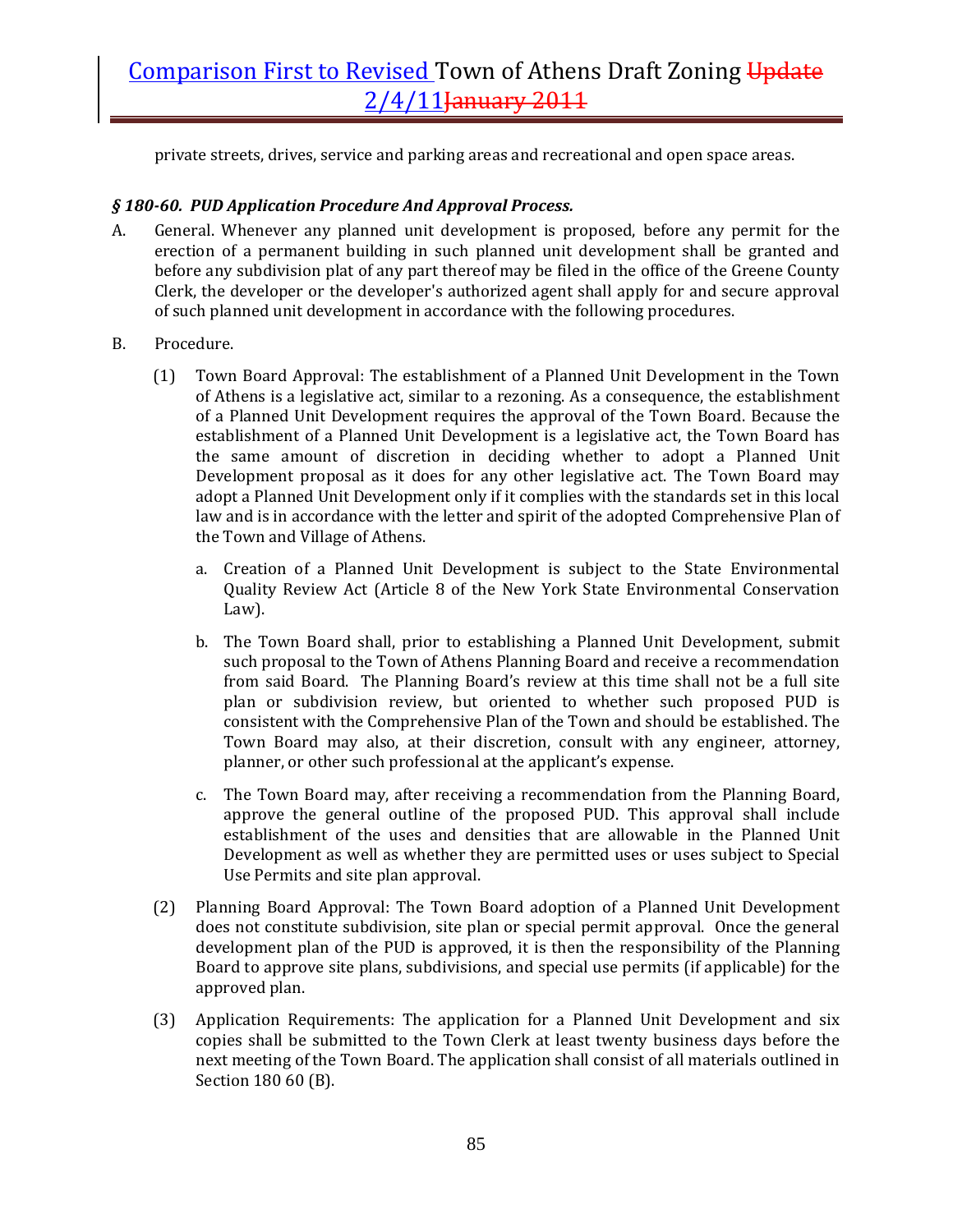- (4) Review of Application: The Town Board may engage experts, including but not limited to professional planners, architects, attorneys and engineers in reviewing the Planned Unit Development proposal. The reasonable expense of engaging such experts shall be charged to the applicant.
- (5) Within 31 days of receipt of the application, the Town Board shall refer the application, sketch plan and EAF to the Town Planning Board. The PlanningTown Board willshall also forward a copy of the application, sketch plan and EAF to the Greene County Planning Board pursuant to General Municipal Law  $\S 239$ -m. However, if the Town Board determines that the proposal does not merit review because it does not meet the objectives of this local law or the Town's Comprehensive Plan, it shall so notify the applicant, shall not refer the application to the Planning Board or the County Planning Board, and no further action on the application shall be taken.
- (6) Planning Board Procedures: The Planning Board shall provide to the Town Board an advisory opinion on the proposed Planned Unit Development after receiving a complete application for a Planned Unit Development and before the next meeting of the Town Board following the Planning Board's receipt of the Planned Unit Development application. Alternatively, the Planning Board may request additional information reasonably related to the Planned Unit Development application. If the Planning Board requests additional information, its' time to render an advisory opinion is extended to the next meeting of the Town Board following receipt of such additional information. The time of receipt of such information shall be deemed to be the date of the regular meeting following submission of the information to the Planning Board. The Planning Board may call upon the County Planning Department or Board, the Soil Conservation Service and any other public or private consultants that it feels are necessary to provide a sound review of the proposal. The advisory opinion shall contain a report outlining the following:
	- a. A report that includes a recommendation to the Town Board that a public hearing be held for the purpose of considering PUD districting or a recommendation that the Town Board reject the PUD application. This opinion shall be based on the following findings which shall be included as part of the report:
		- [1] How the proposal conforms to the Comprehensive Plan.
		- [2] How the proposal meets the intent and objectives of a planned unit development.
		- [3] That the proposal is conceptually sound in that it meets a community need and it conforms to accepted design principals in the proposed functional roadway system, land use configuration, open space system, drainage system and scale of the elements, both absolutely and to one another.
		- [4] That there are adequate services and utilities available or proposed to be made available in the construction of the development.
	- b. An unfavorable report shall clearly state the reasons and, if appropriate, point out to the applicant what might be necessary in order to receive a favorable report.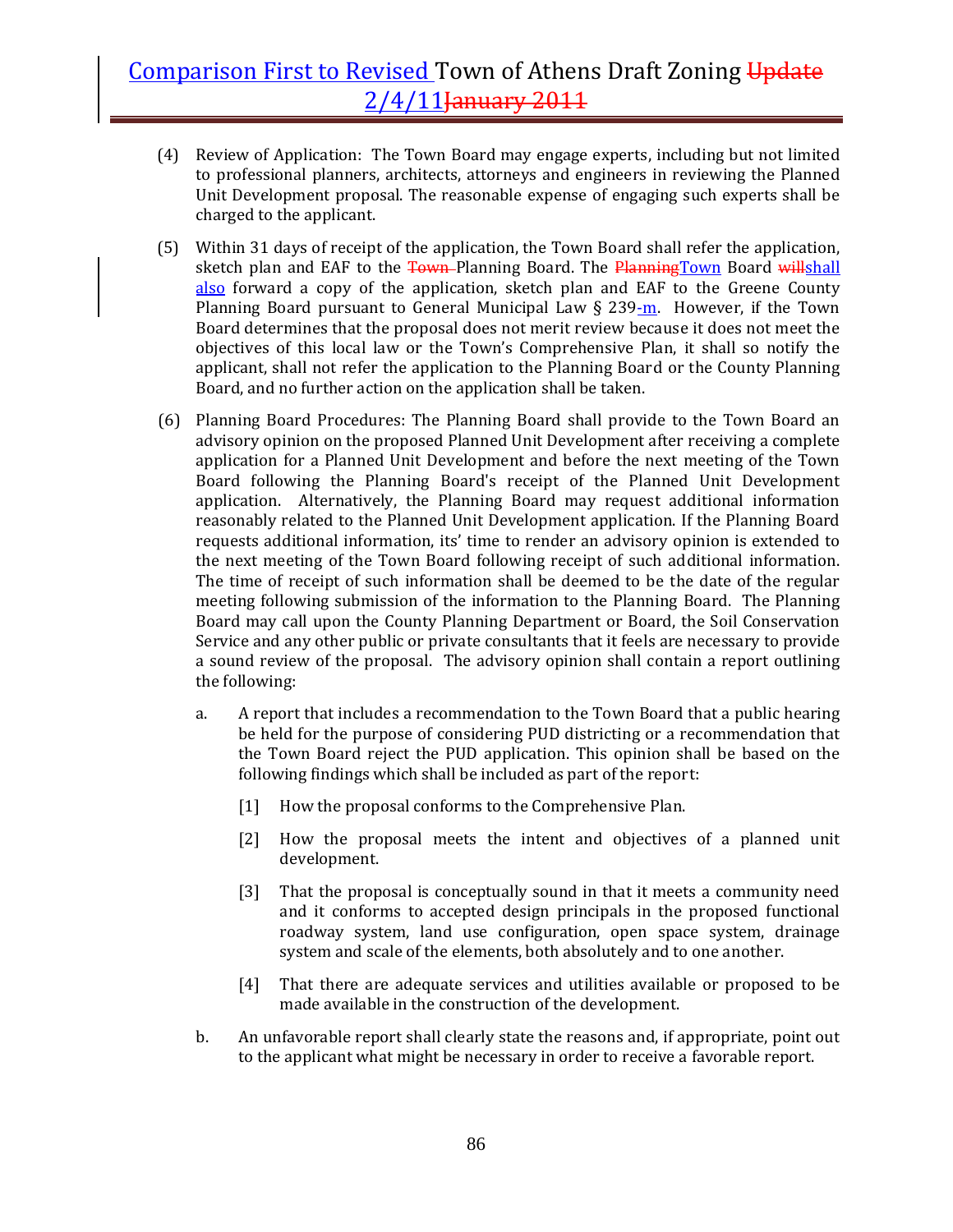- (7) Public Hearing: The Town Board shall not vote to approve a Planned Unit Development until it has held at least one public hearing on the application following the submission of a complete application, receipt of the Planning Board's recommendations on the application, and has met the referral requirements of 180-60 ( $\overline{GB}$ )(5) and (B)(6).
- (8) Adoption of Planned Unit Development: The Town Board shall act on an application to establish a Planned Unit Development within ninety days following receipt of the Planning Board's recommendations. The date of receipt of the Planning Board's recommendations shall be deemed to be the first regular meeting of the Town Board following the Town Clerk's receipt of the Planning Board's recommendations. The Town Board's failure to act on a Planned Unit Development application within this period shall not be deemed to constitute a default approval of the application. The Town Board may adopt a Planned Unit Development only after following the procedures described above and making written findings regarding each of the standards set forth above for adoption of a Planned Unit Development. The approval shall include a list of permitted, Special Use Permitted uses and uses requiring site plan review and any other minimum land use standards that the Town Board deems appropriate.
- C. Role of the Planning Board after Adoption of a Planned Unit Development.

The Planning Board's role after adoption of a Planned Unit Development by the Town Board is to review site plans, subdivisions, and Special Use Permits for uses in the Planned Unit Development pursuant to the requirements for those approvals in this local law and in the Town of Athens Subdivision Law.

- D. PUD Sketch Plan.
	- (1) A sketch plan shall be prepared and be approximately to scale, though it need not be to the precision of a finished engineered drawing, and it shall clearly show the following information:
		- a. The location of the various uses and their areas in acreage.
		- b. The general outlines of the interior roadway system and all existing rights‐of‐way and easements, whether public or private.
		- c. Delineation of the various residential areas, indicating for each such area its general extent, size and composition in terms of total number of dwelling units, approximate percentage allocation by dwelling unit type (i.e., single‐family detached, duplex, townhouse, garden apartment or high rise) and general description of the intended market structure (i.e., luxury, middle income, moderate income, elderly units, family units, etc.), plus a calculation of the residential density in dwelling units per gross acre (total area including interior roadways) for each such area.
		- d. The interior open space system.
		- e. The overall drainage system.
		- f. Principal ties to the community at large with respect to transportation, water supply and sewage disposal.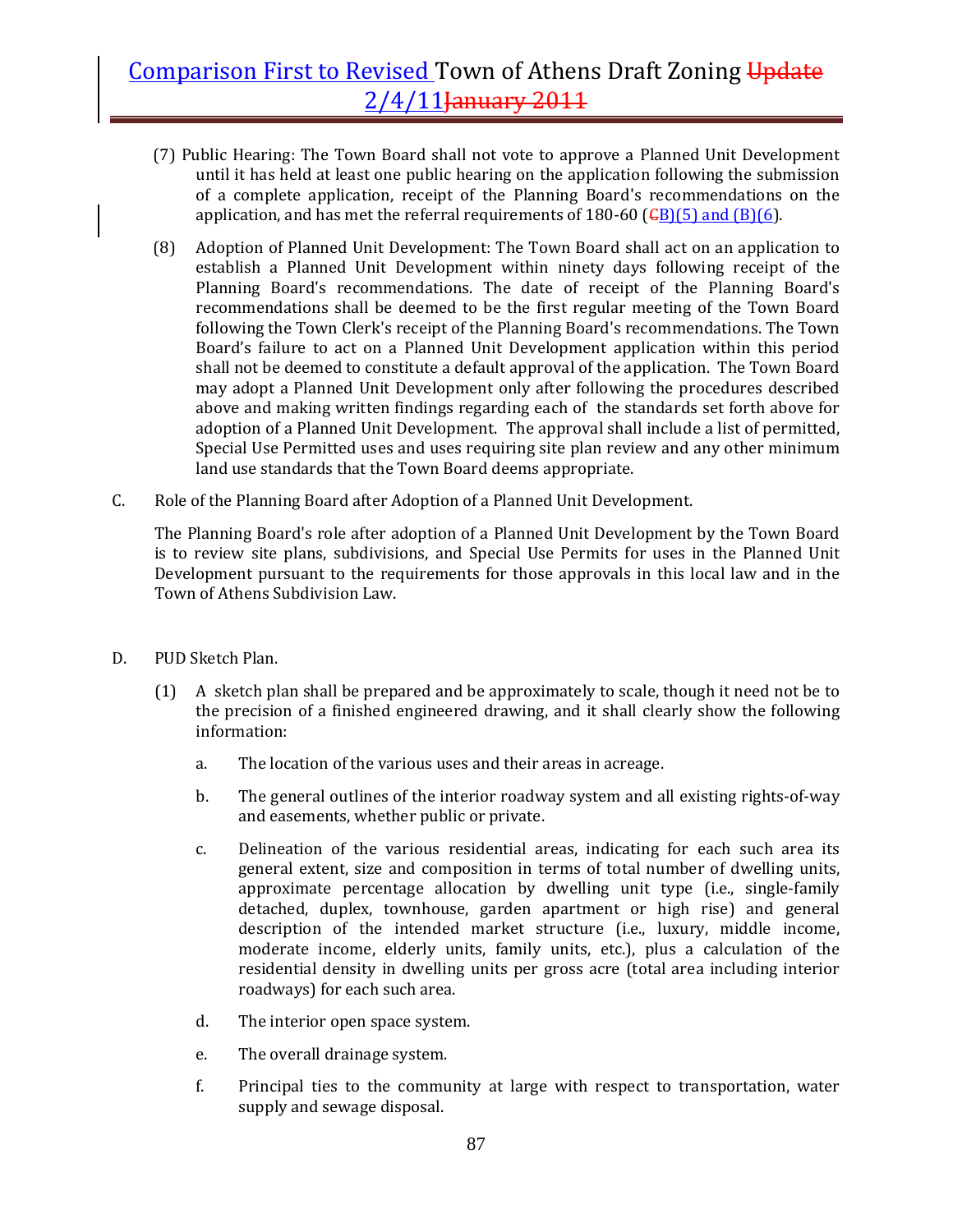- g. General description of the provision of other community facilities, such as schools, fire protection services and cultural facilities, if any, and some indication of how these needs are proposed to be accommodated.
- h. A location map showing uses and ownership of abutting lands.
- i. Slope map overlay showing areas over 15% but less than 25% and showing slopes over 25%.
- j. Topographic map showing contour intervals of not more than five feet elevation.
- k. Vegetation map overlay clearly showing types of vegetation.
- l. Soils map overlay.
- m. Surface to bedrock map overlay.
- n. Natural drainways map overlay.
- o. Natural features overlay showing other significant features, vistas, areas subject to flooding, erosion, etc.
- (2) In addition, the following documentation shall accompany the sketch plan:
	- a. Evidence of how the developer's particular mix of land uses meets existing community demands. (Note: Evidence as to demands may be in the form of specific studies or reports initiated by the developer or in the form of references to existing studies or reports relevant to the project in question.)
	- b. Evidence that the proposal is compatible with the goals of the official Comprehensive Plan, if any.
	- c. General statement as to how common open space is to be owned and maintained.
	- d. If the development is to be staged, a general indication of how the staging is to proceed. Whether or not the development is to be staged, the sketch plan of this section shall show the intended total project.
	- e. Evidence of any sort in the applicant's own behalf to demonstrate his or her competence to carry out the plan and his or her awareness of the scope of such a project, both physical and financial. (Evidence as to demands may be in the form of specific studies or reports initiated by the developer or in the form of references to existing studies or reports relevant to the project in question.)
	- f. Evidence that the conservation standards of  $\S$  180-51 can be met.

#### E. Referral

- (1) The Town Board shall refer the application to the County Planning Board for its analysis and recommendations, and the Town Board shall also refer the application to the Town Engineer for his or her review.
	- a. The Town Board shall give the County Planning Board at least 30 days to render its report, and within 62 days after the public hearing the Town Board shall render its decision on the application.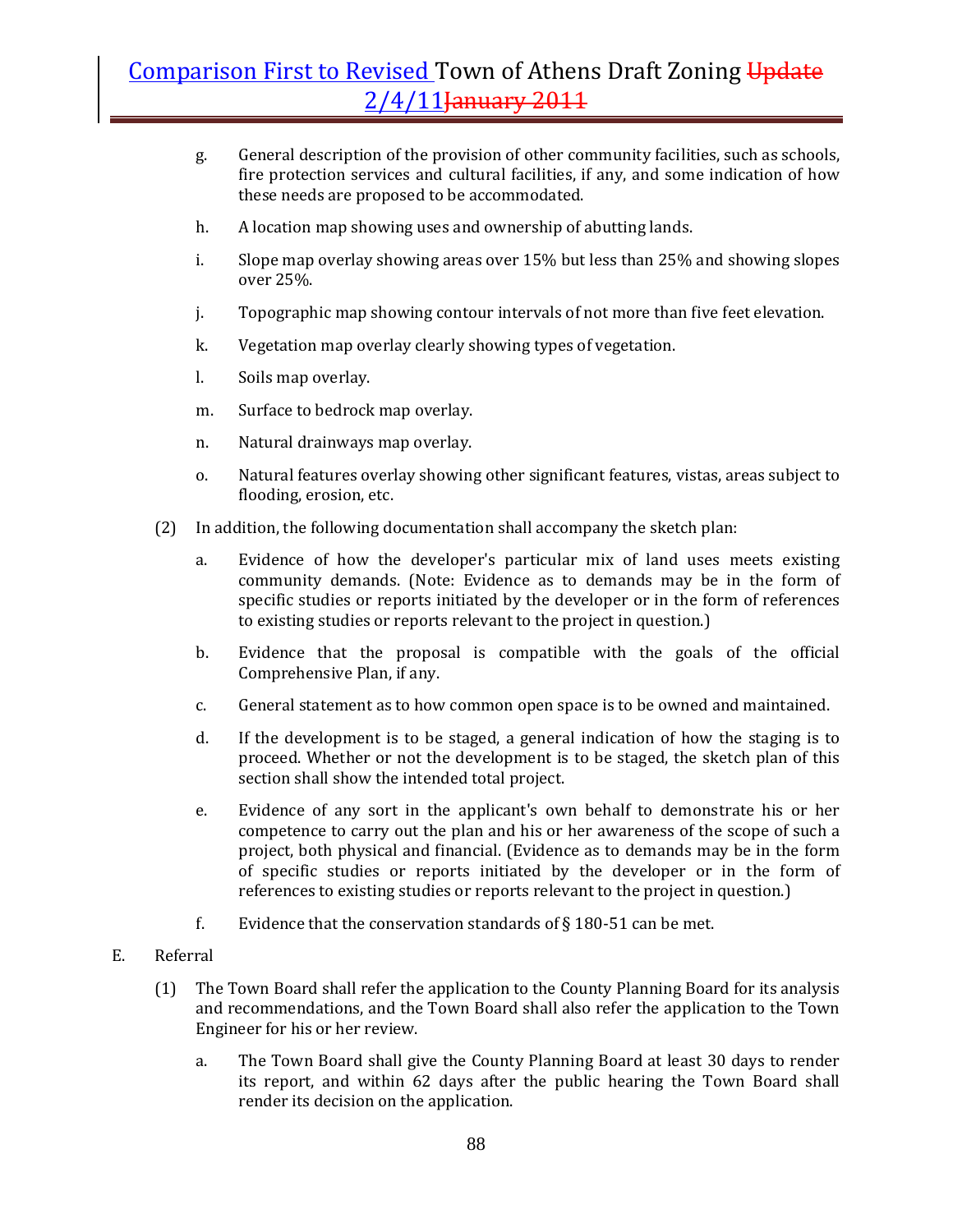- b. The Town Engineer shall submit a report to the Town Board within 30 days of the referral, duly noting the feasibility and adequacy of those design elements under his or her sphere of interest. This report need only concern itself with general conceptual acceptance or disapproval, as the case may be, and in no way implies any future acceptance or rejection of detailed design elements as will be required in the later site plan review stage. The Town Engineer may also state in his or her report any other conditions or problems that must be overcome before consideration of acceptance on his or her part.
- F. Zoning for planned unit development.
	- (1) If the Town Board grants the PUD districting, the Zoning Map shall be so notated. The Town Board may, if it feels it necessary in order to fully protect the public health, safety and welfare of the community, attach to its zoning resolution any additional conditions or requirements for the applicant to meet. Such requirements may include, but are not confined to, visual and acoustical screening, land use mixes, order of construction and/or occupancy, circulation systems, both vehicular and pedestrian, availability of sites within the area for necessary public services, such as schools, firehouses and libraries, protection of natural and/or historic sites and other such physical or social demands. The Town Board shall state at this time its findings with respect to the land use intensity or dwelling unit density as called for in § 180‐59(E).
	- (2) PUD districting shall be conditional upon the following:
		- a. Securing of final site plan approval in accordance with the procedures set forth in § 180‐61.
		- b. Compliance with all additional conditions and requirements as may be set forth by the Town Board in its resolution granting the PUD district.
- G. Reasonable and necessary costs incurred by the Planning Board, Zoning Board of Appeals or Town Board for professional review of an application shall be charged to the applicant pursuant to Chapter 153 of the Athens Town Code.

### *§ 18061. PUD Site Plan Approval Process.*

All site plan approval procedures and standards shall be met pursuant to  $\S 180-55$ .

A. Staging. If the applicant wishes to stage his or her development and he or she has so indicated as per § 180-60 D(2)(d), then the applicant may submit only those stages he or she wishes to develop for site plan approval in accordance with his or her staging plan. Any plan which requires more than 24 months to be completed shall be required to be staged and a staging plan must be developed. At no point in the development of a PUD shall the ratio of nonresidential to residential acreage or the dwelling unit ratios between the several different housing types for that portion of the PUD completed and/or under construction differ from that of the PUD as a whole by more than 20%.

### *§ 18062. Other PUD Regulations.*

A. Regulation after initial construction and occupancy. For the purposes of regulating the development and use of property after initial construction and occupancy, any changes other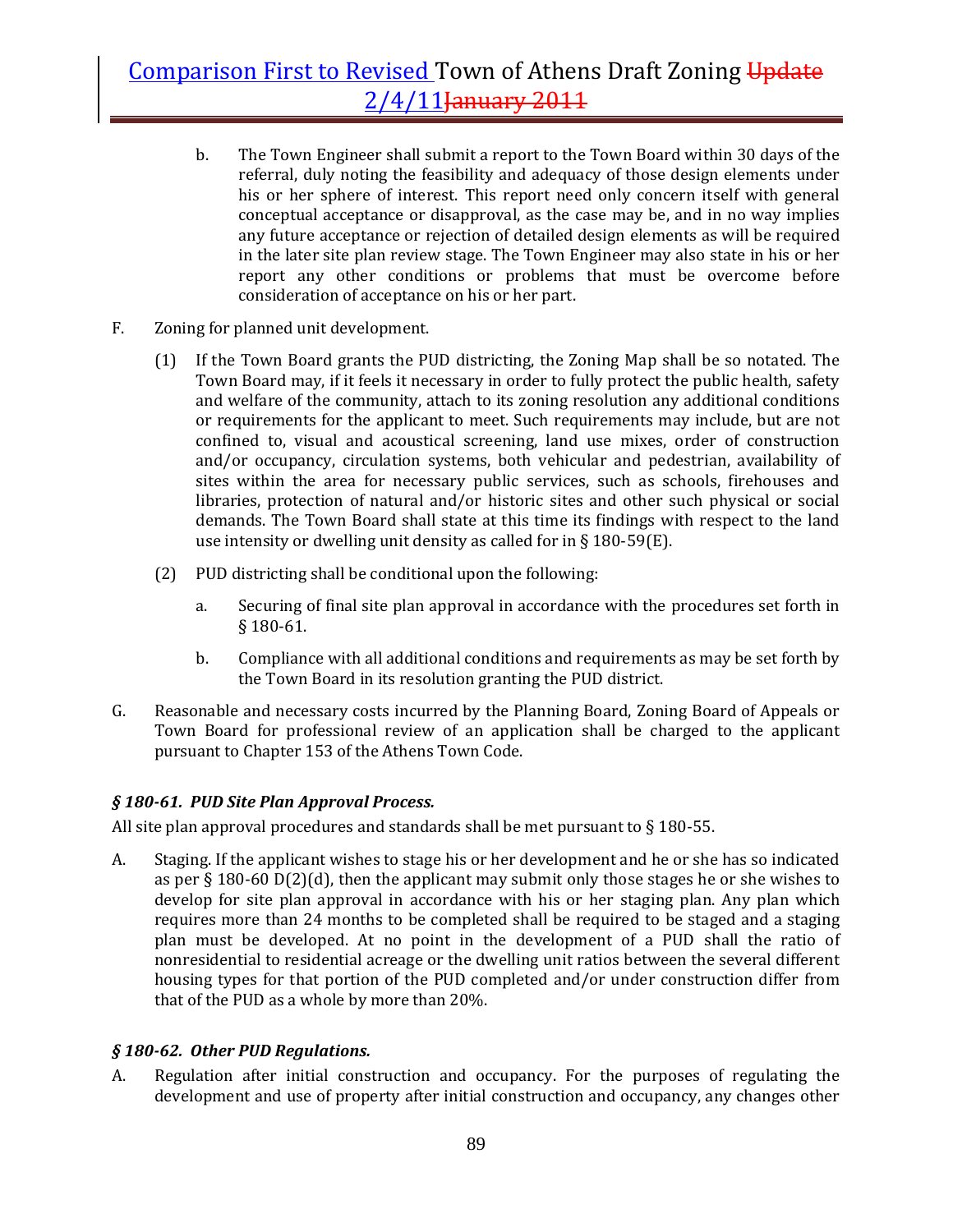than use changes shall be processed as a special permit request to the Planning Board. Use changes shall also be in the form of a request for special permit, except that Town Board approval shall be required. It shall be noted, however, that properties lying in the planned unit development districts are unique and shall be so considered by the Planning Board or Town Board when evaluating these requests, and maintenance of the intent and function of the planned unit shall be of preliminary importance.

B. Site plan review. The site plan review provisions in the case of a subdivision shall not obviate the necessity for the applicant to meet the provisions of §§ 276 and 277 of the Town Law in conformance with the provisions of Chapter 154, Subdivision of Land. No building and zoning permits shall be issued for excavation or construction within a planned unit development district until improvements are installed or a performance bond(s) posted in accordance with the same procedures as provided in  $\S 277$  of the Town Law relating to subdivisions of land and any other requirements as may be imposed as conditions of Town Board zoning approval for a planned unit development district.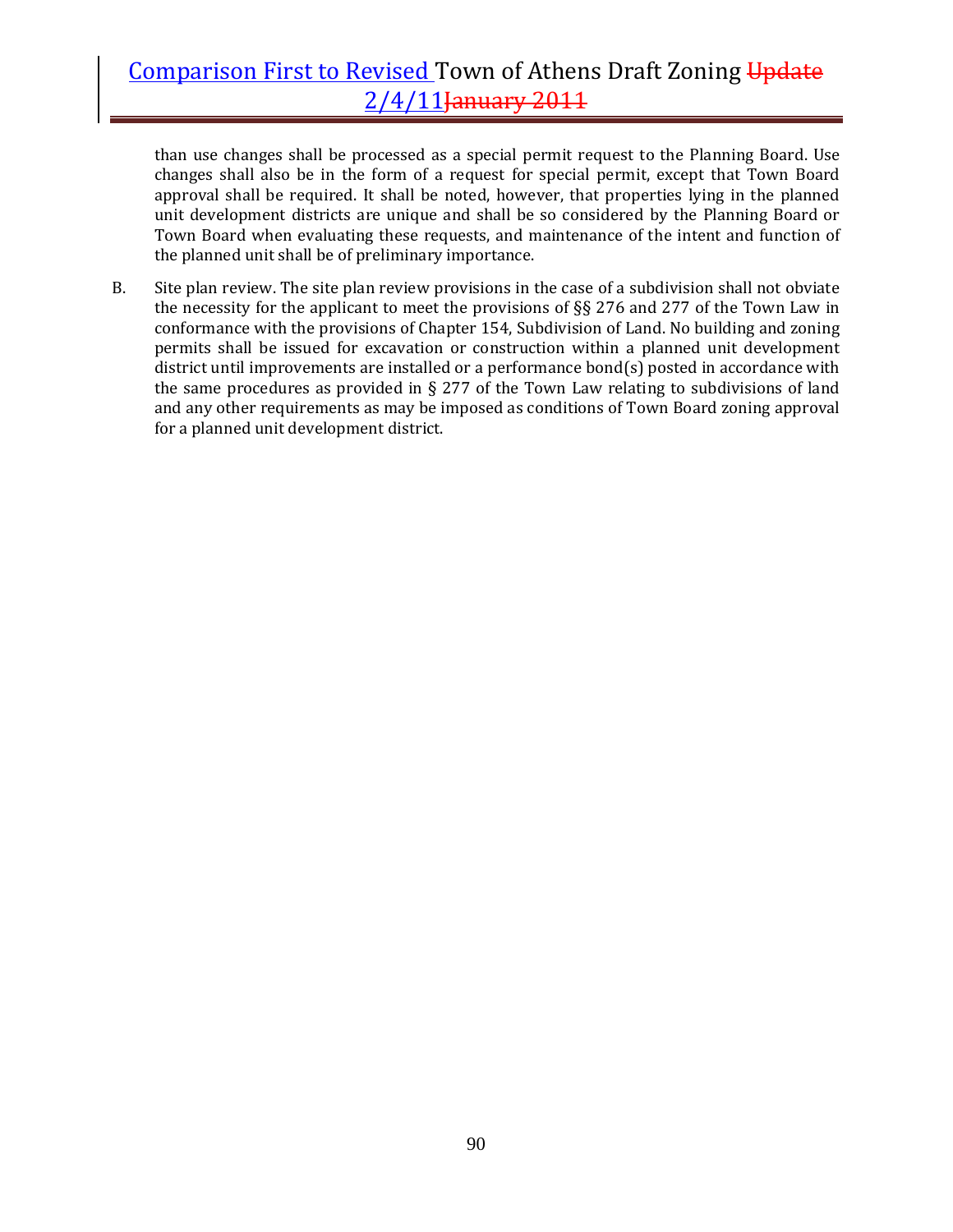### **ARTICLE VI**

### **Cluster and Conservation Development**

### *§ 18063. Purpose.*

- A. The purpose of this article is to permit variation in lot size and housing type in suitable areas in order to encourage flexibility of design, to enable land to be developed in such a manner as to promote its most appropriate use, to facilitate the adequate and economical provision of streets and utilities and to preserve the natural and scenic qualities of open space, in accordance with § 278 of the New York State Town Law.
- B. This purpose is achieved by permitting lot sizes to be reduced in a subdivision tract. However, the overall density allowed in a clustered/conservation subdivision shall not exceed that which is otherwise permitted in the applicable zoning district. There shall be a minimum of 50% of the land preserved as permanent open space for the use and enjoyment of the residents of the area. However, if the Town of Athens grants a density bonus as an incentive to encourage use of cluster and conservation subdivisions, the density may be increased pursuant to § 180-13 (Modification of Density). Density bonus units have to conform to the same layout requirements as all other units within the clustered subdivision.

### *§ 18064. Applicability, General Conditions And Requirements.*

- A. Applicability. If a subdivider makes written application to the Planning Board for use of this procedure, the Planning Board is hereby empowered to implement these provisions at its discretion if in the Board's judgment its application at the particular location is desirable and would contribute to the general well-being of the neighborhood and community and would benefit the Town. The Planning Board is authorized to require adherence to the regulations of Article VI (Clustered and Conservation Subdivision) for any subdivision applications in the Ru, Ag. OS and districts, where, in the opinion of the Planning Board during SEQRA review, the purposes of this Chapter cannot be met using conventional subdivision methods. The following conditions may warrant requirement of a clustered or conservation subdivision layout:
	- (1) State and/or federal freshwater wetlands occupy 25% or more of the site.
	- (2) Slopes of greater than 20% occupy 25% or more of the site.
	- (3) Open water occupies 25% or more of the site.
	- (4) The site contains a Flood Plain or Flood hazard area as mapped by the Federal Emergency Management Agency's Flood Insurance Maps.
	- (5) The site contains a Critical Environmental Area as determined by the Town, Greene County, or the Department of Environmental Conservation.
	- (6) The site contains an identified a scenic view or scenic vistas vista, as may be identified in the Comprehensive Plan, a scenic inventory, or other adopted Town planning document.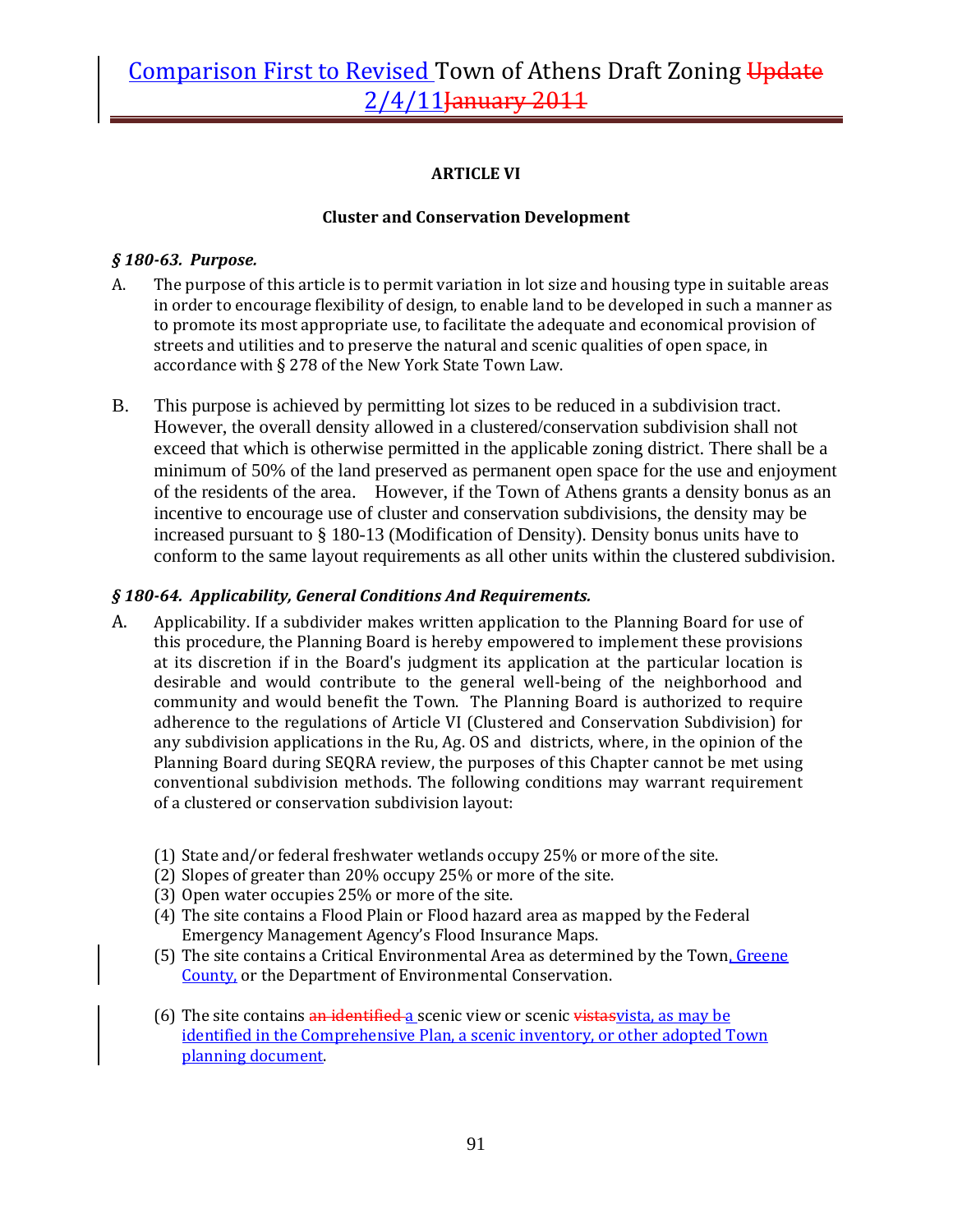- (7) The lot or parcel contains an identified critical habitat or a known endangered species as determined by the Department of Environmental Conservation Natural Heritage Program or through a field study.
- B. When an applicant includes only a portion of a landowner's entire tract, a sketch layout according to this section shall be included showing future potential subdivision of all the contiguous lands belonging to the landowner to ensure that subdivision may be accomplished in accordance with this section. Subdivision and review of the sketch plan of those locations at this stage shall not constitute approval of the future subdivision shown thereon.
- C. Permitted, accessory and special permit uses. Permitted, accessory and special permit uses within a cluster/conservation subdivision shall be the same as those otherwise allowed in the zoning district in which the development is located.
- D. Dimensional standards. Within the framework of limitations set forth in this section of the law, the Planning Board shall review all proposed modifications of lots, bulk and other requirements which it has determined are necessary or appropriate to properly accomplish the purposes of this law. Lots shall be arranged in a way that preserves open space as conservation as described in this section.
	- (1) In all Zoning districts, a cluster/conservation subdivision must preserve at least fifty (50%) percent of the tract's acreage as open space land. Parking areas and roads shall not be included in the calculation of the minimum required open space. All conserved lands shall be permanently restricted from future subdivision and development.
	- (2) The builder or developer shall include variations in the principal building position and orientation, but shall observe, as practical, the following minimum standards: Front yard setback of 25 feet; Rear yard setback of 40 feet; Side yard setback of 20 feet separation for principal buildings; building height of 35 feet.
	- (3) Maximum impervious coverage. No more than 30% of any given acre shall may be covered with impervious surface in the form of access drives, parking areas or structures unless such coverage meets the overall planning goals of this local law.
	- (4) Minimum lot size. The minimumIndividual lot size sizes for developments requiring individual wells and septic systems shall be equal to that required the minimum size necessary to meet the requirements of water and septic systems as determined by the Greene Town Engineer, the Planning Board Engineer, or any other agency with regulatory authority, such as a County Health Department or the New York State Department of Health to meet standards for water and septic system approvals, if applicable. The average lot size, calculated by including only new buildable acres, and not any preserved open spaces for developments with central water and sewer shall be 1/2 acre.
- E. Unit Mix. The clustered or conservation subdivision design may include a mix of single‐family and multi‐family dwellings as a means of achieving housing diversity and preserving open space if such multi-family dwellings are allowed in the district. The number of multi-family units shall be limited to not more than one-third  $(1/3)$  of the total number of dwelling units. Multi-family structures shall not exceed 5 units each. Single-wide mobile homes shall not be permitted within any residential cluster development as governed by this section.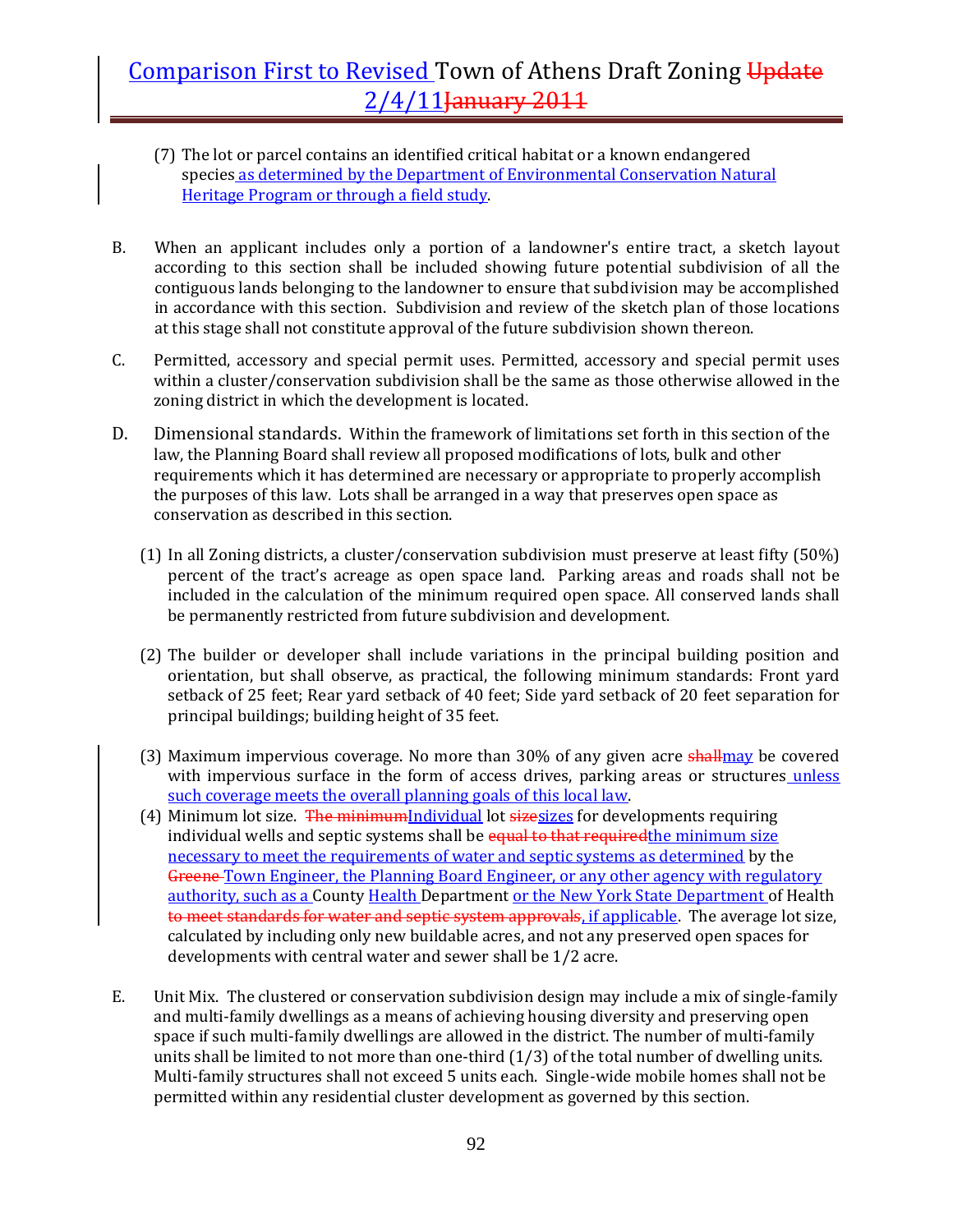- Preserved open space may be included as a portion of one or more large lots, or may be on a separate open space lot. Such open space may be owned by a homeowner's association, private landowner(s), a non‐profit organization or a State, County or local government provided it is protected from development by a conservation easement or deed restriction. When a tract is held in multiple ownership, it shall be planned as a single entity with common authority and common responsibility. A plan for landscaping and other development of the common open space area shall be reviewed and approved by the Planning Board.
- G. Uses for Open Space. The Planning Board may approve uses for open space within a clustered/conservation subdivision, and these uses will be clearly indicated on the final map. The following are permitted uses for preserved open space areas:
	- (1) The Planning Board may approve recreational uses such as wooded park areas, bridle paths, hiking trails, etc. Areas for active recreation which are to contain substantial improvements, impervious surfaces and other alteration from their natural state shall not constitute open space hereunder.
	- (2) The Planning Board may approve conservation uses such as open woodland, wetlands, slopes, or escarpments.
	- (3) The Planning Board may approve cultural aspects, such as historic places and buildings, archaeological sites, parks, and such open spaces which will assure that each of the above cultural aspects are adequately protected in the public interest.
	- (4) Where active agriculture or horticultural uses (as allowed and defined in this Chapter) are taking place or could take place, structures shall be placed on the least productive portions of that land in order to preserve the ability to utilize prime farmland soils and soils of statewide importance that are best suited for agriculture.
	- (5) Water supply and sewage disposal systems and stormwater detention areas designed, landscaped, and available for uses as part of the conservation lands.
	- (6) Rights‐of‐way, easements for drainage, access, sewer or water lines or other public purposes.
- H. A mechanism for the long‐term ownership and maintenance of common open space shall be provided, subject to the approval of the Town Planning Board during the subdivision review process. Similar provision shall be made for the long‐term ownership and maintenance of roadways, drainage ways, utilities and other improvements within the cluster development.
- I. Building Design Variation: The developer shall prevent monotonous streetscapes by adding variations in the principal building architecture.
- J. There shall be only one principal building per building lot.
- K. The minimum area required to qualify for this procedure shall be six contiguous acres of land.
- L. In addition to the foregoing, a cluster development subdivision plot may be approved only if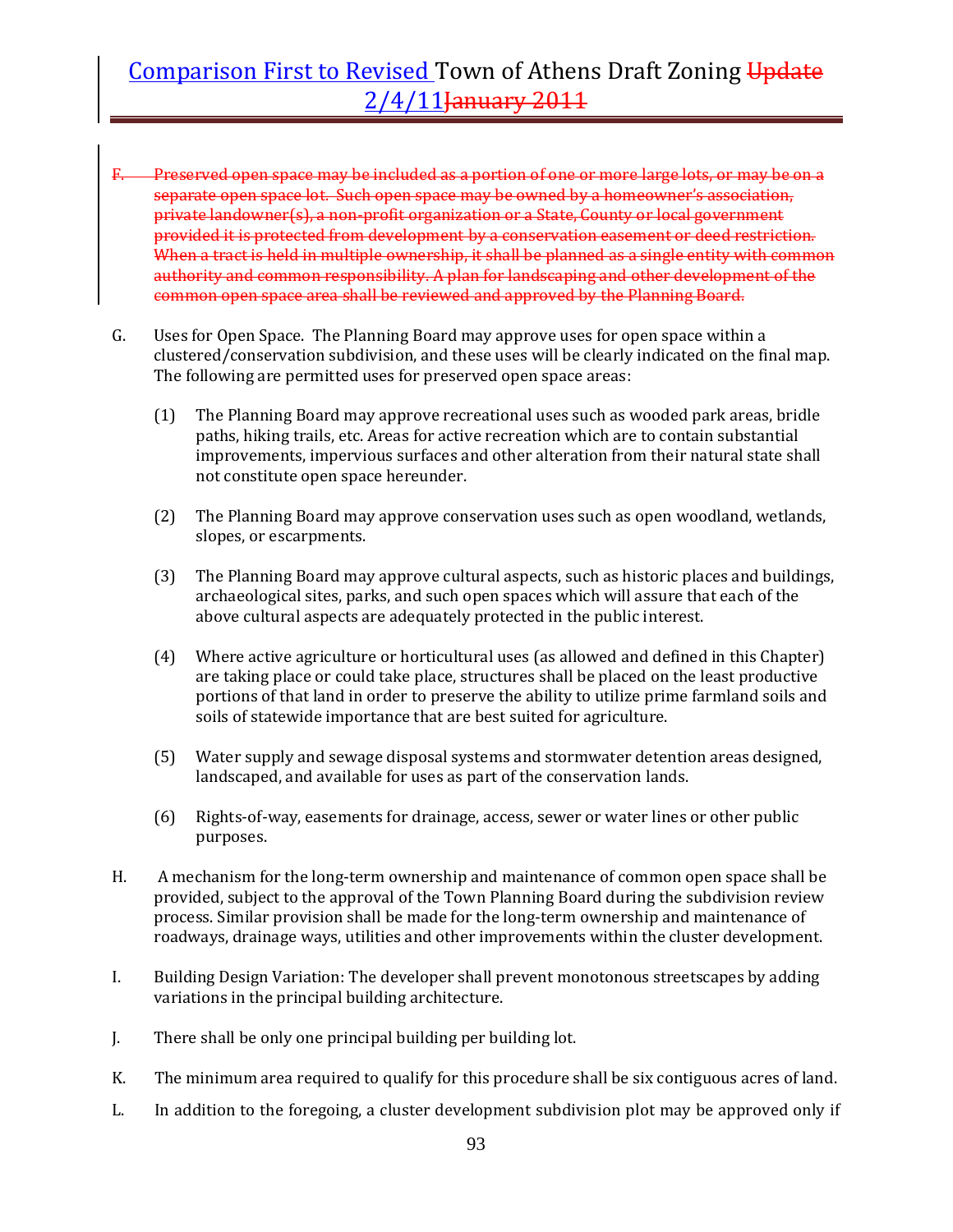the Planning Board determines that:

- (1) Such development will not be detrimental to the health, safety or general welfare of persons residing in the vicinity or injurious to property or improvements within its proximity;
- (2) The proposed development is in conformity with the objectives of the Comprehensive Plan; and
- (3) The gross density will be no greater than if the tract were developed in accordance with the existing zoning requirements unless a density bonus has been granted by the Town.
- M. Design Process for Cluster/Conservation Subdivisions.
	- (1) Determine Lot Count pursuant to 180‐12.
	- (2) Step 1: Delineation of Open Space Lands*.* Proposed open space lands shall be designated as follows:
		- a. Primary Conservation Areas shall be considered constrained lands and shall be delineated comprising open water, streams, floodplains, and wetlands, and slopes over 20% and shall be designated on a map. Primary Conservation Areas shall be excluded from acreage used for the lot count calculations.
		- b. Secondary Conservation Areas shall be delineated and designated on a map and shall be considered as open space lands. Secondary Conservation Areas include special features of the property that would ordinarily be overlooked or ignored during the design process such as agricultural lands, woodlands, significant natural areas and features, stone walls, hedgerows, meadows, historic structures and sites, historic rural corridors, scenic viewsheds, and trails. In delineating Secondary Conservation Areas, the applicant shall prioritize natural and cultural resources on the tract in terms of their highest to least suitability for inclusion in the proposed open space, in consultation with the Planning Board to create a prioritized list of resources to be conserved. On the basis of those priorities and practical considerations given to the tract's configuration, its context in relation to resource areas on adjoining and neighboring properties, and the applicant's subdivision objectives, Secondary Conservation Areas shall be delineated to meet at least the minimum percentage requirement of 50% for open space lands. These features shall be clearly noted as well as the types of resources included within them on the map. Calculations shall be provided indicating the applicant's compliance with the acreage requirements for open space areas on the tract.
		- c. The primary and secondary conservation areas, together, constitute open space areas to be preserved, and the remaining land is the potential development areas.
	- (3) Location of House Sites. Building envelopes shall be tentatively located within the potential development areas. House sites should generally be located not closer than 100 feet from Primary Conservation Areas and 50 feet from Secondary Conservation Areas, taking into consideration the potential negative impacts of residential development on such areas.
	- (4) Align Streets and Trails. After designating the building envelopes, a street plan shall be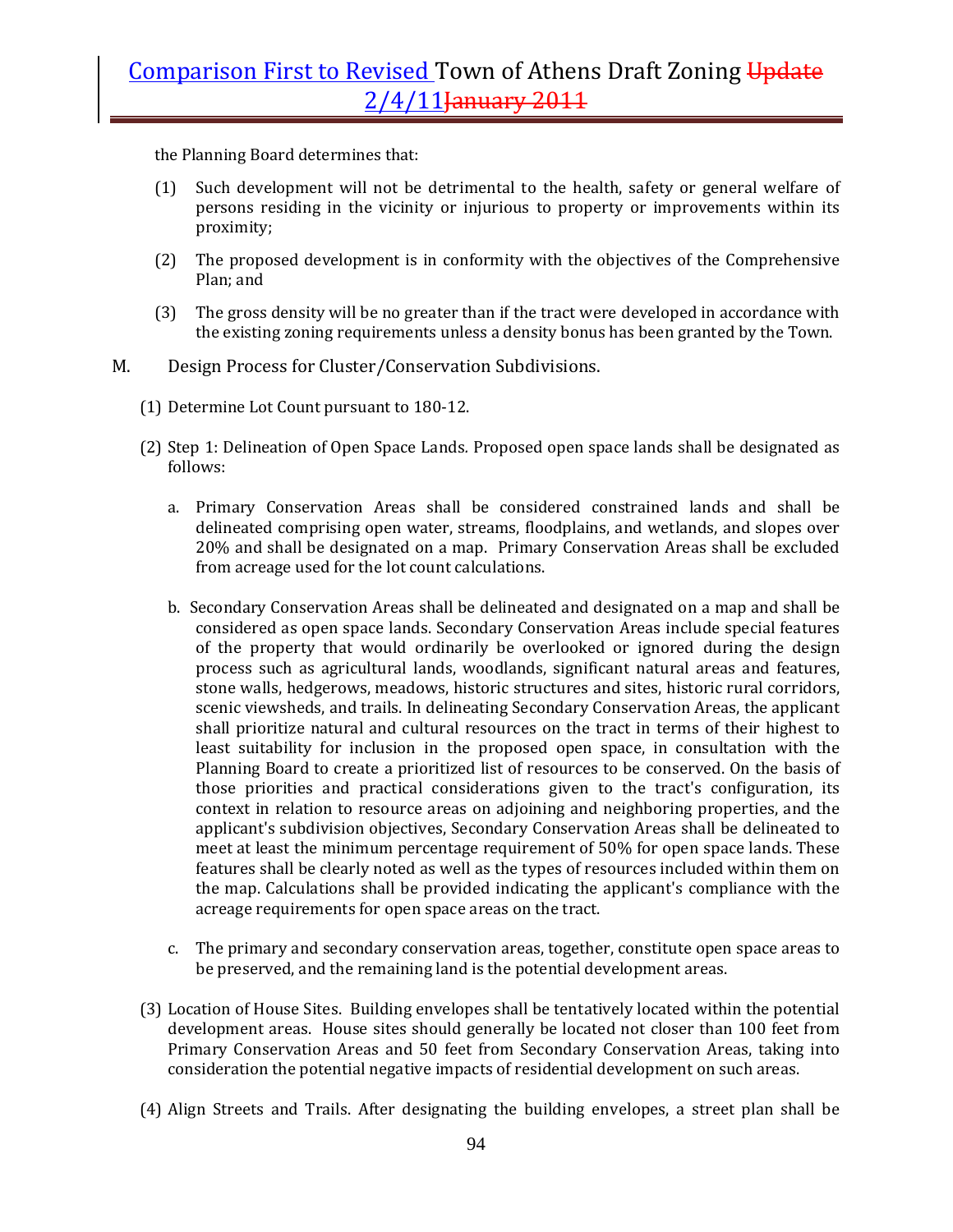designed to provide vehicular access to each house, complying with the standards identified herein and bearing a logical relationship to topographic conditions. Impacts of the street plan on proposed open space lands shall be minimized, particularly with respect to crossing environmentally sensitive areas such as wetlands and traversing slopes exceeding 20%. Existing and future street connections are encouraged to eliminate the number of new culde‐sacs to be developed and maintained, and to facilitate access to and from homes in different parts of the tract and adjoining parcels. Cul-de-sacs are appropriate only when they support greater open space conservation or provide extensive pedestrian linkages.

(5) Draw Lot Lines. Upon completion of the preceding three steps, lot lines are drawn as required to delineate the boundaries of individual residential lots.

### N. Site Design Criteria

- (1) Residential structures in a clustered or conservation subdivision should be located according to the following guidelines, which are listed in order of significance (some of which may conflict with each other on a particular site, in which case, the Planning Board may use its discretion to resolve such conflicts):
	- a. On the least fertile agricultural soils and in a manner which maximizes the usable area remaining for agricultural use;
	- b. Away from the boundaries of any preserved farm, to reduce conflicting uses in areas where farmers have made long-term commitments to continue to farm;
	- c. In such a manner that the boundaries between house lots and active farmland are well buffered by vegetation, topography, roads or other barriers to minimize potential conflict between residential and agricultural uses;
	- d. To avoid disturbance to the existing environmental, cultural and scenic features noted above;
	- e. To be as visually inconspicuous as practical when seen from state, county and local roads, and particularly from designated scenic routes;
	- f. Next to other residences or building lots on adjacent properties;
	- g. To minimize the perimeter of the built area by encouraging compact development and discouraging strip development along roads;
	- h. On suitable soils for subsurface sewage disposal (where applicable);
	- i. In a manner that allows new structures to be visually absorbed by the natural landscape.
- (2) Open space standards: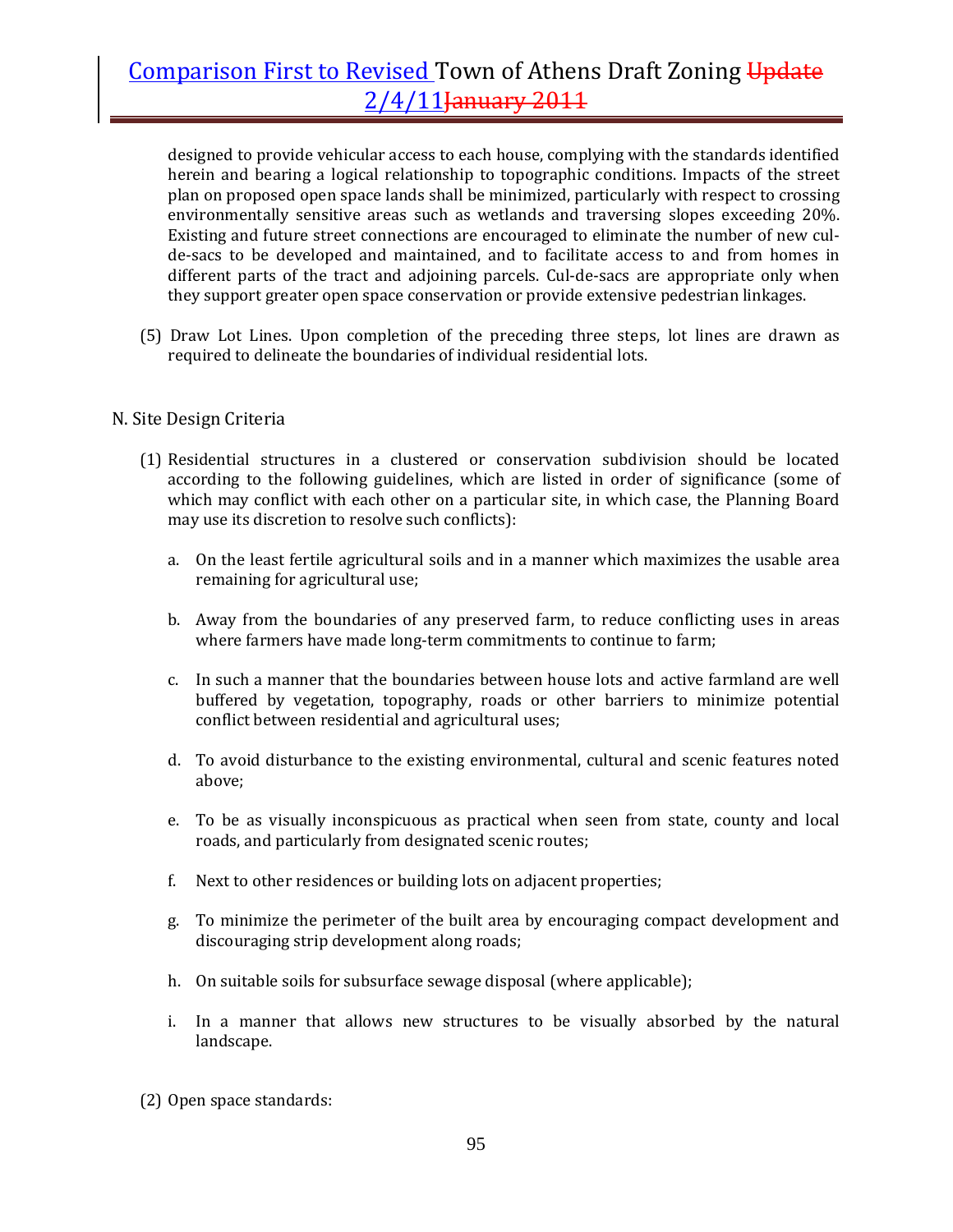- a. The required open space land consists of a combination of Primary Conservation Areas and Secondary Conservation Areas. The proposed subdivision design shall strictly minimize disturbance of these environmentally sensitive areas. The applicant shall also demonstrate that such features will be protected by the proposed subdivision plan.
- b. Open space lands shall be laid out in general accordance with the Town's *Comprehensive Plan* to better enable an interconnected network of open space and wildlife corridors. Open space lands shall also be laid out in such a manner that preserves ecological systems that may be present on the site including, but not limited to preserving wetlands and their associated upland habitats.
- c. Active agricultural land with farm buildings may be used to meet the minimum required open space land. Access to open space land used for agriculture may be appropriately restricted for public safety and to prevent interference with agricultural operations. Land used for agricultural purposes shall be buffered from residential uses, either bordering or within the tract, by a setback as per 180‐25.
- d. Open space land shall be contiguous to create a critical mass of land available for agriculture or left in a natural state. Open space lands shall be designated as a conservation lot owned in common, or designated and included as part of one or more lots. No individual parcel of common open space shall be less than one (1) acre except as to roadway median strips, traffic islands, walkways, trails, courtyards, play areas, recreation facilities, drainage ways leading directly to streams, historic sites or unique natural features requiring common ownership protection.
- e. Any house lot or lands on house lots over five acres in size may be used for meeting the minimum required open space land provided that there is a permanent restriction enforceable by the Town that states the future use such as undisturbed wildlife habitat, managed field, or managed forest and prevents destruction, inappropriate use, or development of that portion of the open space. Any house lot less than five acres does not qualify as open space. No land within front or side yards shall be considered as qualifying as open space.
- f. The required open space may be used for community septic systems.
- g. Stormwater management ponds or basins may be included as part of the minimum required open space, as may land within the rights‐of‐way for underground utilities.
- h. Active recreation lands or uses such as golf courses, ball fields, parks, pool areas, etc. shall not be considered part of the required open space area. Such recreational lands with access only to residents shall not be counted towards the open space requirements, but shall be counted towards any recreation land requirement as per the Town of Athens Subdivision Law.
- (3) Other Layout Criteria
	- a. The building area of lots shall not encroach upon Primary Conservation Areas.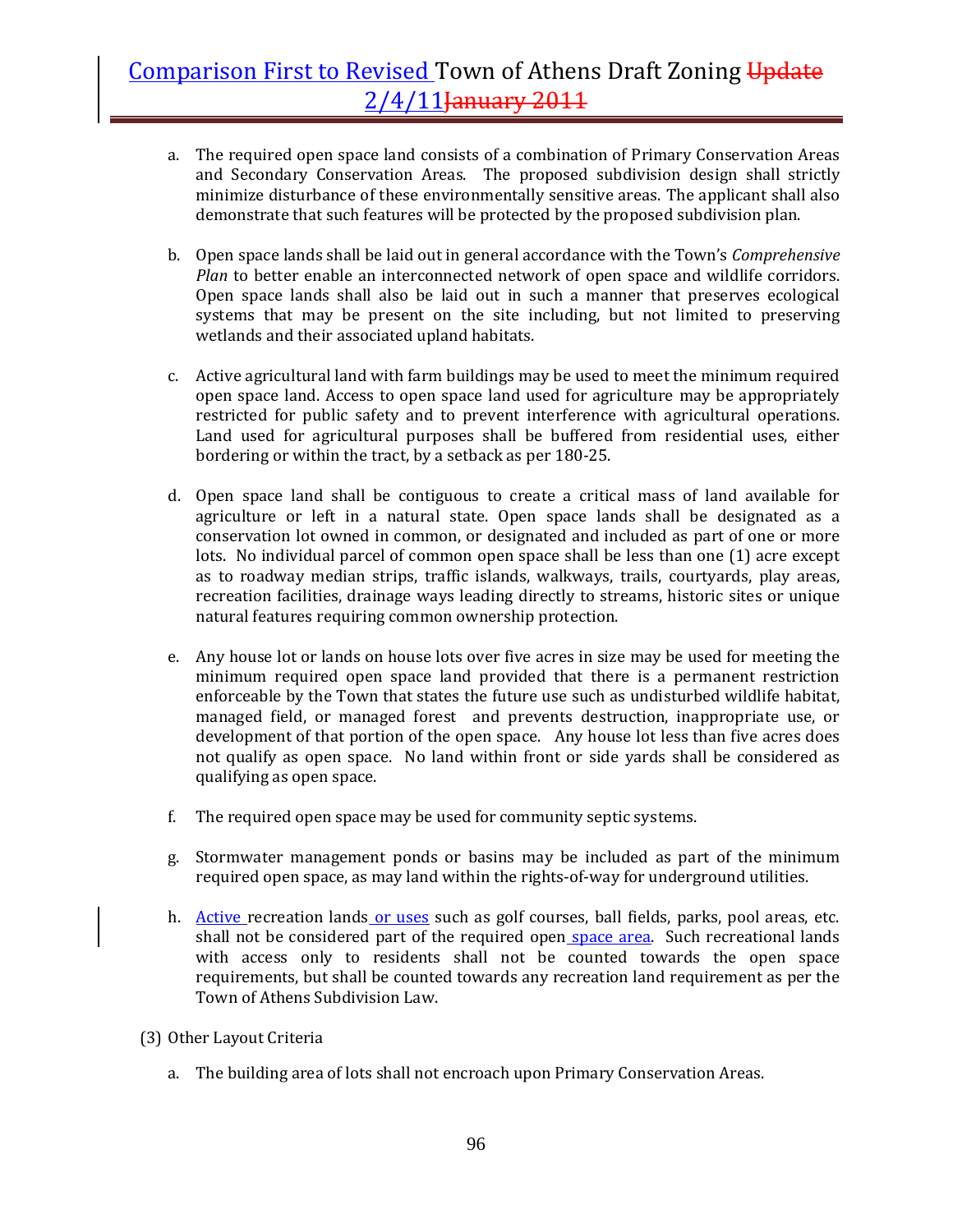- b. Views of house lots from exterior roads and abutting properties shall be minimized by the use of changes in topography, existing vegetation, or additional landscaping.
- c. House lots shall generally be accessed from interior streets, rather than from roads bordering the tract. New intersections with existing public roads shall be minimized. Although two access ways into and out of subdivisions containing twenty (20) or more dwellings are generally required for safety, proposals for more than two entrances onto public roads shall be discouraged if they would unnecessarily disrupt traffic flow or unduly impact the environment.
- d. Open space shall be directly accessible or viewable from as many home sites as possible.
- e. The layout shall leave scenic views and vistas unblocked or uninterrupted, particularly as seen from public thoroughfares. A deep no‐build, no‐plant buffer is recommended along the road where those views or vistas are prominent or locally significant.
- f. The layout shall maintain or create a buffer of natural native species vegetation of at least 100 feet in depth adjacent to wetlands and surface waters, including creeks, streams, wetlands, springs and ponds.
- g. Design around and preserves sites of historic, archeological or cultural value insofar as needed to safeguard the character of the feature.
- h. Provide open space that is contiguous.
- i. Protect wildlife habitat areas of species listed as endangered, threatened, or of special concern by the New York State Department of Environmental Conservation.
- O. Streets and driveways.
	- (1) Common driveway access may be provided. A pedestrian circulation and/or trail system shall be installed sufficient for the needs of residents, unless waived by the Planning Board.
	- (2) Cluster/conservation subdivision streets shall meet any Town Highway Specifications. Where appropriate, the Planning Board shall work with the Highway Department to ensure that new roads do not impact or detract from the rural and environmental character of a cluster/conservation subdivision.
	- (3) From an aesthetic and speed control perspective, curving roads are preferred in an informal rural cluster to avoid long straight segments. Shorter straight segments connected by 90 degree and 135 degree bends are preferred in a more formal or traditional arrangement such as in a hamlet.
	- (4) Whenever appropriate, street systems should produce terminal vistas of open space in accordance with the conservation emphasis of the subdivision design and to positively contribute to the Town's open space goals.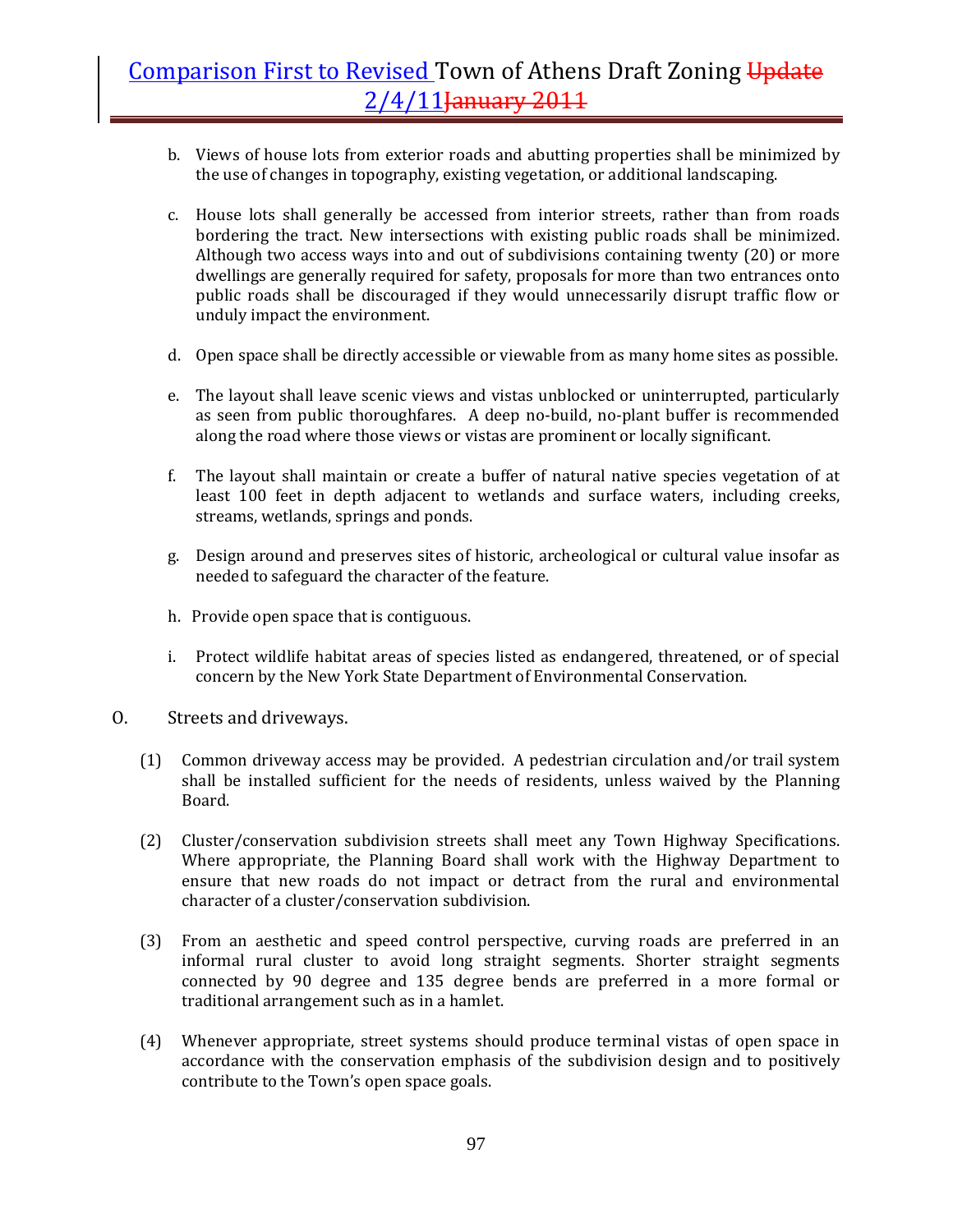- (5) The use of reverse curves should be considered for local access streets in cluster subdivisions in conjunction with long horizontal curve radii (at least 250 feet) and where traffic speeds will not exceed 30 mph.
- (6) Single‐loaded streets are encouraged alongside conservation areas to provide views of the conservation lands for residents and visitors.
- (7) Landscape common areas and both sides of new streets with native species of shade trees.
- P. Permanent protection of open space.
	- (1) All required open space shall be restricted from further subdivision through one of the following:
		- a. A conservation easement, in a form acceptable to the Town and recorded at the County Clerk's Office.
		- b. A declaration of covenants or deed restriction, in a form acceptable to the Town and recorded in the County Clerk's Office where a conservation easement has been shown not to be practicable.
		- c. All conservation easements shall be noted on the subdivision map that is filed in the Greene County Clerk's office.
	- (2) Open space land may be held in any form of ownership that protects its conservation values such as where the open space is owned in common by a homeowner's association (HOA). Open space may also be dedicated to the Town, County or State governments, transferred to a non‐profit organization, or held in private ownership. The applicant shall provide proof that the receiving body agrees to accept the dedication. Any development permitted in connection with the setting aside of open space land shall not compromise the conservation or agricultural value of such open space land.
		- a. If the open space is to be owned by an HOA, the HOA must be incorporated before the final subdivision plat is signed. The applicant shall provide the Town with a description of the organization of the proposed association, including its by‐laws, and all documents governing ownership, maintenance, and use restrictions for common facilities.
		- b. The open space restrictions must be in perpetuity.
		- c. If land is held in common ownership by a homeowners association, such ownership shall be arranged in a manner that real property tax claims may be satisfied against the open space lands by proceeding against individual owners and the residences they own. The HOA must be responsible for liability insurance, local taxes and the maintenance of the conserved land areas. The HOA shall have the power to adjust assessments to meet changing needs.
		- dc. The Planning Board shall find that the HOA documents satisfy the conditions above.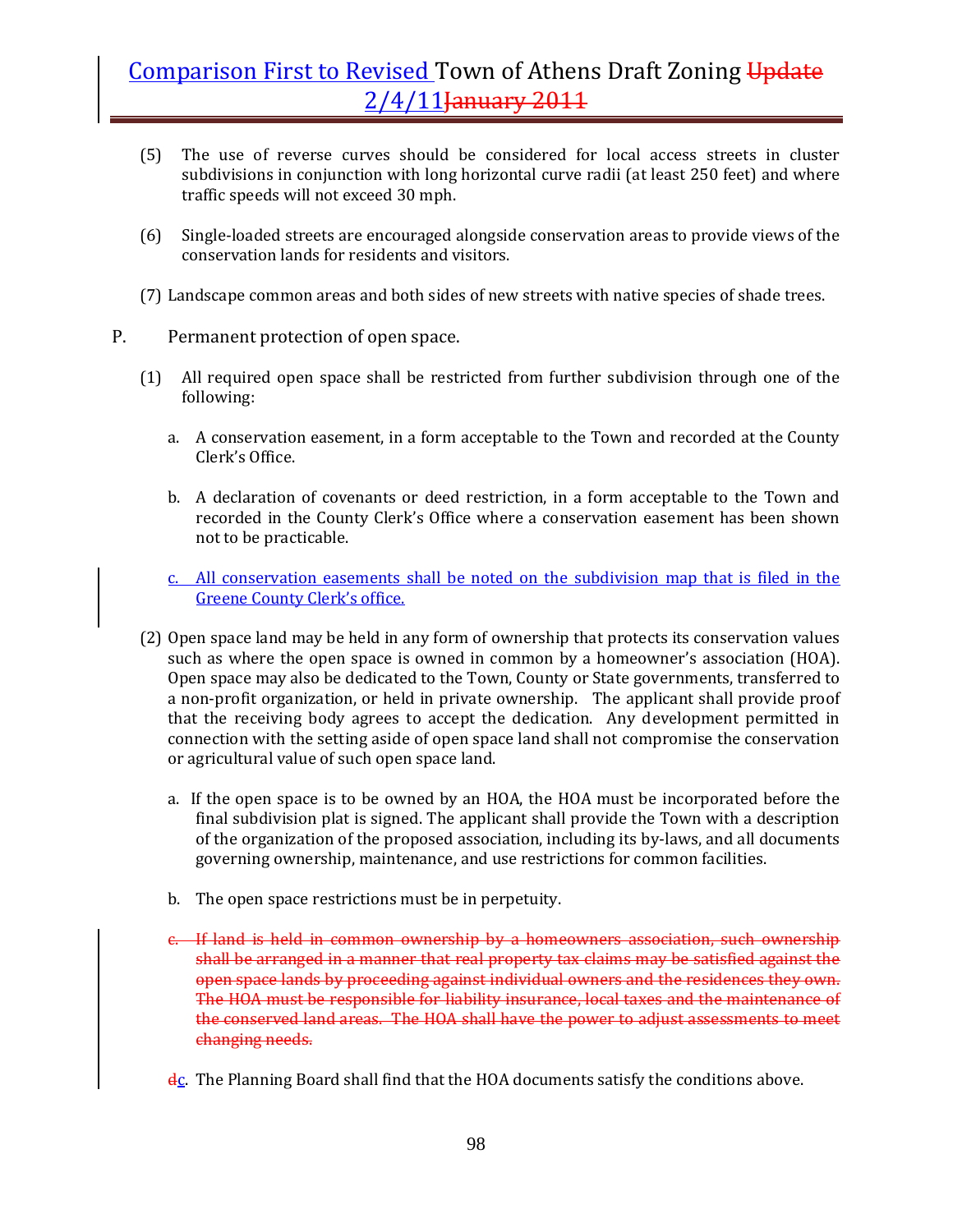- ed. Membership in the HOA must be mandatory for each property owner within the subdivision and for any successive property owners in title.
- $f$ e. The proposed association shall be established by the owner or applicant and shall be operating before the sale of any dwelling units in the development.
- $g<sub>i</sub>$ . The association shall be responsible for liability insurance, local taxes and maintenance of open space land, recreational facilities and other commonly held facilities.
- hg. The association shall have adequate resources to administer, maintain, and operate such common facilities.
- (3) The conservation easement, declaration of covenants or deed restriction shall permanently restrict development of the open space and shall specify the use of such space only for agriculture, forestry, recreation or similar purposes. The Planning Board shall approve the form and content of any easement, declaration, or restriction. The restriction shall be made a condition of the final plat approval. A conservation easement will be acceptable if:
	- a. The conservation organization is acceptable to the Town and is a *bona fide* conservation organization as defined in Article 49 of the New York State Environmental Conservation Law.
	- b. The conveyance contains appropriate provisions for proper reverter or retransfer in the event that the conservation organization becomes unwilling or unable to continue carrying out its functions.
	- c. A maintenance agreement acceptable to the Town is established between the owner and the conservation organization to insure perpetual maintenance of the open space.
	- d. The conservation easement or other legally binding instrument shall permanently restrict the open space from future subdivision, shall define the range of permitted activities, and, if held by a conservation organization, shall give the Town the ability to enforce these restrictions.
- Q. Maintenance Standards.
	- (1) The owner of the open space shall be responsible for raising all monies required for operations, maintenance, or physical improvements to the open space.
	- (2) Failure to adequately maintain any improvements located on the undivided open space in reasonable condition is a violation of the zoning law. Upon appropriate authority or process, the Town may enter the premises for necessary maintenance/restoration, and the cost of such maintenance by the Town shall be assessed ratably against the landowner or in the case of an HOA, the owners of properties within the development, and shall, if unpaid, become a tax lien on such property.
- R. Sewage treatment systems.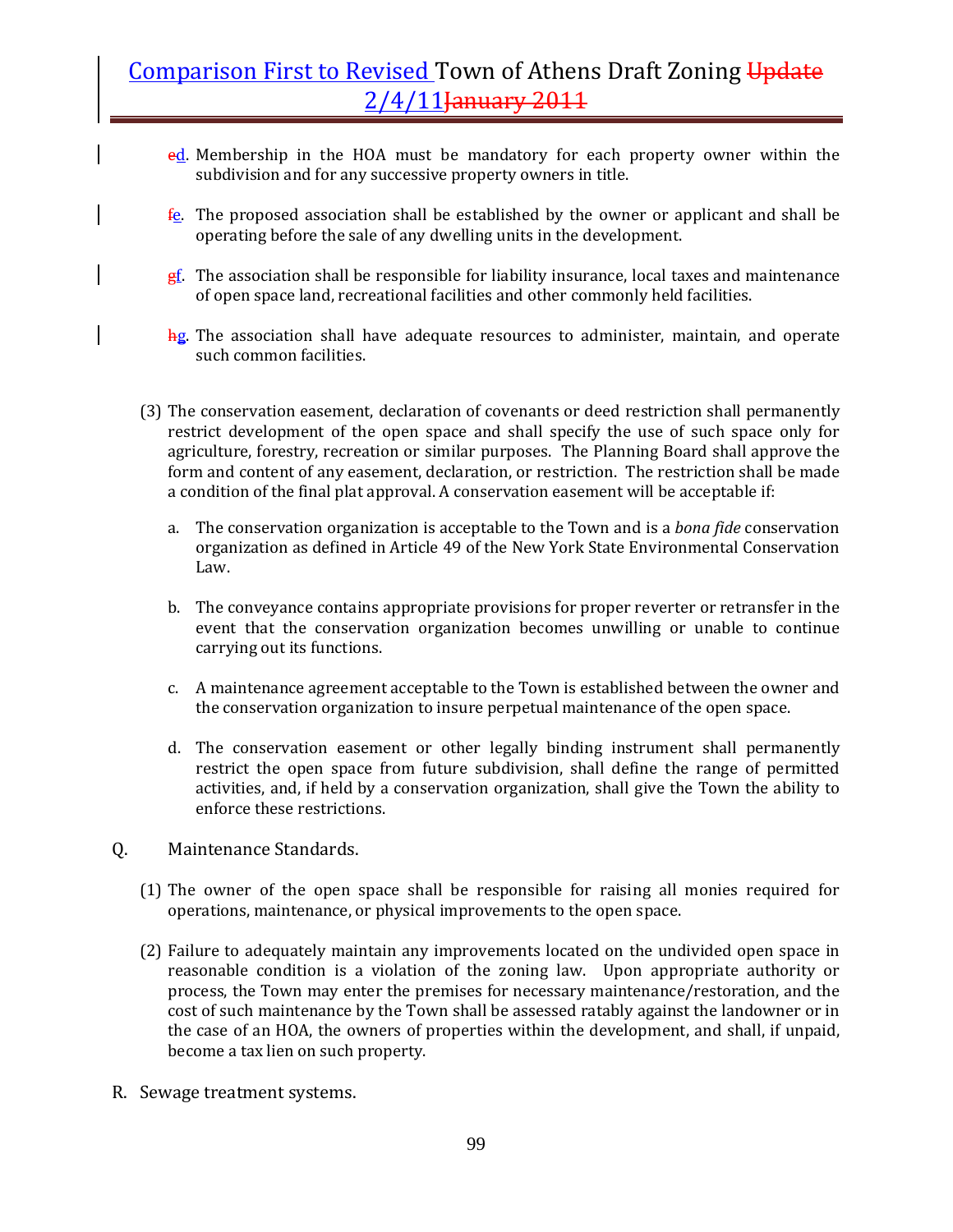Sanitary sewage disposal systems of either an individual or community nature may be located within or extend into required open space areas, provided that subsurface sewage disposal methods are employed, all required separation distances are observed and the ownership and maintenance responsibilities associated therewith are clearly defined in agreements submitted for approval as part of the subdivision application. No application shall be approved that does not provide lot buyers with both the legal authority and the responsibility, individually or collectively, to maintain all sewer facilities on a continuing basis. This may include the creation of a special district under Articles 12 and 12‐a of New York State Town Law.

S. Reasonable and necessary costs incurred by the Planning Board for professional review of an application shall be charged to the applicant pursuant to Chapter 153 of the Athens Town Code.

### **ARTICLE VII**

### **Adult Establishments**

#### *§ 18065. Purpose and findings.*

- A. Purpose. It is the purpose of this article to regulate sexually oriented businesses, hereafter referred to as "adult establishments," in order to promote the health, safety, morals and general welfare of the citizens of the Town. Eradicating and preventing neighborhood blight, and the character of the neighborhoods from adverse secondary effects associated with adult establishments which contribute to such deterioration, is a further goal of this article. The provisions of this article have neither the purpose nor effect of imposing a limitation or restriction on the content of any speech, including sexually oriented speech. Similarly, it is not the intent nor effect of this article to restrict or deny access by adults to speech protected by the First Amendment and New York Constitution, or to deny access by the distributors and exhibitors of sexually oriented speech to their intended market. Neither is it the intent nor effect of this article to condone or legitimize the distribution of obscene material.
- B. Findings. The Supervisor and members of the Town Board of the Town of Athens are all residents of the Town and represent districts in the Town or the Town at large. The Supervisor and members of the Board are familiar with the Town and the issues raised by adult establishment types of businesses throughout the country. The Supervisor and Board are also cognizant that AIDS, hepatitis and other sexually transmitted diseases are serious health concerns. Based on local knowledge and evidence concerning the impacts or "secondary effects" of adult uses on the community, as presented in hearings and in reports made available to the Board, on findings involving the effects of adult establishments and public nudity incorporated in judicial decisions such as, but not limited to: Town of Islip v Caviglia (73 NY2d 544 [1989]); Stringfellow's of New York, Ltd v City of New York (91 NY2d 382 [1998]); City of Erie v Pap's A.M. (146 L Ed2d 265 [2000]); City of Renton v Playtime Theatres. Inc. (475 US 41 [1986]); Young v American Mini Theatres (426 US 50 [I976]); and Barnes v Glen Theatre, Inc. (501 US 560 [1991]); and on studies summarized by the Town's Ad‐Hoc Committee, prepared in 2002, and in other communities, including, but not limited to, Kansas City, Missouri; Newport News, Virginia; St. Paul, Minnesota; El Paso, Texas; City of New Rochelle, New York, Coxsackie, New York; Phoenix, Arizona; Indianapolis, Indiana; Austin, Texas; Seattle, Washington; and Tucson, Arizona, the Supervisor and Board find: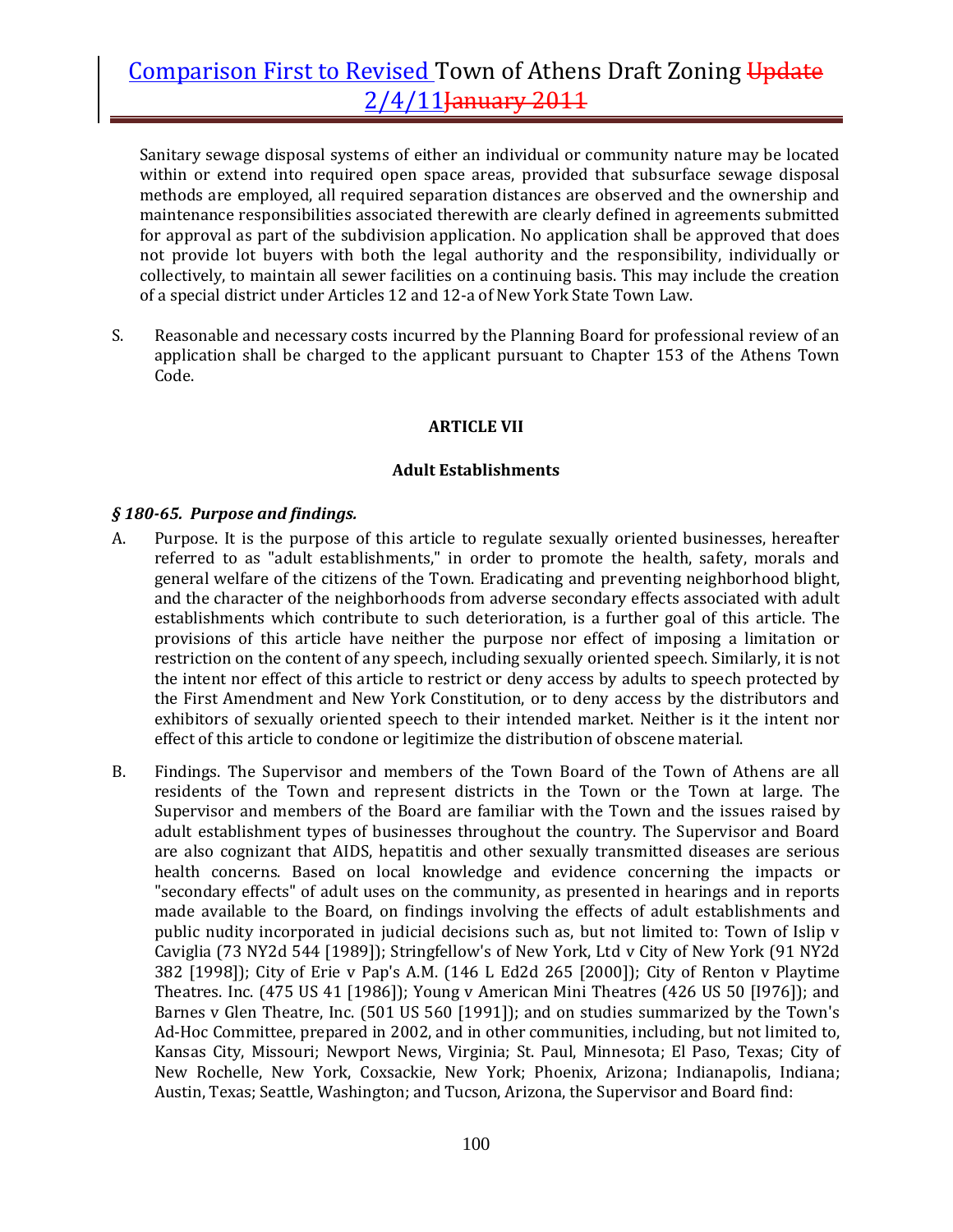- (1) Adult establishments lend themselves to ancillary unlawful and unhealthy activities that are not properly controlled by the operators of the establishments. Further, there are not adequate legal provisions making the owners of these establishments responsible for the activities that occur on their premises.
- (2) Ancillary adverse secondary effects impact the community from adult establishments, such as blight, neighborhood deterioration, increased crime rate, decreased property values, increased demand on police services, noise and general deterioration of the quality of life in surrounding neighborhoods.
- (3) Persons frequent certain adult establishments for the purpose of engaging in sexual activities within the premises of such adult establishments.
- (4) Communicable diseases may be spread by sexual activities, including, but not limited to, human immunodeficiency virus (HIV), AIDS, hepatitis B, and venereal diseases.
- (5) AIDS, HIV, hepatitis B and venereal diseases are serious health concerns in this state and country.
- (6) Adult establishments have operational characteristics which should be reasonably regulated in order to protect the substantial governmental concerns raised by the various findings herein.
- (7) A licensing procedure is an appropriate mechanism to place the burden of reasonable regulation on the owners and the operators of the adult establishments. Further, such a licensing procedure will place an incentive on the operators to see that the adult establishment is run in a manner consistent with the health, safety and welfare of its patrons and employees, as well as the citizens of the Town. It is appropriate to require reasonable assurances that the licensee is the actual operator of the adult establishment, and fully in possession and control of the premises and activities occurring therein.
- (8) The disclosure of certain information by those persons ultimately responsible for the day‐to‐day operation and maintenance of the adult establishment, where such information is substantially related to the significant governmental interest in the operation of such uses, will aid in assuring that the adult establishment is operated appropriately.
- (9) The barring of such individuals from association with adult uses for a period of years serves as a deterrent to and prevents conduct which leads to unwanted sexual activities.
- (10) Regulations separating the performers who appear nude or semi‐nude in adult establishments from the patrons or customers protect the performers, reduce the opportunity for illegal activities between performers and patrons or customers and do not interfere with the content of any performance.
- (11) Other, less restrictive methods of addressing the problems caused by adult uses, such as more aggressive enforcement of existing penal and public nuisance laws and limiting adult-use zoning restrictions to new establishments, could not adequately address problems this article seeks to ameliorate.
- (12) There are no adult uses in the Town, so that placing adult establishment uses in the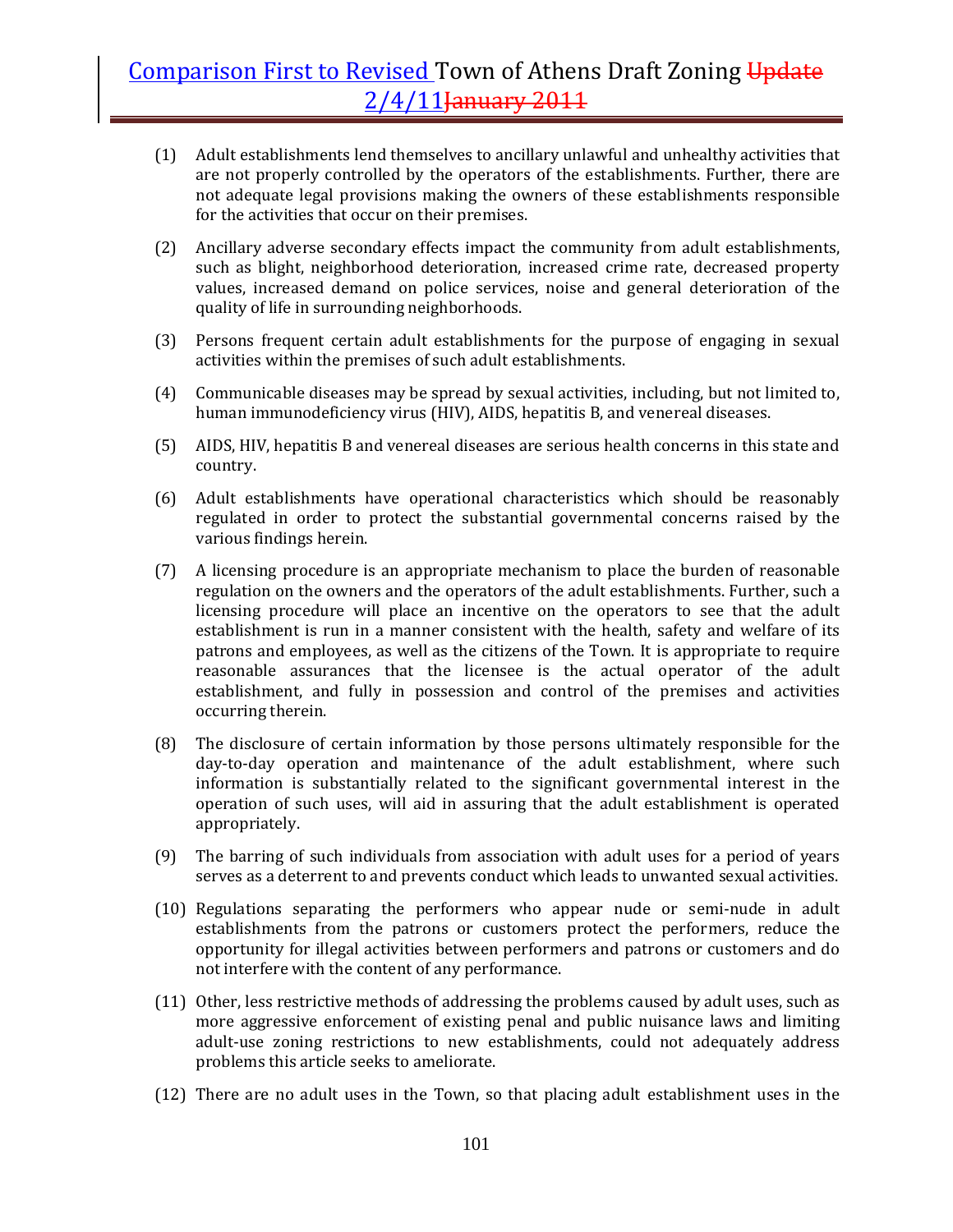Light Industrial Zone will not reduce that number and will afford reasonable space for adult establishments.

(13) The general welfare, health, morals and safety of the citizens of the Town will be promoted by the enactment of this article.

### *§ 18066. Definitions.*

As used in this article, the following terms shall have the meanings indicated:

ADULT ESTABLISHMENT — A commercial establishment which is or includes an adult bookstore, adult retail store, adult eating or drinking establishment, adult theater, or other adult commercial establishment, or any combination thereof, as defined below.

- A. ADULT BOOKSTORE  $-$  A bookstore that offers printed or visual material for sale or rent to customers where a substantial portion of its stock‐in‐trade of printed or visual material consists of adult printed or visual material, defined as printed or visual material characterized by an emphasis upon the depiction or description of specified sexual activities or specified anatomical areas;
- B. ADULT RETAIL STORE A business enterprise where a substantial portion of its stock-intrade is sexually oriented materials, leather goods which are marketed or presented in a context to suggest their use in connection with specified sexual activities and/or sexually oriented toys and novelties for sale or rent to customers;
- C. ADULT EATING OR DRINKING ESTABLISHMENT An eating or drinking establishment which regularly features in any portion of such establishment any one or more of the following: (1) live performances which are characterized by an emphasis on specified anatomical areas or specified sexual activities; or (2) films, motion pictures, videocassettes, slides or other photographic reproductions which are characterized by an emphasis upon the depiction or description of specified anatomical areas or specified sexual activities; or (3) employees who, as part of their employment, regularly expose to patrons specified anatomical areas; and which is not customarily open to the general public during such features because it excludes or restricts minors.
- D. ADULT THEATER A commercial establishment which regularly features one or more of the following: (1) films, motion pictures, videocassettes, slides, internet images, or other photographic reproductions which are characterized by an emphasis upon the depiction or description of specified anatomical areas or specified sexual activities; or (2) live performances which are characterized by an emphasis on specified anatomical areas or specified sexual activities; and which is not customarily open to the general public during such features because it excludes or restricts minors. An adult theater shall include commercial establishments where such materials or performances are viewed from one or more individual enclosures.
- E. Another adult commercial establishment is a facility, other than an adult bookstore, adult retail store, adult eating or drinking establishment, adult theater, commercial studio, or business or trade school, which features employees who, as part of their employment, regularly expose to patrons specified anatomical areas and which is not customarily open to the general public during such features because it excludes or restricts minors.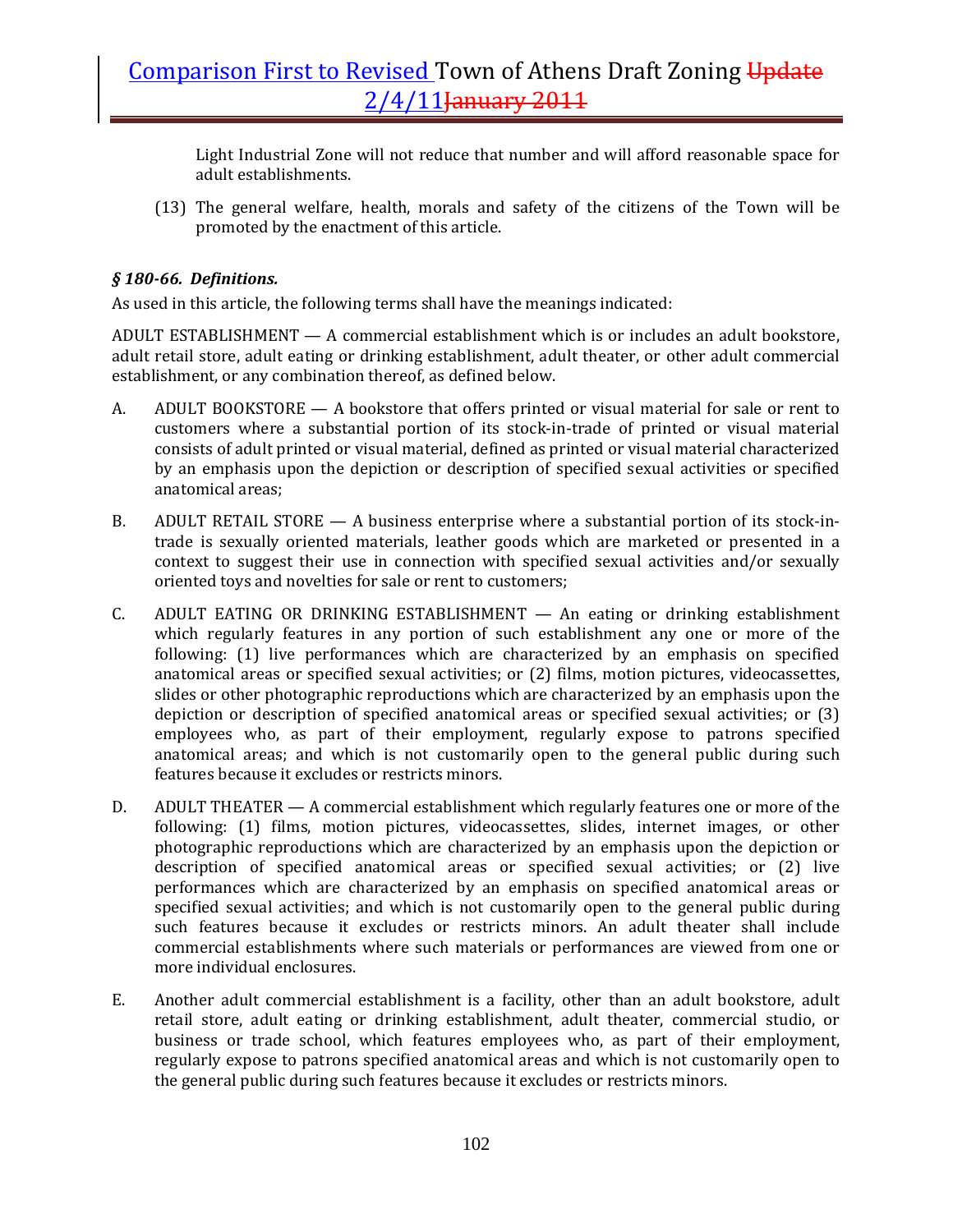- F. Defined terms:
	- (1) For purposes of Subsection A of this definition, "printed or visual materials" are books, magazines, or other printed matter, including product packaging or wrapping, or photographs, films, motion pictures, videocassettes, slides or other visual matter.
	- (2) For purposes of Subsections A, B, C and D of this definition, "specified sexual activities" are: (i) human genitals in a state of sexual stimulation or arousal; (ii) actual or simulated acts of human masturbation, sexual intercourse or sodomy; or (iii) fondling or other erotic touching of human genitals, pubic region, buttocks, anus or female breast.
	- (3) For purposes of Subsections A, C and D of this definition, "specified anatomical areas" are: (i) less than completely and opaquely concealed: (a) human genitals, pubic region, (b) human buttock, anus, or (c) female breast below a point immediately above the top of the areola; or (ii) human male genitals in a discernibly turgid state, even if completely and opaquely concealed.
	- (4) For purposes of Subsection B of this definition, "sexually oriented materials, toys and novelties," are instruments, devices or paraphernalia either designed as representations of human genital organs or female breasts, or designed or marketed primarily for use to stimulate human genital organs, except medical devices approved by the Food and Drug Administration.
	- (5) For purposes of Subsections C, D and E of this definition, "regularly features" or "regularly exposes" shall mean that inspections on multiple days at multiple times establish that there is occurring on a frequent, on-going basis, with the inspector observing any of the following or combination thereof: (a) observation of entertainment; (b) hours of operation; (c) posted show times; (d) advertisement(s); (e)  $sign(s)$  at the premises; (f) any other relevant indicia. Adult entertainment should be a principal form of entertainment at the establishment. For theaters, adult entertainment should be the principal purpose of the theater showing the adult material. "Regularly feature" or "regularly expose" is not intended to cover establishments that offer adult entertainment on an occasional basis.
	- (6) For the purpose of Subsections A and B of this definition, a "substantial portion" of a store's stock-in-trade consists of adult printed, visual or retail material or sexually oriented materials, leather goods which are marketed or presented in a context to suggest their use in connection with specified sexual activities and/or sexually oriented toys and novelties if more than 10% of the stock‐in‐trade or sales and display area is devoted to adult printed, visual or retail material, sexually oriented materials, unless all of the adult printed, visual or retail material, sexually oriented toys and novelties are separated from other sales and display areas by an opaque wall at least eight feet in height with a management-controlled system of access to ensure that only persons over the age of 18 years are allowed to enter the area.
	- (7) For the purposes of Subsection C of this definition, an "eating or drinking establishment" includes: (i) any portion of a commercial establishment within which food or beverages are offered for purchase or are available to or are consumed by customers or patrons, and (ii) any portion of a commercial establishment from which a portion of a commercial establishment described in (i) above is accessible by customers or patrons.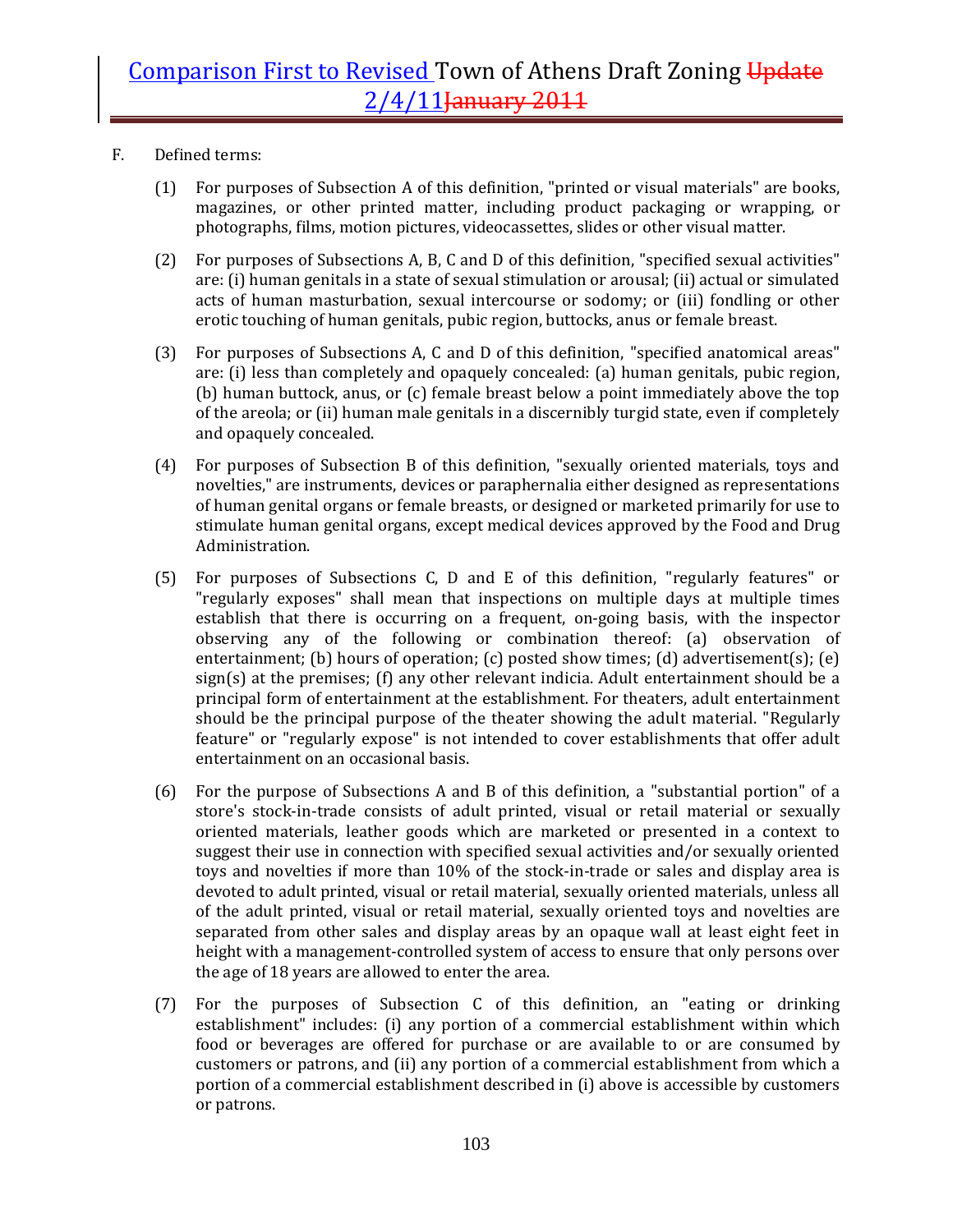SPECIFIED CRIMINAL ACTIVITY — Any of the following offenses, as defined in the New York State Penal Law, or any similar offenses under the criminal or penal code of other states or countries:

- A. Prostitution offenses; obscenity and related offenses; sexual performance by a child; possession or distribution of child pornography; offenses against public sensibilities; sex offenses; unlawfully dealing with a child.
- B. For which:
	- (1) Less than two years have elapsed since the date of conviction or the date of release from confinement imposed for the conviction, whichever is the later date, if the conviction is of a misdemeanor offense;
	- (2) Less than five years have elapsed since the date of conviction or the date of release from confinement for the last conviction, whichever is the later date, if the conviction is of a felony offense; or
	- (3) Less than five years have elapsed since the date of the last conviction or the date of release from confinement for the last conviction, whichever is the later date, if the convictions are of two or more misdemeanor offenses or combination of misdemeanor offenses occurring within any two‐year period.
- C. The fact that a conviction is being appealed shall have no effect on the disqualification of the applicant.

TRANSFER OF OWNERSHIP OR CONTROL OF A SEXUALLY ORIENTED BUSINESS — Includes any of the following:

- A. The sale, lease or sublease of the business.
- B. The transfer of securities which constitute a controlling interest in the business, whether by sale, exchange or similar means.
- C. The establishment of a trust, gift or other similar legal device which transfers the ownership or control of the business.

#### *§ 18067. Adult Establishments as Permitted Use.*

- A. Adult establishments shall be permitted in the LI District, subject to the following conditions:
	- (1) Adult entertainment uses must have direct road frontage.
	- (2) Adult entertainment uses are prohibited within:
		- a. Five hundred feet of any Rr or Ru Zoning District;
		- b. Five hundred feet of any single-family, two-family, or multiple-family dwelling, including structures devoted to both residential and commercial or business purposes;
		- c. Five hundred feet of any public or private school;
		- d. Five hundred feet of any church or other religious facility or institution;
		- e. Five hundred feet of any public park, public bike path, playground or playing field,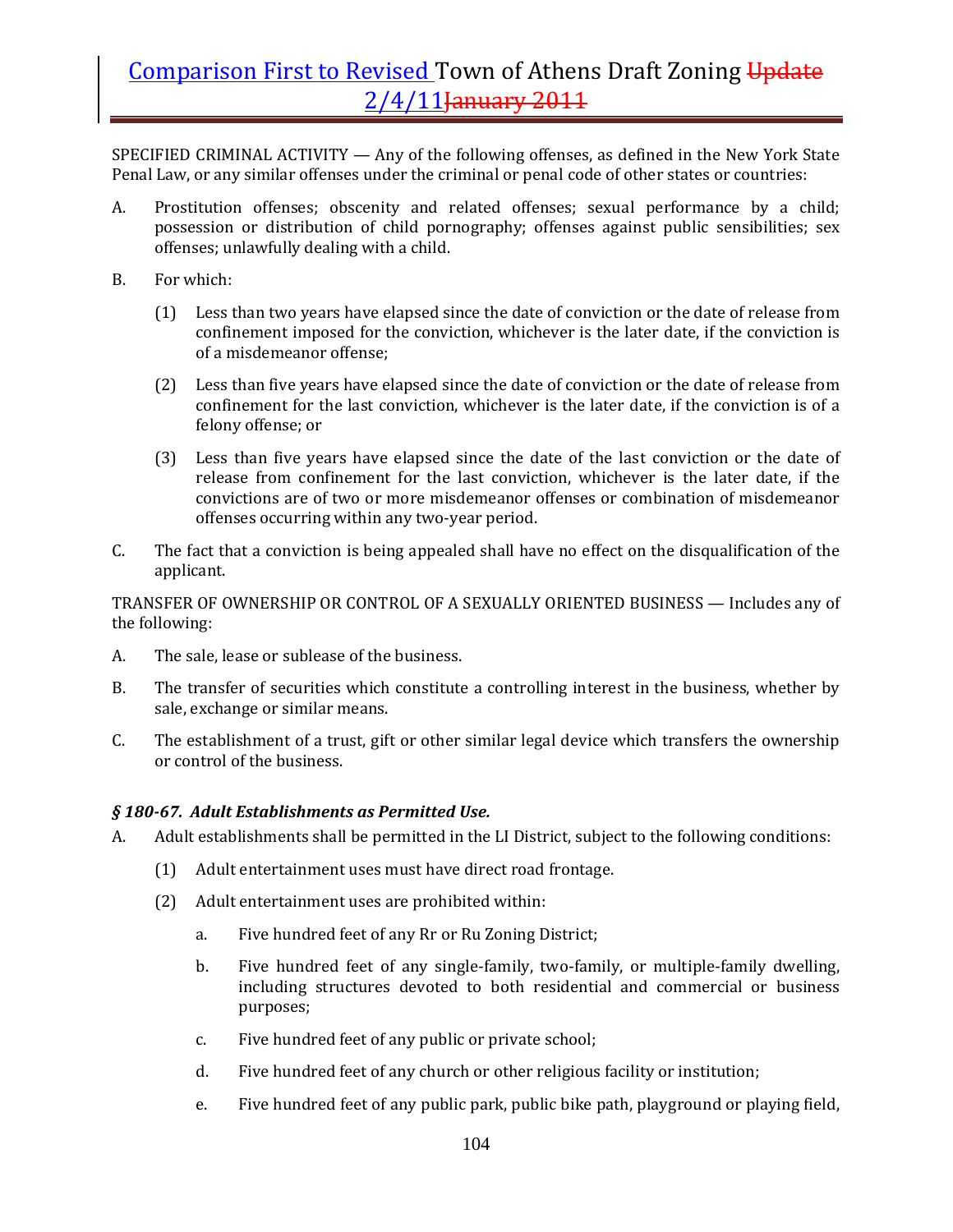cemetery, civic, cultural or recreational facility;

- f. Five hundred feet of another existing adult establishment.
- (3) The distances provided in Subsection  $A(2)$  shall be measured by following a straight line, without regard to intervening buildings, from the nearest point of the property parcel upon which the adult entertainment use is to be located to the nearest point of the parcel of the property or land use district boundary line from which the adult entertainment use is to be separated.
- (4) Adult establishments must be licensed pursuant to  $\S$  180-68 of this chapter and comply with all regulations set forth in this chapter.
- B. Adult establishments are prohibited in the Rr, Ru,  $\frac{C}{C}$ Ru-1, Mu-c, H, Ru-385, Ag and OS $\frac{C}{C}$ Districts.

### *§ 18068. License Required.*

- A. It is unlawful for any person to operate an adult establishment without a valid license issued by the Town pursuant to this section.
- B. Application for license.
	- (1) An application to operate an adult establishment must be submitted to the Town Clerk on a form provided by the Town.
	- (2) All applicants must be qualified according to the provisions of this section. The application may request and the applicant shall provide such information as to enable the Town to determine whether the applicant meets the qualifications established in this section.
	- (3) If a person who wishes to operate an adult establishment is an individual, the person must sign the application for a license as applicant. Each applicant must be qualified according to the provisions of this section, and each applicant shall be considered a licensee if a license is granted.
	- (4) The completed application for an adult establishment license shall contain the following information and shall be accompanied by the following documents:
		- a. If the applicant is:
			- [1] An individual, the individual shall state his/her legal name and any aliases and submit proof that he/she is at least 18 years of age.
			- [2] A partnership, the partnership shall state its complete name, and the names of all partners, whether the partnership is general or limited, and a copy of the partnership agreement, if any.
			- [3] A corporation, the corporation shall state its complete name, the date of its incorporation, evidence that the corporation is in good standing under the laws of its state of incorporation, the names and capacity of all officers and directors, and the name of the registered corporate agent and the address of the registered office for service of process.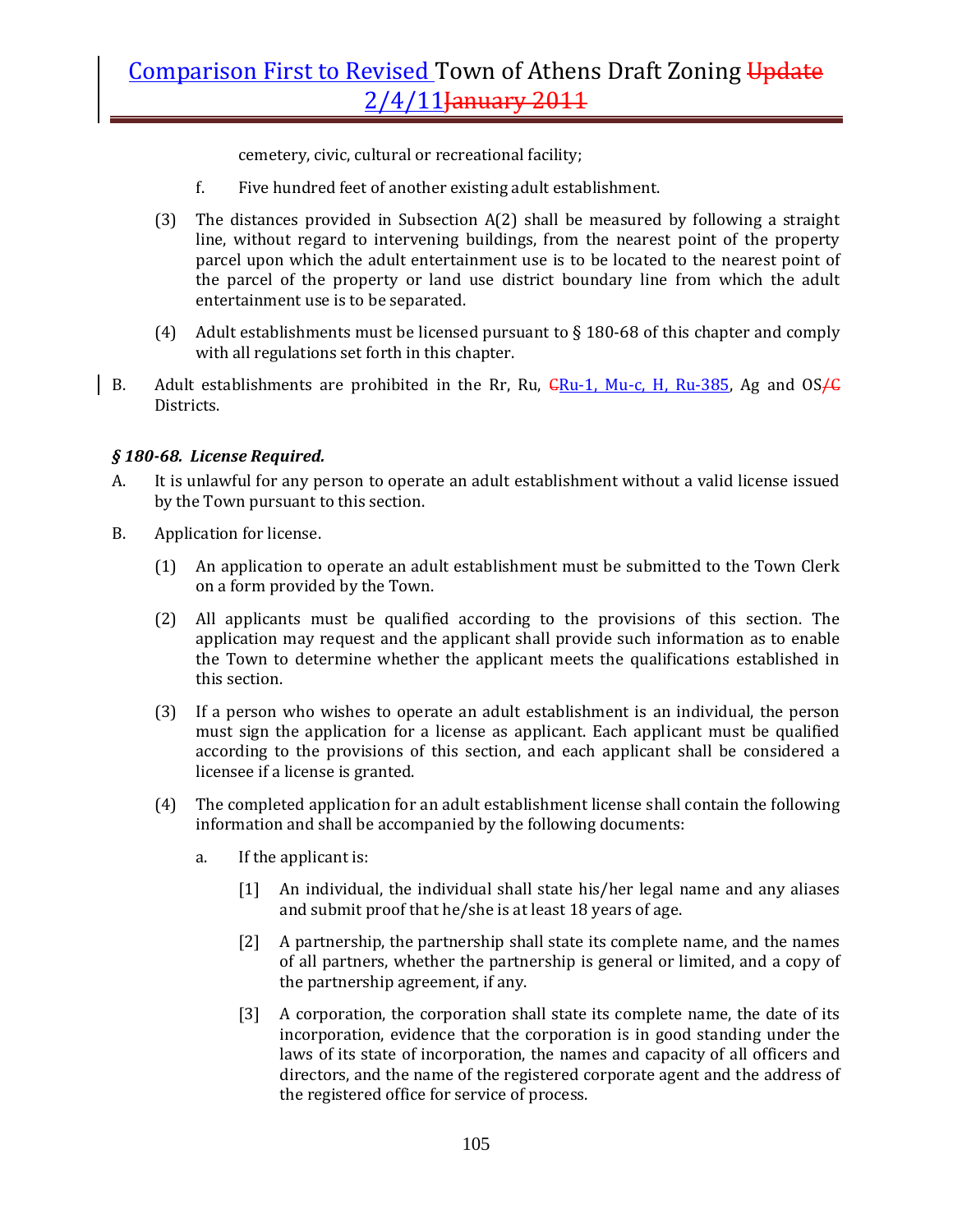- b. If the applicant intends to operate the adult establishment under a name other than that of the applicant, he or she must state the adult establishment's fictitious name and submit copies of the registration documents.
- c. Whether the applicant has been convicted of a specified criminal activity as defined in this section, and, if so, the specified criminal activity involved, and the date, place and jurisdiction of each.
- d. Whether the applicant has had a previous personal or business license under this section or other similar adult establishment sections from another city or county denied, suspended or revoked, including the name and location of any adult establishment for which the permit was denied, suspended or revoked, as well as the date of the denial, suspension or revocation, and whether the applicant has been a partner in a partnership or an officer or director of a corporation that is licensed under this section whose license has previously been denied, suspended or revoked, including the name and location of the adult establishment for which the permit was denied, suspended or revoked as well as the date of denial, suspension or revocation.
- e. Whether the applicant holds any other personal or business licenses under this section or other similar adult establishment section from another municipality and the names and locations of any such other licensed businesses.
- f. If the applicant is employing a manager of the establishment, the information required in Subsection  $B(3)$  and  $(4)$  of this section must be supplied for the manager and the applicant.
- g. The location of the proposed adult establishment, including a legal description of the property, street address, and telephone number(s), if any.
- C. Issuing authority. The Code Enforcement Officer shall be the issuing authority for an adult establishment license.
- D. Granting or denial of adult establishment license.
	- (1) Upon the filing of an application for an adult establishment license, the application shall be referred by the Town Clerk to the Code Enforcement Officer for an investigation to be made for compliance with this section and with applicable fire, building, zoning, health and safety codes. The investigation process shall be completed within 30 days from the date the completed adult establishment application is filed. After the investigation, the Code Enforcement Officer shall issue a license, unless it is determined that one or more of the following is true:
		- a. An applicant has failed to provide information reasonably necessary for the issuance of the license or has falsely answered a question or request for information on the application form.
		- b. An applicant is under the age of 18 years.
		- c. An applicant has been convicted of a specified criminal activity.
		- d. The license is to be used for a business prohibited by local or state law, statute, rule or regulation, or prohibited by a particular provision of this section.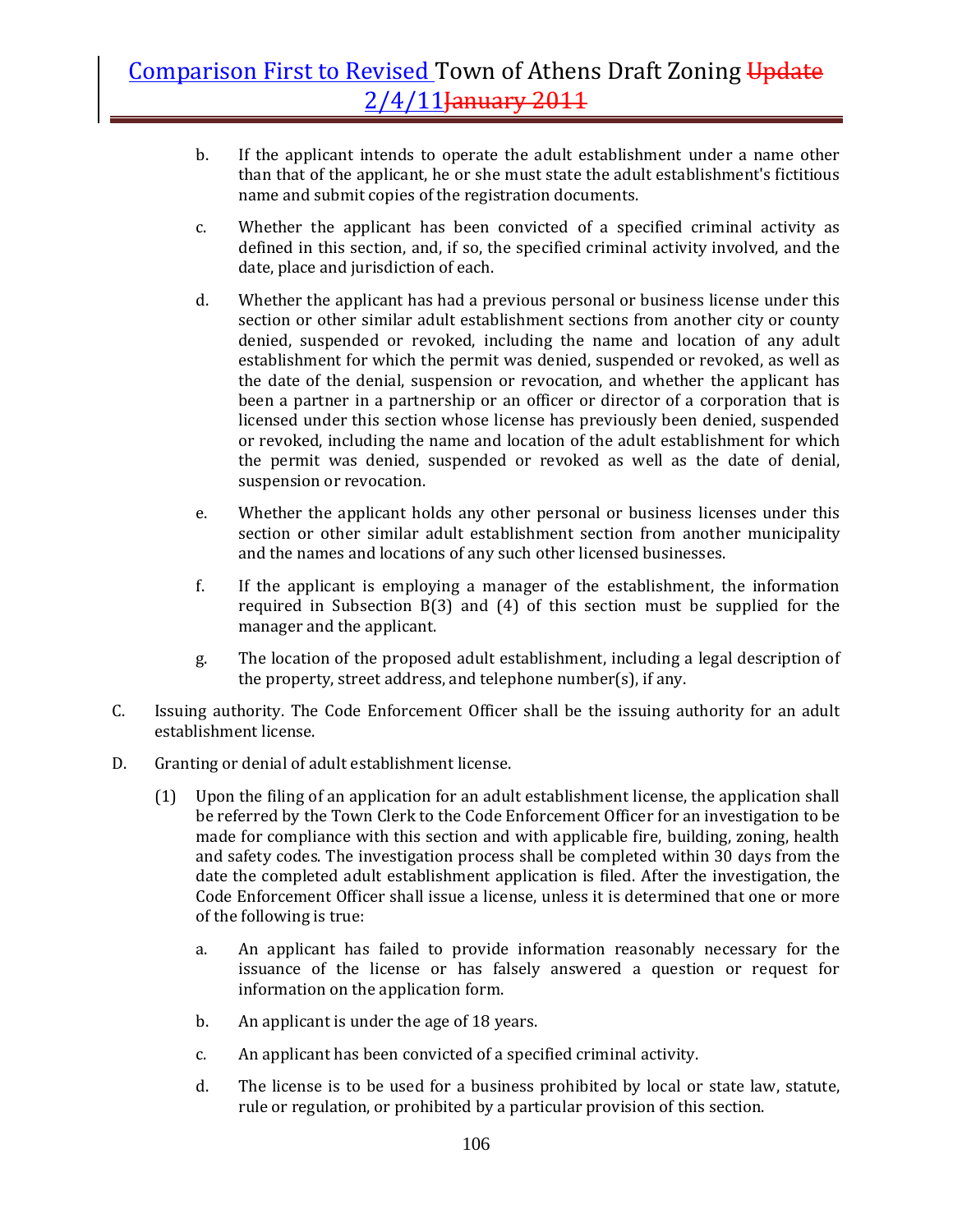- e. An applicant has had an adult establishment license, an adult establishment manager license or an adult establishment employee license revoked by the Town within two years of the date of the current application.
- f. The premises to be used for the adult establishment is in violation of applicable fire, zoning, building, or health and safety laws and ordinances.
- g. The license fee required by this section has not been paid.
- h. An applicant or the proposed establishment is in violation of or is not in compliance with any of the provisions of this section.
- (2) The adult establishment license shall state on its face the name of the person or persons to whom it is granted, the expiration date and the address of the adult establishment.
- (3) Denial of a license. Denial of a license shall be subject to the restrictions set forth in this article.
- E. Fees.
	- (1) Every application for an adult establishment license (whether for a new license or for renewal of an existing license) shall be accompanied by the fee established by resolution of the Town Board, on file with the Town Clerk.
	- (2) All license applications and fees shall be submitted to the Town Clerk.
- F. Inspections. An applicant shall permit representatives of the Code Enforcement Officer to inspect the premises of a adult establishment for the purpose of ensuring compliance with this section and applicable fire, building, zoning, health and safety codes, prior to its initial opening for business and at any time it is occupied or open for business.
- G. Expiration of license.
	- (1) Each license shall expire on January 31 following the date of issuance and may be renewed by making application for renewal at least 30 days and not more than 45 days before the expiration date. When application for renewal is made less than 30 days before the expiration date, the expiration of the license will not be affected. (2) A license granted pursuant to this section shall be subject to annual renewal unless the Code Enforcement Officer finds information since the last time the license had been approved which would constitute grounds to deny an initial license application or that there have been violations of this section since the last time the license was approved or an accumulation of violations within the last two license years which would be grounds for suspension or revocation of the license. The renewal of the license shall be subject to the payment of the renewal fee.
	- (2) When the Code Enforcement Officer denies renewal of a license, the applicant shall not be issued a license for one year from the date of denial.
	- (3) The denial of renewal of a license shall be subject to the procedures set forth in Subsection H of this section.
- H. Procedure for denial of license or renewal. If the investigation reveals cause to believe that a license or renewal of a license may be denied in accordance with this section, the Code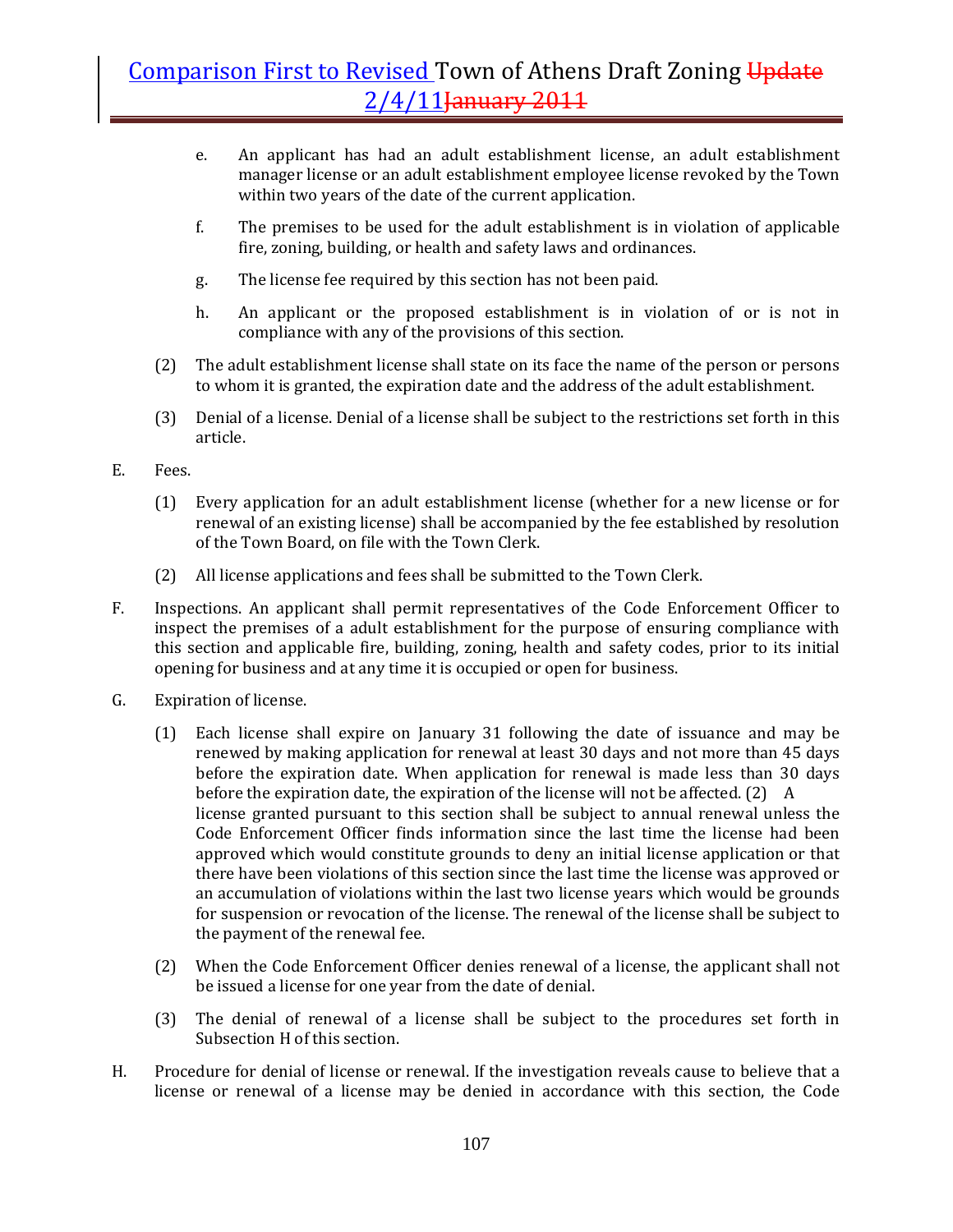Enforcement Officer, within 30 days after a completed application is filed, shall inform the applicant in writing, sent by first‐class mail to the address provided by the applicant in the application, of the possible reasons for the denial, and provide the applicant with 10 days within which to review evidence, respond in writing and provide documentary evidence to the contrary. The Code Enforcement Officer may extend the time limit for response upon request of the applicant and for good cause. If no response is made in a timely fashion, the Code Enforcement Officer shall make a final determination within five days after the expiration of the time to reply. If response is made in a timely fashion, the Code Enforcement Officer shall make a final determination within five days after the response is received. The final determination shall be in writing and provide specific reasons for the denial. The status quo shall be maintained until the final determination is made.

- I. Suspension of licenses. A license may be suspended for a period not to exceed 90 days, after a hearing, held pursuant to the procedures in Subsection H of this section, if the hearing officer determines that a licensee has, within the preceding 12 months, violated or is not in compliance with any provision of this section.
- J. Revocation.
	- (1) A license may be revoked, after a hearing, if it is determined that a licensee has violated or is not in compliance with any provision of this section and the license has been suspended within the preceding 12 months. All hearings shall be held by a hearing officer designated by the Town Board to conduct the hearing and make a final determination. The license holder shall be permitted to be represented by counsel at the hearing, to submit evidence and summon witnesses on his/her own behalf, to inspect opposing evidence and cross‐examine opposing witnesses. The burden of proof shall be upon the person bringing the charges. Compliance with the technical rules of evidence shall not be required.
	- (2) The hearing officer may also revoke a license, after a hearing, held as set forth in Subsection J(1) if he or she determines that:
		- a. A licensee, within two years, gave false or misleading information in the material submitted during the application process;
		- b. A licensee, manager or employee of a licensee has violated or is not in compliance with any section of this section within one year; or
		- c. There has been an accumulation of violations of this section within two years.
	- (3) When the hearing officer revokes a license, the revocation shall continue for two years, within which time period the licensee shall not be issued an adult establishment license.
- K. Determinations resulting from a person's background, or activities at an adult establishment, with respect to the denial, suspension or revocation of a license, which incidentally burden free expression, shall be no broader than needed to achieve Town goals. The Code Enforcement Officer is authorized to issue warning notices and/or grant conditional licenses as a means of allowing expression while curbing unwanted activities where violations are found but denial, suspension or revocation is deemed not justified.
- L. Notices. All notices required to be sent by the Town shall be in writing, sent by first‐class mail to the address provided by the applicant in the application.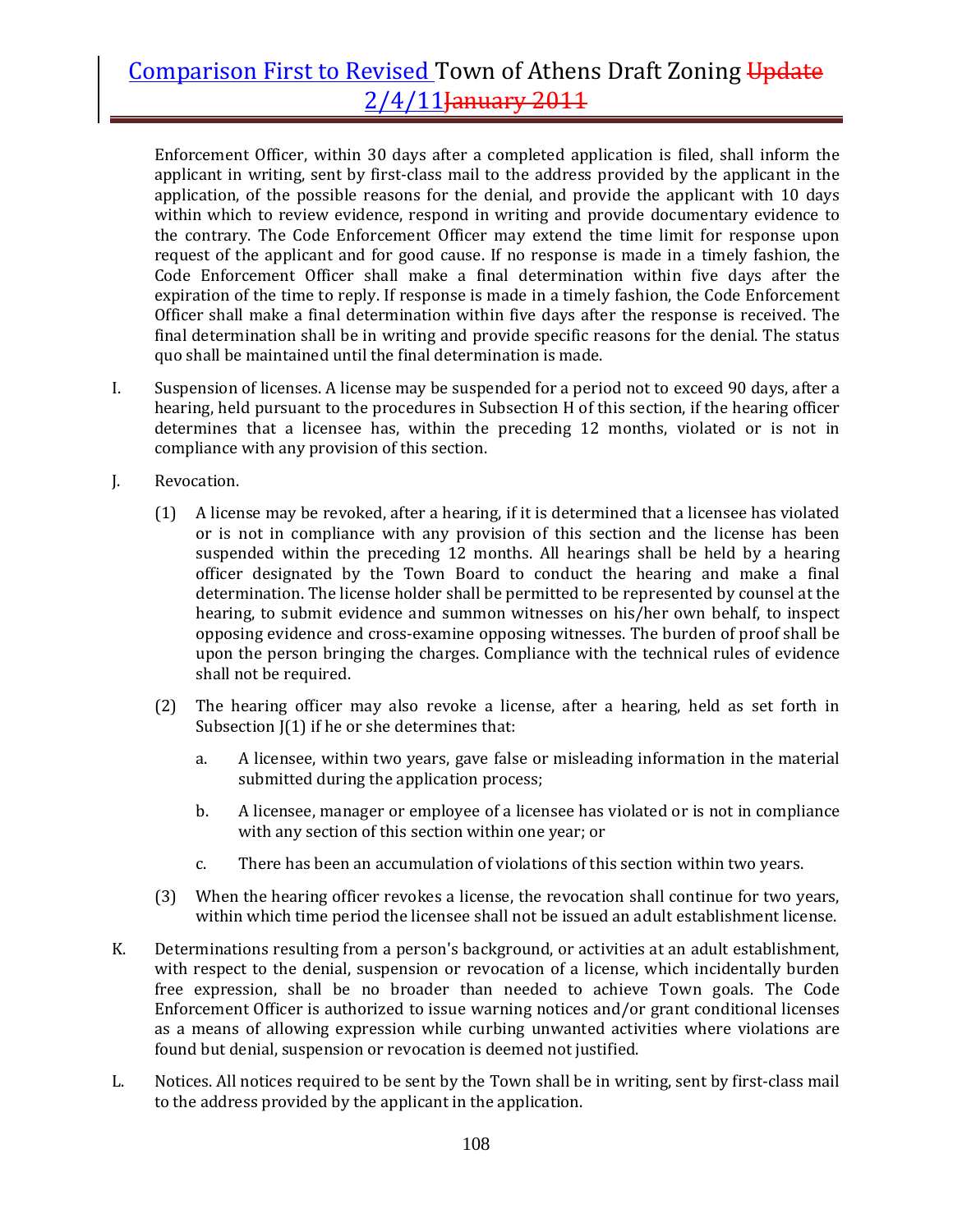- M. Prompt judicial review. Upon denial of an application, or denial of a renewal of a license, or suspension or revocation of any license, the applicant or licensee may seek prompt judicial review of such administrative action pursuant to Article 78 of the Civil Practice Law and Rules. The denial of a renewal of a license, or suspension or revocation of any license, shall be stayed for a period of 20 days and, if a proceeding is brought to challenge the administrative action, throughout the pendency of the proceeding in the trial court. The administrative action shall be promptly reviewed by the court.
- N. Transfer of license. A licensee shall not transfer his/her license to another, nor shall a licensee operate an adult establishment under the authority of a license at any place other than the address designated in the application.
- O. Additional regulations.
	- (1) No person in or on the premises of an adult establishment shall engage in any specified sexual activities.
	- (2) No person shall appear semi‐nude in or on the premises of a adult establishment unless the person is an employee who, while semi‐nude, shall be on a stage or platform in the premises which is at least 18 inches above the immediate floor level and which is removed at least six feet from the nearest customer.
	- (3) No person shall appear nude in or on the premises of an adult establishment unless the person is an employee who, while nude, shall be on a stage or platform in the premises permanently anchored to the floor at least 18 inches above the floor level of the areas to which customers have access and separated from the areas to which customers have access by a continuous permanently affixed barrier at least three feet in height and located at least six feet from the areas to which customers have access, which barrier shall consist of horizontal or vertical members spaced no more than nine inches apart and no more than nine inches from the floor or the walls to which they are attached.
	- (4) No person shall be permitted or allowed to view another person in an adult establishment who is nude or semi‐nude from within a room or booth in the premises which is not continuously open and visible to persons in an adjacent public area of the premises, or from a viewing area that is not at least 150 square feet in size.
	- (5) No person shall appear nude or semi‐nude, or knowingly allow another to appear nude or semi-nude, in an area of an adult establishment which can be viewed from off the premises.
	- (6) No person in or on the premises of an adult establishment shall, while nude or seminude, touch a customer or the clothing of a customer.
	- (7) No employee in or on the premises of a adult establishment shall, while nude or semi‐ nude, solicit any compensation or gratuity from any customer.
	- (8) No person shall pay or give a gratuity to an employee in or on the premises of an adult establishment by giving the payment or gratuity to, or placing the payment or gratuity on the body of, or inside the clothing of, the employee, while the employee is nude or semi‐nude.
	- (9) No person shall allow a person under the age of 18 years in or on the premises of an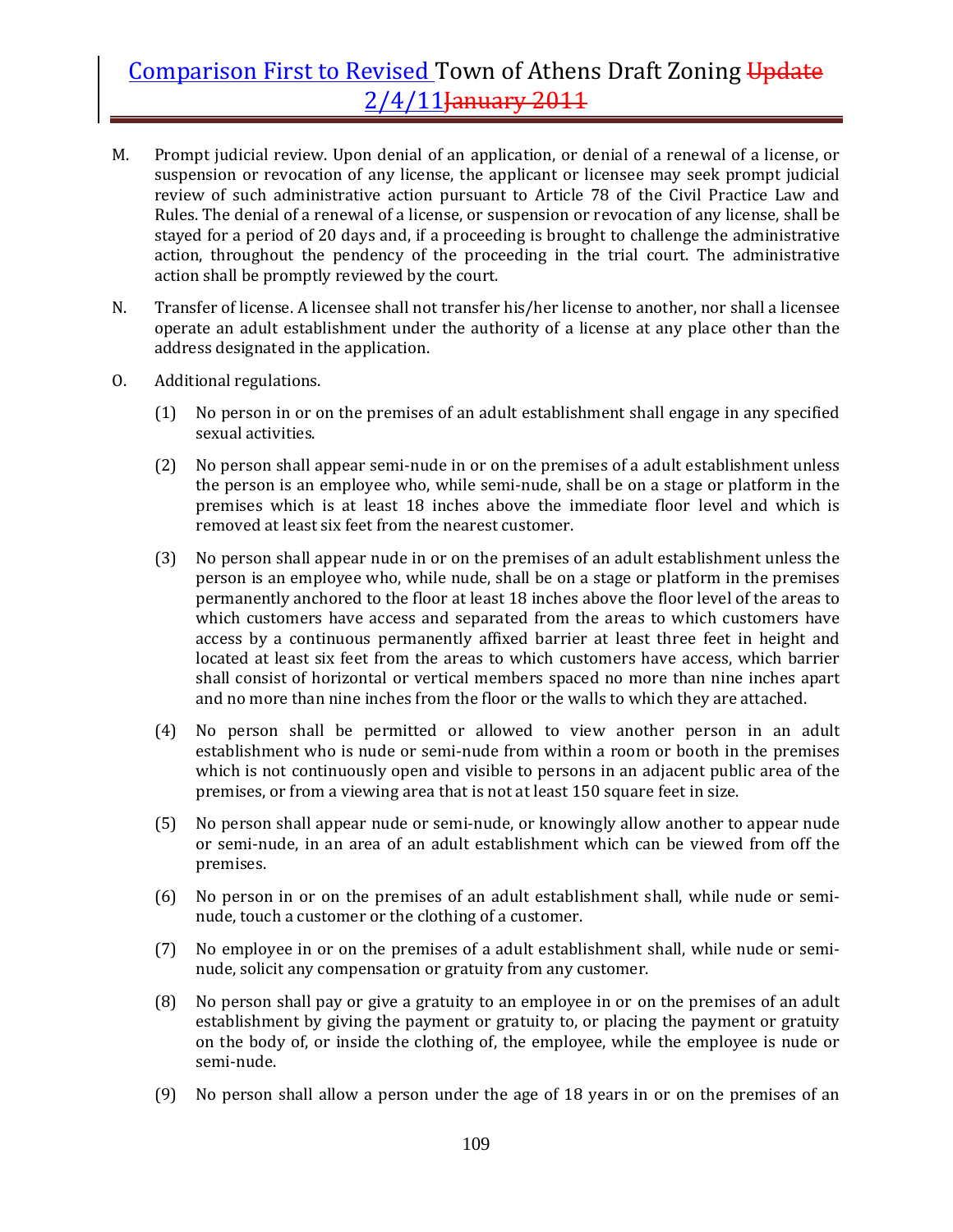adult establishment.

- (10) No person shall consume or possess any alcoholic beverage in or on the premises of an adult establishment, other than an alcoholic beverage legally sold in the adult establishment for on‐premises consumption pursuant to the Alcoholic Beverage Control Law of the State of New York.
- (11) No person shall bring any animal, except a guide dog, hearing dog, service dog or police work dog, in or on the premises of an adult establishment.
- (12) No employee, whether clothed or unclothed, shall sit in the lap of or lay or lean against a customer and rub his or her genital or pubic area, or her female breasts, against the customer; nor, whether clothed or unclothed, allow the customer to touch his or her genital or pubic area, or her female breasts.
- (13) The licensee or his/her manager, as identified in the approved license application, must be present at the adult establishment during business hours.

## *§ 18069. General Provisions.*

- A. Conflicting provisions. The provisions of this article shall be controlling in the event of any conflict between the provisions of this article and any other provisions of the Town Code.
- B. Penalties for offenses. Any person who violates this article shall be subject to the penalties set forth in this chapter, and the Town shall be authorized to seek said penalties as criminal fines in Town Court or as civil penalties in a proceeding in Supreme Court or other court of competent jurisdiction along with other legal remedies, including declaratory and injunctive relief.
- C. Severability. If any section, subsection or paragraph of this article shall be deemed to be unconstitutional or otherwise invalid, the validity of the remaining sections, subsections and clauses shall not be affected.

### **ARTICLE VIII**

### **Administration and Enforcement**

### *§ 18070. Enforcement.*

This chapter shall be enforced by the Code Enforcement Officer, who shall be appointed by the Town Board. In the case of vacancy in the office of the Code Enforcement Officer, the Town Supervisor or his designee, as ratified by the Town Board shall be the acting enforcement officer. No building permit or certificate of occupancy shall be issued by the Code Enforcement Officer except where all the provisions of this chapter have been complied with.

### *§ 18071. Permits.*

A. Building permit. No building or dwelling unit shall be constructed, structurally altered, enlarged or moved, with costs more than  $$42,500$ , unless a building permit for such action has been issued by the Code Enforcement Officer.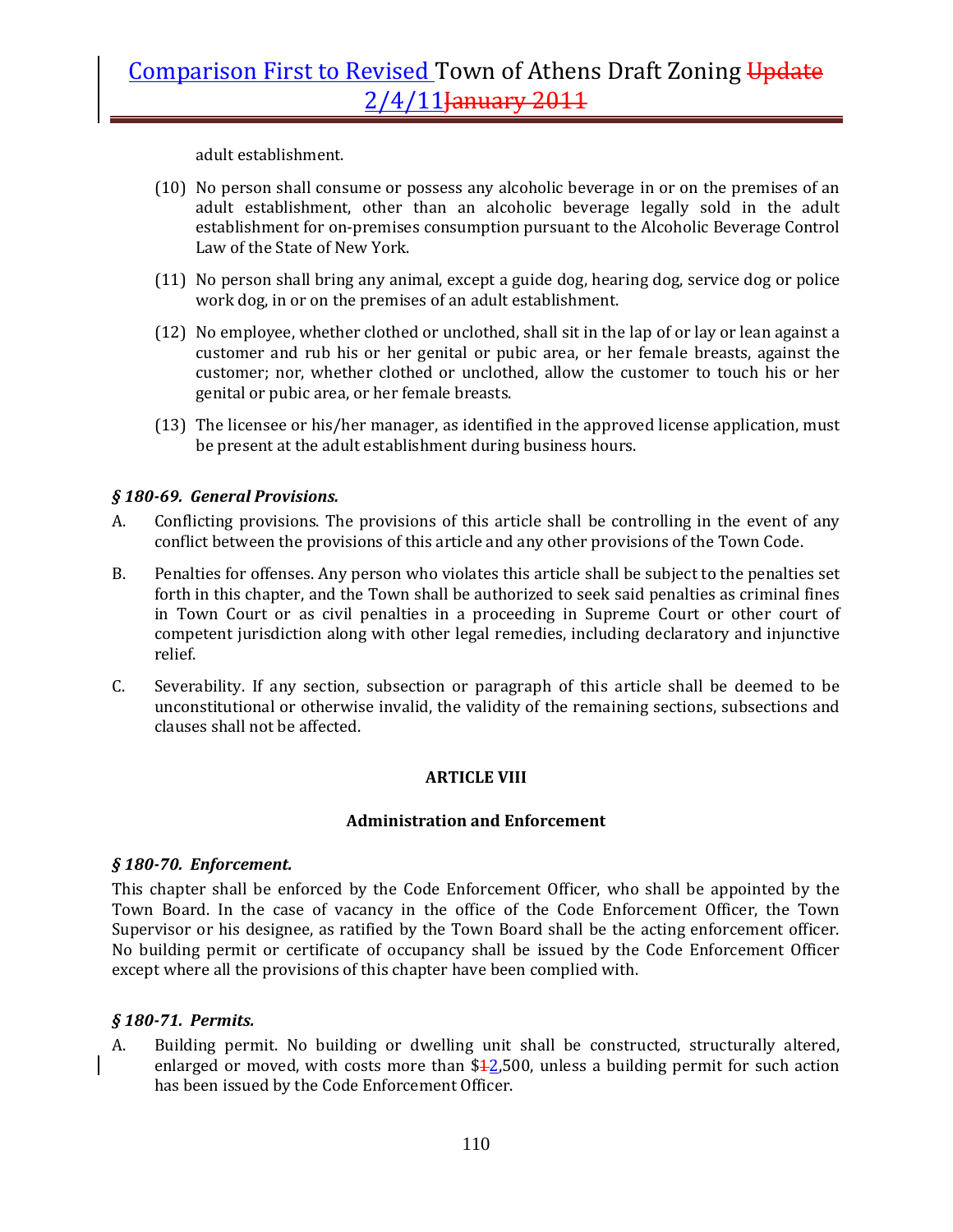- B. Matter accompanying application for permits.
	- (1) Each application to the Code Enforcement Officer for a permit to erect a new building or structure or to enlarge an existing one or to move an existing one shall be accompanied by a site plan showing the measurements of the lot and of all building setbacks and parking spaces, existing and proposed, and the intended use. The documentation shall be the same as required for site plan review. For new construction without public sewers, no building permit shall be issued unless any required approval is received by the New York State Department of Health and, where applicable, the New York State Department of Environmental Conservation.
	- (2) Any other application for a building permit and any application for a use permit shall be accompanied by a description of the intended use or uses of the land and buildings and such further details as the Code Enforcement Officer may require for a clear understanding of the case.

## *§ 18072. Zoning Board of Appeals.*

### A. Establishment.

- (1) A Zoning Board of Appeals is hereby established in accordance with Article 16, Section 267 of the Town Law. It shall consist of five members, each to serve for a term of five years. The Town Board may appoint up to three alternate members to the Zoning Board of Appeals pursuant to Town Law. The term of office of the members of the Board of Appeals and the manner of their appointment shall be in accordance with the provisions of Article  $16<sub>r</sub>$  of the Town Law. Such members shall complete the training requirements provided in Section 267 of the Town Law. A member of the Board of Appeals shall not at the same time be a member of the Town Board.
- (2) Vacancies occurring in said Board shall be filled for such unexpired period only. The Town Board shall designate its chairperson and shall provide for such expenses as may be necessary and proper. In the absence of a chairperson, the Zoning Board of Appeals may designate a member to serve as acting chairperson.
- (3) The Town Board shall have the power to remove any member of the Zoning Board of Appeals for cause and after public hearing.
- B. Powers
	- (1) The Zoning Board of Appeals shall have the duties, rights, powers and functions conferred upon it by **Section 267 of** Article 16 of the Town Law and any other provisions of the Town Law and any other provisions of law or ordinance applicable thereto in connection with appeals to review any order, requirement, decision, interpretation, or determination made by the administrative official charged with the enforcement of this Local Law, generally the Code Enforcement Officer. The Board, upon application, may also issue advisory opinions and interpretations of the zoning code or map.
	- (2) Hearing appeals. In addition to other powers conferred to it by this Chapter, the jurisdiction of the board of appeals shall be appellate and shall include hearing and deciding appeals from and reviewing any order, requirement, decision, interpretation,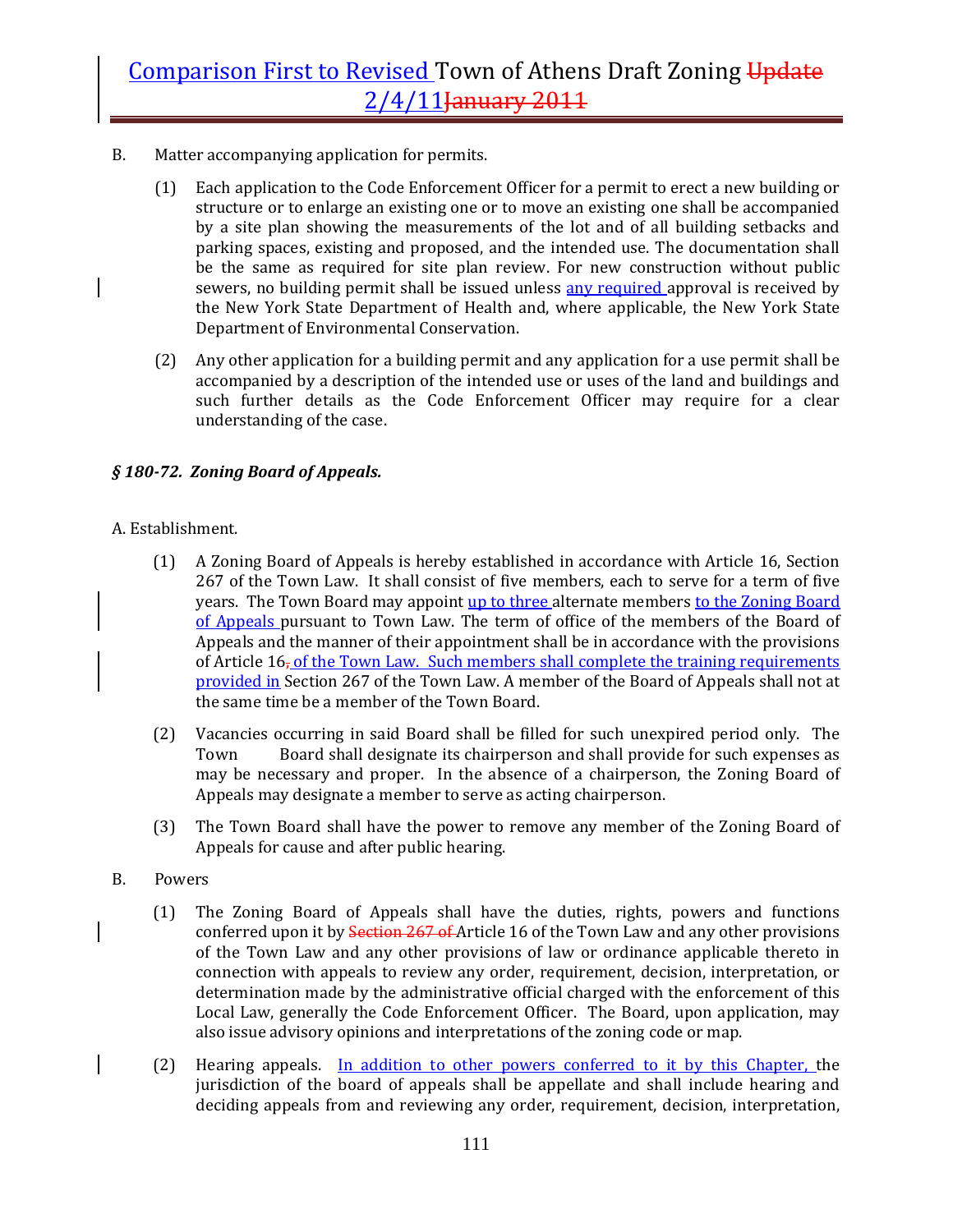or determination made by the Enforcement Officer. Such appeal may be taken by any person aggrieved, or by an officer, department, board or bureau of the town.

- C. Conduct of Business
	- (1) The Zoning Board of Appeals may employ such clerical or other staff as may be necessary, provided that it shall not incur expenses beyond the amount of appropriations made available by the Town Board for such purposes.
	- (2) Meetings, minutes, records. Meetings of the zoning board of appeals shall be open to the public to the extent provided in article seven of the public officer's law. Such board of appeals shall keep minutes of its proceedings, showing the vote of each member upon every question, or if absent or failing to vote, indicating such fact, and shall also keep records of its examinations and other official actions.
	- (3) Filing requirements. Every rule, regulation, every amendment or repeal thereof, and every order, requirement, decision or determination of the board of appeals shall be filed in the office of the town clerk within five business days and shall be a public record.
	- (4) Assistance to board of appeals. Such board shall have the authority to call upon any department, agency or employee of the town for such assistance as shall be deemed necessary and as shall be authorized by the town board. Such department, agency or employee may be reimbursed for any expenses incurred as a result of such assistance. Further, the Zoning Board of Appeals shall have the authority to call upon any professional to assist in its review of applications. Expense for such professional shall be borne by the applicant.
	- (5) The Zoning Board of Appeals shall have the power to promulgate written rules of procedure, by‐laws, and forms in order to fulfill its responsibilities under this local law.
	- (6) All meetings of the Zoning Board of Appeals shall be held at the call of the chairperson and at such other times as the Board may determine. (7) Time of appeal. An appeal shall be taken within sixty days after the filing of any order, requirement, decision, interpretation or determination of the Enforcement Officer, by filing with such officer and with the board of appeals, a notice of appeal, specifying the grounds thereof and the relief sought on forms prescribed by the Zoning Board of Appeals. Such application shall refer to the specific provision of this Local Law involved and shall specify the grounds for the variance requested, the interpretation claimed, or for the reversal of an order, requirement, decision or determination of an administrative official. The Zoning Enforcement Officer shall transmit to the zoning board of appeals all the papers constituting the record upon which the action appealed from was taken.
	- (87) If an agricultural data statement has been submitted, the Clerk of the Zoning Board of Appeals shall, upon receipt of the variance application, mail written notice of the application to the owners of land as identified by the appellant in the agricultural data statement. Such notice shall include a description of the proposed variance and its location. The cost of mailing the notice shall be borne by the appellant.
	- $(98)$  Stay upon appeal. An appeal shall stay all proceedings in furtherance of the action appealed from, unless the Enforcement Officer certifies to the board of appeals, after the notice of appeal shall have been filed with the administrative official, that by reason of facts stated in the certificate a stay, would, in his or her opinion, cause imminent peril to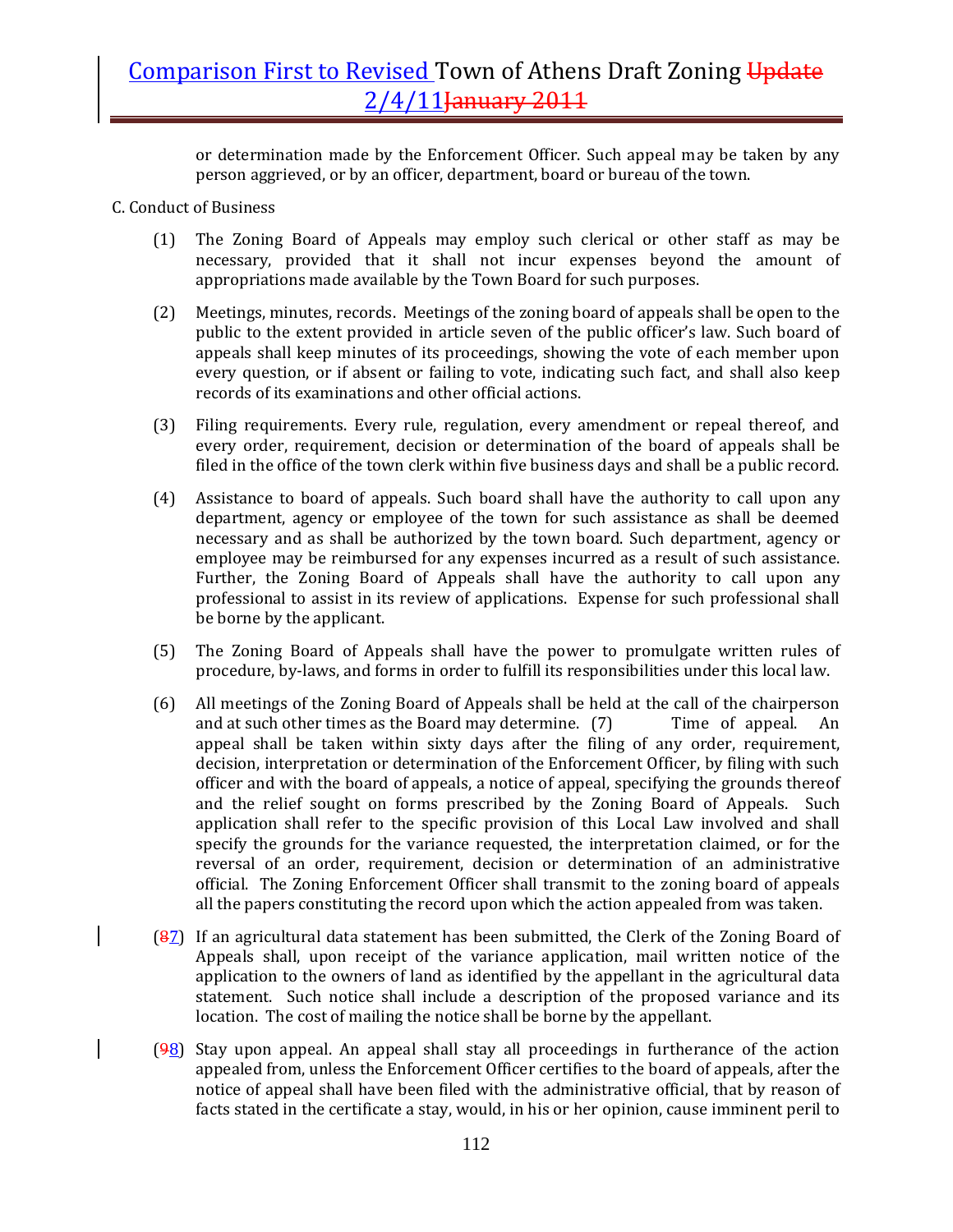life or property, in which case proceedings shall not be stayed otherwise than by a restraining order which may be granted by the board of appeals or by a court of record on application, on notice to the administrative official from whom the appeal is taken and on due cause shown.

- $(109)$  Hearing on appeal. The board of appeals shall fix a reasonable time for the hearing of the appeal or other matter referred to it after receipt of a complete application. The Zoning Board of Appeals shall give public notice of such hearing by publication in a paper of general circulation in the town at least five days prior to the date thereof. The cost of sending or publishing any notices relating to such appeal, or a reasonable fee relating thereto, shall be borne by the appealing party and shall be paid to the board prior to the hearing of such appeal. Upon the hearing, any party may appear in person, or by agent or attorney. In addition to the public notice of a hearing, notice shall be given in writing to all property owners of the land included in such proposed change, and the land immediately adjacent extending five hundred (500) feet there from, and the land directly opposite thereto extending five hundred (500) feet from the street or highway frontage of such opposite land, as said property owners and addresses appear on the latest completed assessment roll of the town. Upon the hearing, any party may appear in person or by agent or by attorney. The Board of Appeals may reverse or affirm, wholly or partly, or may modify the order, requirement, decision or determination appealed from and shall make such order, requirement, decision or determination as in its opinion ought to be made in the premises and to that end shall have all the powers of the officer from whom the appeal is taken.
- $(1110)$  Notice to County Planning Board. At least five days before such hearing, the board of appeals shall mail notices thereof to the parties and to the County Planning Board as required by section two hundred thirty-nine-m of the general municipal law. This notice shall be accompanied by a full statement of the proposed action, as defined in subdivision one of section two hundred thirty-nine-m of the general municipal law. No action shall be taken on variances referred to the County Planning Board until its recommendation has been received, or 30 days have elapsed after its receipt of the full statement of the proposed variance, unless the County and Town agree to an extension beyond the 30‐day requirements for the County Planning Board's review. A majority‐ plus‐one vote shall be required to approve any variance which receives a recommendation of disapproval from the County Planning Board because of the referral process specified above, along with a resolution setting forth the reasons for such contrary action.
- $(1211)$  Time of decision on appeal. The board of appeals shall decide upon the appeal within sixty-two days after the conduct of said hearing. The time within which the board of appeals must render its decision may be extended by mutual consent of the applicant and the board.

(1312) Voting requirements.

(a) Decision of the board. Every motion or resolution of a board of appeals shall require for its adoption the affirmative vote of a majority of all the members of the board of appeals as fully constituted regardless of vacancies or absences. Where an action is the subject of a referral to the county planning agency the voting provisions of section two hundred thirty‐nine‐m of the general municipal law shall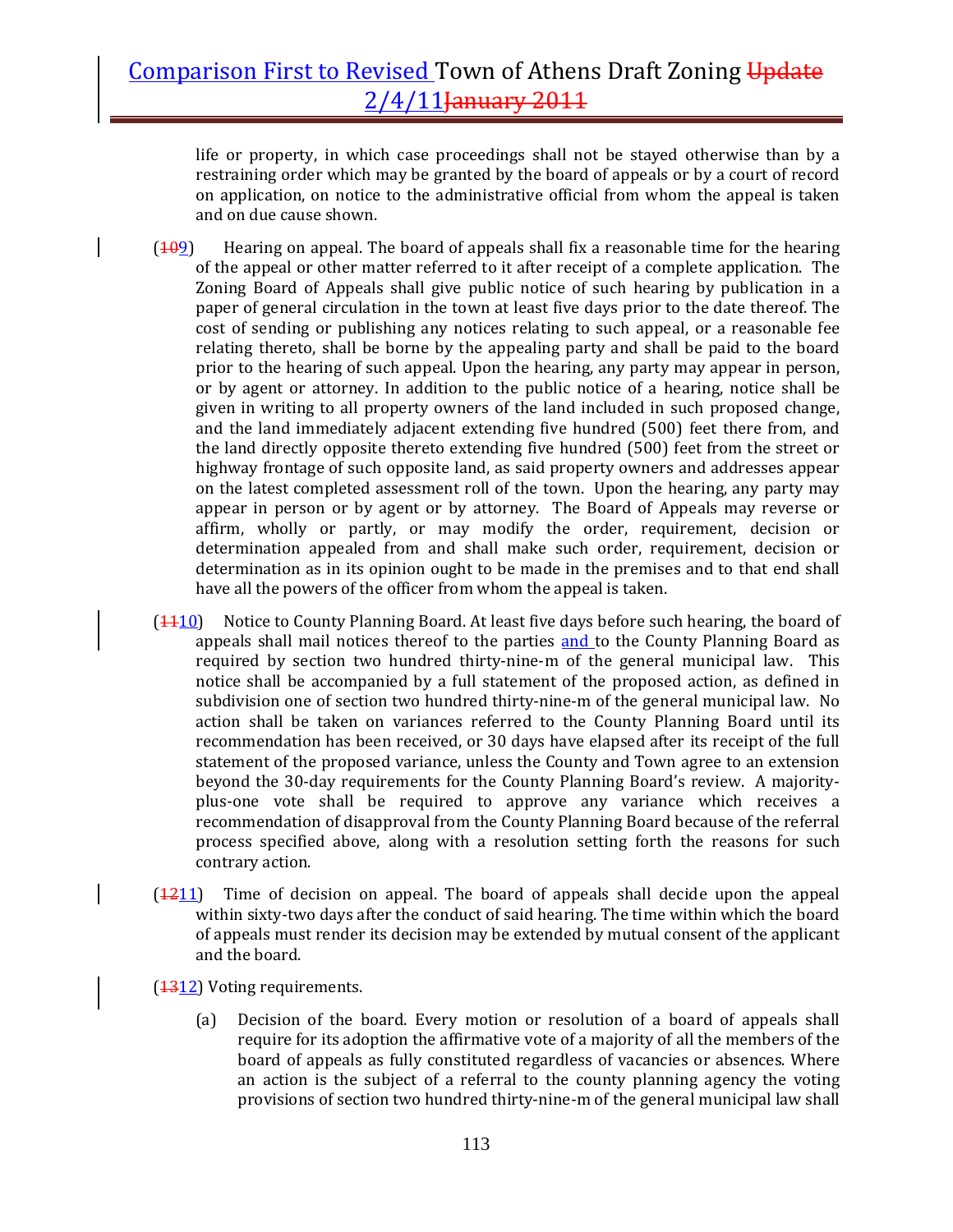apply.

- (b) Default denial of appeal. In exercising its appellate jurisdiction only, if an affirmative vote of a majority of all members of the board is not attained on a motion or resolution to grant a variance or reverse any order, requirement, decision or determination of the Enforcement Officer within the time allowed, the appeal is denied. The board may amend the failed motion or resolution and vote on the amended motion or resolution within the time allowed without being subject to the rehearing process as set forth in Section (c) (11) of this section.
- (1413) Filing of decision and notice. The decision of the board of appeals on the appeal shall be filed in the office of the town clerk within five business days after the day such decision is rendered, and a copy thereof mailed to the applicant.
- $(1514)$  Compliance with state environmental quality review act. The board of appeals shall comply with the provisions of the state environmental quality review act under article eight of the environmental conservation law and its implementing regulations as codified in title six, part six hundred seventeen of the New York codes, rules and regulations.
- $(1615)$  Rehearing. A motion for the zoning board of appeals to hold a rehearing to review any order, decision or determination of the board not previously reheard may be made by any member of the board. A unanimous vote of all members of the board then present is required for such rehearing to occur. Such rehearing is subject to the same notice provisions as an original hearing. Upon such rehearing the board may reverse, modify or annul its original order, decision or determination upon the unanimous vote of all members then present, provided the board finds that the rights vested in persons acting in good faith in reliance upon the reheard order, decision or determination will not be prejudiced thereby.
- D. Permitted action by board of appeals.
	- (1) Orders, requirements, decisions, interpretations, determinations. The board of appeals may reverse or affirm, wholly or partly, or may modify the order, requirement, decision, interpretation or determination appealed from and shall make such order, requirement, decision, interpretation or determination as in its opinion ought to have been made in the matter by the administrative official charged with the enforcement of such ordinance or local law and to that end shall have all the powers of the administrative official from whose order, requirement, decision, interpretation or determination the appeal is taken.
	- (2) Use variances.
		- a. The board of appeals, on appeal from the decision or determination of the administrative official charged with the enforcement of such ordinance or local law, shall have the power to grant use variances, as defined herein.
		- b. No such use variance shall be granted by a board of appeals without a showing by the applicant that applicable zoning regulations and restrictions have caused unnecessary hardship. In order to prove such unnecessary hardship the applicant shall demonstrate to the board of appeals that for each and every permitted use under the zoning regulations for the particular district where the property is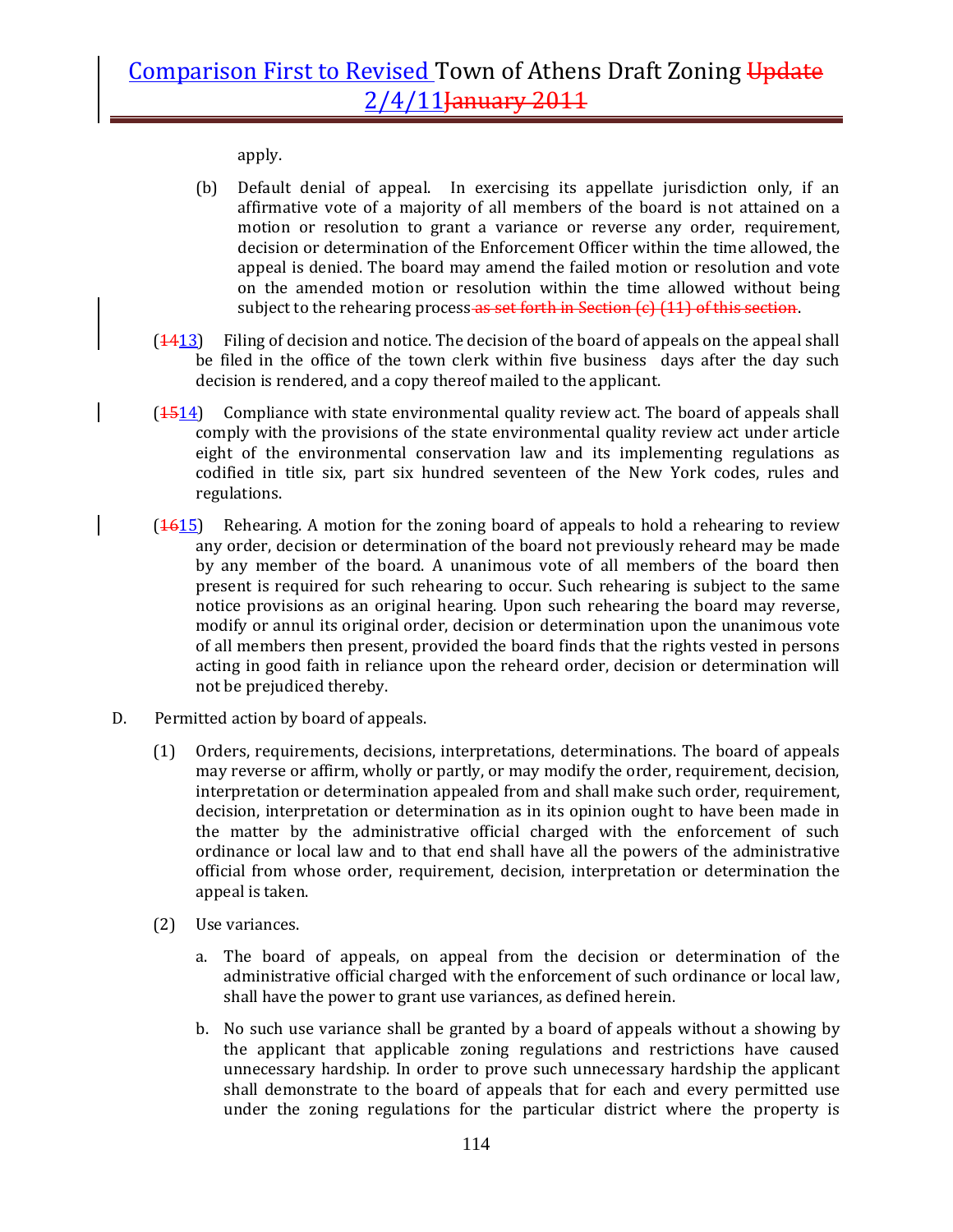located:

- [1] the applicant cannot realize a reasonable return, provided that lack of return is substantial as demonstrated by competent financial evidence;
- [2] that the alleged hardship relating to the property in question is unique, and does not apply to a substantial portion of the district or neighborhood;
- [3] that the requested use variance, if granted, will not alter the essential character of the neighborhood; and
- [4] that the alleged hardship has not been self-created.
- c. The board of appeals, in the granting of use variances, shall grant the minimum variance that it shall deem necessary and adequate to address the unnecessary hardship proven by the applicant, and at the same time preserve and protect the character of the neighborhood and the health, safety and welfare of the community.
- (3) Area variances.
	- a. The zoning board of appeals shall have the power, upon an appeal from a decision or determination of the administrative official charged with the enforcement of such ordinance or local law, to grant area variances as defined herein.
	- b. In making its determination, the zoning board of appeals shall take into consideration the benefit to the applicant if the variance is granted, as weighed against the detriment to the health, safety and welfare of the neighborhood or community by such grant. In making such determination the board shall also consider:
		- [1] whether an undesirable change will be produced in the character of the neighborhood or a detriment to nearby properties will be created by the granting of the area variance;
		- [2] whether the benefit sought by the applicant can be achieved by some method, feasible for the applicant to pursue, other than an area variance;
		- [3] whether the requested area variance is substantial;
		- [4] whether the proposed variance will have an adverse effect or impact on the physical or environmental conditions in the neighborhood or district; and
		- [5] whether the alleged difficulty was self-created, which consideration shall be relevant to the decision of the board of appeals, but shall not necessarily preclude the granting of the area variance.
	- c. The board of appeals, in the granting of area variances, shall grant the minimum variance that it shall deem necessary and adequate and at the same time preserve and protect the character of the neighborhood and the health, safety and welfare of the community.
- (4) Imposition of conditions. The board of appeals shall, in the granting of both use variances and area variances, have the authority to impose such reasonable conditions and restrictions as are directly related to and incidental to the proposed use of the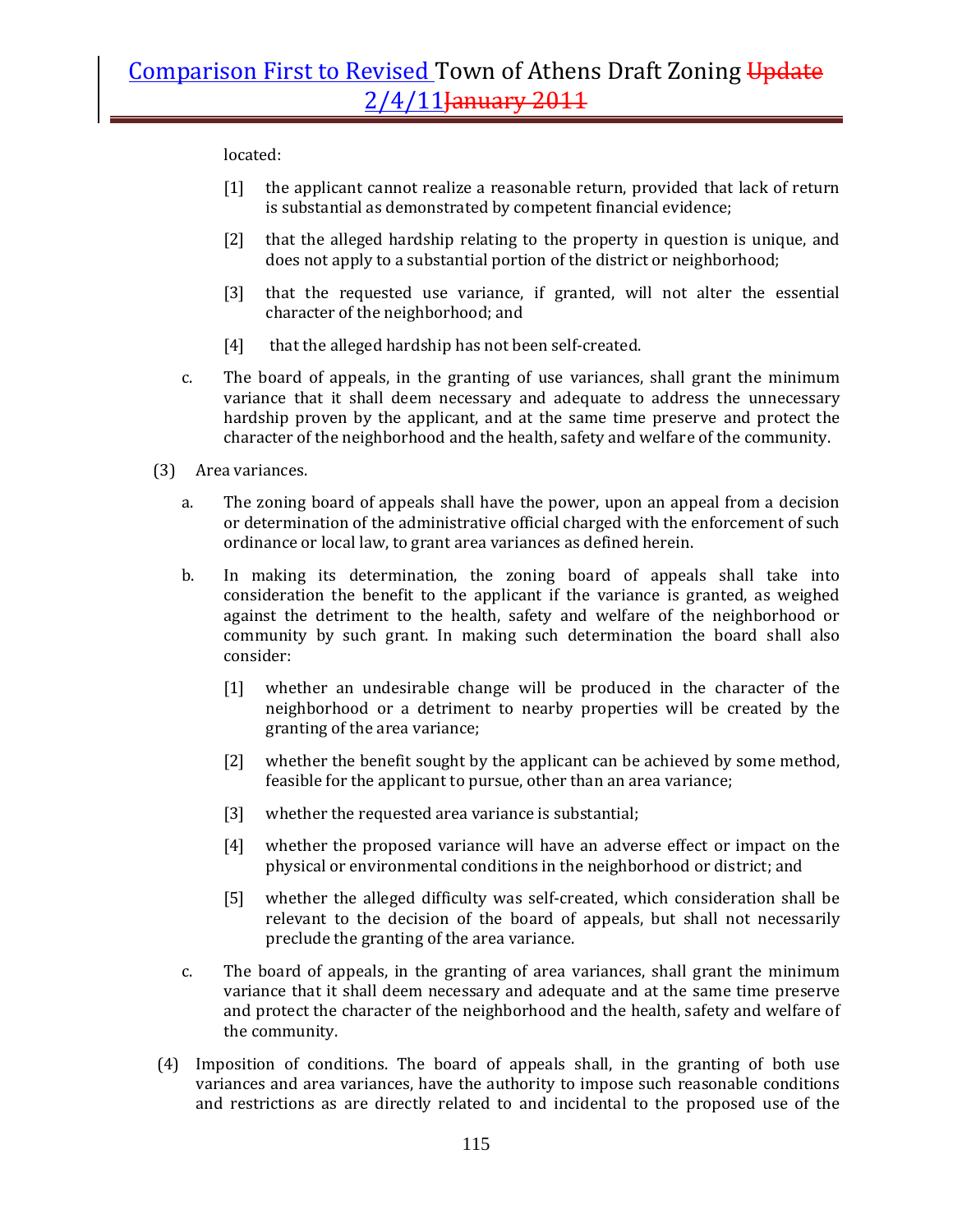property. Such conditions shall be consistent with the spirit and intent of the zoning ordinance or local law, and shall be imposed for the purpose of minimizing any adverse impact such variance may have on the neighborhood or community.

E. Court Review of Board Decisions

- (1) Any person or persons jointly or severally aggrieved by any decision of the Zoning Board of Appeals may apply to the Supreme Court for review by a proceeding under Article 78 of the Civil Practice Law and Rules and § 267‐c of the Town Law.
- (2) Expiration of appeal decision. Unless otherwise specified by the Zoning Board of Appeals, a decision on any appeal shall expire if the appellant fails to obtain any necessary building permit within 12 months of the date of such decision.
- (3) Grant of Variance. The grant of a variance shall serve as authorization for the Zoning Enforcement Officer to issue a project permit, provided that the project complies with all applicable provisions of this local law and other applicable regulations.

## *§ 18073. Planning Board*

- A. Pursuant to §271 of the Town Law, the Planning Board shall consist of seven (7) members appointed by the Town Board. The Town Board may also appoint alternate members pursuant to Town Law.
- B. The Town Board shall appoint and designate the Chair. In the absence of a Chair, the Planning Board may designate a member to serve as acting Chair. A member of the Planning Board shall not simultaneously be a member of the Town Board or of the Zoning Board of Appeals. The Town Board shall have the power to remove any member appointed by such board for cause after a public hearing. The Chair may only be removed from office pursuant to this section by action of the Town Board. The Town Board shall provide for reasonable compensation for a clerk, and for such other expenses as may be necessary and proper.

The Office of the Town Clerk may serve as the Office of the Clerk of the Planning Board. Additionally, the Town Clerk may appoint a deputy to serve as the Clerk of the Planning Board.

C. Powers of the Planning Board. The responsibilities of the Planning Board are as follows:

- (1) Reviewing and approving subdivision applications;
- (2) Reviewing and approving site plans;
- (3) Reviewing and approving special use permits;
- (4) Submitting of an advisory opinion to the Town Board for proposed amendments to this law.
- (5) Reviewing proposed PUD applications; and
- (6) Any other matter that the Town Board shall, by amendment to this law, decide to vest as responsibilities of the Planning Board.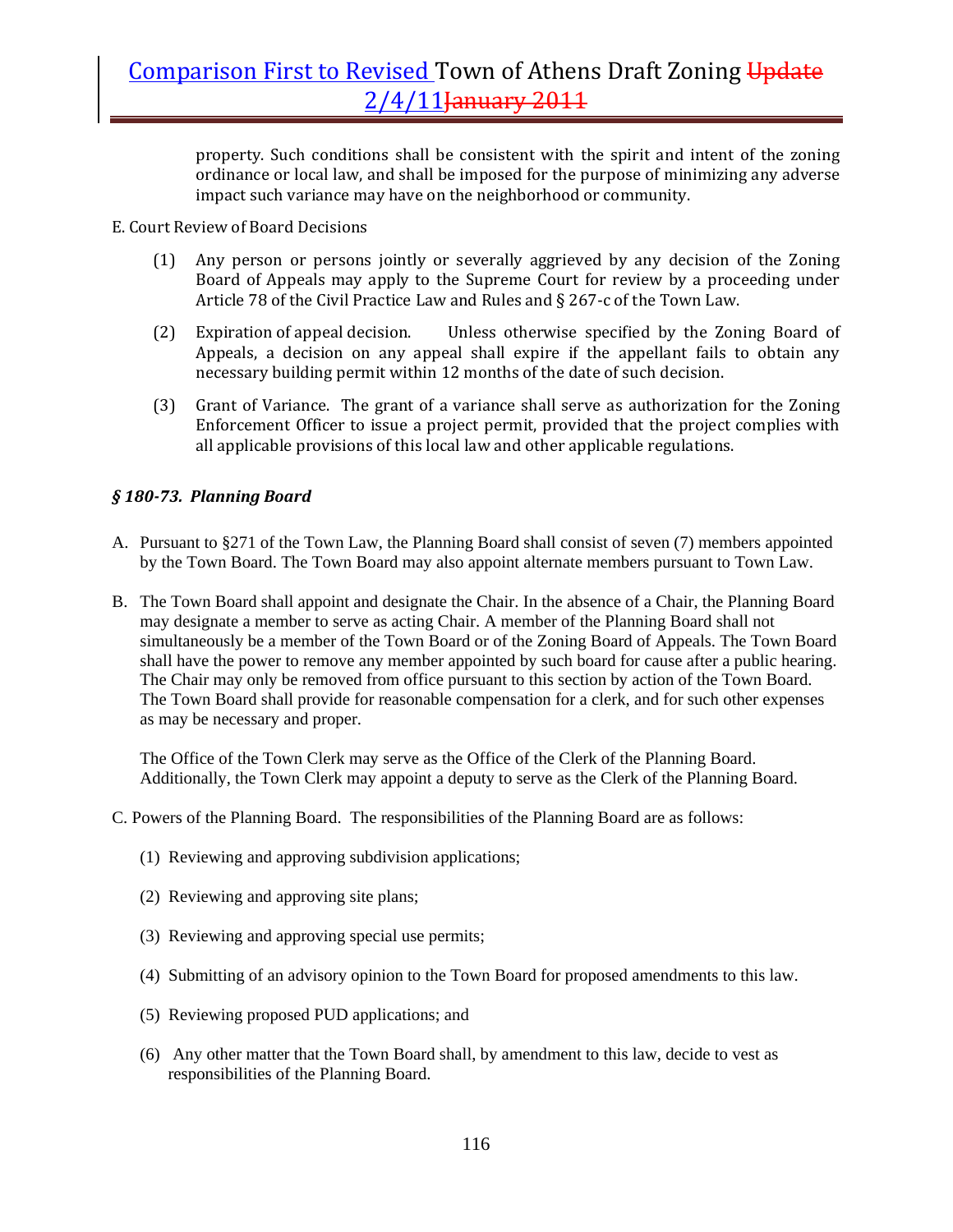- D. Terms. Terms of office for members of the Planning Board shall be for five (5seven (7) years. If a vacancy shall occur otherwise than by expiration of term, the Town Board shall appoint the new member for the remainder of the term.
- E. Training and Continuing Education. Every member of the Planning Board shall annually attend four (4) hours at one (1) or more training or continuing education course related to the work of the Planning Board each year as **perprovided pursuant to Town Law <del>Sections 7-712 and 7-718</del>Section** 271. The Town Board shall pay the reasonable expense of such training or continuing education.
- F. Appointment and Removal of Members. Except as otherwise provided herein, Section 271 of the Town Law shall govern the appointment and removal of Planning Board members.
- G. Conduct of Business
	- (1) The Planning Board may employ such clerical or other staff or consulting assistance as may be necessary for the conduct of its business, provided that it shall not incur expenses beyond the amount of appropriations made available for such purposes, or covered by an escrow account. The Planning Board may also engage engineers, planners, architects, and other consulting services at the expense of the applicant for site plan review, subdivision approval, or a Special Use Permit as provided for in Chapter 153 of the Town Code.
	- (2) All meetings of the Planning Board shall be held at the call of the Chair and at such other times as such board may determine. The concurring vote of a majority of all members shall be necessary to take action on any matter before it. Meetings shall be open to the public as provided in Article 7 of the Public Officers Law of the State of New York (Open Meetings Law). The Board shall keep minutes of its proceedings. The minutes shall show the vote of each member upon every question, or if absent or failing to vote, indicating such fact. The Planning Board shall also keep records of its examinations and other official actions, which shall also be filed in the Office of the Town Clerk.
	- (3) The Planning Board may adopt forms and by-laws for the conduct of its meeting so long as such by-laws are consistent with Town Law and this lawChapter. Such forms and by-laws shall be filed in the Office of the Town Clerk and made available to the public.
	- (4) Voting Requirements. Every motion or resolution of the Planning Board shall require for its adoption the affirmative vote of a majority of all the members of the Planning Board. Where an action is the subject of a referral to the county planning agency, the voting provisions of sections 239-m and 239-n of the General Municipal Law shall apply.
	- (5) Procedure. All applications to the Planning Board shall be made in writing on forms prescribed by the Planning Board and provided by the Town Clerk. Every final decision of the Planning Board with respect to an application shall be made by resolution, and shall contain a full record of findings in the case. The decision of the Planning Board shall immediately be filed in the Office of the Town Clerk, and copies thereof mailed to the applicant and to the Zoning Officer.

## *§ 18074. Penalties for Offenses.*

A. If the alleged violator(s) fail to correct the violation within the reasonable time of the period provided for correction of the violation, the Enforcement Officer shall then commence a proceeding in the local Justice Court as per this chaptersection. Prior to implementing a criminal or civil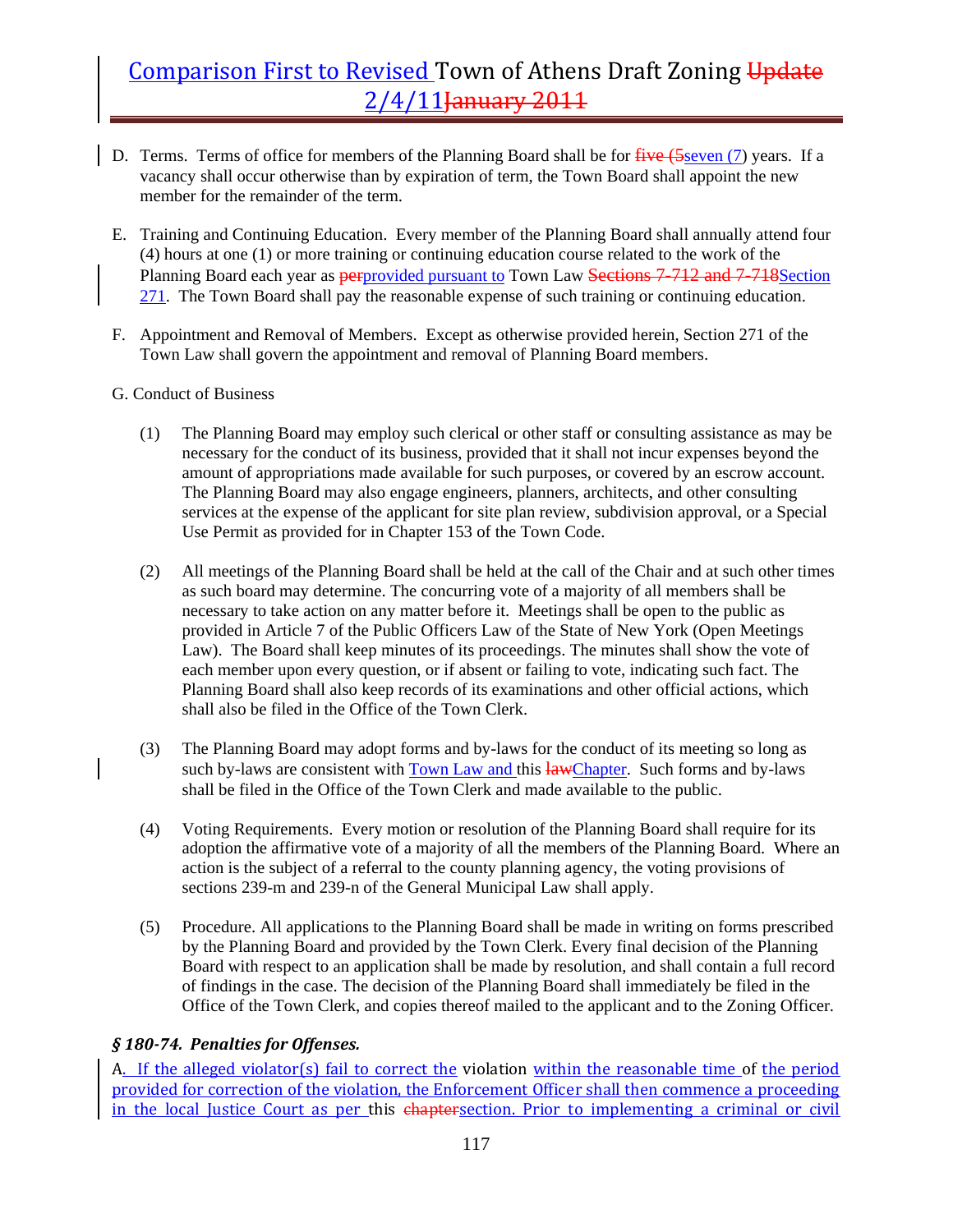penalty, the Enforcement Officer shall inform the Town Board to determine which procedure to pursue.

B. Criminal Proceedings. The Enforcement Officer shall commence the proceeding by causing an appearance ticket to be served on the alleged violator(s) in accordance with the requirements of State law for issuance of appearance tickets. An appearance ticket issued under authority of this Chapter shall be served personally. The Enforcement Officer shall also prepare a supporting deposition or affidavit setting forth the details of the violation. The deposition shall:

(1) be in writing;

(2) be dated, signed by the Officer, and notarized;

(3) specify the condition or activity that violates this Zoning Law;

(4) specify the provision or provisions of this Chapter which is/are violated by the specified condition or activity;

C. The Enforcement Office may also, where an appearance ticket fails to secure the court attendance of the alleged violator(s), request that the Justice Court issue a criminal summons for service on the alleged violator(s). The Town Attorney shall represent the Zoning Enforcement Officer in the Justice Court. Notwithstanding the foregoing, the Enforcement Officer may simultaneously or in addition to the remedy provided in this Chapter refer the alleged violation to the Town Board and Town Attorney for an injunction and the collection of civil fines.

As per New York State Town Law Section 268, any violation of this Chapter is hereby declared to be an offense punishable as provided in §268 of the Town Lawby a fine not exceeding \$350.00 or imprisonment for a period not to exceed six (6) months, or both, for conviction of a first offense; upon conviction of a second offense, both of which were committed within a period of five (5) years, punishable by a fine not less than \$350.00, nor more than \$700.00, or imprisonment for a period not to exceed six (6) months, or both; and upon conviction of a third or subsequent offense, all of which were committed within a period of five (5) years, punishable by a fine not less than \$700.00, nor more than \$1,000.00, or imprisonment for a period not to exceed six (6) months, or both. For the purpose of conferring jurisdiction upon the Courts and judicial officers generally, violations of the Zoning Law shall be deemed misdemeanors and for such purpose only, all provisions of law relating to misdemeanors shall apply to such violations. Each week'sweek's continued violation shall constitute a separate additional violation. Whenever a violation of this chapter occursA violator must be served a new deposition and criminal summons for each and every week that a fine is sought.

E. Civil penalties. In addition to those penalties proscribed by State law, any person may file a complaint in regard hereto. who violates any provision of this Zoning Law, or any term or condition of any zoning permit, stop work order, operating permit or other notice or order issued by the Enforcement Officer pursuant to any provision of this Zoning Law, shall be liable to a civil penalty of not more than \$200 for each day or part thereof during which such violation continues. The civil penalties provided by this subdivision shall be recoverable in an action instituted by Athens.

F. Injunctive relief. An action or proceeding may be instituted by the Town, in a court of competent jurisdiction, to prevent, restrain, enjoin, correct, or abate any violation of, or to enforce, any provision of this Chapter, or any term or condition of any stop work order, operating permit, compliance order, or other notice or order issued by the Enforcement Officer pursuant to any provision of this Chapter. In particular, but not by way of limitation, where the construction or use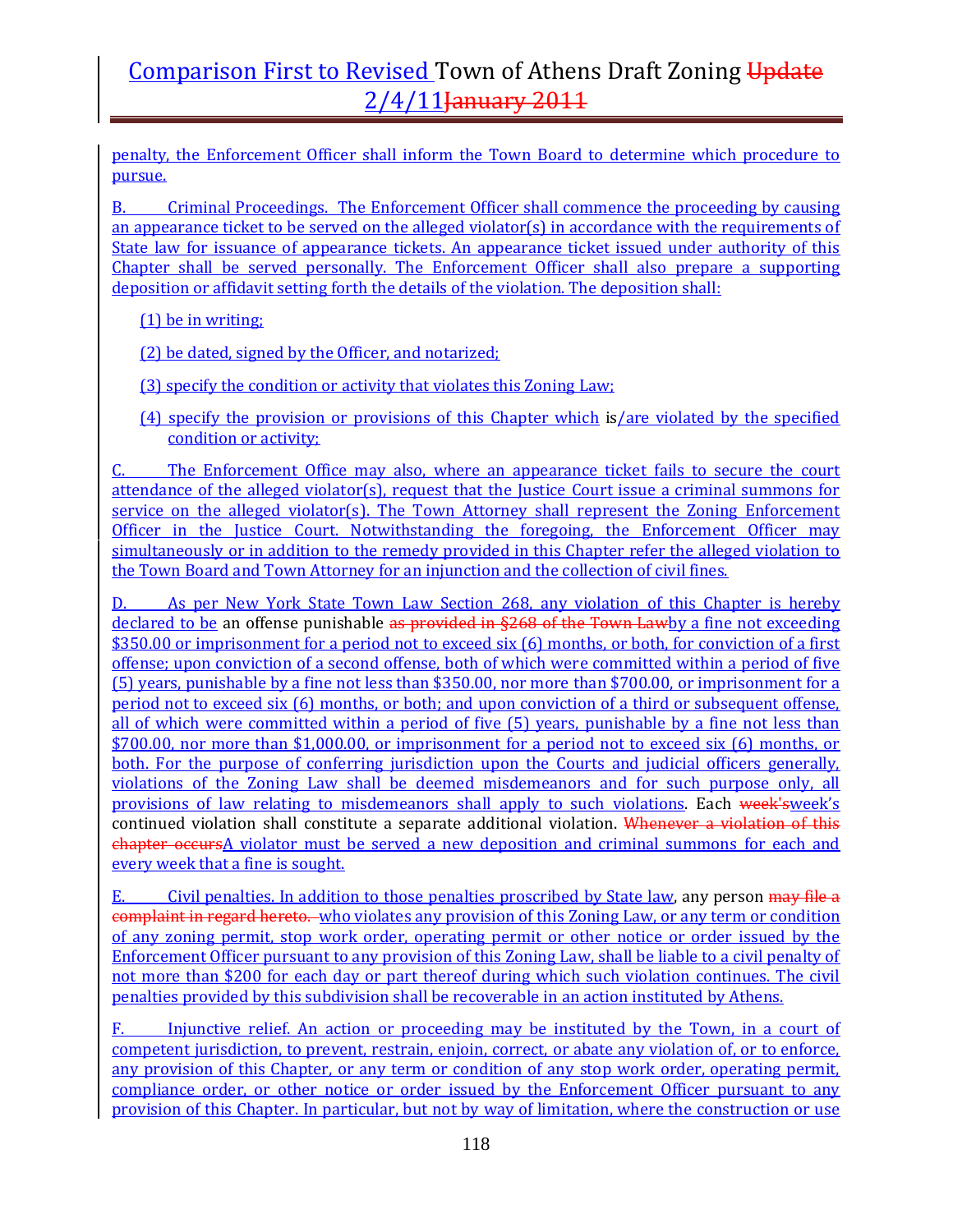of a building or structure is in violation of any provision of this Chapter, or any Stop Work Order, or Compliance Order, or this Chapter, an action or proceeding may be commenced in the name of the Town, in the Supreme Court or in any other court having the requisite jurisdiction, to obtain an order directing the removal of the building or structure or an abatement of the condition in violation of such provisions. No action or proceeding described in this section shall be commenced without the appropriate authorization from the Town Board.

G. Remedies not exclusive. No remedy or penalty specified in this section shall be the exclusive remedy or remedy available to address any violation described in this section, and each remedy or penalty specified in this section shall be in addition to, and not in substitution for or limitation of, the other remedies or penalties specified in this section, in any other section of this Chapter, or in any other applicable law. Any remedy or penalty specified in this section may be pursued at any time, whether prior to, simultaneously with, or after the pursuit of any other remedy or penalty specified in this Section, in any other section of this Chapter, or in any other applicable law. In particular, but not by way of limitation, each remedy and penalty specified in this section shall be in addition to, and not in substitution for or limitation of, the penalties specified in subdivision (2) of Section 381 of the New York State Executive Law, and any remedy or penalty specified in this section may be pursued at any time, whether prior to, simultaneously with, or after the pursuit of any penalty specified in subdivision (2) of Section 381 of the New York State Executive Law.

## *§ 18075. Amendments.*

The Town Board may from time to time, on its own motion or on petition or on recommendation of the Planning Board, supplement or repeal the regulations and provisions of this chapter after public notice and hearing.

- A. Every such proposed amendment or change, whether initiated by the Town Board or by petition, shall be referred to the Planning Board for report thereon before the public hearing hereinafter provided for.
- B. The Town Board, by resolution adopted at a stated meeting, shall fix the time and place of a public hearing on the proposed amendment and cause notice to be given as follows:
	- (1) By publishing a notice of the time and place of said hearing in a paper of general circulation in the Town at least 10 days prior to said hearing.
	- (2) A written notice of any proposed change or amendment affecting property within the proposed zoned area of a housing project authorized under the Public Housing Law, as such area is shown on an approved Zoning Map filed with the Code Enforcement Officer, shall be given to the housing authority erecting or owning the project and to the government providing financial aid or assistance thereto at least 10 days prior to the date of such hearing.
	- (3) A written notice of any proposed change or amendment affecting property within 500 feet of the boundaries of any state park or parkway shall be given to the regional State Park Commission having jurisdiction over such state park or parkway at least 10 days prior to the date of such public hearing.
	- (4) A written notice of any proposed change or amendment affecting property within 500 feet of the boundaries of any city, village, Town or county shall be given to the clerk of such municipality and to the Clerk of the Board of Supervisors at least 10 days prior to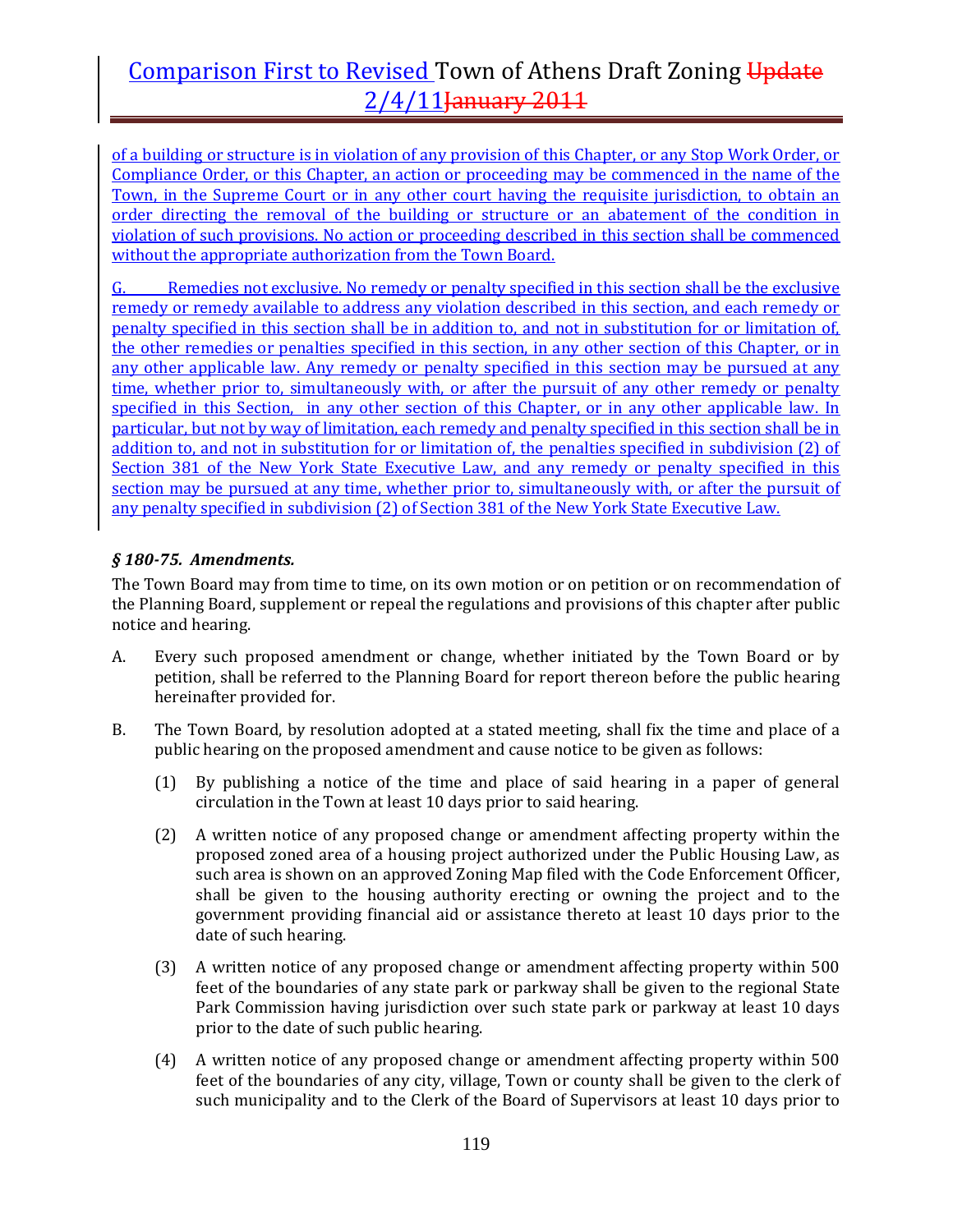the date of such hearing.

- (5) A written notice of any such proposed change or amendment and public hearing thereof shall be referred to the County Planning Department pursuant to General Municipal Law 239‐m.
- C. In case, however, of a protest against such change signed by the owners of 20% or more of the area of land included in such proposed change or of that immediately adjacent extending 100 feet there from or of that directly opposite thereto extending 100 feet from the street frontage of such opposite land, such amendment shall not become effective except by the favorable vote of at least four members of the Town Board.

## *§ 18076. Interpretation; Conflict With Other Laws.*

In their interpretation and application, the provisions of this chapter shall be held to be minimum requirements, adopted for the promotion of the public health, morals, safety or the general welfare. Whenever the requirements of this chapter are at variance with the requirements of any other lawfully adopted rules, regulations or ordinances, the most restrictive, or that imposing the highest standards, shall govern.

## *§ 18077. Short Title.*

This chapter shall be known and may be cited as "The Town of Athens, New York, Zoning Ordinance."

### *§ 18078. Severability.*

If any section or specific part or provision or standard of this local law or the application thereof to any person or circumstance be adjudged invalid by any court of competent jurisdiction, such judgment shall be confined in its operation to the part, provision or application directly involved in the controversy in which such judgment shall have been rendered and shall not affect or impair the validity of the remainder of this chapter or the application thereof to other persons or circumstances, and the Town Board hereby declares that it would have enacted this chapter or the remainder thereof had the invalidity of such provision or application thereof been apparent. If any zoning district boundary that may exist in the future is found by a court to be invalid for any reason, the decision of the court shall not affect the validity of any other section, provision, standard, or district boundary of these regulations except the provision in question. The other portions of these regulations not affected by the decision of the court shall remain in full force and effect.

### **§ 180-79. Effective Date.**

This local law shall take effect immediately upon filing in the New York State's Secretary of State's Office in accordance with Section 27 of the Municipal Home Rule Law of the State of New York.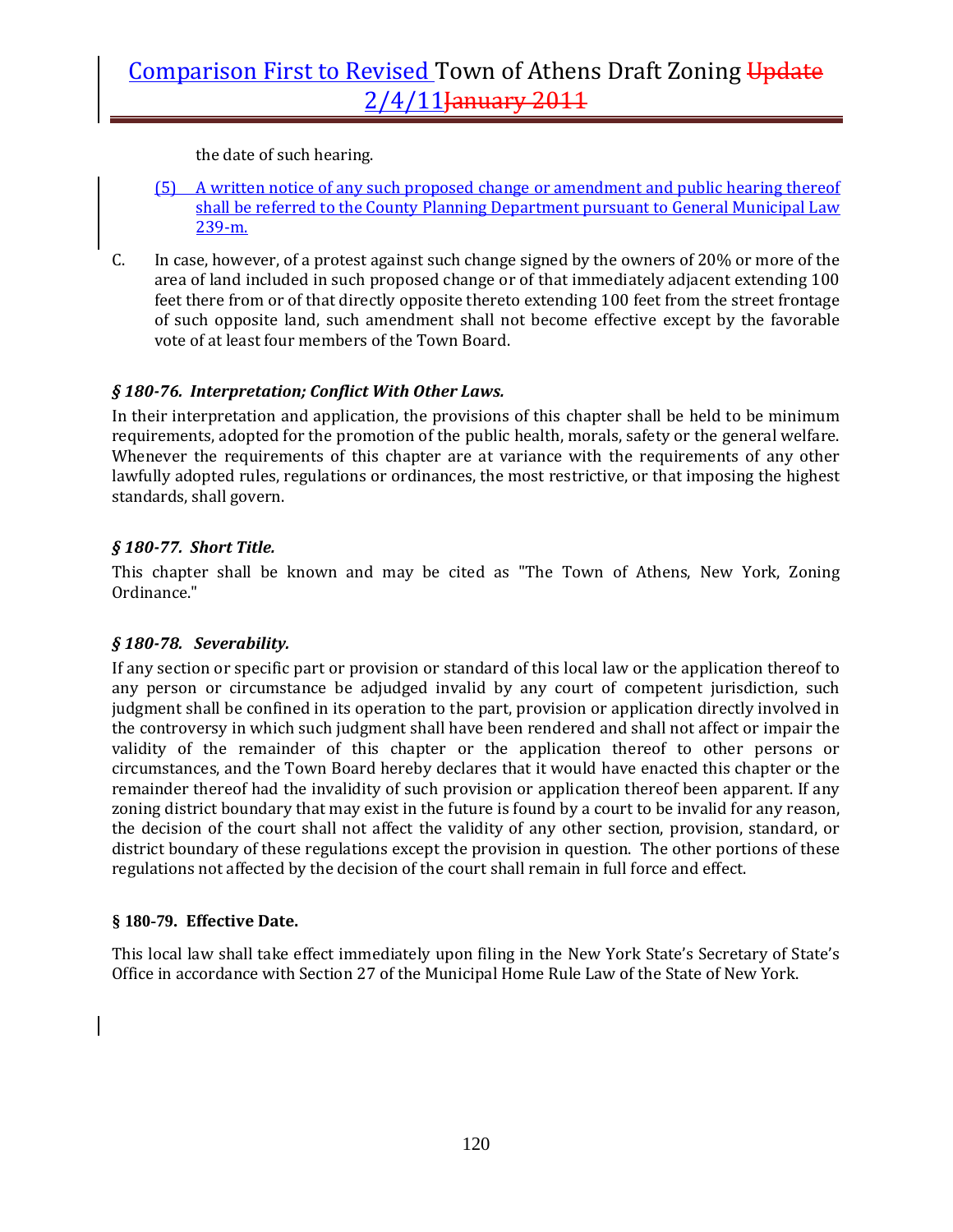## **Table 1: Permitted Uses**

P= Permitted with no Planning Board or ZBA Review

SP=Site Plan Approval by Planning Board Required

SUP=Special Use Permit by Planning Board Required

|                           |                | District*    |              |            |          |                  |                        |                    |               |  |
|---------------------------|----------------|--------------|--------------|------------|----------|------------------|------------------------|--------------------|---------------|--|
| <b>Use</b>                | $Rr$           | Ru           | $Ru-1$       | <b>MUC</b> | <u>u</u> | $\underline{Ag}$ | $\overline{\text{OS}}$ | 且                  | <b>Ru-385</b> |  |
| <b>Residential Uses</b>   |                |              |              |            |          |                  |                        |                    |               |  |
| <b>Accessory</b>          |                |              |              |            |          |                  |                        |                    |               |  |
| Apartment not in          |                |              |              |            |          |                  |                        |                    |               |  |
| <b>Principal Building</b> | <b>SUP</b>     | <b>SUP</b>   | <b>SUP</b>   | SP/SUP     |          | <b>SUP</b>       | <b>SUP</b>             | <b>SUP</b>         | <b>SUP</b>    |  |
| <b>Accessory</b>          |                |              |              |            |          |                  |                        |                    |               |  |
| <b>Apartment in</b>       |                |              |              |            |          |                  |                        |                    |               |  |
| <b>Principal Building</b> | $\mathsf{P}$   | $\mathsf{P}$ | $\mathsf{P}$ | SP/SUP     |          | $\mathsf{P}$     | P                      | $\pmb{\mathsf{P}}$ | P             |  |
| Customary                 |                |              |              |            |          |                  |                        |                    |               |  |
| Residential               |                |              |              |            |          |                  |                        |                    |               |  |
| <b>Accessory</b>          | $\overline{P}$ | P            | P            | P          | P        | P                | P                      | P                  | P             |  |
| Dwelling, Multi-          |                |              |              |            |          |                  |                        |                    |               |  |
| Family                    | SP/SUP         |              | SP/SUP       |            |          |                  |                        | SP/SUP             |               |  |
| <b>Dwelling, Single</b>   |                |              |              |            |          |                  |                        |                    |               |  |
| Family                    | P              | P            | P            | SP/SUP     |          | P                | ${\sf P}$              | P                  | P             |  |
| Dwelling, Two-            |                |              |              |            |          |                  |                        |                    |               |  |
| Family                    | ${\sf P}$      | ${\sf P}$    | $\mathsf{P}$ |            |          | ${\sf P}$        | P                      | $\pmb{\mathsf{P}}$ | <b>SP/SUP</b> |  |
| Manufactured              |                |              |              |            |          |                  |                        |                    |               |  |
| Home                      | ${\sf P}$      | ${\sf P}$    | ${\sf P}$    |            |          | $\mathsf{P}$     | P                      | $\pmb{\mathsf{P}}$ | P             |  |
| <b>Senior Citizen</b>     |                |              |              |            |          |                  |                        |                    |               |  |
| <b>Housing</b>            | SP/SUP         | SP/SUP       | SP/SUP       |            |          |                  |                        | SP/SUP             | SP/SUP        |  |
| <b>Townhouse</b>          | SP/SUP         |              | SP/SUP       |            |          |                  |                        | SP/SUP             |               |  |

| <b>Business Uses</b>                                                                               |   |  |               |  |   |
|----------------------------------------------------------------------------------------------------|---|--|---------------|--|---|
| Agriculture,<br>Forestry, or other<br>natural resource<br>use, not including<br>mine or excavation | P |  | D             |  | D |
| <b>Adult</b>                                                                                       |   |  | <b>SP/SUP</b> |  |   |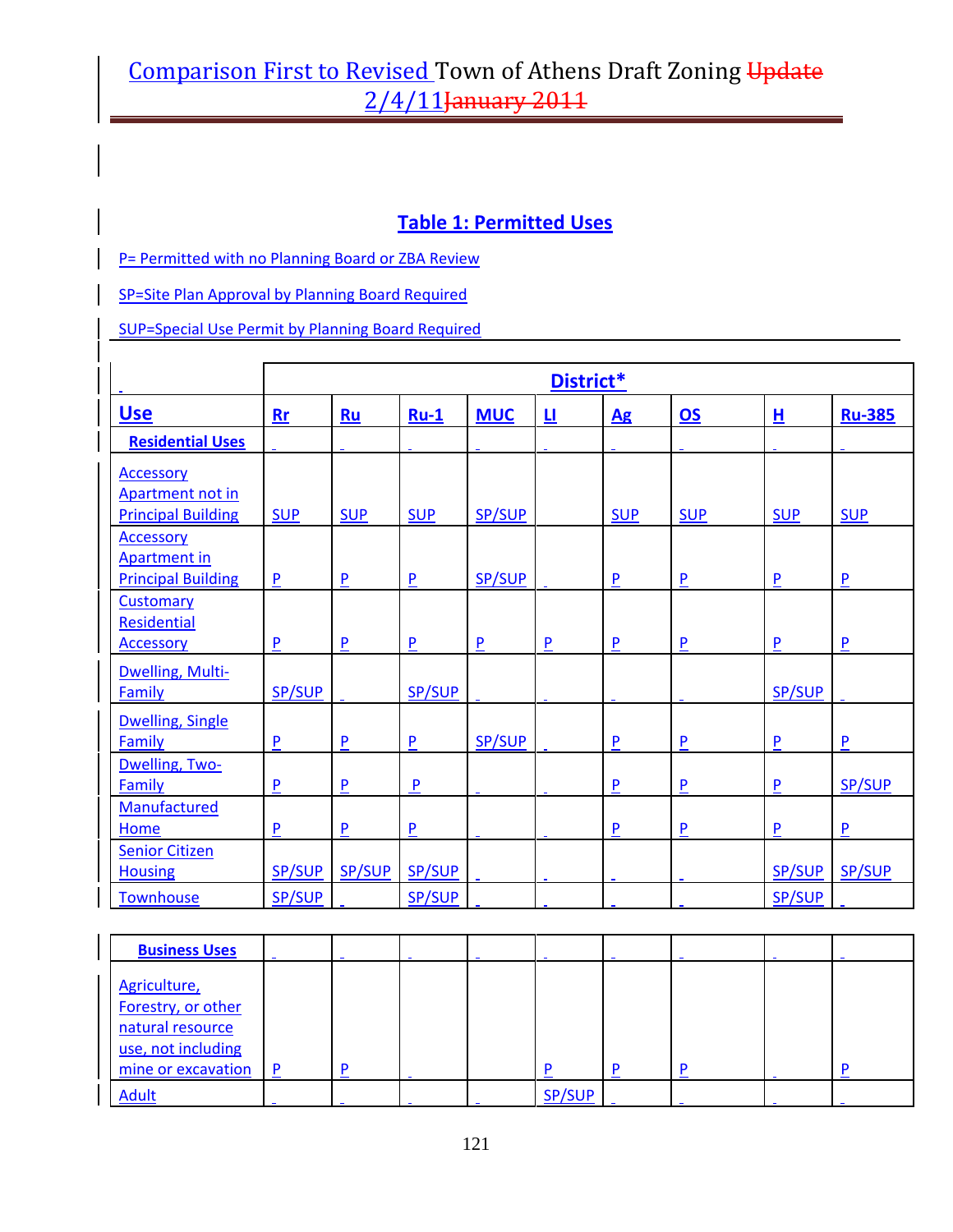|                                                           |                | District*     |                           |                |                           |                        |                        |               |                           |  |  |
|-----------------------------------------------------------|----------------|---------------|---------------------------|----------------|---------------------------|------------------------|------------------------|---------------|---------------------------|--|--|
| <u>Use</u>                                                | Rr             | Ru            | $Ru-1$                    | <b>MUC</b>     | <u>ц</u>                  | $\mathbf{A}\mathbf{g}$ | $\overline{\text{OS}}$ | 且             | <b>Ru-385</b>             |  |  |
| Establishment                                             |                |               |                           |                |                           |                        |                        |               |                           |  |  |
| <b>Agri-business</b>                                      | P              | $\mathsf{P}$  | <b>SP/SUP</b>             | <b>SUP</b>     | <b>SUP</b>                | $\mathsf{P}$           | $\mathsf{P}$           | P             | $\pmb{\mathsf{P}}$        |  |  |
| Auto, Boat, Mobile<br>Home, Trailer or RV<br>Sales/Rental |                |               |                           | <b>SP/SUP</b>  | <b>SP/SUP</b>             |                        |                        |               |                           |  |  |
| <b>Autobody or Major</b><br><b>Repair Shop</b>            |                |               |                           | SP/SUP         | <b>SP/SUP</b>             |                        |                        | SP/SUP        |                           |  |  |
| <b>Bank</b>                                               |                |               |                           | SP/SUP         |                           |                        |                        | SP/SUP        |                           |  |  |
| <b>Bed and Breakfast</b><br>Inn                           | SP/SUP         | <b>SP/SUP</b> | <b>SP</b>                 |                |                           | <b>SP/SUP</b>          | <b>SP/SUP</b>          | SP/SUP        | <b>SP/SUP</b>             |  |  |
| Camp/Campground                                           | SP/SUP         | SP/SUP        |                           |                |                           |                        | SP/SUP                 |               |                           |  |  |
| <b>Car Wash</b>                                           |                |               |                           | <b>SP/SUP</b>  | SP/SUP                    |                        |                        |               |                           |  |  |
| <b>Cell Tower</b>                                         | <b>SP/SUP</b>  | <b>SP/SUP</b> |                           |                | <b>SP/SUP</b>             | <b>SP/SUP</b>          | <b>SP/SUP</b>          |               | <b>SP/SUP</b>             |  |  |
| <b>Customary</b><br><b>Business Accessory</b>             |                | P             | S <sub>P</sub>            | $\overline{P}$ | P                         | P                      |                        | P             | P                         |  |  |
| Day Care, Home,<br>Family                                 | $\mathsf{P}$   | $\mathsf{P}$  | ${\sf P}$                 |                |                           | P                      | $\mathsf{P}$           | P             | $\boldsymbol{\mathsf{P}}$ |  |  |
| Day Care, Group                                           | <b>SP/SUP</b>  | <b>SP/SUP</b> | <b>SP</b>                 | SP             |                           |                        |                        | SP/SUP        | SP/SUP                    |  |  |
| <b>Easting or Drinking</b><br>Establishment               |                |               |                           | <b>SP/SUP</b>  |                           |                        |                        | SP/SUP        |                           |  |  |
| <b>Educational Facility</b>                               |                | $S_{P}$       | SP/SUP                    | SP/SUP         |                           |                        |                        | SP/SUP        |                           |  |  |
| <b>Equipment or</b><br><b>Material Storage</b>            |                |               |                           |                | <b>SP/SUP</b>             |                        |                        |               |                           |  |  |
| <b>Excavation and</b><br>Mining, See 180-41               |                | SP/SUP        |                           |                |                           | SP/SUP                 | SP/SUP                 |               |                           |  |  |
| <b>Fueling Station</b>                                    |                |               |                           | SP/SUP         | <b>SP/SUP</b>             |                        |                        | <b>SP/SUP</b> |                           |  |  |
| <b>Golf Course</b>                                        |                | <b>SP/SUP</b> |                           |                |                           |                        |                        |               |                           |  |  |
| Home Occupation,<br><b>Major</b>                          | <b>SP/SUP</b>  | <b>SP/SUP</b> | <b>SP</b>                 | <b>SP</b>      | <b>SP/SUP</b>             | <b>SP/SUP</b>          | <b>SP/SUP</b>          | <b>SP/SUP</b> | <b>SP/SUP</b>             |  |  |
| <b>Home Occupation,</b><br><b>Low Impact</b>              | $\overline{P}$ | P             | $\boldsymbol{\mathsf{P}}$ | $\mathsf{P}$   | $\boldsymbol{\mathsf{P}}$ | P                      | P                      | P             | P                         |  |  |
| Hotel/Motel                                               |                |               | <b>SP/SUP</b>             | <b>SP/SUP</b>  |                           |                        |                        | SP/SUP        |                           |  |  |
| <b>Horse Boarding</b><br><b>Operation</b>                 |                | P             |                           |                |                           | P                      | P                      |               | P                         |  |  |
| Junkyard, See 180-<br>44                                  |                |               |                           |                | SP/SUP                    |                        |                        |               |                           |  |  |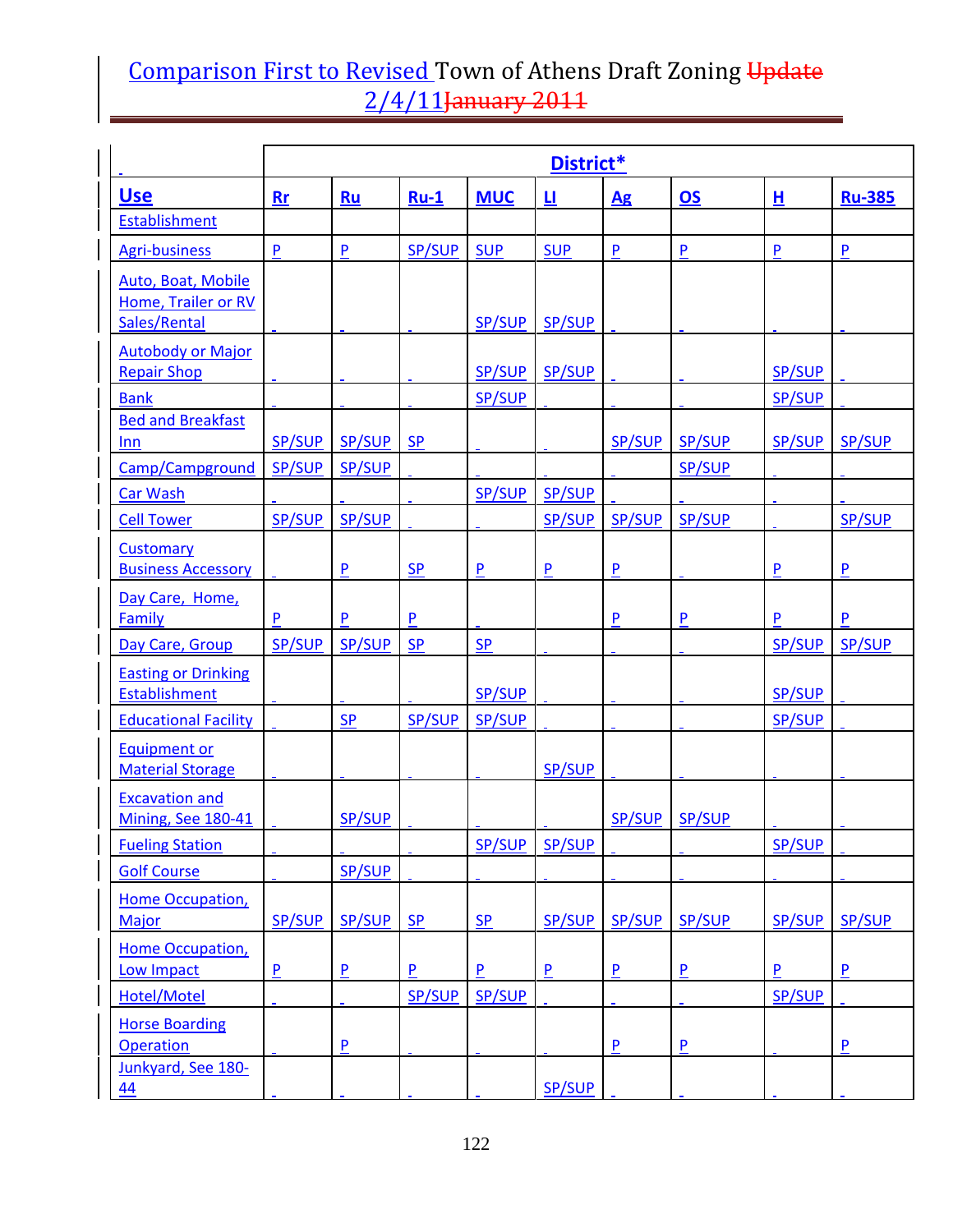|                                                                           | District*                 |                           |                           |                    |                  |                    |                |                    |                    |  |
|---------------------------------------------------------------------------|---------------------------|---------------------------|---------------------------|--------------------|------------------|--------------------|----------------|--------------------|--------------------|--|
| <u>Use</u>                                                                | Rr                        | Ru                        | $Ru-1$                    | <b>MUC</b>         | 旦                | Ag                 | 0s             | H                  | <b>Ru-385</b>      |  |
| <b>Kennel</b>                                                             |                           |                           | SP/SUP                    | <b>SP/SUP</b>      |                  | SP/SUP             | SP/SUP         |                    | SP/SUP             |  |
| Laundromat, Dry<br><b>Clearning, Laundry</b><br><b>Pickup</b>             |                           |                           |                           | <b>SP</b>          |                  |                    |                |                    |                    |  |
| <b>Light Industrial</b>                                                   |                           |                           |                           |                    | <b>SP</b>        |                    |                |                    |                    |  |
| <b>Medical Clinic or</b><br><b>Office</b>                                 |                           |                           | S <sub>P</sub>            | S <sub>P</sub>     |                  |                    |                | SP/SUP             |                    |  |
| Motor Vehicle or<br><b>Scrap Junkyard</b>                                 |                           |                           |                           |                    | SP/SUP           |                    |                |                    |                    |  |
| Nature Interpretive<br>Centers                                            | P                         | $\mathsf{P}$              | $\mathsf{P}$              | P                  | P                | $\mathsf{P}$       | $\mathsf{P}$   | P                  | P                  |  |
| <b>Personal Service</b><br><b>Establishment</b>                           |                           |                           | <b>SP</b>                 | S <sub>P</sub>     |                  |                    |                | <b>SP</b>          |                    |  |
| Professional,<br>Government,<br><b>Business Office</b>                    |                           |                           | SP                        | $S_{P}$            |                  |                    |                | <b>SP/SUP</b>      |                    |  |
| <b>Recreational Use,</b><br>Indoor                                        | SP/SUP                    | SP/SUP                    |                           | SP/SUP             |                  |                    | SP/SUP***      |                    |                    |  |
| <b>Recreational Use,</b><br>Outdoor                                       | SP/SUP                    | <b>SP/SUP</b>             |                           | <b>SP/SUP</b>      |                  |                    | SP/SUP***      |                    |                    |  |
| <b>Religious Facility</b>                                                 |                           | SP/SUP                    | S <sub>P</sub>            | S <sub>P</sub>     |                  |                    |                | S <sub>P</sub>     |                    |  |
| <b>Resort</b>                                                             |                           | (1)                       |                           |                    |                  |                    |                |                    |                    |  |
| <b>Retail Sales</b>                                                       |                           |                           | <b>SP</b>                 | <b>SP</b>          | <b>SP/SUP</b>    |                    |                | <b>SP</b>          |                    |  |
| <b>Riding Stable</b>                                                      | <b>SUP</b>                | P                         |                           |                    |                  | P                  | P              |                    | $\mathbf{p}$       |  |
| <b>Roadside Stand</b>                                                     | $\pmb{\mathsf{P}}$        | $\overline{P}$            | $\underline{\mathsf{SP}}$ | $\pmb{\mathsf{P}}$ |                  | $\overline{P}$     | $\overline{P}$ | $\overline{P}$     | $\overline{P}$     |  |
| <b>Sign</b>                                                               | SP                        | SP                        | SP                        | SP                 | SP               | <b>SP</b>          | <b>SP</b>      | SP                 | SP                 |  |
| <b>Sit Down Eating or</b><br><b>Drinking</b><br><b>Establishment</b>      |                           |                           | SP                        | $S_{P}$            |                  |                    |                | $S_{P}$            |                    |  |
| <b>Storage or</b><br>deposition of soil,<br>waste material, See<br>180-41 |                           |                           |                           |                    | <b>SP/SUP</b>    |                    |                |                    |                    |  |
| <b>Swimming Pool</b>                                                      | $\boldsymbol{\mathsf{P}}$ | $\boldsymbol{\mathsf{P}}$ | $\mathsf{P}$              | $\mathsf{P}$       | P                | $\pmb{\mathsf{P}}$ | $\mathsf{P}$   | $\pmb{\mathsf{P}}$ | $\pmb{\mathsf{P}}$ |  |
| <b>Trailer Rental/Sales</b><br><b>Warehouse</b>                           |                           |                           |                           | SP/SUP             | SP/SUP<br>SP/SUP |                    |                |                    |                    |  |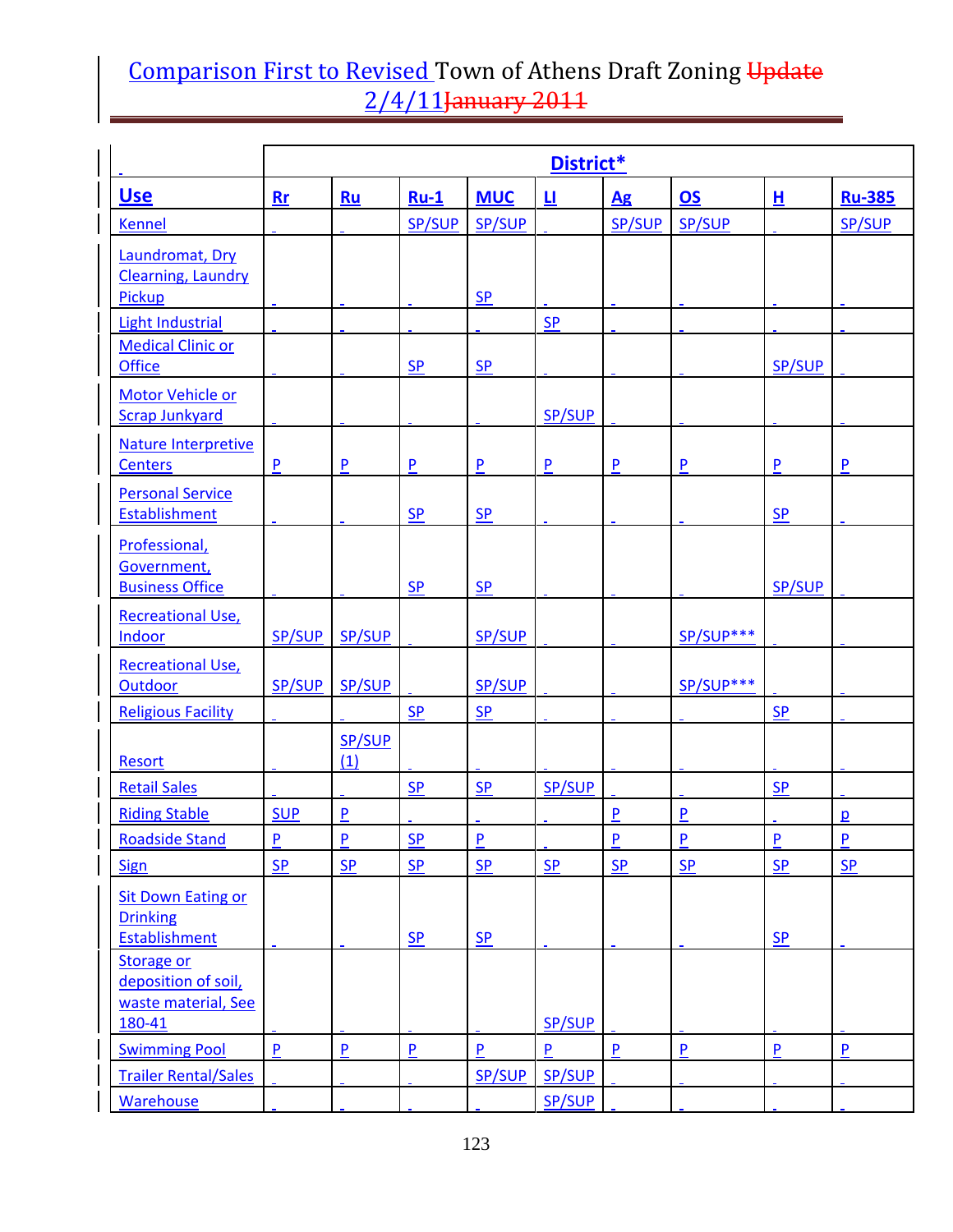|                                                |               | District*     |        |               |               |               |                           |          |               |  |  |  |
|------------------------------------------------|---------------|---------------|--------|---------------|---------------|---------------|---------------------------|----------|---------------|--|--|--|
| <b>Use</b>                                     | $Rr$          | Ru            | $Ru-1$ | <b>MUC</b>    | 世             | Ag            | $\underline{\mathsf{OS}}$ | 旦        | <b>Ru-385</b> |  |  |  |
| <b>Water Recreation</b>                        | SP/SUP        | SP/SUP        |        |               |               | <b>SP/SUP</b> | SP/SUP                    |          | SP/SUP        |  |  |  |
| <b>Water Storage</b><br><b>Facility</b>        | <b>SP/SUP</b> | SP/SUP        |        | <b>SP/SUP</b> | <b>SP/SUP</b> | <b>SP/SUP</b> | SP/SUP                    | SP/SUP   | SP/SUP        |  |  |  |
| <b>Wind Energy</b><br><b>Conversion System</b> | <b>SP/SUP</b> | <b>SP/SUP</b> |        |               | <b>SP/SUP</b> | <b>SP/SUP</b> | <b>SP/SUP</b>             |          | <b>SP/SUP</b> |  |  |  |
| <b>Use</b>                                     | $Rr$          | $Ru$          | Ru1    | <b>MUC</b>    | Ц             | Ag            | $\underline{\mathsf{OS}}$ | <u>ዘ</u> | <b>Ru-385</b> |  |  |  |

(1) Resorts in the Ru District allowed only as per 180‐59 (Planned Unit Development)

\* Allowed Uses for any of the watershed overlay districts shall be the same as the base district, except where noted in 180‐30.

\*\*\*Recreation use allowed only as defined as Passive Recreation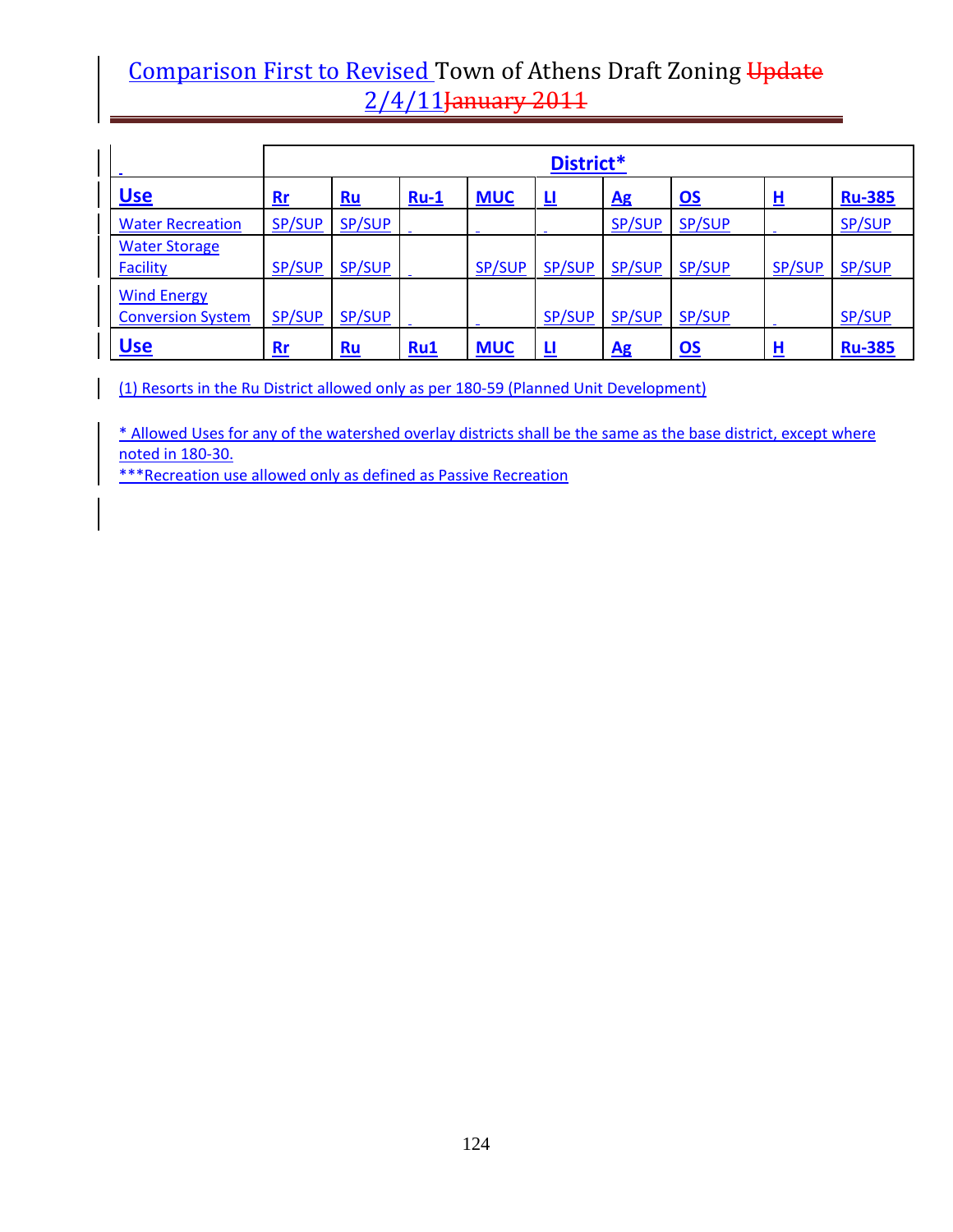#### **Table 2: Density and Dimensions**

| <u>Use</u>             | <b>Utility</b><br><b>Class</b> | <b>Residential</b><br><b>Density (Number</b><br>of acres per<br>dwelling<br>required).* | <b>Lot Area Required Per</b><br><b>Non-residential Use</b> | Min.<br>Lot<br><b>Width</b><br>(Feet) | <b>Min. Front</b><br>Yard<br><b>Setback</b><br>(Feet) | <b>Maximum</b><br><b>Front Yard</b><br><b>Setback</b><br>(Feet) | Min.<br>Lot<br><b>Depth</b><br>(Feet) | Min.<br><b>Each</b><br><b>Side</b><br>Yard<br>(Feet) | Min.<br><b>Rear</b><br>Yard<br>(Feet) | Max.<br><b>Building</b><br><b>Height</b><br>(Feet | Max.<br><b>Percent</b><br><b>Parcel</b><br><b>Coverage</b><br>(All Lots) |
|------------------------|--------------------------------|-----------------------------------------------------------------------------------------|------------------------------------------------------------|---------------------------------------|-------------------------------------------------------|-----------------------------------------------------------------|---------------------------------------|------------------------------------------------------|---------------------------------------|---------------------------------------------------|--------------------------------------------------------------------------|
|                        | Class 1                        | 15100 square<br>feet                                                                    | 20000square feet                                           | 100                                   | 25                                                    | N/A                                                             | 100                                   | 15                                                   | 25                                    | 35                                                | 30                                                                       |
|                        | Class <sub>2</sub>             | 30000 square<br>feet                                                                    | 20000 square feet                                          | 125                                   | 25                                                    | N/A                                                             | 100                                   | 40                                                   | 25                                    | 35                                                | 30                                                                       |
| Rr                     | Class <sub>3</sub>             | 65000 square<br>feet                                                                    | 1 acre                                                     | 150                                   | 25                                                    | N/A                                                             | 100                                   | 40                                                   | 25                                    | 35                                                | 30                                                                       |
|                        | Class 1                        | 1 DU per 3 acres                                                                        | 20000 square feet                                          | 100                                   | 50                                                    | N/A                                                             | 120                                   | 30                                                   | 50                                    | 35                                                | 30                                                                       |
|                        | Class <sub>2</sub>             | 1 DU per 3 acres                                                                        | 20000 square feet                                          | 100                                   | 50                                                    | N/A                                                             | 120                                   | 30                                                   | 50                                    | 35                                                | 30                                                                       |
| Ru                     | Class 3                        | 1 DU per 3 acres                                                                        | 1 acre                                                     | 100                                   | 50                                                    | N/A                                                             | 120                                   | 30                                                   | 50                                    | 35                                                | 30                                                                       |
| Ru1                    | <b>Any Class</b>               | 1 DU per 1 acre                                                                         | 1 acre                                                     | 75                                    | 25                                                    | N/A                                                             | 100                                   | 30                                                   | 50                                    | 35                                                | 30                                                                       |
| <b>MUC</b>             | Class 3                        | 130,000 square<br>feet**                                                                | 1 acre                                                     | 200                                   | 40                                                    | N/A                                                             | 150                                   | 25                                                   | 50                                    | 35                                                | 60                                                                       |
| 世                      | <b>Any Class</b>               | <b>No Residential</b><br><b>Uses Allowed</b>                                            | 2 acres                                                    | 50                                    | 100                                                   | N/A                                                             | 200                                   | 50                                                   | 50                                    | 45                                                | 50                                                                       |
| $\mathbf{A}\mathbf{g}$ | Class 3                        | 1 DU per 10<br>acres                                                                    | 1 acre                                                     | 200                                   | 75                                                    | N/A                                                             | 150                                   | 50                                                   | 50                                    | 35                                                | $\underline{25}$                                                         |
| $\overline{\text{OS}}$ | Class 3                        | 1 DU per 5 acres                                                                        | 1 acre                                                     | 250                                   | 75                                                    | N/A                                                             | 175                                   | 50                                                   | 50                                    | 35                                                | 25                                                                       |
| 且                      | Class 1                        | 10000 square<br>feet                                                                    | 20000 square feet                                          | 80                                    | 25                                                    | 35                                                              | 80                                    | 20                                                   | 25                                    | 25                                                | 40                                                                       |
|                        | Class <sub>2</sub>             | 20000 square                                                                            | 20000 square feet                                          | 80                                    | 25                                                    | 35                                                              | 80                                    | 20                                                   | 25                                    | 25                                                | 40                                                                       |